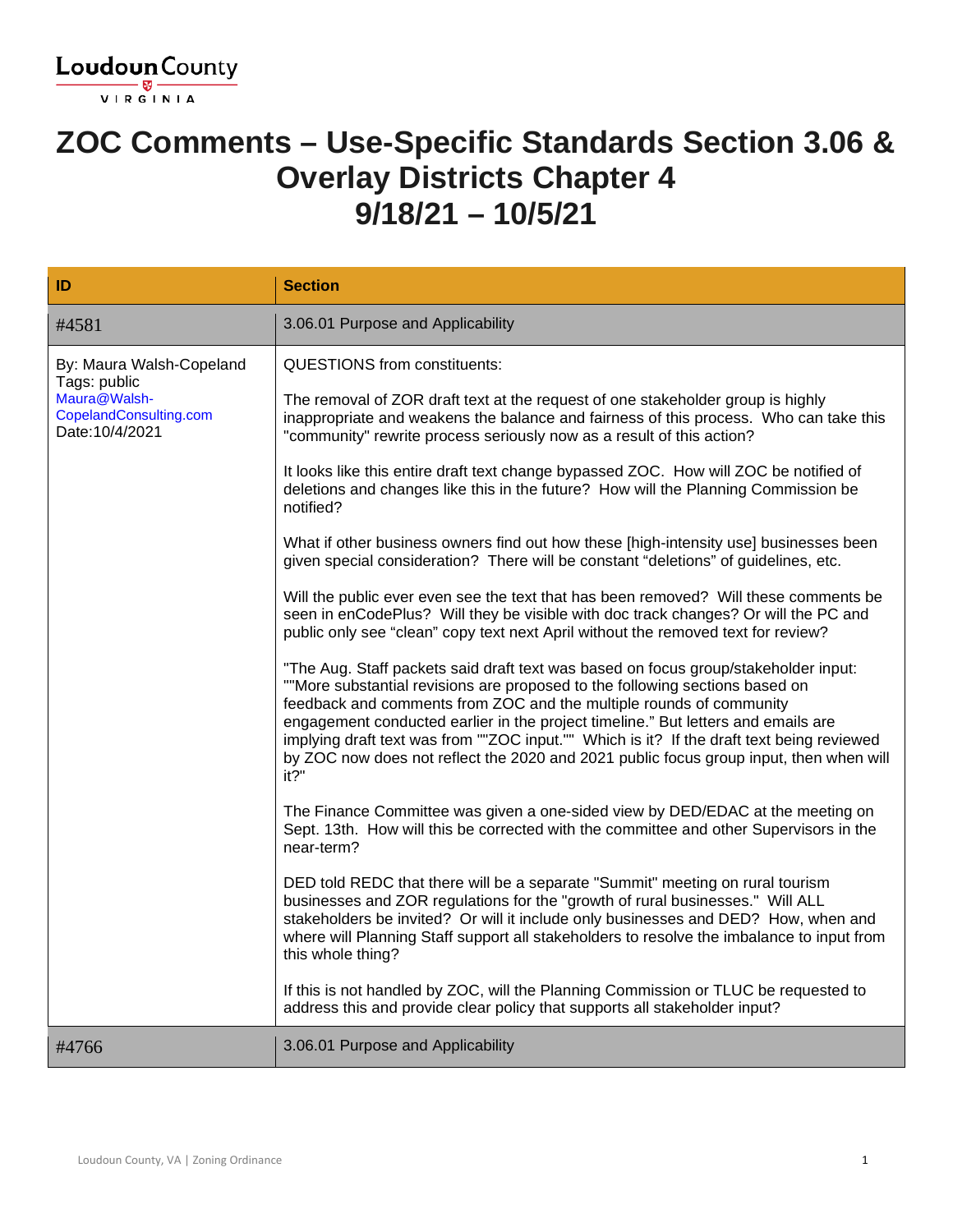| By: Ryan Reed<br>Tags: public, staff<br>ryan.reed@loudoun.gov<br>Date: 10/5/2021                     | noted.                                                                                                                                                                                                                                                                                                               |
|------------------------------------------------------------------------------------------------------|----------------------------------------------------------------------------------------------------------------------------------------------------------------------------------------------------------------------------------------------------------------------------------------------------------------------|
| #3672                                                                                                | 3.06.01 Purpose and Applicability                                                                                                                                                                                                                                                                                    |
| By: Kevin Ruedisueli<br>Tags: public<br>kevinruedisueliZOC@gmail.com<br>Date: 9/1/2021               | I like consolidating the buffering, etc. into this section. However, do we need to be<br>mindful and exempt certain uses specifically from some of them?                                                                                                                                                             |
| #4283                                                                                                | 3.06.01 Purpose and Applicability                                                                                                                                                                                                                                                                                    |
| By: Ryan Reed<br>Tags: public, staff<br>ryan.reed@loudoun.gov<br>Date: 9/23/2021                     | Yes, if there are uses that need either; more buffering than the applicable standards and<br>regulations in the ordinance set forth, or, need to be exempted for those regulations,<br>please identify those uses so that additional language can be considered.                                                     |
| #3750                                                                                                | 3.06.01 Purpose and Applicability                                                                                                                                                                                                                                                                                    |
| By: Maura Walsh-Copeland<br>Tags: public<br>Maura@Walsh-<br>CopelandConsulting.com<br>Date: 9/5/2021 | 3.06.01.A PURPOSE AND APPLICABILITY: Everywhere referenced, ADD to the list of<br>"sensitive environmental features" the following: "state-listed rare and endangered<br>species/habitats." The state calls these "element occurrences" and they are mapped and<br>available from the state Natural Heritage Office. |
| #4282                                                                                                | 3.06.01 Purpose and Applicability                                                                                                                                                                                                                                                                                    |
| By: Ryan Reed<br>Tags: public, staff<br>ryan.reed@loudoun.gov<br>Date: 9/23/2021                     | Noted. Staff will consider adding the proposed language when "sensitive environmental<br>features" are listed.                                                                                                                                                                                                       |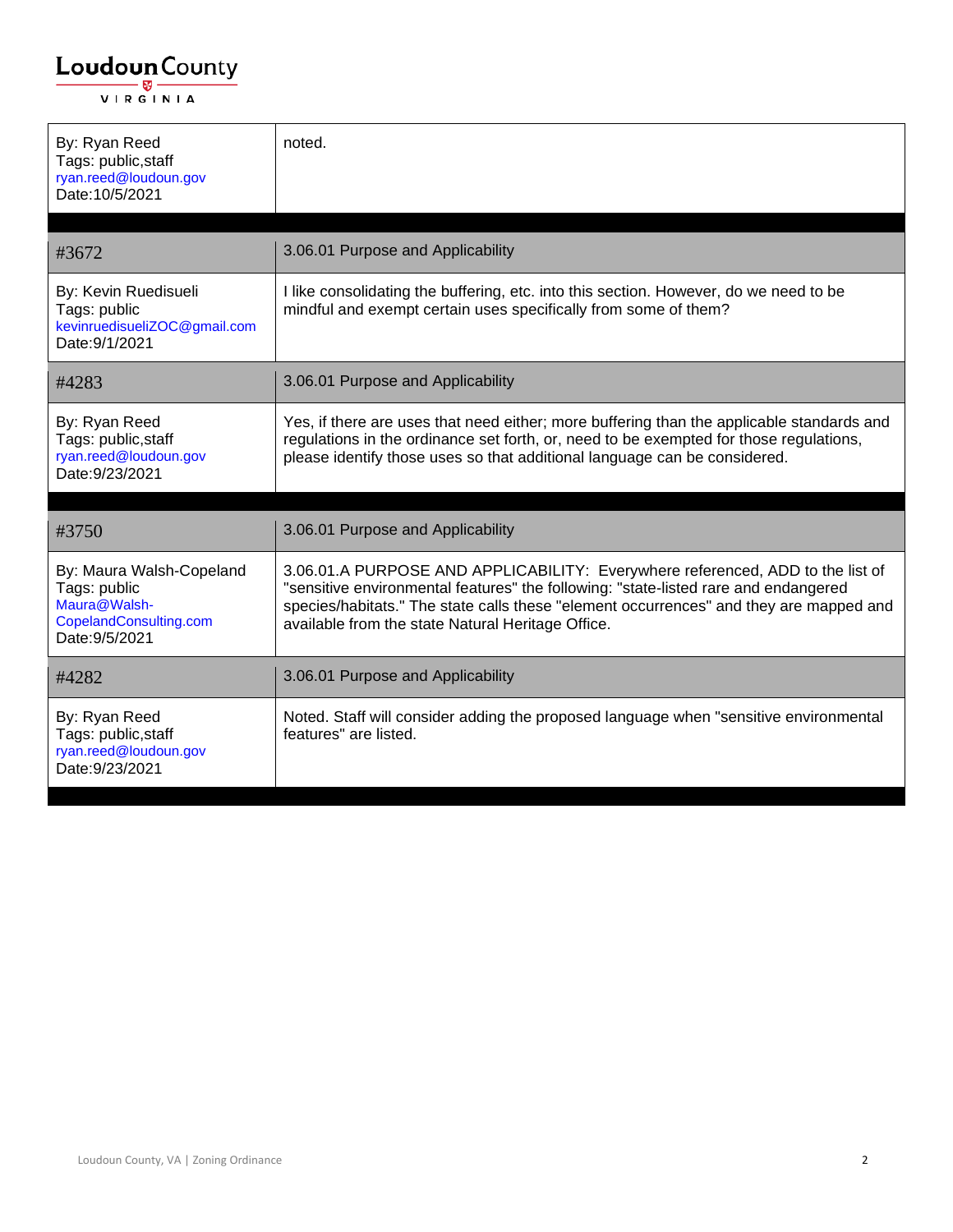| #3778                                                                                                    | 3.06.01 Purpose and Applicability                                                                                                                                                                                                                                                                                                                                                                                                                                                                                                                                                                                                                                                                                                                                                                                                                                                                                                                                                                                                                                                                                                                                                                                                                                                                                                                                                                                                                                                                                                                                                                                                                                                                                                                                                                                                                                                                                                                                                                                                                                                                                                                             |
|----------------------------------------------------------------------------------------------------------|---------------------------------------------------------------------------------------------------------------------------------------------------------------------------------------------------------------------------------------------------------------------------------------------------------------------------------------------------------------------------------------------------------------------------------------------------------------------------------------------------------------------------------------------------------------------------------------------------------------------------------------------------------------------------------------------------------------------------------------------------------------------------------------------------------------------------------------------------------------------------------------------------------------------------------------------------------------------------------------------------------------------------------------------------------------------------------------------------------------------------------------------------------------------------------------------------------------------------------------------------------------------------------------------------------------------------------------------------------------------------------------------------------------------------------------------------------------------------------------------------------------------------------------------------------------------------------------------------------------------------------------------------------------------------------------------------------------------------------------------------------------------------------------------------------------------------------------------------------------------------------------------------------------------------------------------------------------------------------------------------------------------------------------------------------------------------------------------------------------------------------------------------------------|
| By: Maura Walsh-<br>Copeland<br>Tags: public<br>Maura@Walsh-<br>CopelandConsulting.com<br>Date: 9/6/2021 | "Aug. 25th Comments RE: ZOAM-2015-0006. NOISE STANDARDS -<br>Per Item 10a, BOS/TLUC report April 19, 2018-ROIA for ZOAM-2015-0006, Noise Standards<br>were to be reviewed. How have the following changes been incorporated in the Draft Text?<br>How will noise (and lighting) be evaluated during application submission to enable<br>enforcement after approval? Without setting applications measures the County is setting up<br>the same points of failure as the exising ZO, almost ensuring the ""enforcement by<br>complaint"" that focus groups during Round 1 and Round 2 have indicated must be<br>addressed.<br>Update existing or establish noise standards for certain uses to implement and maintain<br>consistency with Ordinance Section 5-652(B) and Section 5-1507 (i.e., hours for outdoor<br>music).<br>Section 5-652(B) limits noise to 55dB(A) at the property line of an adjacent residential lot and<br>prohibits outdoor music after 11 PM<br>whereas Section 5-1507(E) limits residential and rural economy uses to 55dB(A) at the<br>property line of the receiving property.<br>Certain rural economy uses include specific noise standards, such as:<br>- B&B Inn - shall have no outdoor music after 11 PM on weekends and 10 PM on weekdays<br>and is not subject to Section 5-652(B)<br>- Country Inn - shall have no outdoor music after 11 PM and is not subject to Section 5-<br>652(B)<br>- Rural Corporate Retreat and Banquet/Event Facility - may operate no later than 12 AM<br>(midnight) and are subject to Section 5-652(B)<br>- Restaurant (Farm) – may operate no later than 12 AM (midnight) and is not subject to<br>Section 5-652(B)<br>- Outdoor Amphitheater - is subject to Section 5-652(B)<br>- Country Club and Public School – are not subject to Section 5-652(B) but are subject to<br>their own noise standards.<br>Amendment provides consistent regulations, reduces confusion, addresses like activities and<br>impacts, and provides uniformity in treatment of noise generated by rural economy uses.<br>Source of Proposed Amendment*: TLUC recommended per Board feedback as part of Noise |
|                                                                                                          | ZOAM (May 13, 2016 TLUC meeting; October 20, 2016 Board Business Meeting).                                                                                                                                                                                                                                                                                                                                                                                                                                                                                                                                                                                                                                                                                                                                                                                                                                                                                                                                                                                                                                                                                                                                                                                                                                                                                                                                                                                                                                                                                                                                                                                                                                                                                                                                                                                                                                                                                                                                                                                                                                                                                    |
| #4281                                                                                                    | 3.06.01 Purpose and Applicability                                                                                                                                                                                                                                                                                                                                                                                                                                                                                                                                                                                                                                                                                                                                                                                                                                                                                                                                                                                                                                                                                                                                                                                                                                                                                                                                                                                                                                                                                                                                                                                                                                                                                                                                                                                                                                                                                                                                                                                                                                                                                                                             |
| By: Ryan Reed<br>Tags: public, staff<br>ryan.reed@loudoun.gov<br>Date: 9/23/2021                         | Any changes to the noise and lighting standards will be reflected in Section 5.12,                                                                                                                                                                                                                                                                                                                                                                                                                                                                                                                                                                                                                                                                                                                                                                                                                                                                                                                                                                                                                                                                                                                                                                                                                                                                                                                                                                                                                                                                                                                                                                                                                                                                                                                                                                                                                                                                                                                                                                                                                                                                            |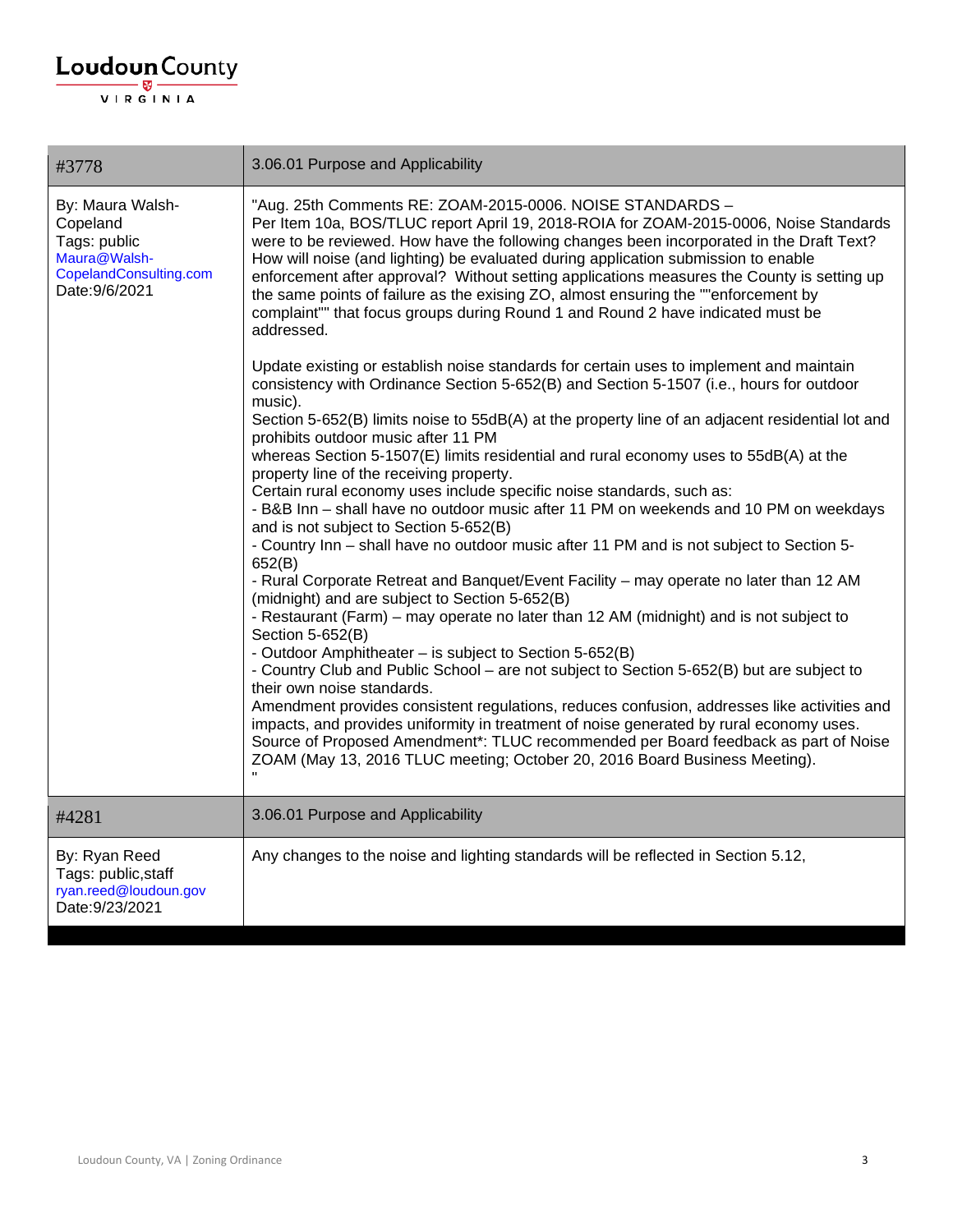| #4229                                                                              | 3.06.01 Purpose and Applicability                                                                                                                                                                                                                                                                                                                                                                                                                                                                                            |
|------------------------------------------------------------------------------------|------------------------------------------------------------------------------------------------------------------------------------------------------------------------------------------------------------------------------------------------------------------------------------------------------------------------------------------------------------------------------------------------------------------------------------------------------------------------------------------------------------------------------|
| By: Gem Bingol<br>Tags: public<br>gbingol@pecva.org<br>Date: 9/16/2021             | 6.06.01 In working through the various uses, it seems that some sections references to<br>exterior lighting, noise, etc. have been deleted but not in other uses. I assume staff will be<br>going back to decide on how to best organize these, understanding that there has been<br>some discussion, but I don't think a final decision has been made. Certainly if the standards<br>are consistent across uses (generally makes sense), then having a single location that<br>would be crosse-referenced seems reasonable. |
| #4278                                                                              | 3.06.01 Purpose and Applicability                                                                                                                                                                                                                                                                                                                                                                                                                                                                                            |
| By: Ryan Reed<br>Tags: public, staff<br>ryan.reed@loudoun.gov<br>Date: 9/23/2021   | Duplicative Exterior Lighting, Landscaping/Buffering/Screening, Noise, Parking and<br>Roads/Access have been removed from Use-Specific Standards if they were not above &<br>beyond what the other applicable standards were in the ordinance. Further discussion can<br>be made about whether uses in this section need a higher level of those standards.                                                                                                                                                                  |
| #3735                                                                              | 3.06.02.01 Accessory Dwellings                                                                                                                                                                                                                                                                                                                                                                                                                                                                                               |
| By: Charles Houston<br>Tags: public<br>CharlesHouston3@yahoo.com<br>Date: 9/4/2021 | The permitted size of accessory dwellings is too big. Suggest the lesser of 50% of principal<br>house or 2,000 sf.                                                                                                                                                                                                                                                                                                                                                                                                           |
| #4324                                                                              | 3.06.02.01 Accessory Dwellings                                                                                                                                                                                                                                                                                                                                                                                                                                                                                               |
| By: Ryan Reed<br>Tags: public, staff<br>ryan.reed@loudoun.gov<br>Date: 9/27/2021   | The current language is carry-over language. We have considered changing the thresholds,<br>however at this time, staff supports the draft language.                                                                                                                                                                                                                                                                                                                                                                         |
| #3736                                                                              | 3.06.02.01 Accessory Dwellings                                                                                                                                                                                                                                                                                                                                                                                                                                                                                               |
| By: Charles Houston<br>Tags: public<br>CharlesHouston3@yahoo.com<br>Date: 9/4/2021 | 3.06.02.01 C Suggest 1 accessory dwelling on lots up to 30 acres, 1 more (2 total0 on lots<br>larger than 30 acres, 1 additional dwelling for every 100 acres. Thus a 100 acre farm in<br>ARN could have 3 accessory dwellings. That's enough and it matches the pattern here in<br>the RPA.                                                                                                                                                                                                                                 |
| #4323                                                                              | 3.06.02.01 Accessory Dwellings                                                                                                                                                                                                                                                                                                                                                                                                                                                                                               |
| By: Ryan Reed<br>Tags: public, staff<br>ryan.reed@loudoun.gov<br>Date: 9/27/2021   | The current language is carry-over language. We have considered changing the thresholds,<br>however at this time, staff supports the draft language.                                                                                                                                                                                                                                                                                                                                                                         |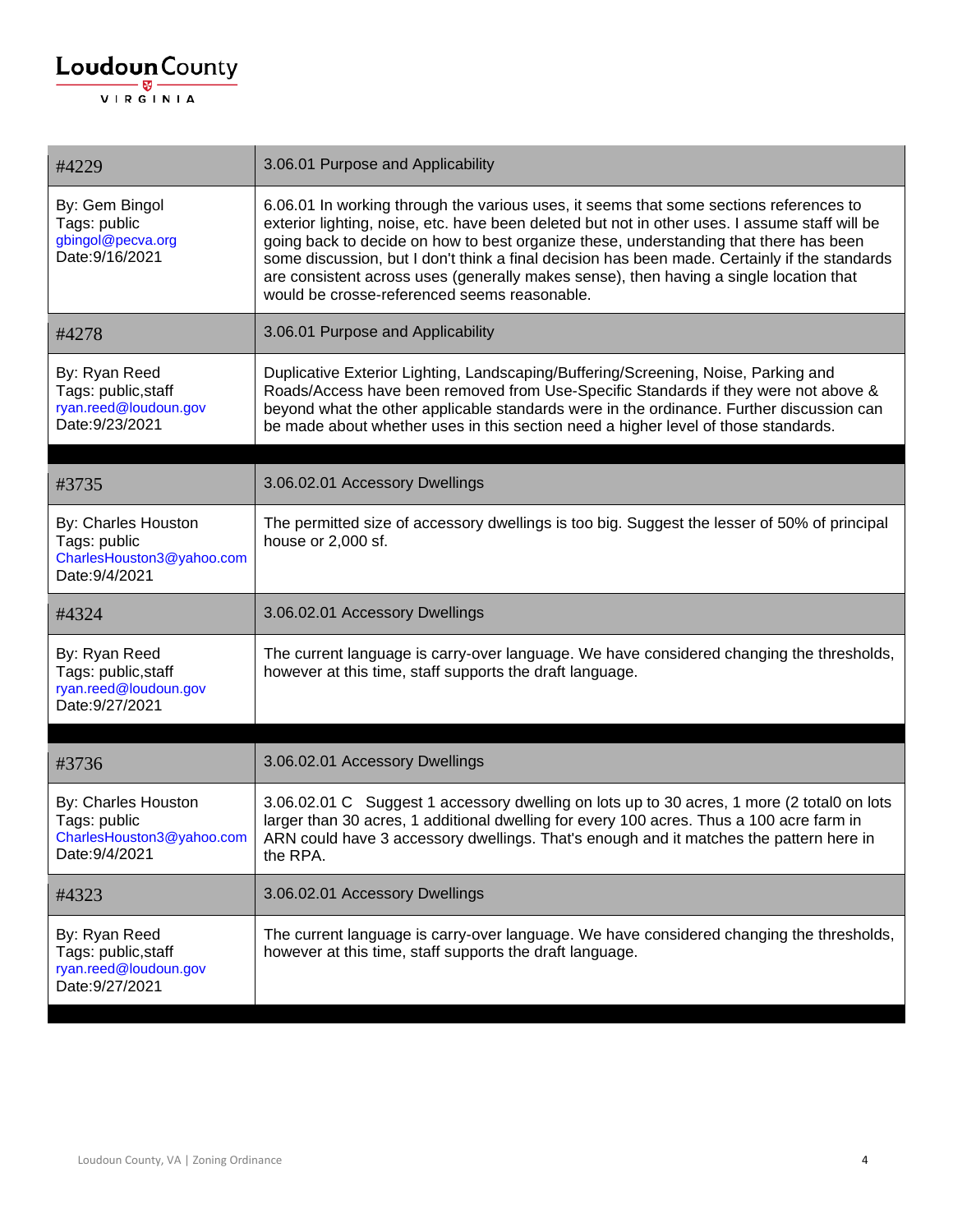| #4230                                                                              | 3.06.02.01 Accessory Dwellings                                                                                                                                                            |
|------------------------------------------------------------------------------------|-------------------------------------------------------------------------------------------------------------------------------------------------------------------------------------------|
| By: Gem Bingol<br>Tags: public                                                     | Has there been any analysis of the number of additional detached accessory and tenant<br>houses would be possible based on these regulations?                                             |
| gbingol@pecva.org<br>Date: 9/16/2021                                               | It would be good to know.                                                                                                                                                                 |
| #4322                                                                              | 3.06.02.01 Accessory Dwellings                                                                                                                                                            |
| By: Ryan Reed<br>Tags: public, staff<br>ryan.reed@loudoun.gov<br>Date: 9/27/2021   | No, there has not been a specific analysis. These proposed language is carry-over<br>language and does not allow additional detached accessory dwellings versus the<br>regulations today. |
| #3738                                                                              | 3.06.02.02 Guest Houses                                                                                                                                                                   |
| By: Charles Houston<br>Tags: public<br>CharlesHouston3@yahoo.com<br>Date: 9/4/2021 | Guest houses should be limited to 50% or 2,000 sfmaximum.                                                                                                                                 |
| #4326                                                                              | 3.06.02.02 Guest Houses                                                                                                                                                                   |
| By: Ryan Reed<br>Tags: public, staff<br>ryan.reed@loudoun.gov<br>Date: 9/27/2021   | The current language is carry-over language. We have considered changing the thresholds,<br>however at this time, staff supports the draft language.                                      |
| #4231                                                                              | 3.06.02.02 Guest Houses                                                                                                                                                                   |
| By: Gem Bingol<br>Tags: public<br>gbingol@pecva.org<br>Date: 9/16/2021             | 3.06.02.02 There is no reference to how many guest houses may be permitted, whether by<br>lot size or other consideration.                                                                |
|                                                                                    | I agree with John Merrithew's comment that policing the prohibition against renting guest<br>houses seems unworkable.                                                                     |
| #4325                                                                              | 3.06.02.02 Guest Houses                                                                                                                                                                   |
| By: Ryan Reed<br>Tags: public, staff<br>ryan.reed@loudoun.gov<br>Date: 9/27/2021   | Noted. We will follow up.                                                                                                                                                                 |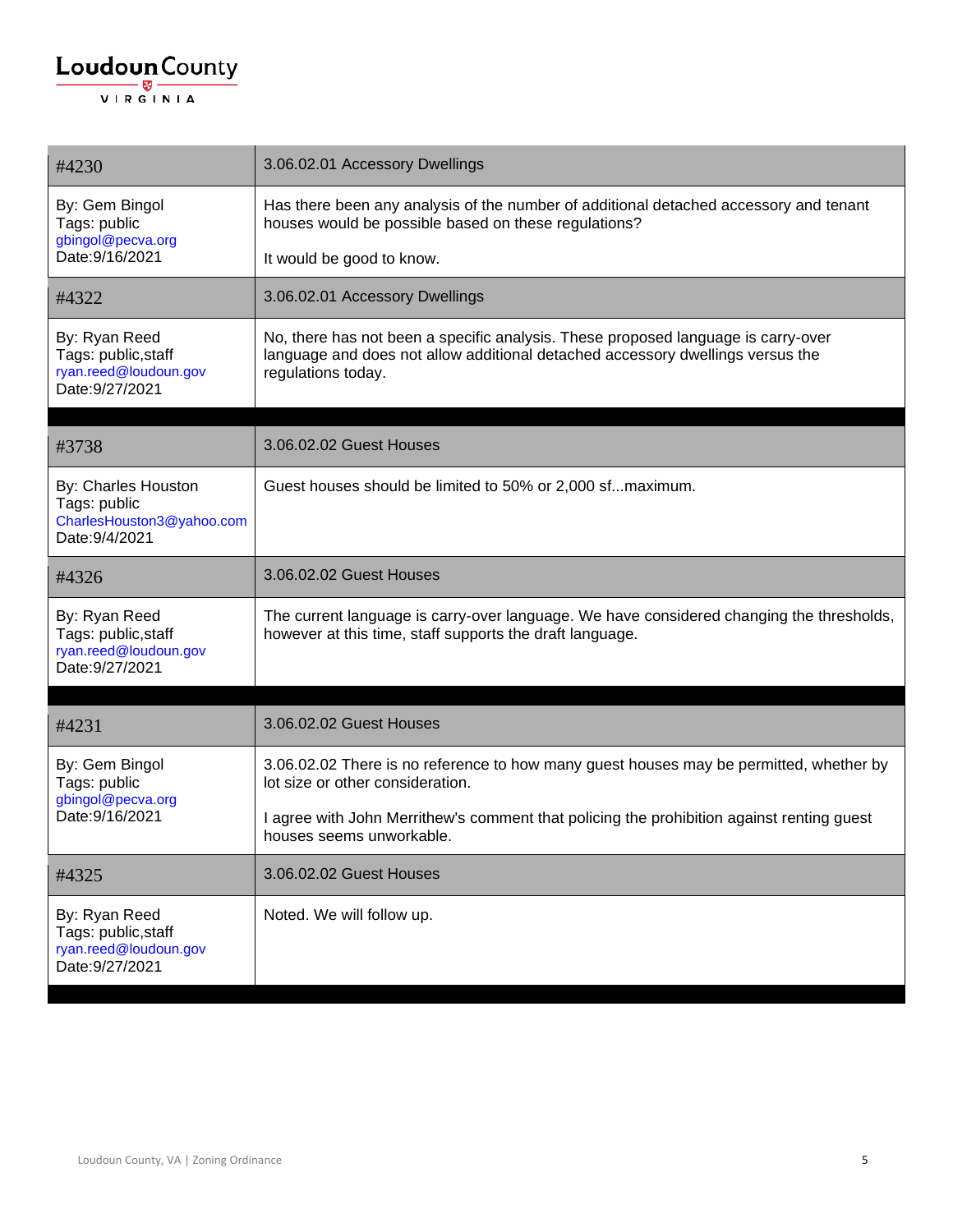| #3739                                                                              | 3.06.02.05 Portable Dwelling/Construction Trailer                                                                                                                                                       |
|------------------------------------------------------------------------------------|---------------------------------------------------------------------------------------------------------------------------------------------------------------------------------------------------------|
| By: Charles Houston<br>Tags: public<br>CharlesHouston3@yahoo.com<br>Date: 9/4/2021 | "Portable dwelling" and "Construction trailer" are very different animals. The text covers<br>construction trailers. Portable dwellings should be a separate sectionIF we wish to allow<br>them at all. |
| #4327                                                                              | 3.06.02.05 Portable Dwelling/Construction Trailer                                                                                                                                                       |
| By: Ryan Reed<br>Tags: public, staff<br>ryan.reed@loudoun.gov<br>Date: 9/27/2021   | By definition: "A structure that is installed temporarily for use as a dwelling while a<br>residence is being constructed."                                                                             |
| #3740                                                                              | 3.06.02.06 Religious Housing                                                                                                                                                                            |
| By: Charles Houston<br>Tags: public<br>CharlesHouston3@yahoo.com<br>Date: 9/4/2021 | Agree with John M that the setbacks are too big.                                                                                                                                                        |
| #4328                                                                              | 3.06.02.06 Religious Housing                                                                                                                                                                            |
| By: Ryan Reed<br>Tags: public, staff<br>ryan.reed@loudoun.gov<br>Date: 9/27/2021   | Setbacks were taken from 5-656, Convent or Monastery. Staff will continue to review<br>appropriate setbacks and make uses comparable, however, currently staff supports the<br>draft language.          |
| #3686                                                                              | 3.06.02.07 Seasonal Labor Dormitory                                                                                                                                                                     |
| By: john merrithew<br>Tags: public<br>john.merrithew@loudoun.gov<br>Date: 9/2/2021 | The setbacks seem excessive. This is a residence. It should not have to be setback like a<br>livestock operation                                                                                        |
| #4331                                                                              | 3.06.02.07 Seasonal Labor Dormitory                                                                                                                                                                     |
| By: Ryan Reed<br>Tags: public, staff<br>ryan.reed@loudoun.gov<br>Date: 9/27/2021   | Reduced to 100' to be in line with Religious Housing - Level II.                                                                                                                                        |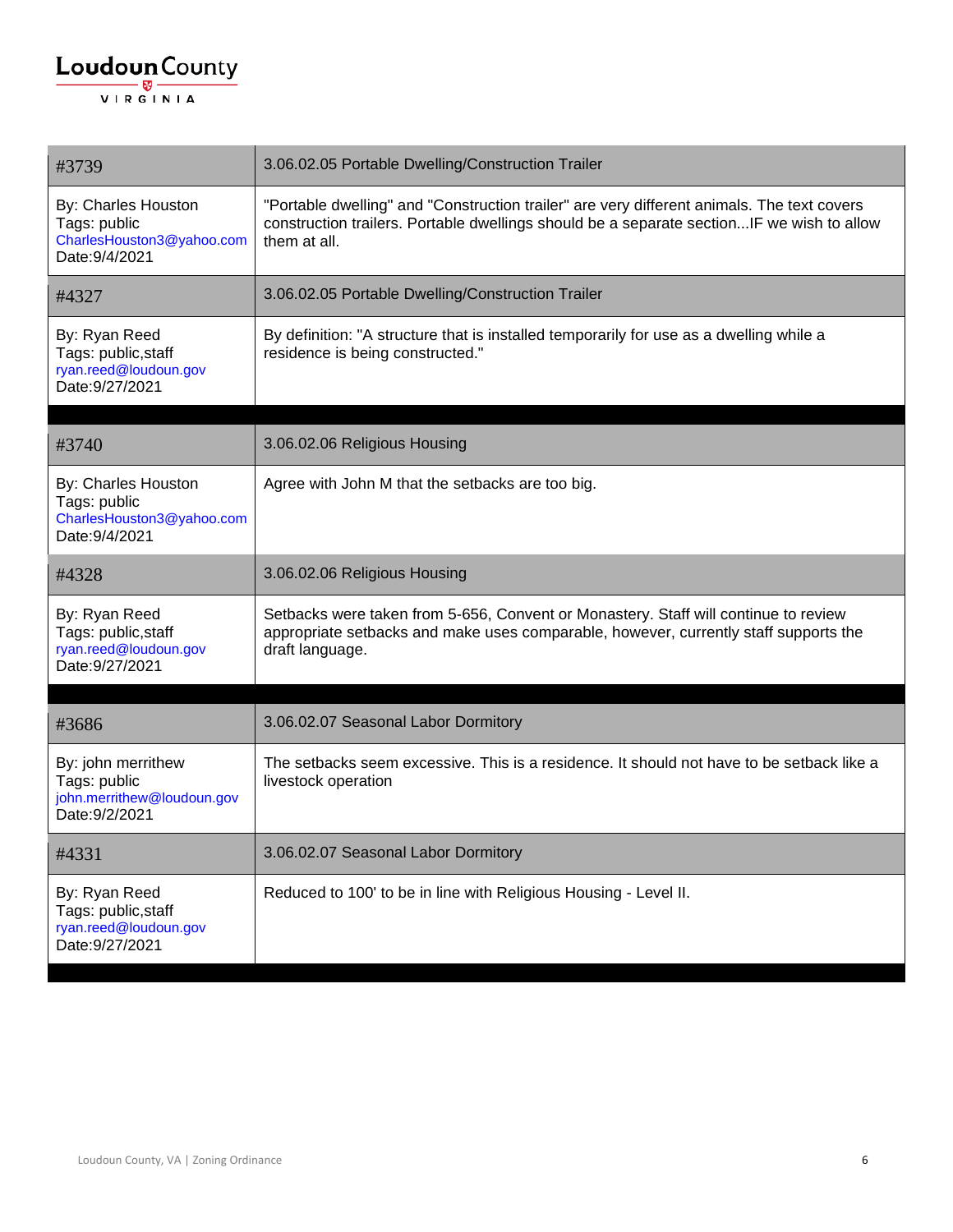#### $\underbrace{\textbf{Loudoun}\xspace}_{\text{VIR GINIA}}$

| #3741                                                                                 | 3.06.02.07 Seasonal Labor Dormitory                                                                                                                                                                                                                                                         |
|---------------------------------------------------------------------------------------|---------------------------------------------------------------------------------------------------------------------------------------------------------------------------------------------------------------------------------------------------------------------------------------------|
| By: Charles Houston<br>Tags: public<br>CharlesHouston3@yahoo.com<br>Date: 9/4/2021    | Whoa!<br>The first provision should be how many of such dormitory uses are allowed on a lot. (The<br>answer should be a sliding scale based on property size.)                                                                                                                              |
| #4330                                                                                 | 3.06.02.07 Seasonal Labor Dormitory                                                                                                                                                                                                                                                         |
| By: Ryan Reed<br>Tags: public, staff<br>ryan.reed@loudoun.gov<br>Date: 9/27/2021      | noted. Staff will follow up and revise if necessary.                                                                                                                                                                                                                                        |
| #4233                                                                                 | 3.06.02.07 Seasonal Labor Dormitory                                                                                                                                                                                                                                                         |
| By: Gem Bingol<br>Tags: public<br>gbingol@pecva.org<br>Date: 9/16/2021                | 3.06.02.07 Seasonal Labor Dormitory<br>From the ZOC and staff comments, it's apparent that this section isn't really clear--what<br>square footage is for an individual's personal space and what's for the group facility. I look<br>forward to more clarity.                              |
| #4329                                                                                 | 3.06.02.07 Seasonal Labor Dormitory                                                                                                                                                                                                                                                         |
| By: Ryan Reed<br>Tags: public, staff<br>ryan.reed@loudoun.gov<br>Date: 9/27/2021      | Staff will be considering revised language to provide clarity.                                                                                                                                                                                                                              |
| #3420                                                                                 | 3.06.02.08 Tenant Dwellings                                                                                                                                                                                                                                                                 |
| By: Tia Walbridge<br>Tags: public<br>tiawalbridge@gmail.com<br>Date:8/25/2021         | If we want to set a total limit of 4/ parcel B1. seems to contradict that. For some of our<br>larger parcels the rules in B1 are a better fit. 1/25 acres continues to be used and I'm not<br>sure why when we regulate in 20 acre intervals for the parcel, consider changing to<br>match. |
| #3614                                                                                 | 3.06.02.08 Tenant Dwellings                                                                                                                                                                                                                                                                 |
| By: Mark Holland<br>Tags: public, staff<br>mark.holland@loudoun.gov<br>Date: 9/1/2021 | Yes, we can consider making this revision.                                                                                                                                                                                                                                                  |
| #4332                                                                                 | 3.06.02.08 Tenant Dwellings                                                                                                                                                                                                                                                                 |
| By: Ryan Reed<br>Tags: public, staff<br>ryan.reed@loudoun.gov<br>Date: 9/27/2021      | The current language is carry-over language. We have considered changing the<br>thresholds, however at this time, staff supports the draft language.                                                                                                                                        |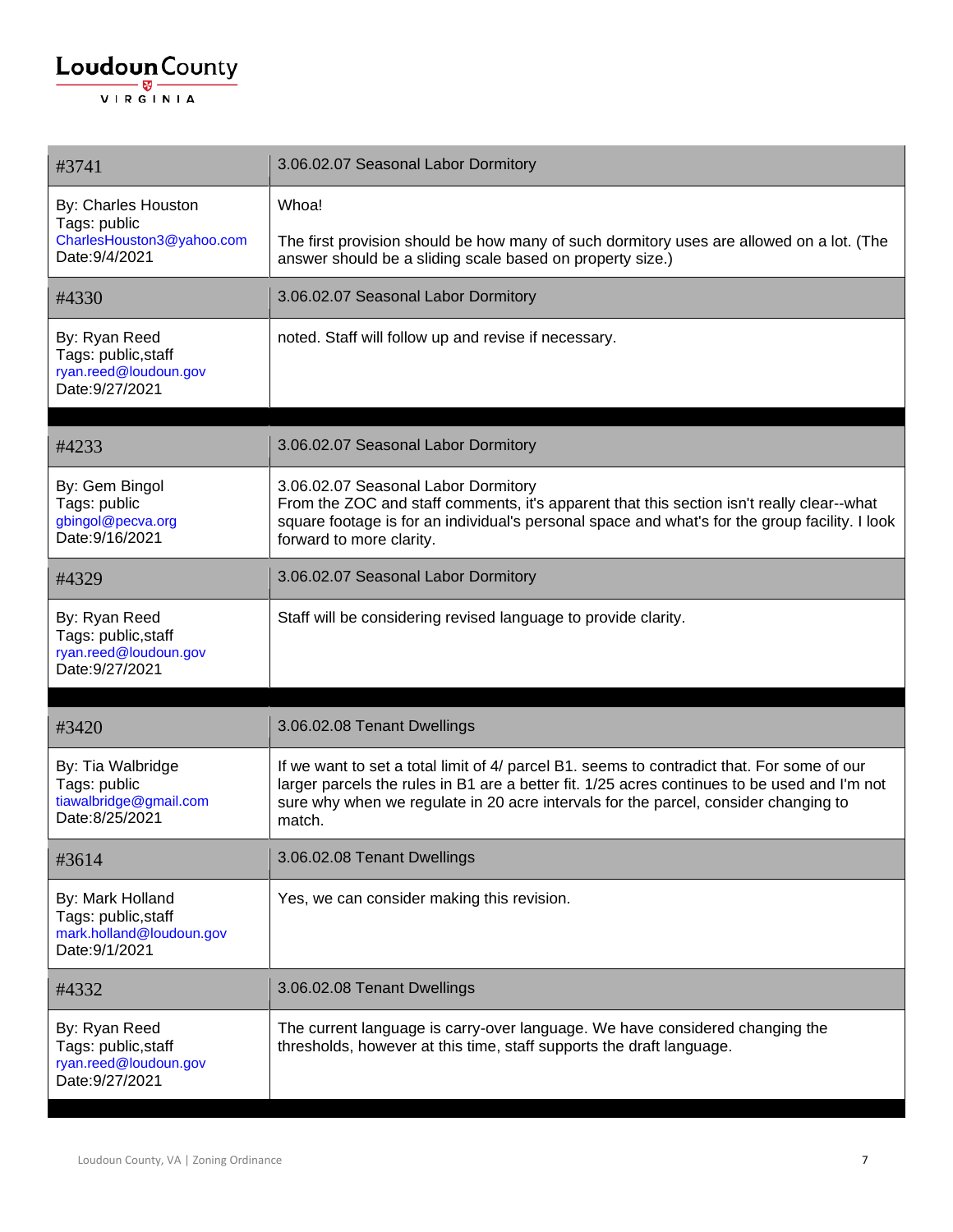| #3120                                                                                                | 3.06.03 Lodging                                                                                                                                                                                                                                                                                                                                                                                                                            |
|------------------------------------------------------------------------------------------------------|--------------------------------------------------------------------------------------------------------------------------------------------------------------------------------------------------------------------------------------------------------------------------------------------------------------------------------------------------------------------------------------------------------------------------------------------|
| By: Maura Walsh-Copeland<br>Tags: public<br>Maura@Walsh-<br>CopelandConsulting.com<br>Date:8/23/2021 | 3.06.03 LODGING. NOISE regulations only stipulating hours of operation for outdoor<br>music/noise are insufficient for B&B's conducting weddings and large events. A noise<br>regulation standard -- that is enforceable -- should be included. There is a known lack of<br>clarity between noise regulations between Zoning Ordinances and Codified ordinance<br>(Sheriff enforcement). NOW IS THE TIME with ZOR to make this correction. |
| #4333                                                                                                | 3.06.03 Lodging                                                                                                                                                                                                                                                                                                                                                                                                                            |
| By: Ryan Reed<br>Tags: public, staff<br>ryan.reed@loudoun.gov<br>Date: 9/27/2021                     | All Use-Specific Standards will be subject to 5.12. If the comment is universal, then we'll<br>discuss during development standards.                                                                                                                                                                                                                                                                                                       |
|                                                                                                      |                                                                                                                                                                                                                                                                                                                                                                                                                                            |
| #3753                                                                                                | 3.06.03.01 Bed and Breakfast Homestay, Bed and Breakfast Inn, Country Inn, and Rural<br><b>Resorts</b>                                                                                                                                                                                                                                                                                                                                     |
| By: Maura Walsh-Copeland<br>Tags: public<br>Maura@Walsh-<br>CopelandConsulting.com<br>Date: 9/5/2021 | 3.06.03.01.G. RURAL RESORT: Can/will a requirement be included to provide public<br>multi-use trails that could link to Linear Parks and Trails?                                                                                                                                                                                                                                                                                           |
| #4335                                                                                                | 3.06.03.01 Bed and Breakfast Homestay, Bed and Breakfast Inn, Country Inn, and Rural<br><b>Resorts</b>                                                                                                                                                                                                                                                                                                                                     |
| By: Ryan Reed<br>Tags: public, staff<br>ryan.reed@loudoun.gov<br>Date: 9/27/2021                     | staff is looking into this.                                                                                                                                                                                                                                                                                                                                                                                                                |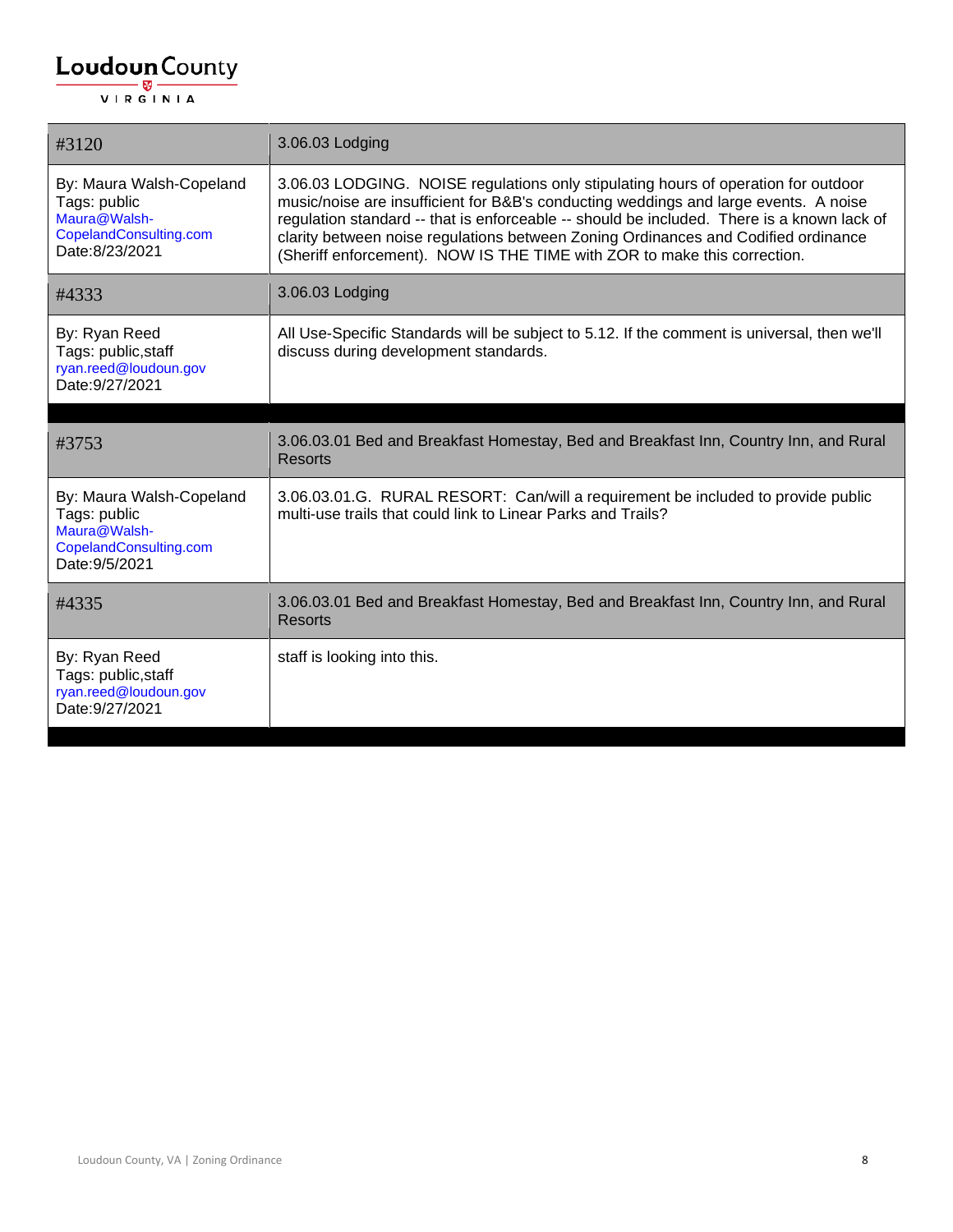#### $\underbrace{\textbf{Loudoun}\xspace}_{\text{VIR GINIA}}$

| #3780                                                                                                | 3.06.03.01 Bed and Breakfast Homestay, Bed and Breakfast Inn, Country Inn, and Rural<br><b>Resorts</b>                                                                                                                                                                                                                                                                                                                                                                                                                                                                                                                                                                                                                                                           |
|------------------------------------------------------------------------------------------------------|------------------------------------------------------------------------------------------------------------------------------------------------------------------------------------------------------------------------------------------------------------------------------------------------------------------------------------------------------------------------------------------------------------------------------------------------------------------------------------------------------------------------------------------------------------------------------------------------------------------------------------------------------------------------------------------------------------------------------------------------------------------|
| By: Maura Walsh-Copeland<br>Tags: public<br>Maura@Walsh-<br>CopelandConsulting.com<br>Date: 9/6/2021 | "Aug. 25th Comments RE: ZOAM-2015-0006. B&B INN/COUNTRY INN STANDARDS -<br>Per Item 10a, BOS/TLUC report April 19, 2018-ROIA for ZOAM-2015-0006, Principal<br>structure requirements were to be reviewed. How have the following changes been<br>incorporated in the Draft Text?                                                                                                                                                                                                                                                                                                                                                                                                                                                                                 |
|                                                                                                      | Although the Revised 1993 Zoning Ordinance continues to define B&B Homestay as a<br>private owner occupied dwelling, it does not expressly contemplate a principal structure<br>for either a B&B or Country Inn, but instead defines these uses as a business operated<br>in one or more structures.<br>This has inadvertently allowed B&B Inn and Country Inn uses to build up to 10 and 40,<br>respectively, individual structures for overnight accommodations and not be required to<br>provide a primary or principal structure that is typically envisioned as being the inn itself.<br>Amendment clarifies the expected components of a B&B Homestay, B&B Inn, and<br>Country Inn, to include requiring a primary structure for overnight accommodations, |
|                                                                                                      | common spaces, and dining functions.<br>Source of Proposed Amendment*: Staff recommends to clarify the required components<br>of such uses to ensure consistency with community expectations.                                                                                                                                                                                                                                                                                                                                                                                                                                                                                                                                                                    |
| #4334                                                                                                | 3.06.03.01 Bed and Breakfast Homestay, Bed and Breakfast Inn, Country Inn, and Rural<br><b>Resorts</b>                                                                                                                                                                                                                                                                                                                                                                                                                                                                                                                                                                                                                                                           |
| By: Ryan Reed<br>Tags: public, staff<br>ryan.reed@loudoun.gov<br>Date: 9/27/2021                     | we will further review and consider appropriate language to address this issue.                                                                                                                                                                                                                                                                                                                                                                                                                                                                                                                                                                                                                                                                                  |
| #2961                                                                                                | 3.06.03.02 Camp, Day and Boarding                                                                                                                                                                                                                                                                                                                                                                                                                                                                                                                                                                                                                                                                                                                                |
| By: Kevin Ruedisueli<br>Tags: public<br>kevinruedisueliZOC@gmail.com<br>Date:8/19/2021               | 3.06.03.02 C. stipulates a minimum of 20 acres for less than 15 campers, yet requires<br>only 15 acres for up to 30 campers. Something is wrong here.                                                                                                                                                                                                                                                                                                                                                                                                                                                                                                                                                                                                            |
| #3315                                                                                                | 3.06.03.02 Camp, Day and Boarding                                                                                                                                                                                                                                                                                                                                                                                                                                                                                                                                                                                                                                                                                                                                |
| By: Ryan Reed<br>Tags: public, staff<br>ryan.reed@loudoun.gov<br>Date:8/24/2021                      | noted. will standardize and consider appropriate size as with comment #3130                                                                                                                                                                                                                                                                                                                                                                                                                                                                                                                                                                                                                                                                                      |
| #4338                                                                                                | 3.06.03.02 Camp, Day and Boarding                                                                                                                                                                                                                                                                                                                                                                                                                                                                                                                                                                                                                                                                                                                                |
| By: Ryan Reed<br>Tags: public, staff<br>ryan.reed@loudoun.gov<br>Date: 9/27/2021                     | Language corrected, it does not specify a minimum of 20 acres now.                                                                                                                                                                                                                                                                                                                                                                                                                                                                                                                                                                                                                                                                                               |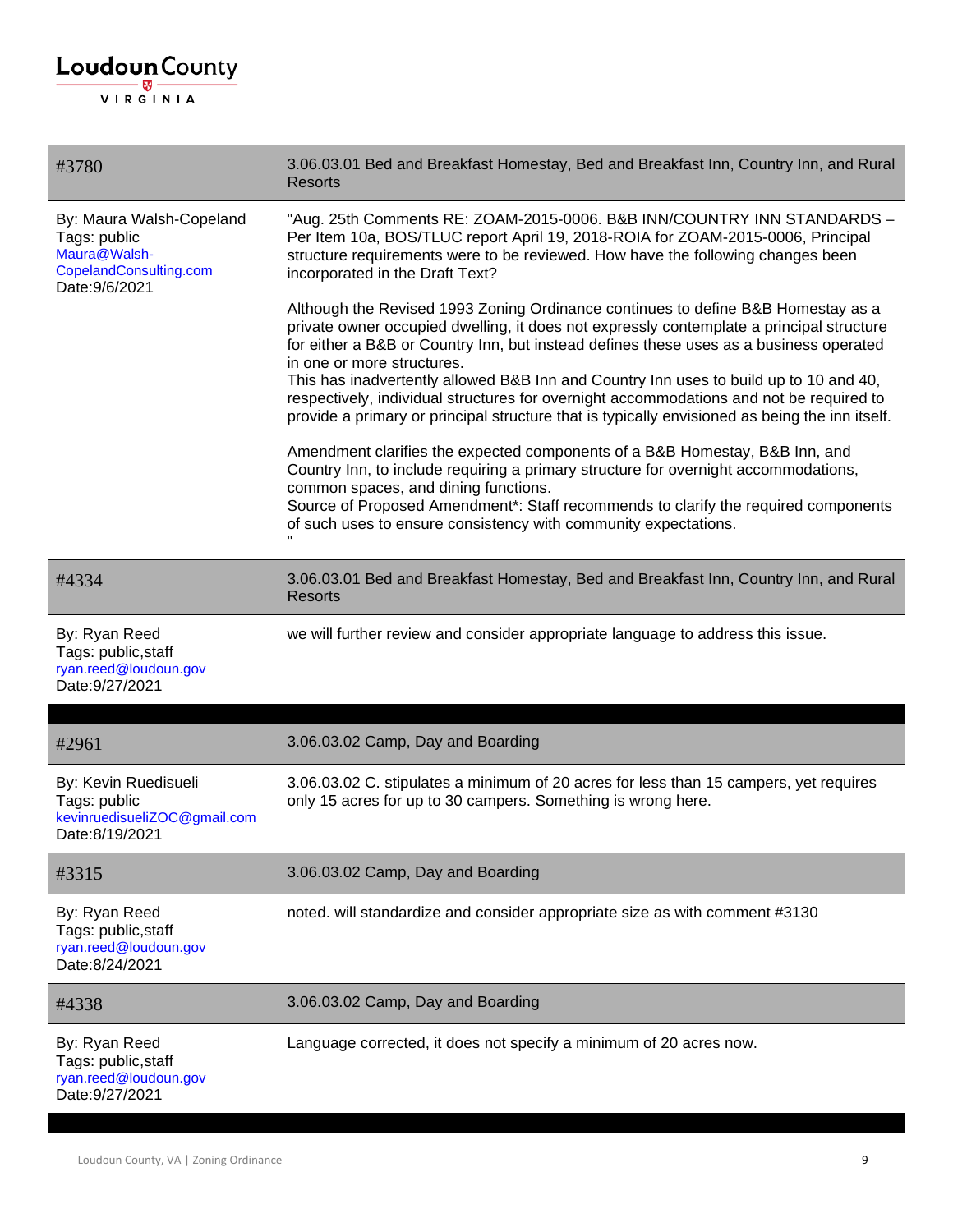| #3530                                                                                 | 3.06.03.02 Camp, Day and Boarding                                                                                                                    |
|---------------------------------------------------------------------------------------|------------------------------------------------------------------------------------------------------------------------------------------------------|
| By: john merrithew<br>Tags: public<br>Date:8/29/2021                                  | The number of 'by right' day campers/boarders seems low. Is there a basis for the<br>number?                                                         |
| #3616                                                                                 | 3.06.03.02 Camp, Day and Boarding                                                                                                                    |
| By: Mark Holland<br>Tags: public, staff<br>mark.holland@loudoun.gov<br>Date: 9/1/2021 | This is the number identified in the current ordinance. We will consider an increase to a<br>number that is appropriate.                             |
| #4337                                                                                 | 3.06.03.02 Camp, Day and Boarding                                                                                                                    |
| By: Ryan Reed<br>Tags: public, staff<br>ryan.reed@loudoun.gov<br>Date: 9/27/2021      | The current language is carry-over language. We have considered changing the<br>thresholds, however at this time, staff supports the draft language. |
| #4235                                                                                 | 3.06.03.02 Camp, Day and Boarding                                                                                                                    |
| By: Gem Bingol<br>Tags: public<br>gbingol@pecva.org<br>Date: 9/16/2021                | Typo--in 3.06.03.02 Table one under Scope of Use/Campers: should be boarders                                                                         |
| #4336                                                                                 | 3.06.03.02 Camp, Day and Boarding                                                                                                                    |
| By: Ryan Reed<br>Tags: public, staff<br>ryan.reed@loudoun.gov<br>Date: 9/27/2021      | got it. thank you.                                                                                                                                   |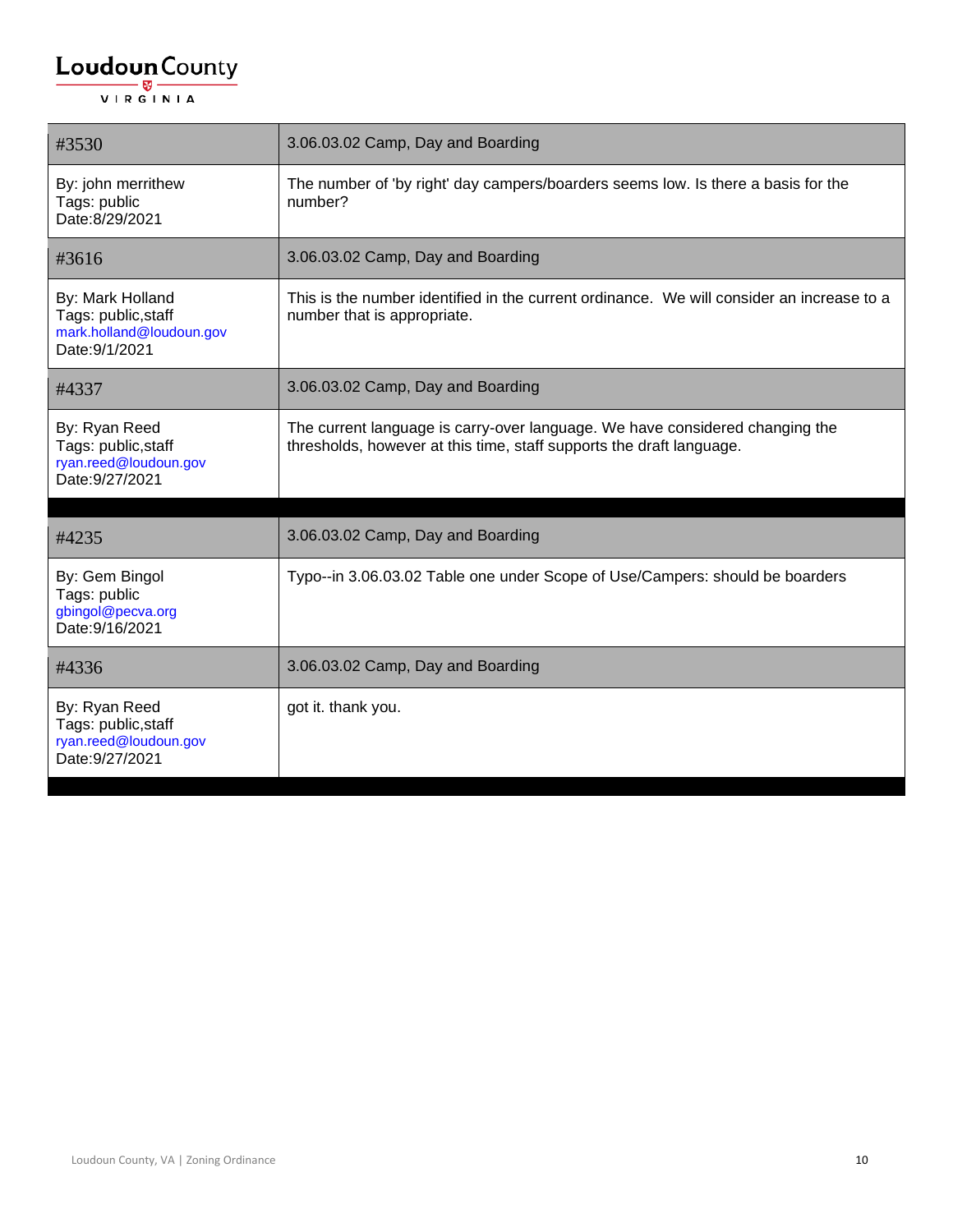| #3754                                                                                                    | 3.06.03.03 Campgrounds                                                                                                                                                                                                                                                                                                                                                                                                                                                                                                                                                                                                                                                                                                                                               |
|----------------------------------------------------------------------------------------------------------|----------------------------------------------------------------------------------------------------------------------------------------------------------------------------------------------------------------------------------------------------------------------------------------------------------------------------------------------------------------------------------------------------------------------------------------------------------------------------------------------------------------------------------------------------------------------------------------------------------------------------------------------------------------------------------------------------------------------------------------------------------------------|
| By: Maura Walsh-<br>Copeland<br>Tags: public<br>Maura@Walsh-<br>CopelandConsulting.com<br>Date: 9/5/2021 | 3.06.03.03 CAMPGROUNDS. Can/will a requirement be included to provide public multi-<br>use trails that could link to Linear Parks and Trails?                                                                                                                                                                                                                                                                                                                                                                                                                                                                                                                                                                                                                        |
| #4339                                                                                                    | 3.06.03.03 Campgrounds                                                                                                                                                                                                                                                                                                                                                                                                                                                                                                                                                                                                                                                                                                                                               |
| By: Ryan Reed<br>Tags: public, staff<br>ryan.reed@loudoun.gov<br>Date: 9/27/2021                         | Campgrounds require a SPMI or SPEX depending on the district. Since not all sites may be<br>adjacent to, or be able to offer public multi-use trails, the items for consideration can be<br>revised to add these, in the SPEX procedures section.<br>Current language has the following items to consider that are related, and revisions could be<br>made to incorporate this idea:<br>"Whether the proposed special exception at the specified location will contribute to or<br>promote the welfare or convenience of the public.<br>Whether the proposed special exception can be served adequately by public utilities and<br>services, roads, pedestrian connections and other transportation services and, in rural<br>areas, by adequate on-site utilities." |
| #3138                                                                                                    | 3.06.04 Commercial                                                                                                                                                                                                                                                                                                                                                                                                                                                                                                                                                                                                                                                                                                                                                   |
| By: Maura Walsh-<br>Copeland<br>Tags: public<br>Maura@Walsh-<br>CopelandConsulting.com<br>Date:8/23/2021 | 3.06.04.01.G COMMERCIAL/MIXED USE NOISE: Section 5.12B should be applied if it is<br>similar to old 5.652B. Open until reviewed.                                                                                                                                                                                                                                                                                                                                                                                                                                                                                                                                                                                                                                     |
| #4340                                                                                                    | 3.06.04 Commercial                                                                                                                                                                                                                                                                                                                                                                                                                                                                                                                                                                                                                                                                                                                                                   |
| By: Ryan Reed<br>Tags: public, staff<br>ryan.reed@loudoun.gov<br>Date: 9/27/2021                         | Section 5.12 will be applicable to all uses in this section.                                                                                                                                                                                                                                                                                                                                                                                                                                                                                                                                                                                                                                                                                                         |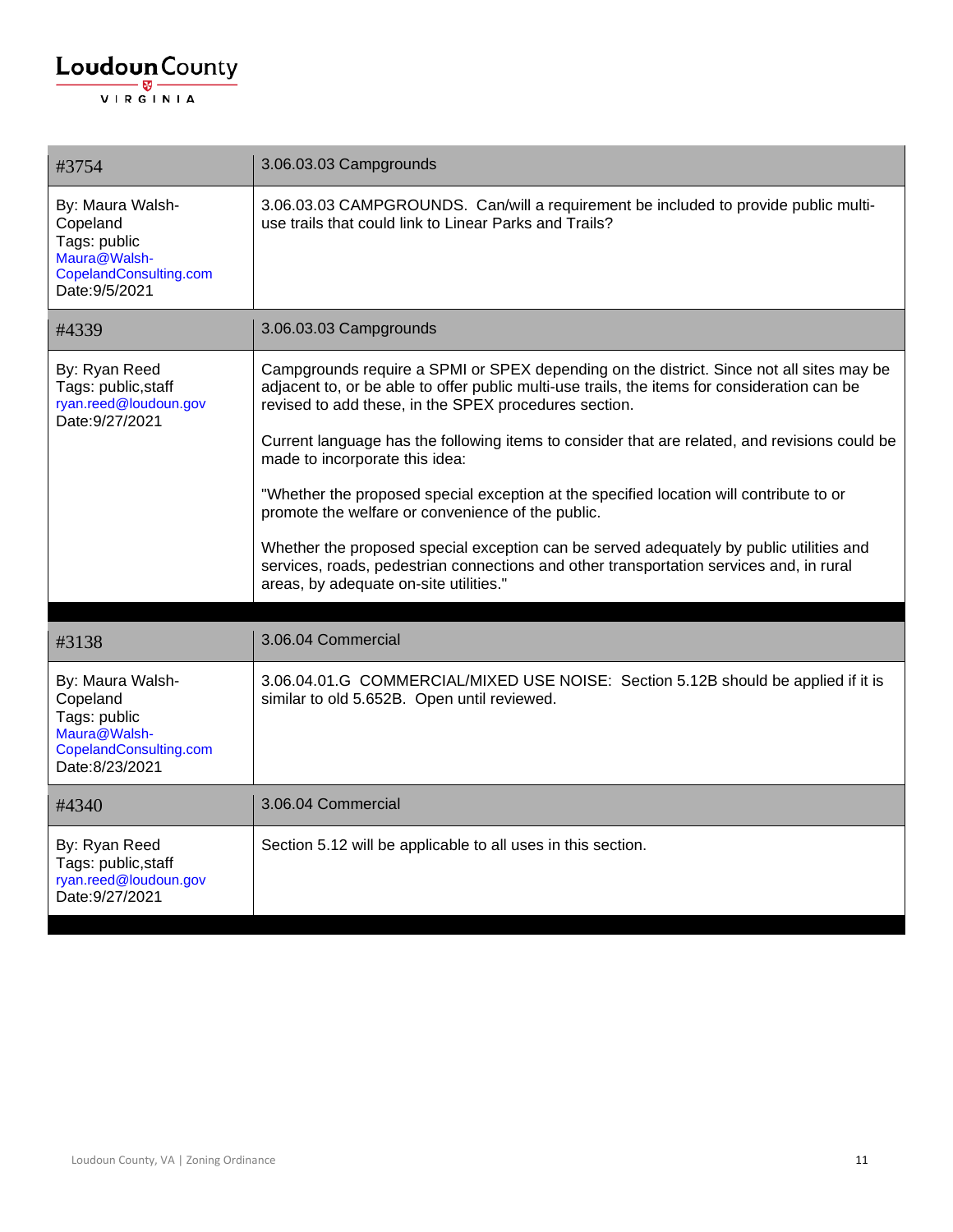| #4237                                                                                 | 3.06.04.09 Commercial Nursery                                                                                                   |
|---------------------------------------------------------------------------------------|---------------------------------------------------------------------------------------------------------------------------------|
| By: Gem Bingol<br>Tags: public<br>gbingol@pecva.org<br>Date: 9/16/2021                | 3.06.04.08<br>An existing typo has been carried over under D, first sentence" the culture and care of plant<br>sold"            |
| #4346                                                                                 | 3.06.04.09 Commercial Nursery                                                                                                   |
| By: Ryan Reed<br>Tags: public, staff<br>ryan.reed@loudoun.gov<br>Date: 9/28/2021      | fixed. thank you.                                                                                                               |
|                                                                                       |                                                                                                                                 |
| #3450                                                                                 | 3.06.04.14 Farm Markets                                                                                                         |
| By: Tia Walbridge<br>Tags: public<br>tiawalbridge@gmail.com<br>Date: 8/25/2021        | I think the % of product produced in Loudoun for a Loudoun farm market should be higher than<br>25% but certainly not lessoned. |
| #3635                                                                                 | 3.06.04.14 Farm Markets                                                                                                         |
| By: Mark Holland<br>Tags: public, staff<br>mark.holland@loudoun.gov<br>Date: 9/1/2021 | Noted. Staff will consider this and revise as appropriate.                                                                      |
| #4354                                                                                 | 3.06.04.14 Farm Markets                                                                                                         |
| By: Ryan Reed<br>Tags: public, staff<br>ryan.reed@loudoun.gov<br>Date: 9/28/2021      | Increased to 50%                                                                                                                |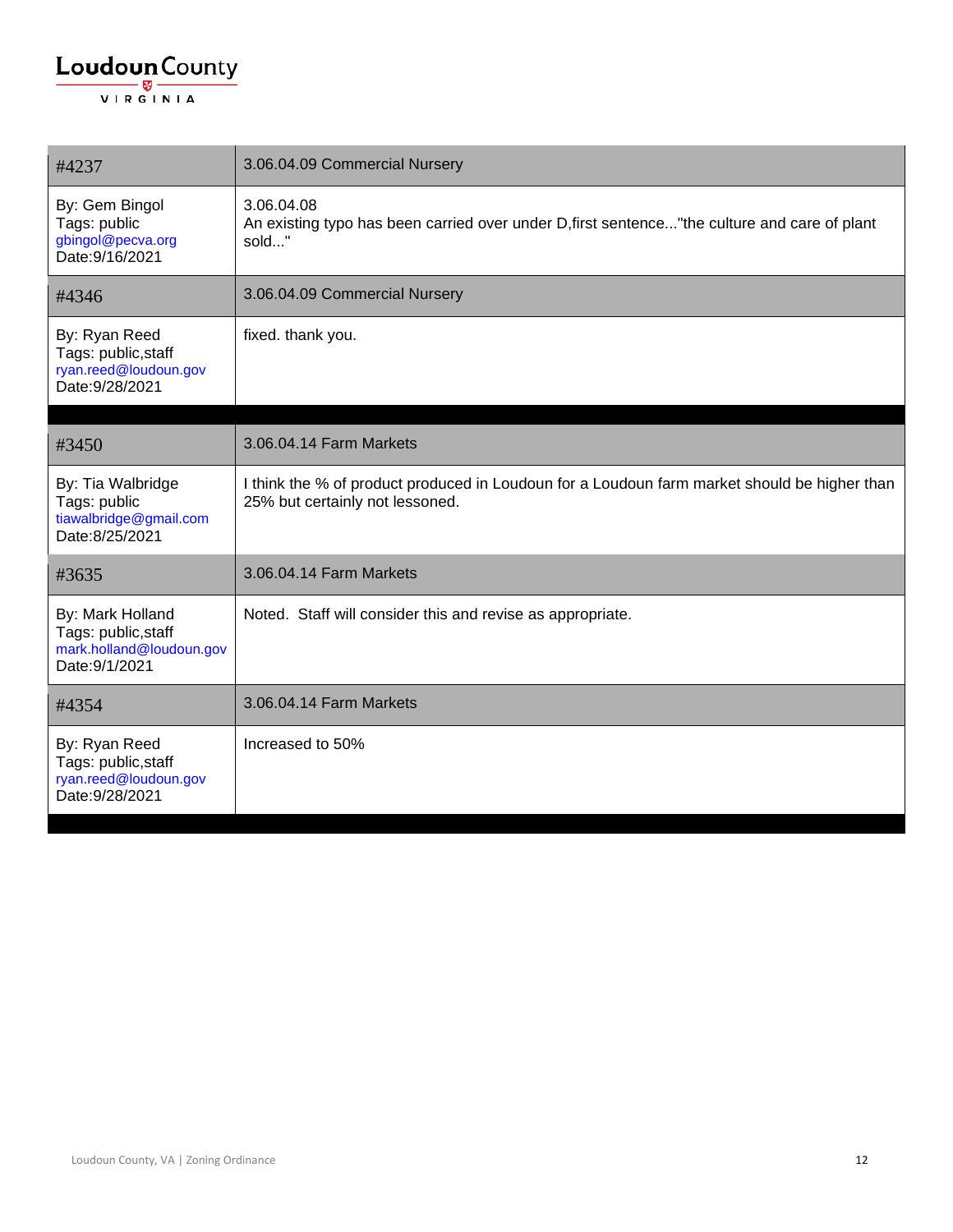| #3451                                                                                                | 3.06.04.14 Farm Markets                                                                                                                                                                                                                                                                                                                                                                                                                                                                                                                                                                                              |
|------------------------------------------------------------------------------------------------------|----------------------------------------------------------------------------------------------------------------------------------------------------------------------------------------------------------------------------------------------------------------------------------------------------------------------------------------------------------------------------------------------------------------------------------------------------------------------------------------------------------------------------------------------------------------------------------------------------------------------|
| By: Tia Walbridge<br>Tags: public<br>tiawalbridge@gmail.com<br>Date:8/25/2021                        | Given the large number of unpaved roads in the county the access requirements will<br>severely limit the number of farms able to run a market like this and we do not have the<br>same requirements for limited breweries.                                                                                                                                                                                                                                                                                                                                                                                           |
| #3634                                                                                                | 3.06.04.14 Farm Markets                                                                                                                                                                                                                                                                                                                                                                                                                                                                                                                                                                                              |
| By: Mark Holland<br>Tags: public, staff<br>mark.holland@loudoun.gov<br>Date: 9/1/2021                | The road access standards that apply to limited breweries are referenced in that section of<br>the draft ordinance. Those standards define the requirements for road class types and are<br>consistent with those for farm markets.                                                                                                                                                                                                                                                                                                                                                                                  |
| #4353                                                                                                | 3.06.04.14 Farm Markets                                                                                                                                                                                                                                                                                                                                                                                                                                                                                                                                                                                              |
| By: Ryan Reed<br>Tags: public, staff<br>ryan.reed@loudoun.gov<br>Date: 9/28/2021                     | Edited to allow farm markets on other roads and to match Limited Brewery standards.                                                                                                                                                                                                                                                                                                                                                                                                                                                                                                                                  |
|                                                                                                      |                                                                                                                                                                                                                                                                                                                                                                                                                                                                                                                                                                                                                      |
| #3782                                                                                                | 3.06.04.18 Restaurant                                                                                                                                                                                                                                                                                                                                                                                                                                                                                                                                                                                                |
| By: Maura Walsh-Copeland<br>Tags: public<br>Maura@Walsh-<br>CopelandConsulting.com<br>Date: 9/6/2021 | "3.06.04.17.C. RESTAURANT. Intensity. As indicated at Aug. 25th ZOC meeting, this use<br>was to combine ""Restaurant"" with ""Farm Restaurant,"" which means consideration Hours<br>of Operation should vary by location (e.g., residential vs. non-residential, INCLUDING<br>residential ""uses"" in Agricultural districts ARN/ARS).<br>Midnight is too late for any type of residential. Should be no later than corresponding hours<br>for similar intensity uses. Can a table be added to define Hours of Operation based on<br>location and include that early am hours (e.g., 6am) are for deliveries only ?" |
| #4355                                                                                                | 3.06.04.18 Restaurant                                                                                                                                                                                                                                                                                                                                                                                                                                                                                                                                                                                                |
| By: Ryan Reed<br>Tags: public, staff<br>ryan.reed@loudoun.gov<br>Date: 9/28/2021                     | Staff recommended standards are for all restaurants, including hours of operation.                                                                                                                                                                                                                                                                                                                                                                                                                                                                                                                                   |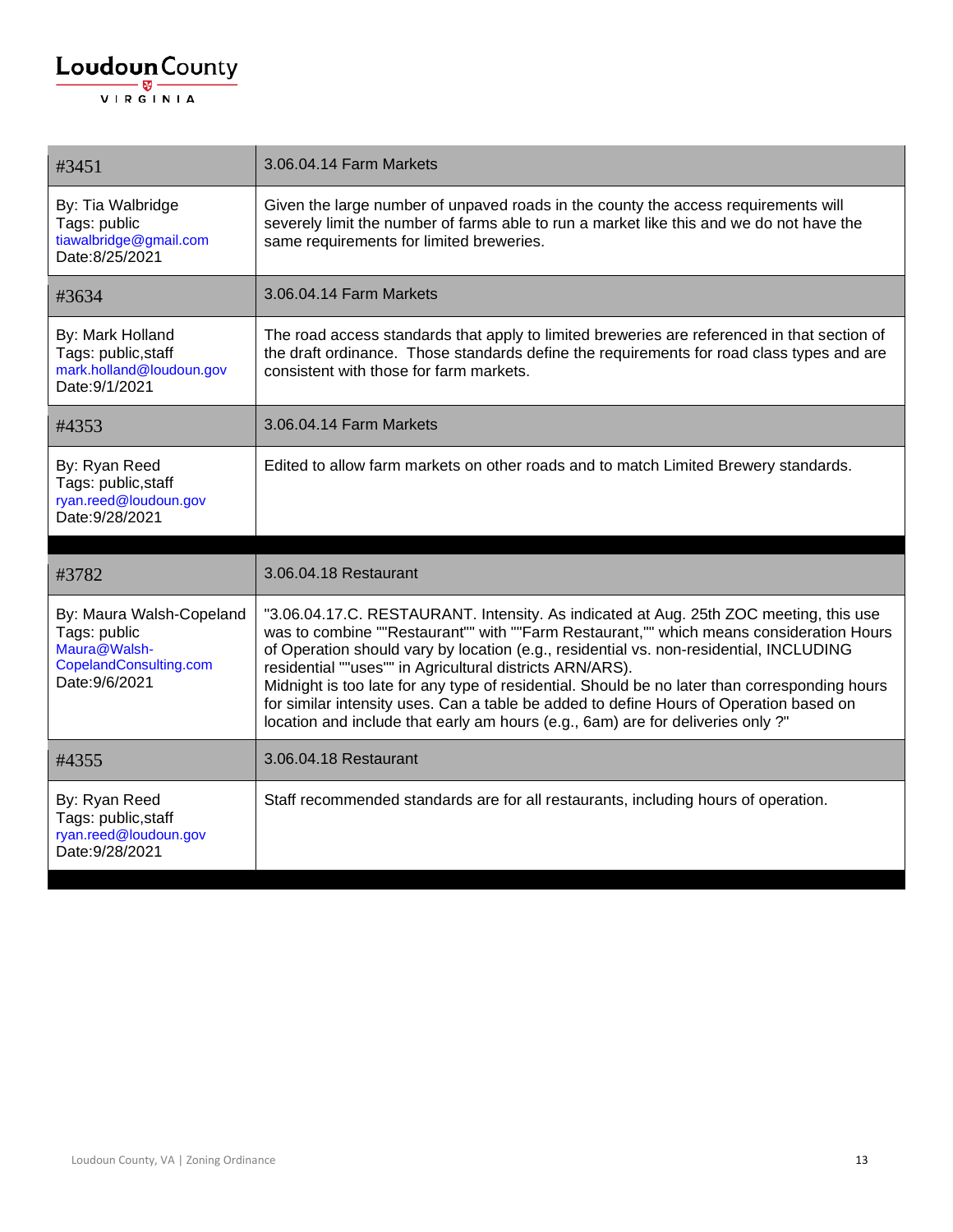#### $\underbrace{\textbf{Loudoun}\xspace}_{\text{VIR GINIA}}$

| #3784                                                                                                    | 3.06.05.01 Amphitheater                                                                                                                                                                                                                                                                                                                                                                                                                                                                                         |
|----------------------------------------------------------------------------------------------------------|-----------------------------------------------------------------------------------------------------------------------------------------------------------------------------------------------------------------------------------------------------------------------------------------------------------------------------------------------------------------------------------------------------------------------------------------------------------------------------------------------------------------|
| By: Maura Walsh-<br>Copeland<br>Tags: public<br>Maura@Walsh-<br>CopelandConsulting.com<br>Date: 9/6/2021 | 3.06.05.01 AMPHITHEATER: Is an amphitheater, as specified, appropriate for ARN and<br>ARS lands, as MDODs overlay these districts? The size and volume of "needs" for clearing<br>(Parking, lighting, decibels, septic, water) would significantly impact MDOD environments and<br>thus their important functions (ground water recharge; air cooling and cleansing; storm water<br>run off; pollinators (crops). Would it be reasonable to either not allow in MDODs, or require<br>Special Exception process? |
| #4358                                                                                                    | 3.06.05.01 Amphitheater                                                                                                                                                                                                                                                                                                                                                                                                                                                                                         |
| By: Ryan Reed<br>Tags: public, staff<br>ryan.reed@loudoun.gov<br>Date: 9/28/2021                         | A SPEX is required in ARN & ARS.                                                                                                                                                                                                                                                                                                                                                                                                                                                                                |
| #3785                                                                                                    | 3.06.05.01 Amphitheater                                                                                                                                                                                                                                                                                                                                                                                                                                                                                         |
| By: Maura Walsh-<br>Copeland<br>Tags: public<br>Maura@Walsh-<br>CopelandConsulting.com<br>Date: 9/6/2021 | 3.06.05.01.F AMPHITHEATER. ROADS/ACCESS. How would 2-lane rural roads, paved or<br>graveled, handle traffic for up to 2000 persons? Would paving be required? (Storm water<br>management; vehicular runoff) How could First Responder, Law Enforcement and private<br>residents' access be guaranteed to a reasonable degree?                                                                                                                                                                                   |
| #4357                                                                                                    | 3.06.05.01 Amphitheater                                                                                                                                                                                                                                                                                                                                                                                                                                                                                         |
| By: Ryan Reed<br>Tags: public, staff<br>ryan.reed@loudoun.gov<br>Date: 9/28/2021                         | These issues would need to be addressed at either SPEX or site plan.                                                                                                                                                                                                                                                                                                                                                                                                                                            |
| #3786                                                                                                    | 3.06.05.01 Amphitheater                                                                                                                                                                                                                                                                                                                                                                                                                                                                                         |
| By: Maura Walsh-<br>Copeland<br>Tags: public<br>Maura@Walsh-<br>CopelandConsulting.com<br>Date: 9/6/2021 | 3.06.05.01.H AMPHITHEATER, LIGHTING. How would this be modified in MDODs, if<br>permitted, such as to protect ridge lines, neighbors, and night sky impacts on migrators and<br>pollinators?<br>3.06.05.01.I AMPHITHEATER NOISE STANDARDS. Amplified sound carries long distances<br>in MDOD lands, to mountain and valley residents within miles, especially when large swaths<br>of forest are cleared. Does a limit on the annual number of performances, times, and days<br>need to be set?                 |
| #4356                                                                                                    | 3.06.05.01 Amphitheater                                                                                                                                                                                                                                                                                                                                                                                                                                                                                         |
| By: Ryan Reed<br>Tags: public, staff<br>ryan.reed@loudoun.gov<br>Date: 9/28/2021                         | Amphitheaters are a SPEX use in ARN & ARS (the majority of the MDOD). Staff recommends<br>additional considerations be a part of the SPEX process in these areas.                                                                                                                                                                                                                                                                                                                                               |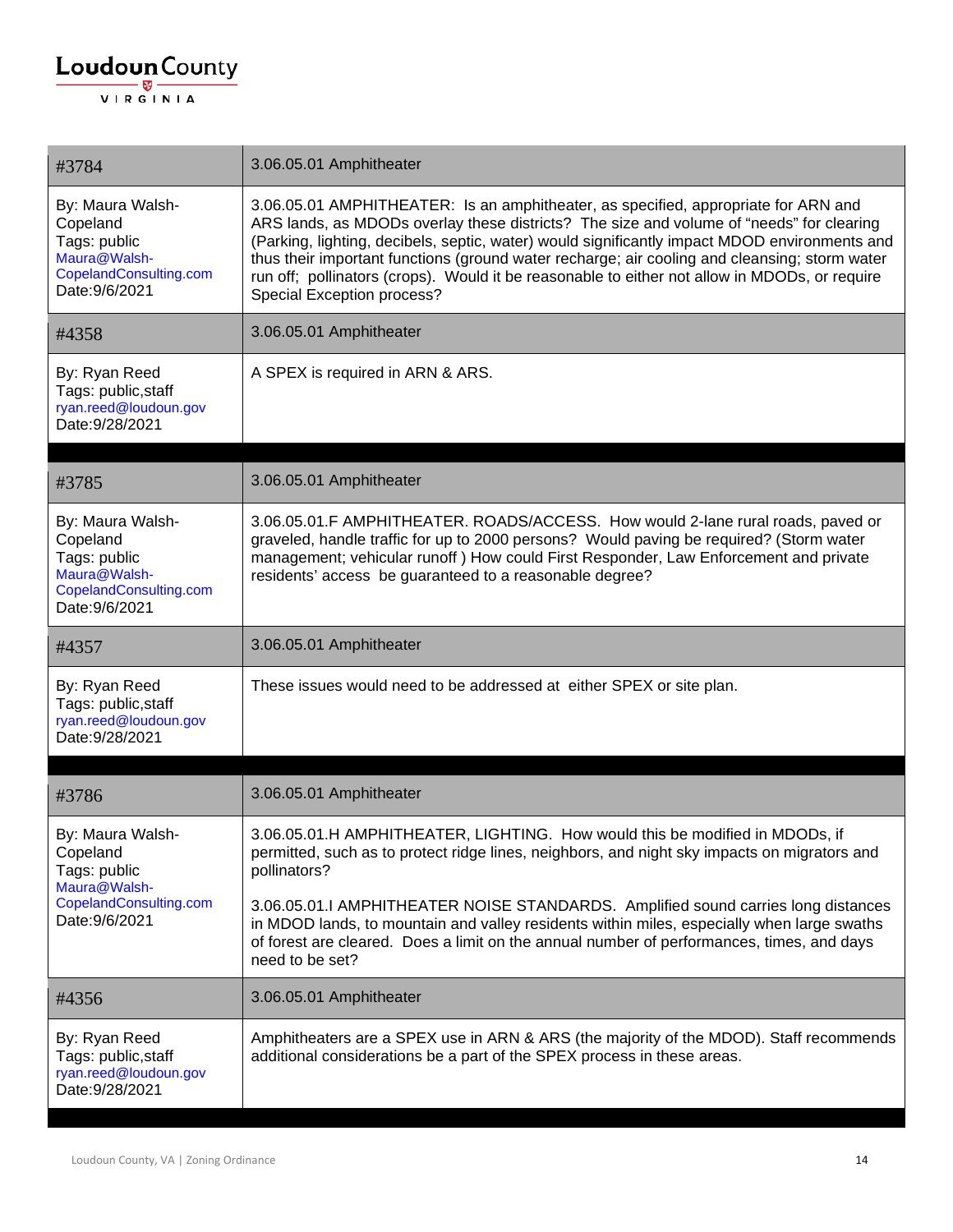| #3787                                                                                                    | 3.06.05.02 Agricultural Cultural Center                                                                                                                                                                                                                                                                                                                                                                                                                                                                                                                                                                                                   |
|----------------------------------------------------------------------------------------------------------|-------------------------------------------------------------------------------------------------------------------------------------------------------------------------------------------------------------------------------------------------------------------------------------------------------------------------------------------------------------------------------------------------------------------------------------------------------------------------------------------------------------------------------------------------------------------------------------------------------------------------------------------|
| By: Maura Walsh-<br>Copeland<br>Tags: public<br>Maura@Walsh-<br>CopelandConsulting.com<br>Date: 9/6/2021 | 3.06.05.02 AGRICULTURAL CULTURAL CENTER. The definition in the current ZO is not<br>very specific, leaving interpretation open to such entities as breweries, wineries, county fairs,<br>special schools, and any entity considered "agricultural." The 10 acre minimum leaves room<br>for "strip mall" growth possibilities in what the County considers true agricultural (farm;<br>forestal) lands. There is no statement re: the number of visitors/day, or on the property at any<br>given moment. Would a Special Exception be reasonable for the ARN and ARS Districts,<br>and/or MDODs? Could this entity be excluded from MDODs? |
| #4361                                                                                                    | 3.06.05.02 Agricultural Cultural Center                                                                                                                                                                                                                                                                                                                                                                                                                                                                                                                                                                                                   |
| By: Ryan Reed<br>Tags: public, staff<br>ryan.reed@loudoun.gov<br>Date: 9/28/2021                         | Staff will address the definition in Chapter 11, vistors/day and other points will be taken under<br>consideration.                                                                                                                                                                                                                                                                                                                                                                                                                                                                                                                       |
| #3788                                                                                                    | 3.06.05.03 Agricultural Education or Research                                                                                                                                                                                                                                                                                                                                                                                                                                                                                                                                                                                             |
| By: Maura Walsh-<br>Copeland<br>Tags: public<br>Maura@Walsh-<br>CopelandConsulting.com<br>Date: 9/6/2021 | "3.06.05.03 AGRICULTURAL EDUCATION OR RESEARCH.<br>B.2. Visitors/Customers/Parking Spaces. The ""math"" could be used for parking space<br>calculation, but how (in the world) would/could the quantity of visitors, customers or cars<br>allowed on site at any one time be approved OR enforced?<br>Two B or not two B, that is the question.<br>Actually, the second ""B"" (which should be ""C""): a 7,000 sqft structure up to 12K gfa is<br>approaching the size of a ChicFil-A -- how is 100' from all lot lines sufficient? Ditto for ""B""2<br>and 3"                                                                            |
| #4363                                                                                                    | 3.06.05.03 Agricultural Education or Research                                                                                                                                                                                                                                                                                                                                                                                                                                                                                                                                                                                             |
| By: Ryan Reed                                                                                            | Staff will ensure that Zoning Enforcement reviews text for practicality. Numbering fixed.                                                                                                                                                                                                                                                                                                                                                                                                                                                                                                                                                 |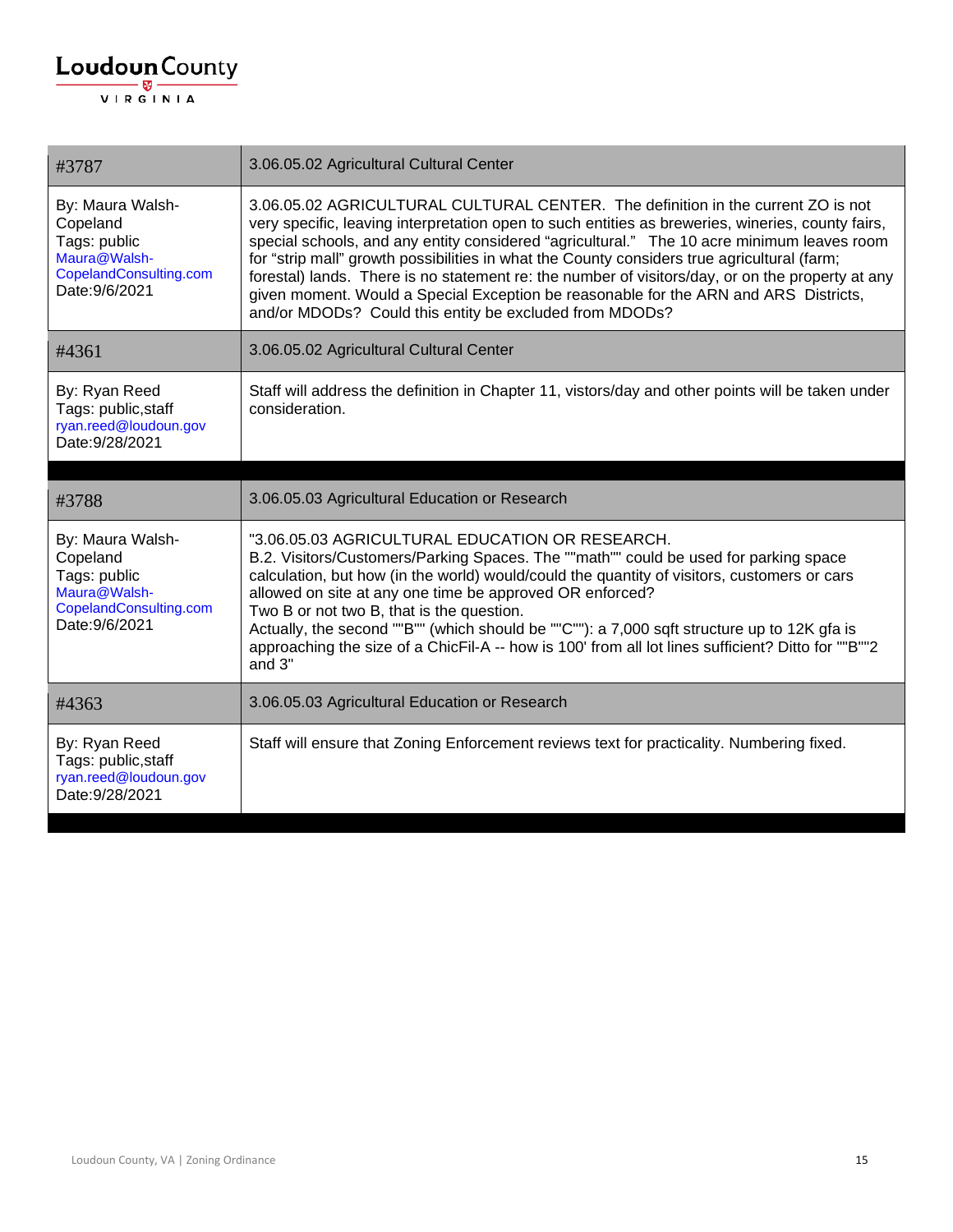| #3789                                                                                                    | 3.06.05.03 Agricultural Education or Research                                                                                                                                                                                                                                                                                                                                                                                                                                                                                                                                                                                                                                                                                                                                                                                                                                                                                                                                                                                                                                                                                                                                                                                                    |
|----------------------------------------------------------------------------------------------------------|--------------------------------------------------------------------------------------------------------------------------------------------------------------------------------------------------------------------------------------------------------------------------------------------------------------------------------------------------------------------------------------------------------------------------------------------------------------------------------------------------------------------------------------------------------------------------------------------------------------------------------------------------------------------------------------------------------------------------------------------------------------------------------------------------------------------------------------------------------------------------------------------------------------------------------------------------------------------------------------------------------------------------------------------------------------------------------------------------------------------------------------------------------------------------------------------------------------------------------------------------|
| By: Maura Walsh-<br>Copeland<br>Tags: public<br>Maura@Walsh-<br>CopelandConsulting.com<br>Date: 9/6/2021 | "3.06.05.03 AGRICULTURAL EDUCATION OR RESEARCH. As with the AG Cultural Center<br>and Amphitheater above, the same concerns exist. Enforcement of the numbers of vehicles,<br>attendees at any one time, and noise standards are next to impossible to enforce, unless a<br>County agent is required to attend each "event", at least periodically. Would a Special<br>Exception be reasonable for ARN and ARS Districts? Could this entity be excluded from<br>MDODs?                                                                                                                                                                                                                                                                                                                                                                                                                                                                                                                                                                                                                                                                                                                                                                           |
| #4362                                                                                                    | 3.06.05.03 Agricultural Education or Research                                                                                                                                                                                                                                                                                                                                                                                                                                                                                                                                                                                                                                                                                                                                                                                                                                                                                                                                                                                                                                                                                                                                                                                                    |
| By: Ryan Reed<br>Tags: public, staff<br>ryan.reed@loudoun.gov<br>Date: 9/28/2021                         | Staff can taken these suggestions under consideration.                                                                                                                                                                                                                                                                                                                                                                                                                                                                                                                                                                                                                                                                                                                                                                                                                                                                                                                                                                                                                                                                                                                                                                                           |
| #3790                                                                                                    | 3.06.05.04 Arboretum, Botanical Garden, Nature Study Area                                                                                                                                                                                                                                                                                                                                                                                                                                                                                                                                                                                                                                                                                                                                                                                                                                                                                                                                                                                                                                                                                                                                                                                        |
| By: Maura Walsh-<br>Copeland<br>Tags: public<br>Maura@Walsh-<br>CopelandConsulting.com<br>Date: 9/6/2021 | 3.06.05.04 ARBORETUM, BOTANICAL GARDEN, NATURE STUDY AREA. There is<br>reference to "Events", but no guidance re: setbacks from adjacent homes, or noise volumes.                                                                                                                                                                                                                                                                                                                                                                                                                                                                                                                                                                                                                                                                                                                                                                                                                                                                                                                                                                                                                                                                                |
| #4364                                                                                                    | 3.06.05.04 Arboretum, Botanical Garden, Nature Study Area                                                                                                                                                                                                                                                                                                                                                                                                                                                                                                                                                                                                                                                                                                                                                                                                                                                                                                                                                                                                                                                                                                                                                                                        |
| By: Ryan Reed<br>Tags: public, staff<br>ryan.reed@loudoun.gov<br>Date: 9/29/2021                         | Staff can consider similar uses and setbacks for events.<br>"Special Event: A temporary commercial or festive activity or promotion at a specific location<br>that is open to the public and is planned or reasonably expected to attract large assemblies of<br>persons. Special events include, but are not limited to, carnivals, festivals, circuses, music<br>fairs or concerts, tent revivals, art shows, crafts shows, rodeos, corn mazes, civil war<br>reenactments, equestrian shows, firework displays and events, or similar events open to the<br>public. A private party held at a Banquet/Event Facility (including Hotel, Conference Center,<br>Restaurant, Rural Resort, or similar facility), Bed and Breakfast Homestay, Bed and Breakfast<br>Inn, or Country Inn shall not be deemed a special event. Aln addition to events open to the<br>public, a private party which is held at a location other than the foregoing or held on property<br>not occupied by the host, shall be deemed a special event. "Special event" does not include<br>temporary or seasonal retail sales of goods, products, or services, such as temporary sales of<br>Christmas trees, farm produce, fireworks, and other similar seasonal goods." |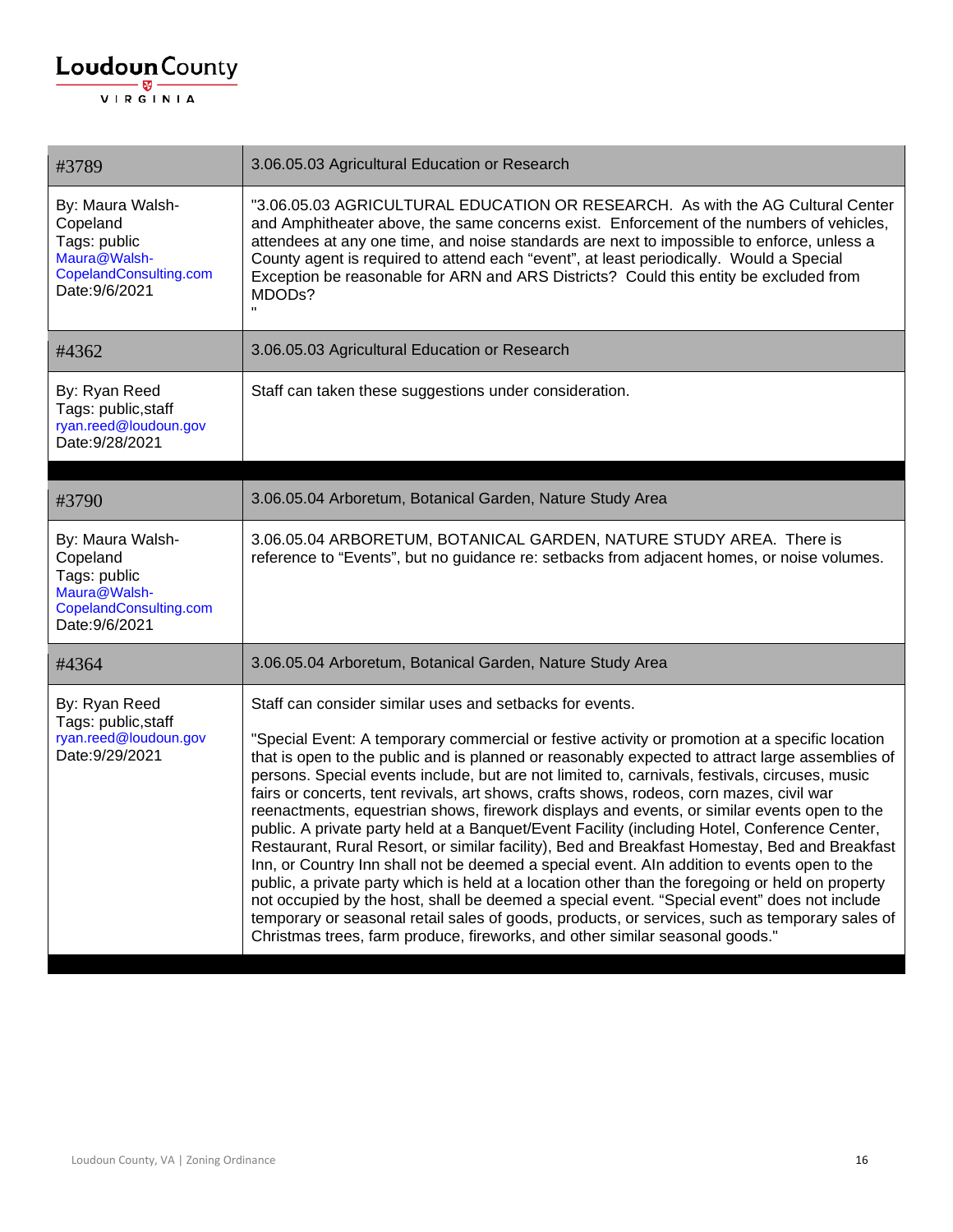#### $\underbrace{\textbf{Loudoun}\xspace}_{\text{VIR GINIA}}$

| #3791                                                                                                    | 3.06.05.05 Assembly                                                                                                                                                                                                                                                                                                                                                                                                                                                  |
|----------------------------------------------------------------------------------------------------------|----------------------------------------------------------------------------------------------------------------------------------------------------------------------------------------------------------------------------------------------------------------------------------------------------------------------------------------------------------------------------------------------------------------------------------------------------------------------|
| By: Maura Walsh-<br>Copeland<br>Tags: public<br>Maura@Walsh-<br>CopelandConsulting.com<br>Date: 9/6/2021 | "3.06.05.05 ASSEMBLY. B. Approval. Why are larger land uses (300+, 50+ children) a<br>special exception review only for JLMA-1, JLMA-2, JLMA-3 and JLMA-20? A special<br>exception review should be required regardless of district.<br>The current DRAFT Use Matrix shows this use as Special Exception for ARN, ARS, RAR,<br>RV, VR and VAR, with Permitted in RC and VC? Seems inconsistent? Therefore, are D.1.<br>Setbacks from lot lines correct/appropriate?" |
| #4366                                                                                                    | 3.06.05.05 Assembly                                                                                                                                                                                                                                                                                                                                                                                                                                                  |
| By: Ryan Reed<br>Tags: public, staff<br>ryan.reed@loudoun.gov<br>Date: 9/29/2021                         | Agreed and thank you. Revised text to remove specific districts. Setbacks revised per<br>previous comment.                                                                                                                                                                                                                                                                                                                                                           |
| #3792                                                                                                    | 3.06.05.05 Assembly                                                                                                                                                                                                                                                                                                                                                                                                                                                  |
| By: Maura Walsh-<br>Copeland<br>Tags: public<br>Maura@Walsh-<br>CopelandConsulting.com<br>Date: 9/6/2021 | 3.06.05.05 ASSEMBLY. 50-foot set backs for parking/driveways is often insufficient to<br>protect neighbors from vehicular lights and noise; early morning and evening gatherings could<br>negatively impact adjacent homes. A 100-foot set back for all, and specifics re: buffering may<br>be needed so that IF certain locations include private residences, those are optimally<br>protected.<br>3.06.05.05 ASSEMBLY: Confirm new Section 3.06.01.B applies?      |
| #4365                                                                                                    | 3.06.05.05 Assembly                                                                                                                                                                                                                                                                                                                                                                                                                                                  |
| By: Ryan Reed<br>Tags: public, staff<br>ryan.reed@loudoun.gov<br>Date: 9/29/2021                         | Parking setback revised. Yes, 3.06.01.B applies.                                                                                                                                                                                                                                                                                                                                                                                                                     |
|                                                                                                          |                                                                                                                                                                                                                                                                                                                                                                                                                                                                      |
| #3793                                                                                                    | 3.06.05.06 Cemetery, Mausoleum, Crematorium, Memorial Park                                                                                                                                                                                                                                                                                                                                                                                                           |
| By: Maura Walsh-<br>Copeland<br>Tags: public<br>Maura@Walsh-<br>CopelandConsulting.com<br>Date: 9/6/2021 | 3.06.05.06. CEMETERY, MAUSOLEUM, CREMATORIUM, MEMORIAL PARK. This section<br>title does not match the currently posted DRAFT Use Matrix for "Death Care Services." That<br>list does not include "Memorial Park" (instead has Funeral Services). Will updates be made to<br>the Use Matrix and definitions to match?                                                                                                                                                 |
| #4368                                                                                                    | 3.06.05.06 Cemetery, Mausoleum, Crematorium, Memorial Park                                                                                                                                                                                                                                                                                                                                                                                                           |
| By: Ryan Reed<br>Tags: public, staff<br>ryan.reed@loudoun.gov<br>Date: 9/29/2021                         | Changed title to match use table category. Removed undefined memorial park and replaced<br>with funeral services. Funeral services, while also undefined, occurs in the use table. Staff will<br>continue to consider whether memorial park and/or funeral services need defined and a use-<br>specific standard.                                                                                                                                                    |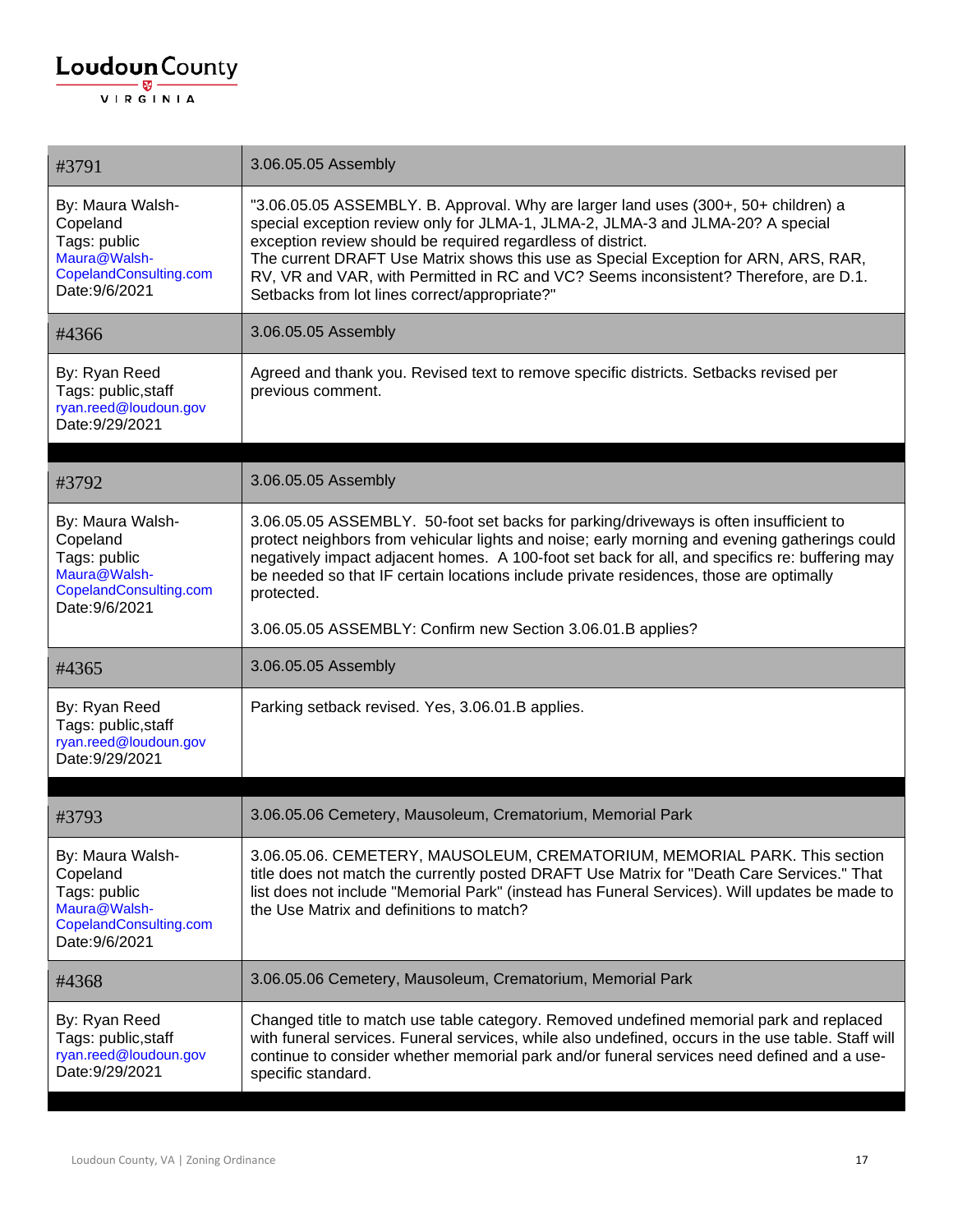| #3794                                                                                                    | 3.06.05.06 Cemetery, Mausoleum, Crematorium, Memorial Park                                                                                                                                                                                                                                                                                                                                                                                                                                                                                                    |
|----------------------------------------------------------------------------------------------------------|---------------------------------------------------------------------------------------------------------------------------------------------------------------------------------------------------------------------------------------------------------------------------------------------------------------------------------------------------------------------------------------------------------------------------------------------------------------------------------------------------------------------------------------------------------------|
| By: Maura Walsh-<br>Copeland<br>Tags: public<br>Maura@Walsh-<br>CopelandConsulting.com<br>Date: 9/6/2021 | 3.06.05.06.A CEMETERY, MAUSOLEUM, CREMATORIUM, MEMORIAL PARK.<br>APPLICABILITY. Does not address where these are allowed. Could these entities be<br>excluded in MDODs?                                                                                                                                                                                                                                                                                                                                                                                       |
| #4367                                                                                                    | 3.06.05.06 Cemetery, Mausoleum, Crematorium, Memorial Park                                                                                                                                                                                                                                                                                                                                                                                                                                                                                                    |
| By: Ryan Reed<br>Tags: public, staff<br>ryan.reed@loudoun.gov<br>Date: 9/29/2021                         | These uses are subject to a SPEX in ARN & ARS. Therefore, though not excluded from<br>MDOD, subject to public process.                                                                                                                                                                                                                                                                                                                                                                                                                                        |
|                                                                                                          |                                                                                                                                                                                                                                                                                                                                                                                                                                                                                                                                                               |
|                                                                                                          |                                                                                                                                                                                                                                                                                                                                                                                                                                                                                                                                                               |
| #3795                                                                                                    | 3.06.05.07 Conference and Training Centers                                                                                                                                                                                                                                                                                                                                                                                                                                                                                                                    |
| By: Maura Walsh-<br>Copeland<br>Tags: public<br>Maura@Walsh-<br>CopelandConsulting.com<br>Date: 9/6/2021 | "3.06.05.07. CONFERENCE AND TRAINING CENTERS. This section needs language and<br>regulation clean-up, as the use standards do not match the new definitions or use matrix.<br>A. Applicability says the section applies to ""convention or exhibition facilities"" and crosses<br>out the word ""conference"" -- which is the title of the section. Section refers to ""training<br>center,"" but the definitions section describes ""training facility."" So the title and terms are<br>conflicting/confusing. Was the title supposed to have been changed?" |
| #4371                                                                                                    | 3.06.05.07 Conference and Training Centers                                                                                                                                                                                                                                                                                                                                                                                                                                                                                                                    |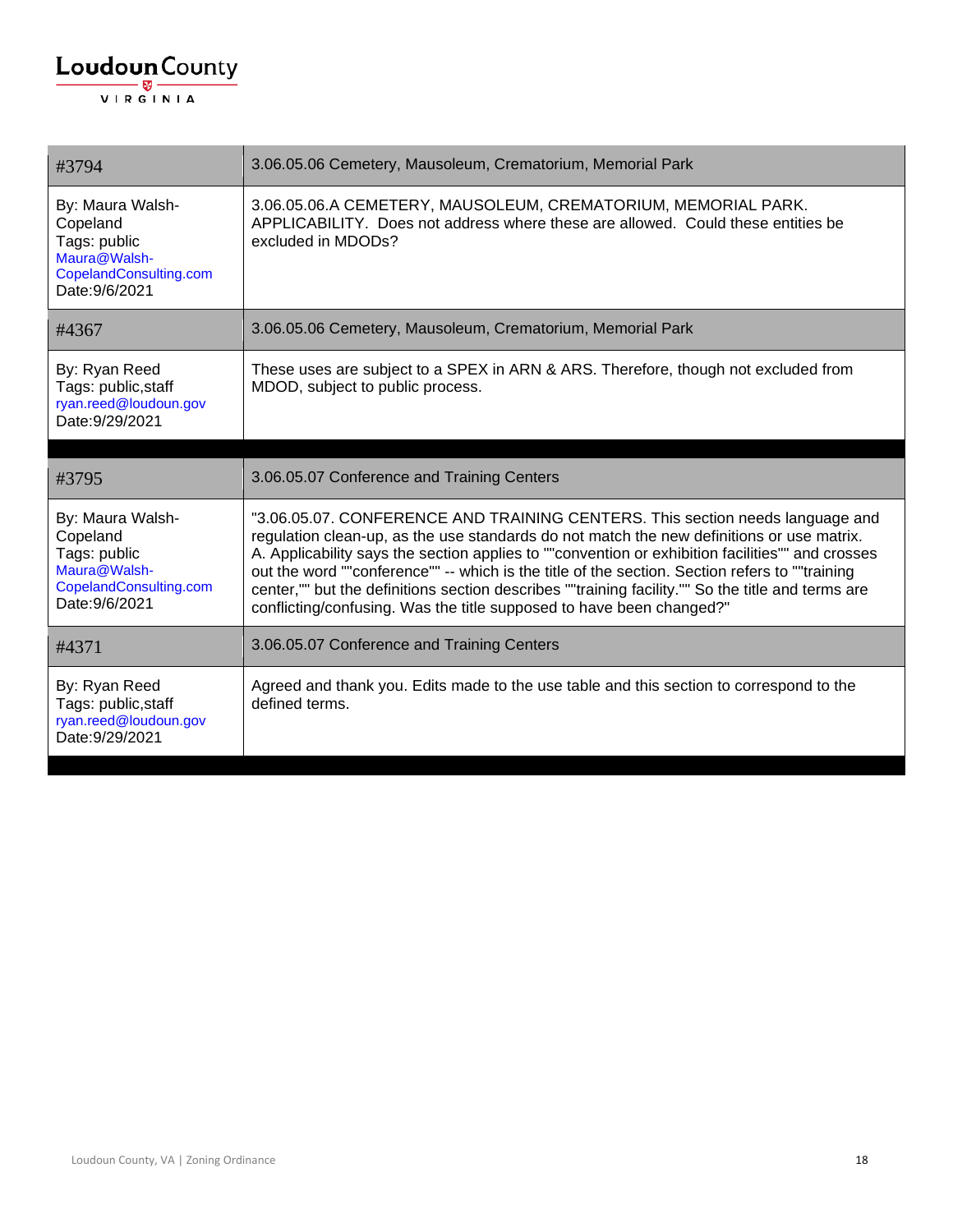| #3796                                                                                                    | 3.06.05.07 Conference and Training Centers                                                                                                                                                                                                                                                                                                                                                                                                                                                                                                                                                                                                                                                                                                                                                                                                                                                                                                                                                                                                                                                          |
|----------------------------------------------------------------------------------------------------------|-----------------------------------------------------------------------------------------------------------------------------------------------------------------------------------------------------------------------------------------------------------------------------------------------------------------------------------------------------------------------------------------------------------------------------------------------------------------------------------------------------------------------------------------------------------------------------------------------------------------------------------------------------------------------------------------------------------------------------------------------------------------------------------------------------------------------------------------------------------------------------------------------------------------------------------------------------------------------------------------------------------------------------------------------------------------------------------------------------|
| By: Maura Walsh-<br>Copeland<br>Tags: public<br>Maura@Walsh-<br>CopelandConsulting.com<br>Date: 9/6/2021 | "3.06.05.07. CONFERENCE AND TRAINING CENTERS. The current application of this<br>""Use"" for a drone facility demonstrates the standards for this use are inadequate to protect<br>the health, safety and welfare of area residents. The Use definition describes a training facility<br>as one or more buildings ""engaged in business, technical or professional training,<br>conferences, seminars, and/or certification, "" not what the Washington Business Journal<br>describes as ""facilities that include a 500-by-50-foot runway for UAV flight, 30 acres of flyover<br>space, mobile takeoff spots for drones, an outdoor covered pavilion for the ability to hold<br>trainings and conferences, drone net enclosures and possibly an indoor flight barn.""<br>With this type of application/facility the larger setbacks are required, hours of operation,<br>DETAILED review of Section 3.05 (not yet provided). See ZOR-2021 INTENSITY SORT-<br>RuralZoningComparison. https://loudouncoalition.org/wp-content/uploads/2020/04/ZOR-2021-<br>INTENSITY-SORT-RuralZoningComparison.pdf" |
| #4370                                                                                                    | 3.06.05.07 Conference and Training Centers                                                                                                                                                                                                                                                                                                                                                                                                                                                                                                                                                                                                                                                                                                                                                                                                                                                                                                                                                                                                                                                          |
| By: Ryan Reed<br>Tags: public, staff                                                                     | This use requires a SPEX in the districts set forth in A.                                                                                                                                                                                                                                                                                                                                                                                                                                                                                                                                                                                                                                                                                                                                                                                                                                                                                                                                                                                                                                           |
| ryan.reed@loudoun.gov<br>Date: 9/29/2021                                                                 | Staff believes that review and conditions of the SPEX process can account for unique<br>considerations of a drone-training facility.                                                                                                                                                                                                                                                                                                                                                                                                                                                                                                                                                                                                                                                                                                                                                                                                                                                                                                                                                                |
|                                                                                                          |                                                                                                                                                                                                                                                                                                                                                                                                                                                                                                                                                                                                                                                                                                                                                                                                                                                                                                                                                                                                                                                                                                     |
|                                                                                                          |                                                                                                                                                                                                                                                                                                                                                                                                                                                                                                                                                                                                                                                                                                                                                                                                                                                                                                                                                                                                                                                                                                     |
| #3797                                                                                                    | 3.06.05.07 Conference and Training Centers                                                                                                                                                                                                                                                                                                                                                                                                                                                                                                                                                                                                                                                                                                                                                                                                                                                                                                                                                                                                                                                          |
| By: Maura Walsh-<br>Copeland<br>Tags: public                                                             | 3.06.05.07.B CONFERENCE AND TRAINING CENTERS. INTENSITY/CHARACTER. How<br>would one confirm compliance with the number of daily allotted visitors? These should be<br>excluded in MDODs.                                                                                                                                                                                                                                                                                                                                                                                                                                                                                                                                                                                                                                                                                                                                                                                                                                                                                                            |
| Maura@Walsh-<br>CopelandConsulting.com<br>Date: 9/6/2021                                                 | 3.06.05.07 (C).7 CONFERENCE AND TRAINING CENTERS. OPEN SPACE. If allowed in<br>MDODs, "open space" could be misinterpreted to whole sale clearing of forest. When<br>considering the additional allowances stated for parking, storage, accessory<br>buildingsclearing could be larger than what was intended. In the Draft Section related to<br>Rural Retreats the terminology: "must be kept in an agricultural, forestry, open space, and/or<br>historic preservation use." This keeps the intention tied to the specific land type proposed for<br>clearing/construction.                                                                                                                                                                                                                                                                                                                                                                                                                                                                                                                      |
| #4369                                                                                                    | 3.06.05.07 Conference and Training Centers                                                                                                                                                                                                                                                                                                                                                                                                                                                                                                                                                                                                                                                                                                                                                                                                                                                                                                                                                                                                                                                          |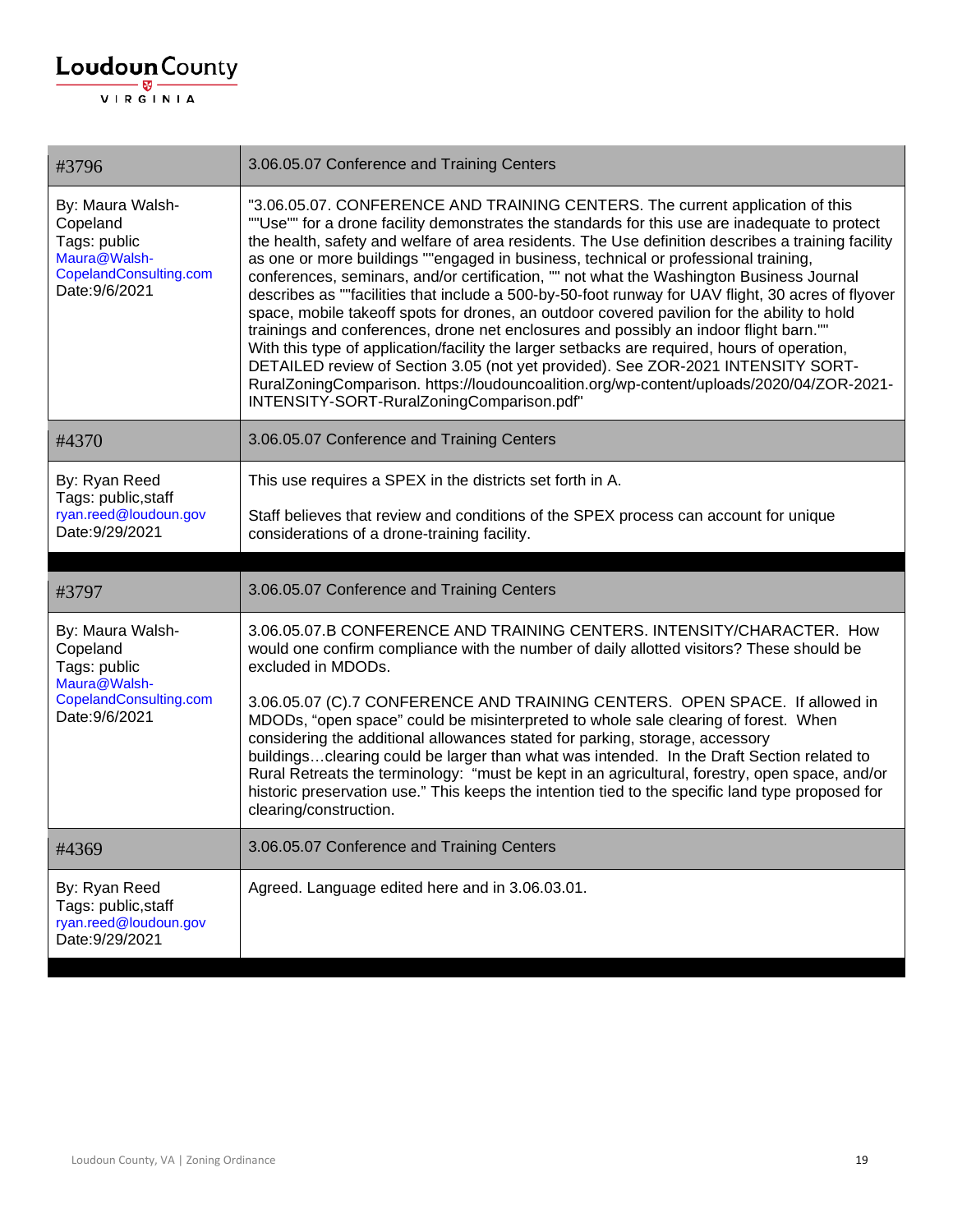| #3798                                                                                                    | 3.06.05.08 Country Club                                                                                                                                                                                                                                                                                                                                                                                 |
|----------------------------------------------------------------------------------------------------------|---------------------------------------------------------------------------------------------------------------------------------------------------------------------------------------------------------------------------------------------------------------------------------------------------------------------------------------------------------------------------------------------------------|
| By: Maura Walsh-<br>Copeland<br>Tags: public<br>Maura@Walsh-<br>CopelandConsulting.com<br>Date: 9/6/2021 | 3.06.05.08.A: COUNTRY CLUB. APPLICABILITY. Could this entity be prohibited in MDODs?                                                                                                                                                                                                                                                                                                                    |
| #4376                                                                                                    | 3.06.05.08 Country Club                                                                                                                                                                                                                                                                                                                                                                                 |
| By: Ryan Reed<br>Tags: public, staff<br>ryan.reed@loudoun.gov<br>Date: 9/29/2021                         | Staff will consider appropriate use-table designation for Country Club.                                                                                                                                                                                                                                                                                                                                 |
| #3799                                                                                                    | 3.06.05.08 Country Club                                                                                                                                                                                                                                                                                                                                                                                 |
| By: Maura Walsh-<br>Copeland<br>Tags: public<br>Maura@Walsh-<br>CopelandConsulting.com<br>Date: 9/6/2021 | 3.06.05.08 COUNTRY CLUB. C.3. Use Limitations. The language "Siting on primary<br>ridgelines or hilltops, if visible from the adjacent public roadways is prohibited" is appropriate<br>and should not be modifiable. Statement about modifications due to engineering constraints<br>should be removed. Can there be regulations to ensure there are NO exceptions to<br>construction on a ridge line? |
| #4375                                                                                                    | 3.06.05.08 Country Club                                                                                                                                                                                                                                                                                                                                                                                 |
| By: Ryan Reed<br>Tags: public, staff<br>ryan.reed@loudoun.gov<br>Date: 9/29/2021                         | Staff will continue to consider revision. The term ridgeline is currently being contemplated in<br>the MDOD, and standardized terms must be used.                                                                                                                                                                                                                                                       |
| #3800                                                                                                    | 3.06.05.08 Country Club                                                                                                                                                                                                                                                                                                                                                                                 |
| By: Maura Walsh-<br>Copeland<br>Tags: public<br>Maura@Walsh-<br>CopelandConsulting.com<br>Date: 9/6/2021 | 3.06.05.08.D.3 COUNTRY CLUB. DRIVEWAYS. Allowing a driveway to exceed a stated<br>buffer zone negates the purpose of a buffer; vehicles bring noise, trash, exhaust, and<br>headlights, which can be disruptive to adjacent private residences.                                                                                                                                                         |
| #4374                                                                                                    | 3.06.05.08 Country Club                                                                                                                                                                                                                                                                                                                                                                                 |
| By: Ryan Reed<br>Tags: public, staff<br>ryan.reed@loudoun.gov<br>Date: 9/29/2021                         | Edited.                                                                                                                                                                                                                                                                                                                                                                                                 |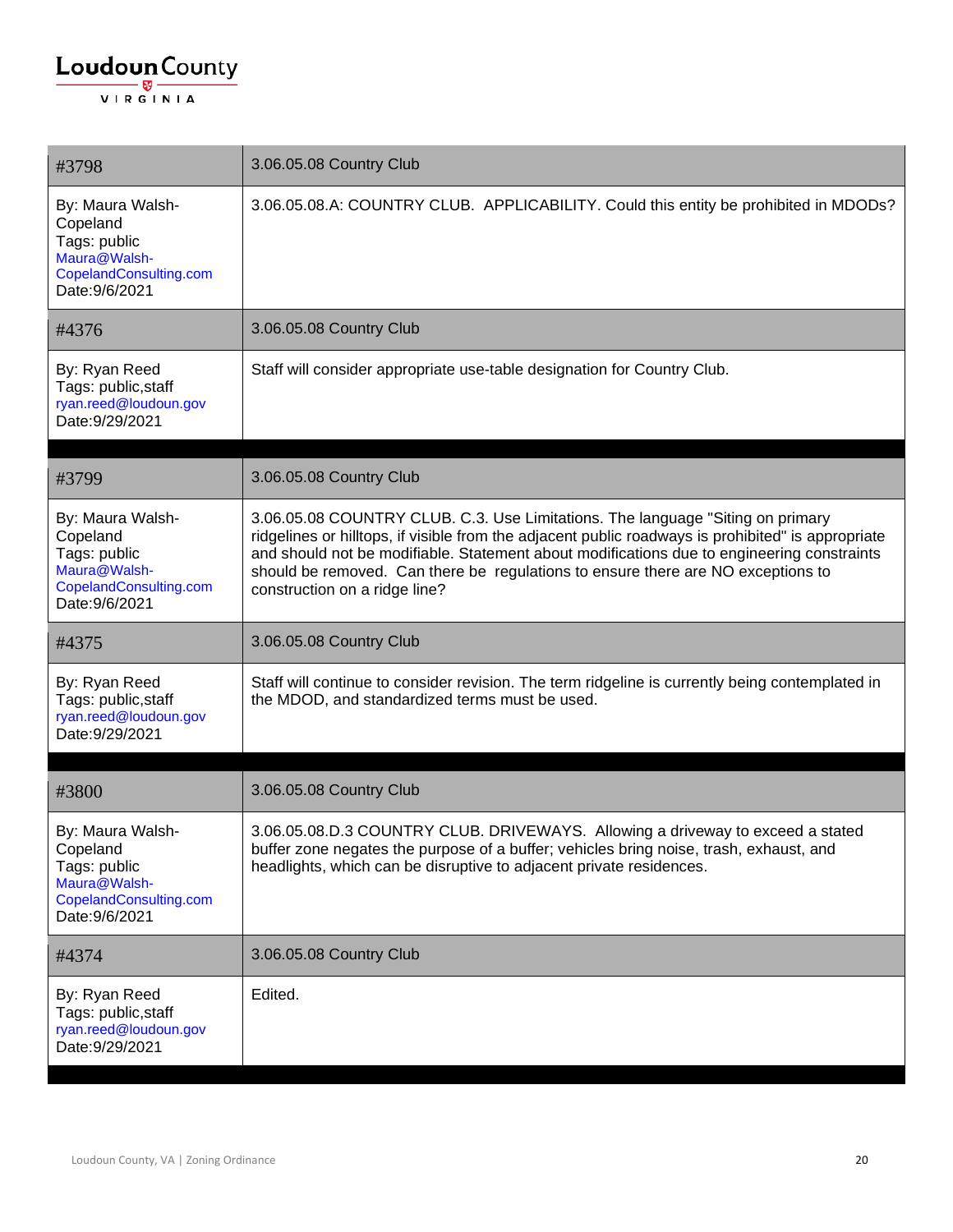| #3801                                                                                                    | 3.06.05.08 Country Club                                                                                                                                                                                                                        |
|----------------------------------------------------------------------------------------------------------|------------------------------------------------------------------------------------------------------------------------------------------------------------------------------------------------------------------------------------------------|
| By: Maura Walsh-<br>Copeland<br>Tags: public<br>Maura@Walsh-<br>CopelandConsulting.com<br>Date: 9/6/2021 | 3.06.05.08 COUNTRY CLUB. H.2. Parking. Why was the "where not practicable" section of<br>parking surface removed? Possible solution, remove "where practicable" from remaining<br>text, so it simply states: "A pervious surface is required." |
| #4373                                                                                                    | 3.06.05.08 Country Club                                                                                                                                                                                                                        |
| By: Ryan Reed<br>Tags: public, staff<br>ryan.reed@loudoun.gov<br>Date: 9/29/2021                         | The phrase "a dust-free surfacing material shall be provided in accordance with the<br>requirements of the Facilities Standards Manual" was removed from all language.                                                                         |
| #3802                                                                                                    | 3.06.05.08 Country Club                                                                                                                                                                                                                        |
|                                                                                                          |                                                                                                                                                                                                                                                |
| By: Maura Walsh-<br>Copeland                                                                             | "3.06.05.08.D.1 COUNTRY CLUB: The minimum setback should be 150 feet from property<br>line to allow for buffering of neighboring properties                                                                                                    |
| Tags: public<br>Maura@Walsh-<br>CopelandConsulting.com<br>Date: 9/6/2021                                 | 3.06.05.08.J COUNTRY CLUB: Apply Section 5.12B if similar to old section 5.652B."                                                                                                                                                              |
| #4372                                                                                                    | 3.06.05.08 Country Club                                                                                                                                                                                                                        |
| By: Ryan Reed<br>Tags: public, staff<br>ryan.reed@loudoun.gov<br>Date: 9/29/2021                         | Revised to 150 feet to align with conference and training facilities.                                                                                                                                                                          |
|                                                                                                          |                                                                                                                                                                                                                                                |
| #3760                                                                                                    | 3.06.05.09 Cross-Country Ski Business or Eco-Tourism                                                                                                                                                                                           |
| By: Jean Ault<br>Tags: public<br>jean.ault@gmail.com<br>Date: 9/5/2021                                   | I am intrigued by the pairing of these uses. Does Cross-Country Ski Business need to be<br>mentioned specifically? Do the lighting rules apply to CC ski or just eco-tourism?                                                                  |
| #4381                                                                                                    | 3.06.05.09 Cross-Country Ski Business or Eco-Tourism                                                                                                                                                                                           |
| By: Ryan Reed<br>Tags: public, staff<br>ryan.reed@loudoun.gov<br>Date: 9/29/2021                         | Agreed. This question is posed internally, as to why these two are combined in the existing<br>ordinance and do we need use-specific standards for either or both?                                                                             |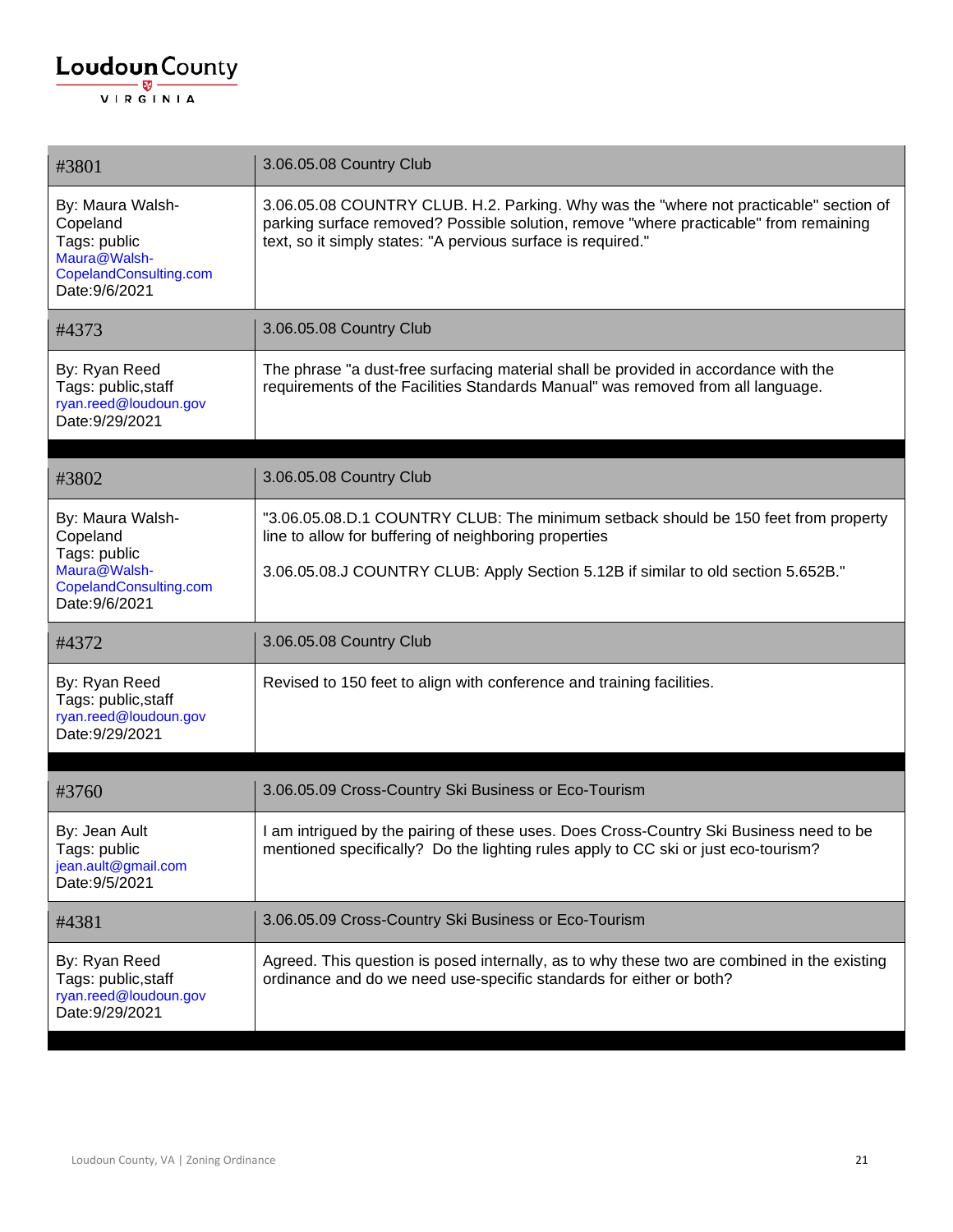| #3761                                                                                                    | 3.06.05.09 Cross-Country Ski Business or Eco-Tourism                                                                                                                                                                                                                                                                                                                                                                                                                                                                                                                                                                                                                                  |
|----------------------------------------------------------------------------------------------------------|---------------------------------------------------------------------------------------------------------------------------------------------------------------------------------------------------------------------------------------------------------------------------------------------------------------------------------------------------------------------------------------------------------------------------------------------------------------------------------------------------------------------------------------------------------------------------------------------------------------------------------------------------------------------------------------|
| By: Jean Ault<br>Tags: public<br>jean.ault@gmail.com<br>Date: 9/5/2021                                   | I note that the hot link to "eco-tourism" definition does not work. Will the definition be the<br>same as 1993 ZO? Will it include specific examples? Will CC Skiing fall under Eco-tourism?                                                                                                                                                                                                                                                                                                                                                                                                                                                                                          |
|                                                                                                          | Also, are the size requirements too limiting?                                                                                                                                                                                                                                                                                                                                                                                                                                                                                                                                                                                                                                         |
| #4380                                                                                                    | 3.06.05.09 Cross-Country Ski Business or Eco-Tourism                                                                                                                                                                                                                                                                                                                                                                                                                                                                                                                                                                                                                                  |
| By: Ryan Reed<br>Tags: public, staff                                                                     | They are two different uses and staff is contemplating why these two have a combined, use-<br>specific standard.                                                                                                                                                                                                                                                                                                                                                                                                                                                                                                                                                                      |
| ryan.reed@loudoun.gov<br>Date: 9/29/2021                                                                 | Eco-tourism: Tourism activities and facilities which focus on visitation and observation of or<br>education about natural history, indigenous ecosystems, native plant or animal species,<br>natural scenery, or other features of the natural environment. Eco-tourism may include<br>cultural activities related to such activities or work projects that tend to conserve or safeguard<br>the integrity of a natural feature, habitat or ecosystem. Facilities for eco-tourism may include<br>recreational outfitters. Eco-tourism tends to result in a minimal or positive impact on the<br>features observed or visited or tends to produce economic benefits from conservation. |
|                                                                                                          |                                                                                                                                                                                                                                                                                                                                                                                                                                                                                                                                                                                                                                                                                       |
| #3803                                                                                                    | 3.06.05.09 Cross-Country Ski Business or Eco-Tourism                                                                                                                                                                                                                                                                                                                                                                                                                                                                                                                                                                                                                                  |
| By: Maura Walsh-<br>Copeland<br>Tags: public<br>Maura@Walsh-<br>CopelandConsulting.com<br>Date: 9/6/2021 | 3.06.05.09. CROSS-COUNTRY SKI OR ECO-TOURISM. As indicated when Eco-Tourism<br>was discussed as a ZOAM by ZOAG, regulations are INCONSISTENT with other regulations<br>for tourism uses. Specifically, there is no provision for the Scaling Levels based on acres for<br>attendees, yard standards for structures or reference to landscaping/buffering. Unless this<br>use is EXCLUDED from HOA's/Clusters, then additional regulations may be required close to<br>residential properties. Can/will Scaling Levels be applied?                                                                                                                                                     |
| #4379                                                                                                    | 3.06.05.09 Cross-Country Ski Business or Eco-Tourism                                                                                                                                                                                                                                                                                                                                                                                                                                                                                                                                                                                                                                  |
| By: Ryan Reed<br>Tags: public, staff<br>ryan.reed@loudoun.gov<br>Date: 9/29/2021                         | noted.                                                                                                                                                                                                                                                                                                                                                                                                                                                                                                                                                                                                                                                                                |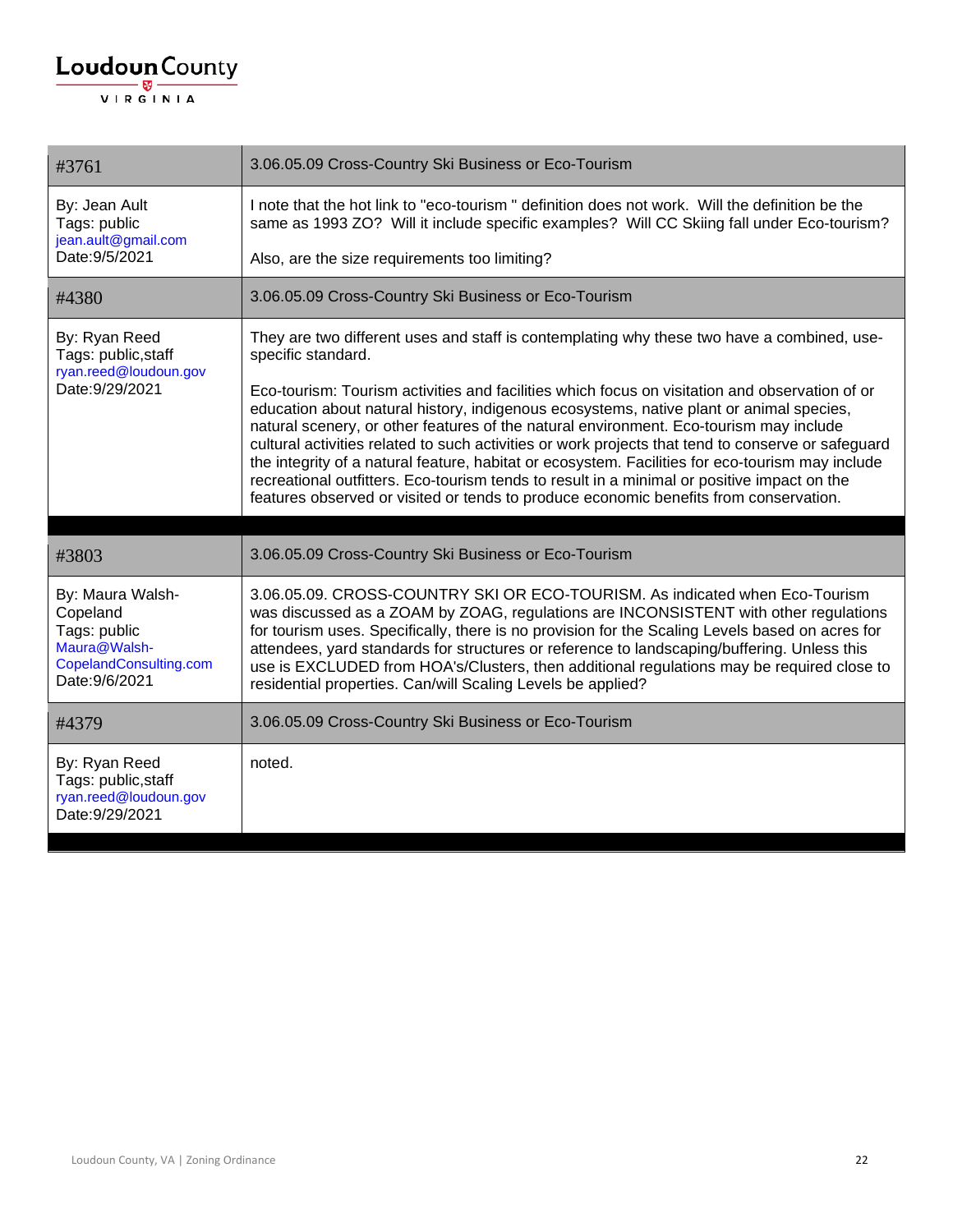| #3804                                                                                                    | 3.06.05.09 Cross-Country Ski Business or Eco-Tourism                                                                                                                                                                                                                                                                                                                                                                                                             |
|----------------------------------------------------------------------------------------------------------|------------------------------------------------------------------------------------------------------------------------------------------------------------------------------------------------------------------------------------------------------------------------------------------------------------------------------------------------------------------------------------------------------------------------------------------------------------------|
| By: Maura Walsh-<br>Copeland<br>Tags: public<br>Maura@Walsh-<br>CopelandConsulting.com<br>Date: 9/6/2021 | 3.06.05.09 CROSS COUNTRY SKI BUSINESS OR ECO-TOURISM. Table 3.03-1 USE<br>CLASSIFICATIONS AND DEFINITIONS. There is a consistency issue with the definitions<br>listed under Recreation, major or outdoor in this table and 3.06 Use-Specific Standards. For<br>instance, 3.06.05.09 CROSS COUNTRY SKI BUSINESS OR ECO-TOURISM is not listed in<br>the Table 3.03-1, but is defined as "outdoor or major recreational use." There may be other<br>discrepancies. |
| #4378                                                                                                    | 3.06.05.09 Cross-Country Ski Business or Eco-Tourism                                                                                                                                                                                                                                                                                                                                                                                                             |
| By: Ryan Reed<br>Tags: public, staff<br>ryan.reed@loudoun.gov<br>Date: 9/29/2021                         | noted.                                                                                                                                                                                                                                                                                                                                                                                                                                                           |
|                                                                                                          |                                                                                                                                                                                                                                                                                                                                                                                                                                                                  |
| #3805                                                                                                    | 3.06.05.09 Cross-Country Ski Business or Eco-Tourism                                                                                                                                                                                                                                                                                                                                                                                                             |
| By: Maura Walsh-<br>Copeland<br>Tags: public<br>Maura@Walsh-<br>CopelandConsulting.com<br>Date: 9/6/2021 | 3.06.05.09 CROSS COUNTRY SKI BUSINESS: Property setbacks should be made<br>CONSISTENT with similar medium to low impact uses by Scaling Levels based on acres and<br>quantity of attendees/vehicles daily. ZOR-2021 INTENSITY SORT-RuralZoningComparison.<br>https://loudouncoalition.org/wp-content/uploads/2020/04/ZOR-2021-INTENSITY-SORT-<br>RuralZoningComparison.pdf                                                                                       |
| #4377                                                                                                    | 3.06.05.09 Cross-Country Ski Business or Eco-Tourism                                                                                                                                                                                                                                                                                                                                                                                                             |
| By: Ryan Reed<br>Tags: public, staff<br>ryan.reed@loudoun.gov<br>Date: 9/29/2021                         | setbacks added.                                                                                                                                                                                                                                                                                                                                                                                                                                                  |
|                                                                                                          |                                                                                                                                                                                                                                                                                                                                                                                                                                                                  |
| #3443                                                                                                    | 3.06.05.11 Farm Based Tourism                                                                                                                                                                                                                                                                                                                                                                                                                                    |
| By: Tia Walbridge<br>Tags: public<br>tiawalbridge@gmail.com<br>Date:8/25/2021                            | Many of our older farms are being given new life with some portion in use for farm based<br>tourism. There should be exceptions for existing barns/structures from the set back<br>requirements.                                                                                                                                                                                                                                                                 |
| #4388                                                                                                    | 3.06.05.11 Farm Based Tourism                                                                                                                                                                                                                                                                                                                                                                                                                                    |
| By: Ryan Reed<br>Tags: public, staff<br>ryan.reed@loudoun.gov<br>Date: 9/29/2021                         | This will be addressed in the Section 5.09, Adaptive Reuse.                                                                                                                                                                                                                                                                                                                                                                                                      |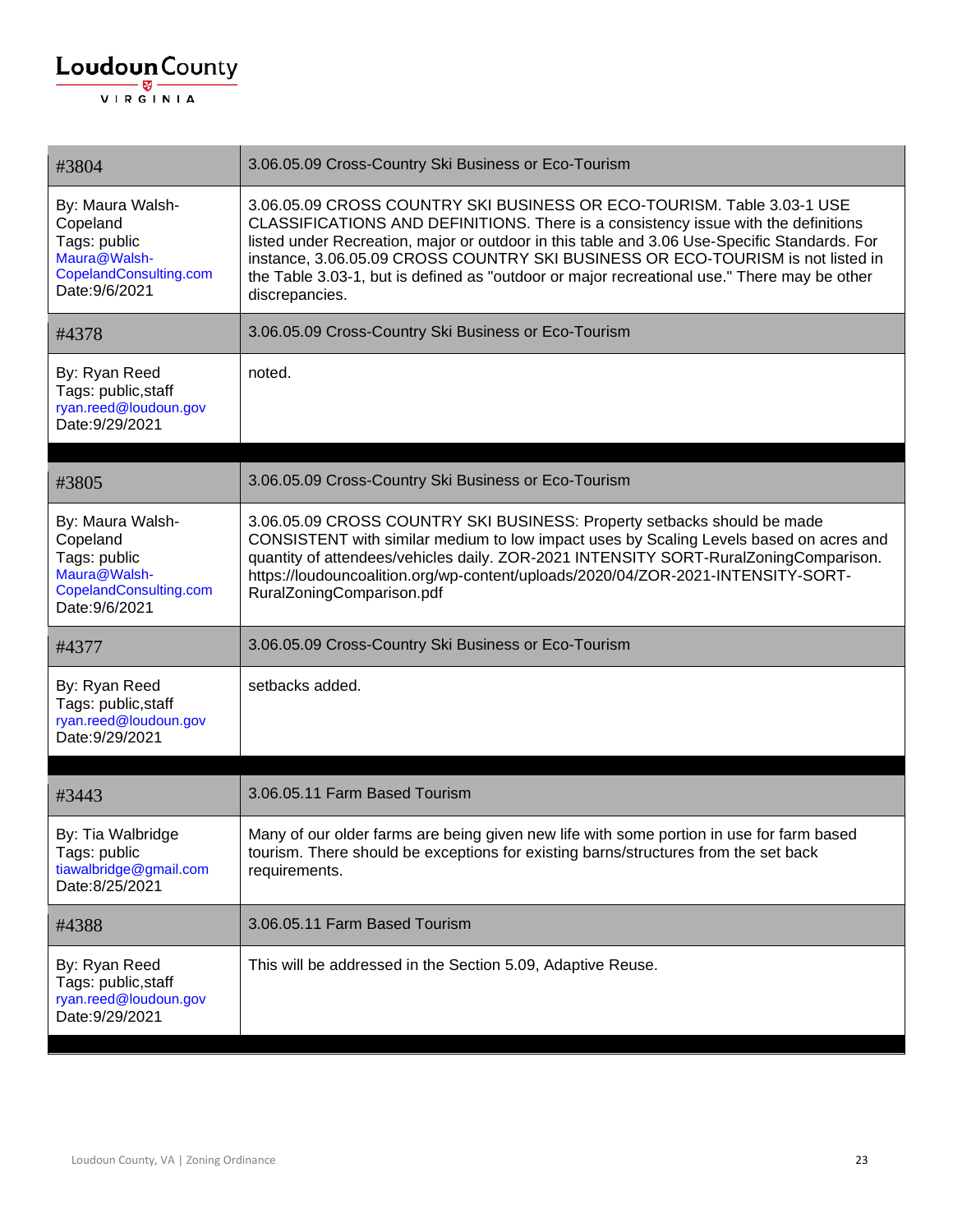| #3594                                                                                  | 3.06.05.11 Farm Based Tourism                                                                                                                                                                                 |
|----------------------------------------------------------------------------------------|---------------------------------------------------------------------------------------------------------------------------------------------------------------------------------------------------------------|
| By: john merrithew<br>Tags: public<br>john.merrithew@loudoun.gov<br>Date: 9/1/2021     | Farm based tourism sounds like guest farms, country inns, farm marketsetc. Its more<br>of an industry than a zoning use.                                                                                      |
| #4387                                                                                  | 3.06.05.11 Farm Based Tourism                                                                                                                                                                                 |
| By: Ryan Reed<br>Tags: public, staff<br>ryan.reed@loudoun.gov<br>Date: 9/29/2021       | noted.                                                                                                                                                                                                        |
| #3658                                                                                  | 3.06.05.11 Farm Based Tourism                                                                                                                                                                                 |
| By: Kevin Ruedisueli<br>Tags: public<br>kevinruedisueliZOC@gmail.com<br>Date: 9/1/2021 | Existing farm structures which cannot meet setbacks or other standards should be<br>considered non-conforming, but allowed to be used for this purpose provided public<br>safety is managed.                  |
| #4386                                                                                  | 3.06.05.11 Farm Based Tourism                                                                                                                                                                                 |
| By: Ryan Reed<br>Tags: public, staff<br>ryan.reed@loudoun.gov<br>Date: 9/29/2021       | This will be addressed in the Adaptive Reuse Section 5.09                                                                                                                                                     |
| #3442                                                                                  | 3.06.05.11 Farm Based Tourism                                                                                                                                                                                 |
| By: Tia Walbridge<br>Tags: public<br>tiawalbridge@gmail.com<br>Date:8/25/2021          | For level 2 and 3 operations the hours of 6pm for closure is too early. Summer evening<br>hours are prime visiting for families. I suggest 9pm for the months of May through<br>September for a closing time. |
| #3762                                                                                  | 3.06.05.11 Farm Based Tourism                                                                                                                                                                                 |
| By: Jean Ault<br>Tags: public<br>jean.ault@gmail.com<br>Date: 9/5/2021                 | I agree that the 6pm closing time is too limiting. Eco-tourism is allowed until 9pm, I<br>believe.                                                                                                            |
| #4385                                                                                  | 3.06.05.11 Farm Based Tourism                                                                                                                                                                                 |
| By: Ryan Reed<br>Tags: public, staff<br>ryan.reed@loudoun.gov<br>Date: 9/29/2021       | edited to 9PM                                                                                                                                                                                                 |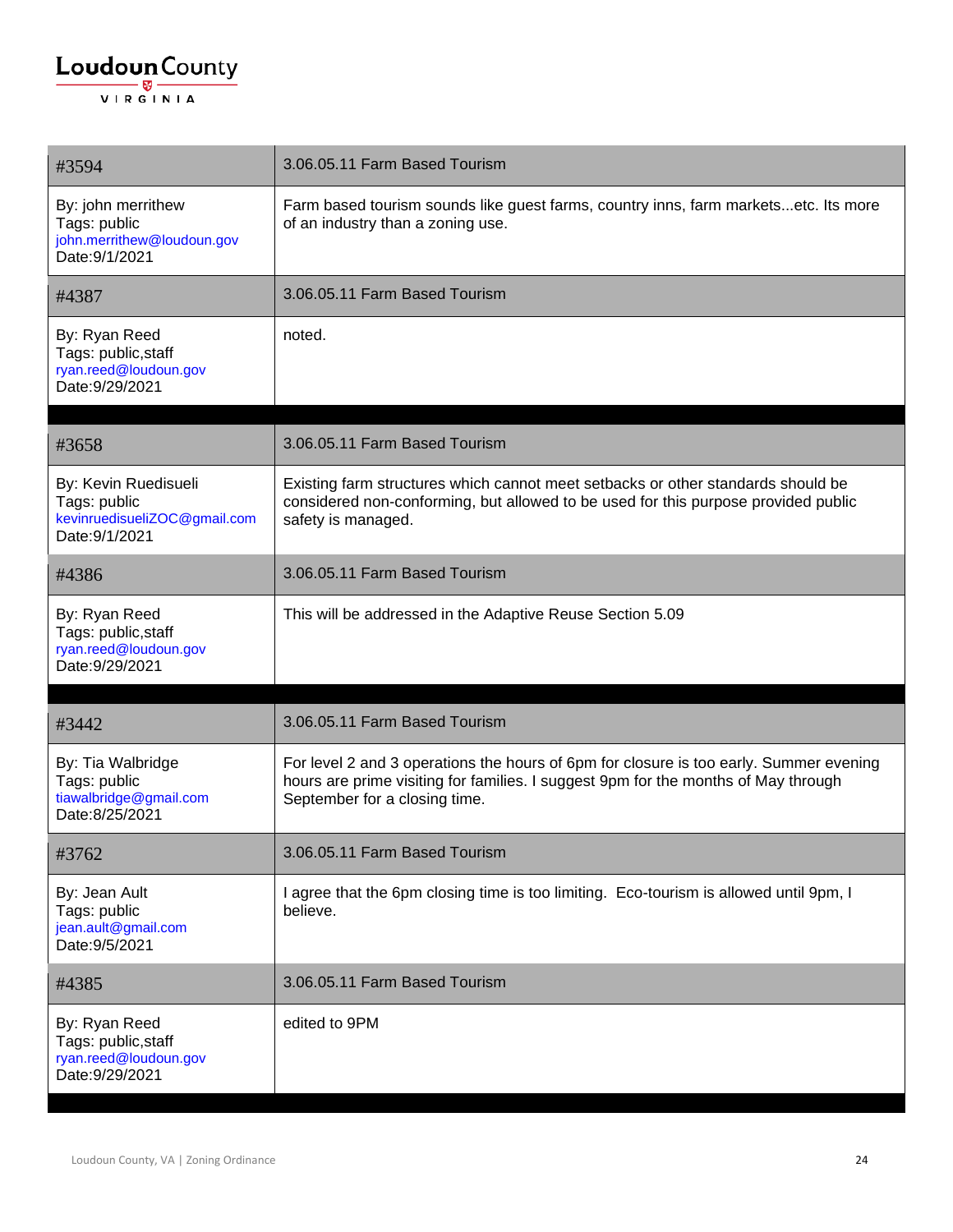| #3806                                                                                                | 3.06.05.11 Farm Based Tourism                                                                                                                                                                                                                                                                                                                                                                                                                                                                                                                                                                                                                                                                                                                                                                                                                             |
|------------------------------------------------------------------------------------------------------|-----------------------------------------------------------------------------------------------------------------------------------------------------------------------------------------------------------------------------------------------------------------------------------------------------------------------------------------------------------------------------------------------------------------------------------------------------------------------------------------------------------------------------------------------------------------------------------------------------------------------------------------------------------------------------------------------------------------------------------------------------------------------------------------------------------------------------------------------------------|
| By: Maura Walsh-Copeland<br>Tags: public<br>Maura@Walsh-<br>CopelandConsulting.com<br>Date: 9/6/2021 | "3.06.05.11. FARM BASED TOURISM. B. Intensity 2. Visitors/Customers/Parking<br>Spaces. The ""math"" could be used for parking space calculation, but how would/could<br>the quantity of visitors, customers or cars allowed on site at any one time be approved<br>OR enforced?                                                                                                                                                                                                                                                                                                                                                                                                                                                                                                                                                                           |
| #4384                                                                                                | 3.06.05.11 Farm Based Tourism                                                                                                                                                                                                                                                                                                                                                                                                                                                                                                                                                                                                                                                                                                                                                                                                                             |
| By: Ryan Reed<br>Tags: public, staff<br>ryan.reed@loudoun.gov<br>Date: 9/29/2021                     | noted. Zoning Enforcement will review proposed text.                                                                                                                                                                                                                                                                                                                                                                                                                                                                                                                                                                                                                                                                                                                                                                                                      |
| #3807                                                                                                | 3.06.05.11 Farm Based Tourism                                                                                                                                                                                                                                                                                                                                                                                                                                                                                                                                                                                                                                                                                                                                                                                                                             |
| By: Maura Walsh-Copeland<br>Tags: public<br>Maura@Walsh-<br>CopelandConsulting.com<br>Date: 9/6/2021 | "3.06.05.11.B2 FARM BASED TOURISM: Can you review the chart in this section that<br>shows visitors per day by acreage size? The line entitled Level I 150 vehicles and 300<br>people for a lot of 5 acres to 40 acres. Clearly, on smaller acreage lots (size 5 - 10 acres)<br>this would overwhelm the lot. Can you add a line for smaller acreage areas and state a<br>limit of 75 vehicles and 100 people? This would avoid overwhelming the lot.<br>Recommend:<br>-- 5-10 acres = 100 visitors per day and 50 vehicles at one time;<br>-- 11-20 acres = 200 visitors per day and 100 vehicles at one time;<br>-- 21-39 acres = 300 visitors per day and 150 vehicles at one time.<br>-- Special events may be conducted beyond these numbers 5 times per year with special<br>permit required (Spring & Fall Farm Tour constitutes a Special Event)." |
| #4383                                                                                                | 3.06.05.11 Farm Based Tourism                                                                                                                                                                                                                                                                                                                                                                                                                                                                                                                                                                                                                                                                                                                                                                                                                             |
| By: Ryan Reed<br>Tags: public, staff<br>ryan.reed@loudoun.gov<br>Date: 9/29/2021                     | noted                                                                                                                                                                                                                                                                                                                                                                                                                                                                                                                                                                                                                                                                                                                                                                                                                                                     |
| #3525                                                                                                | 3.06.05.12 Funeral Homes                                                                                                                                                                                                                                                                                                                                                                                                                                                                                                                                                                                                                                                                                                                                                                                                                                  |
| By: Kevin Ruedisueli<br>Tags: public<br>kevinruedisueliZOC@gmail.com<br>Date:8/29/2021               | This use is allowed either outright or by SPEX in many districts, what is special about<br>these 3 and not the rest?                                                                                                                                                                                                                                                                                                                                                                                                                                                                                                                                                                                                                                                                                                                                      |
| #4391                                                                                                | 3.06.05.12 Funeral Homes                                                                                                                                                                                                                                                                                                                                                                                                                                                                                                                                                                                                                                                                                                                                                                                                                                  |
| By: Ryan Reed<br>Tags: public, staff<br>ryan.reed@loudoun.gov<br>Date: 9/29/2021                     | noted.                                                                                                                                                                                                                                                                                                                                                                                                                                                                                                                                                                                                                                                                                                                                                                                                                                                    |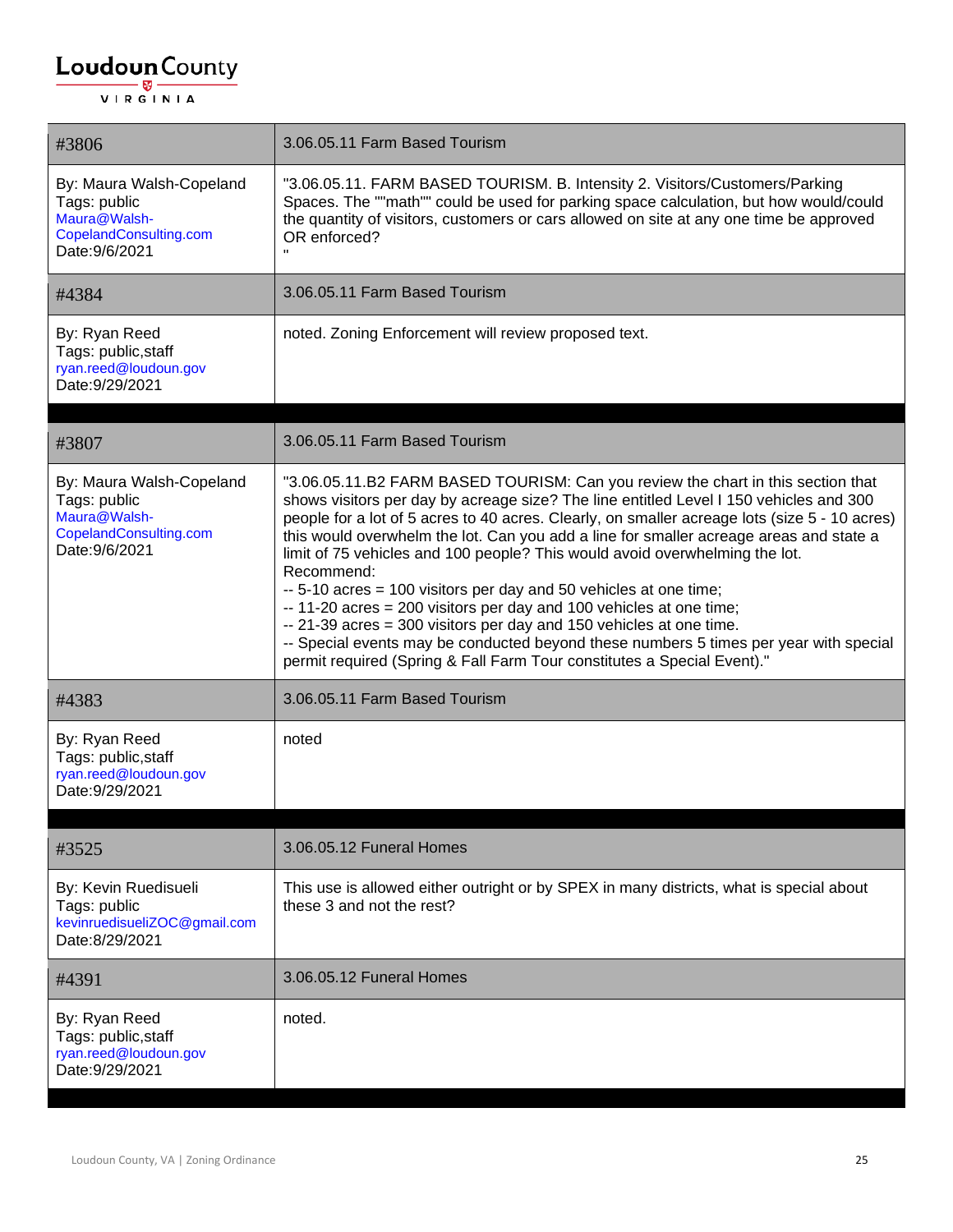| #3595                                                                                                | 3.06.05.12 Funeral Homes                                                                                                                                                                                                                                                                                                                                                                        |
|------------------------------------------------------------------------------------------------------|-------------------------------------------------------------------------------------------------------------------------------------------------------------------------------------------------------------------------------------------------------------------------------------------------------------------------------------------------------------------------------------------------|
| By: john merrithew<br>Tags: public<br>john.merrithew@loudoun.gov<br>Date: 9/1/2021                   | Not a civic use. Would make existing funeral homes nonconforming.                                                                                                                                                                                                                                                                                                                               |
| #4390                                                                                                | 3.06.05.12 Funeral Homes                                                                                                                                                                                                                                                                                                                                                                        |
| By: Ryan Reed<br>Tags: public, staff<br>ryan.reed@loudoun.gov<br>Date: 9/29/2021                     | noted.                                                                                                                                                                                                                                                                                                                                                                                          |
| #3808                                                                                                | 3.06.05.12 Funeral Homes                                                                                                                                                                                                                                                                                                                                                                        |
| By: Maura Walsh-Copeland<br>Tags: public<br>Maura@Walsh-<br>CopelandConsulting.com<br>Date: 9/6/2021 | "3.06.05.12. FUNERAL HOMES. The Draft Use Matrix refers to this as ""Funeral<br>Services,"" and why is this use between Farm Based Tourism and Golf Course (:-). Was<br>meant to be part of the Death Care Services section?<br>Why is there no mention of Parking requirements? For a minimum lot size of 1.5 acres,<br>have you been to a large funeral lately (if so, sorry for your loss)." |
| #4389                                                                                                | 3.06.05.12 Funeral Homes                                                                                                                                                                                                                                                                                                                                                                        |
| By: Ryan Reed<br>Tags: public, staff<br>ryan.reed@loudoun.gov<br>Date: 9/29/2021                     | Question posed internally to combine with others in the "new" Death Care Services use-<br>specific standard.                                                                                                                                                                                                                                                                                    |
| #3024                                                                                                | 3.06.05.13 Golf Course                                                                                                                                                                                                                                                                                                                                                                          |
| By: Charles Houston<br>Tags: public<br>CharlesHouston3@yahoo.com<br>Date:8/23/2021                   | Suggest forbidding sand traps.                                                                                                                                                                                                                                                                                                                                                                  |
| #4394                                                                                                | 3.06.05.13 Golf Course                                                                                                                                                                                                                                                                                                                                                                          |
| By: Ryan Reed<br>Tags: public, staff<br>ryan.reed@loudoun.gov<br>Date: 9/29/2021                     | Agree on a personal level.                                                                                                                                                                                                                                                                                                                                                                      |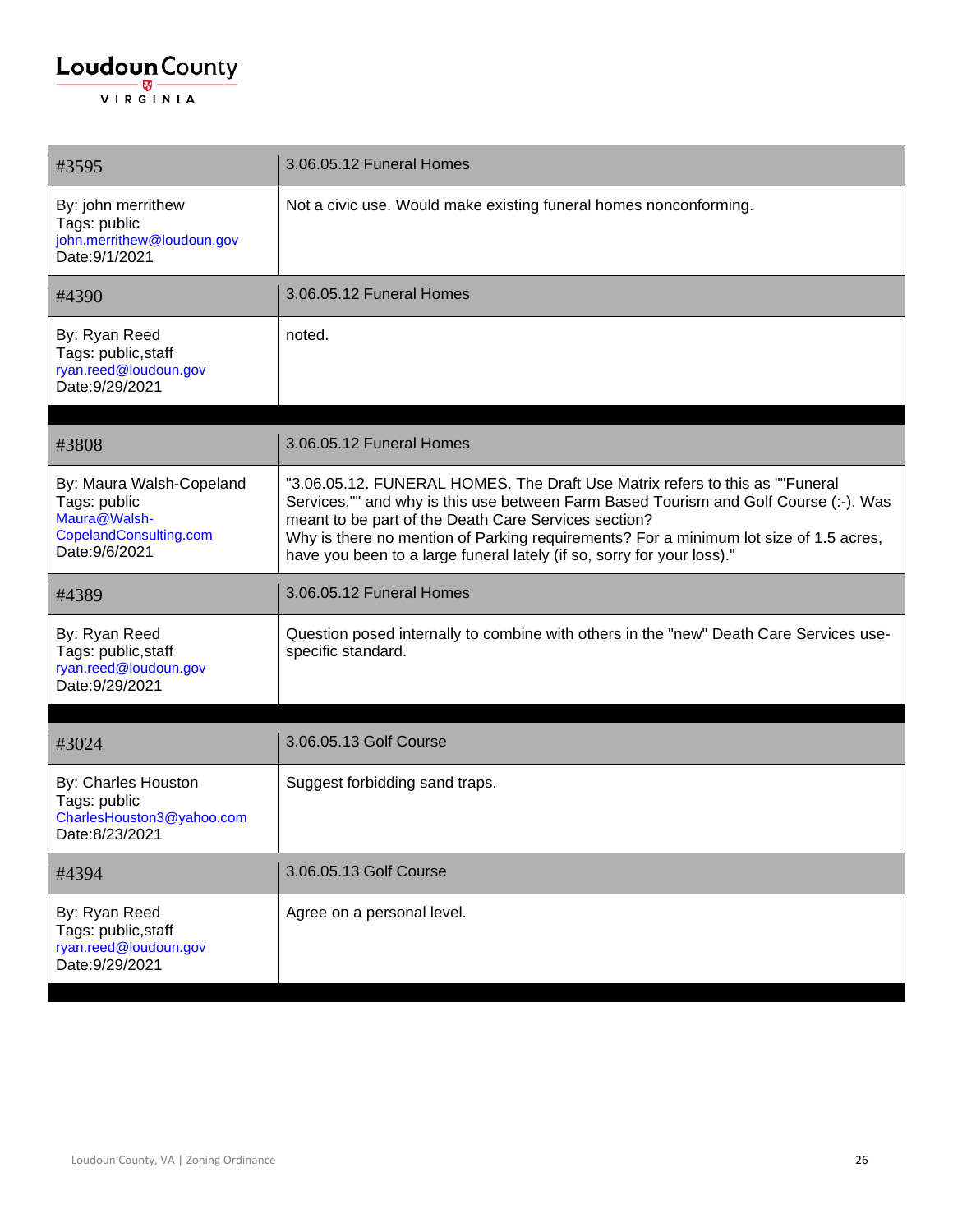#### $\underbrace{\textbf{Loudoun}\xspace}_{\text{VIR GINIA}}$

| #3526                                                                                  | 3.06.05.13 Golf Course                                                                                                                                                                                                                                                      |
|----------------------------------------------------------------------------------------|-----------------------------------------------------------------------------------------------------------------------------------------------------------------------------------------------------------------------------------------------------------------------------|
| By: Kevin Ruedisueli<br>Tags: public<br>kevinruedisueliZOC@gmail.com<br>Date:8/29/2021 | I note that the required minimum sizes are in line with what would normally be the case for<br>golf course, so why put the site size here at all?                                                                                                                           |
| #4393                                                                                  | 3.06.05.13 Golf Course                                                                                                                                                                                                                                                      |
| By: Ryan Reed<br>Tags: public, staff<br>ryan.reed@loudoun.gov<br>Date: 9/29/2021       | noted.                                                                                                                                                                                                                                                                      |
| #3527                                                                                  | 3.06.05.13 Golf Course                                                                                                                                                                                                                                                      |
| By: Kevin Ruedisueli<br>Tags: public<br>kevinruedisueliZOC@gmail.com<br>Date:8/29/2021 | Similar to my last comment, are there any features relative to sizes of structures or<br>facilities that need to be Use-Specific Standards? Yet there seems to nothing about the<br>environmental hazards that golf courses create relative to run-off of fertilizers, etc. |
| #3763                                                                                  | 3.06.05.13 Golf Course                                                                                                                                                                                                                                                      |
| By: Jean Ault<br>Tags: public<br>jean.ault@gmail.com<br>Date: 9/5/2021                 | I agree with Kevin here. The size requirements will likely take care of themselves;<br>however, we could use some standards to protect our waterways from fertilizer/chemical<br>run-off.                                                                                   |
| #4392                                                                                  | 3.06.05.13 Golf Course                                                                                                                                                                                                                                                      |
| By: Ryan Reed<br>Tags: public, staff<br>ryan.reed@loudoun.gov<br>Date: 9/29/2021       | Added language from the LOD requiring a Nutrient Management Plan to promote<br>appropriate application of fertilizer and chemicals as well as BMPs.                                                                                                                         |
| #3765                                                                                  | 3.06.05.15 Hospitals                                                                                                                                                                                                                                                        |
| By: Jean Ault<br>Tags: public<br>jean.ault@gmail.com<br>Date: 9/5/2021                 | This regulations are the same as '93 ZO. Should there be any updates? Is the number of<br>100 inpatients still valid for public sewer/water?                                                                                                                                |
| #4398                                                                                  | 3.06.05.14 Health and Fitness Centers                                                                                                                                                                                                                                       |
| By: Ryan Reed<br>Tags: public, staff<br>ryan.reed@loudoun.gov<br>Date: 9/29/2021       | Staff will further investigate appropriate updates.                                                                                                                                                                                                                         |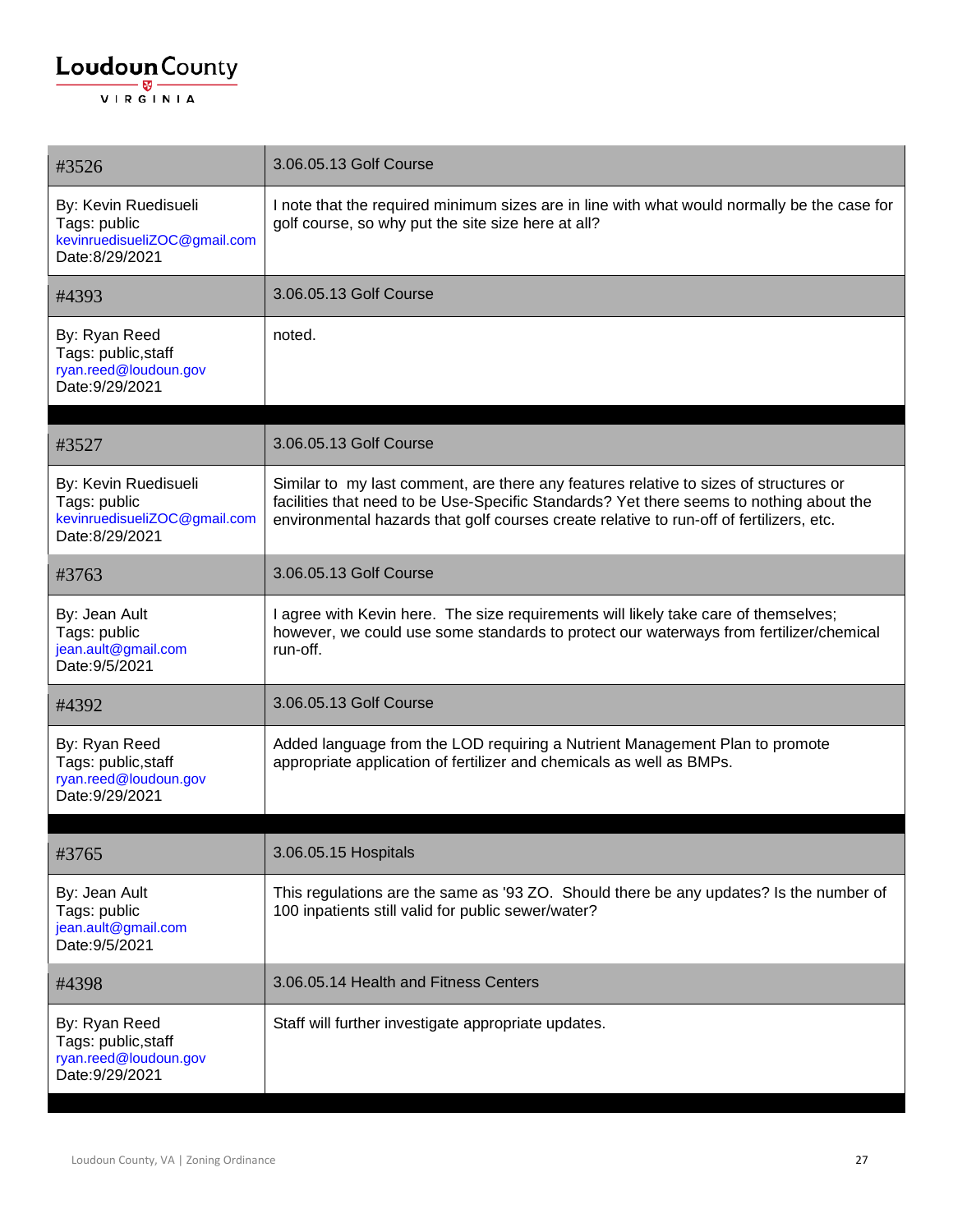| #3528                                                                                  | 3.06.05.14 Health and Fitness Centers                                                                                                                                                                                                   |
|----------------------------------------------------------------------------------------|-----------------------------------------------------------------------------------------------------------------------------------------------------------------------------------------------------------------------------------------|
| By: Kevin Ruedisueli<br>Tags: public<br>kevinruedisueliZOC@gmail.com<br>Date:8/29/2021 | Confused by C.2. Location. Does this intend to be a preference for location in a Quarry<br>Notification Overlay or not? Even so, why? Is this specific to this use? What is the nexus<br>between Quarry Overlay Districts and this use? |
| #4397                                                                                  | 3.06.05.14 Health and Fitness Centers                                                                                                                                                                                                   |
| By: Ryan Reed<br>Tags: public, staff<br>ryan.reed@loudoun.gov<br>Date: 9/29/2021       | Deleted C.2 - Location.                                                                                                                                                                                                                 |
| #3596                                                                                  | 3.06.05.14 Health and Fitness Centers                                                                                                                                                                                                   |
| By: john merrithew<br>Tags: public<br>john.merrithew@loudoun.gov<br>Date: 9/1/2021     | Apparently the zoning and police violations was a massage trailer set up in an industrial<br>park at the quarry. The standards here sound like they are responding to a single incident.<br>Otherwise they don't make sense.            |
| #4396                                                                                  | 3.06.05.14 Health and Fitness Centers                                                                                                                                                                                                   |
| By: Ryan Reed<br>Tags: public, staff<br>ryan.reed@loudoun.gov<br>Date: 9/29/2021       | This was located in the definitions of the existing ordinance.                                                                                                                                                                          |
| #3764                                                                                  | 3.06.05.14 Health and Fitness Centers                                                                                                                                                                                                   |
| By: Jean Ault<br>Tags: public<br>jean.ault@gmail.com<br>Date: 9/5/2021                 | I am not sure I see the point on over-regulating spa services such as massage at a Health<br>& Fitness Center.                                                                                                                          |
| #4395                                                                                  | 3.06.05.14 Health and Fitness Centers                                                                                                                                                                                                   |
| By: Ryan Reed<br>Tags: public, staff<br>ryan.reed@loudoun.gov<br>Date: 9/29/2021       | Staff will follow up. It is likely that we want a clear distinction between a Health and Fitness<br>Center and a business dedicated to massage therapy.                                                                                 |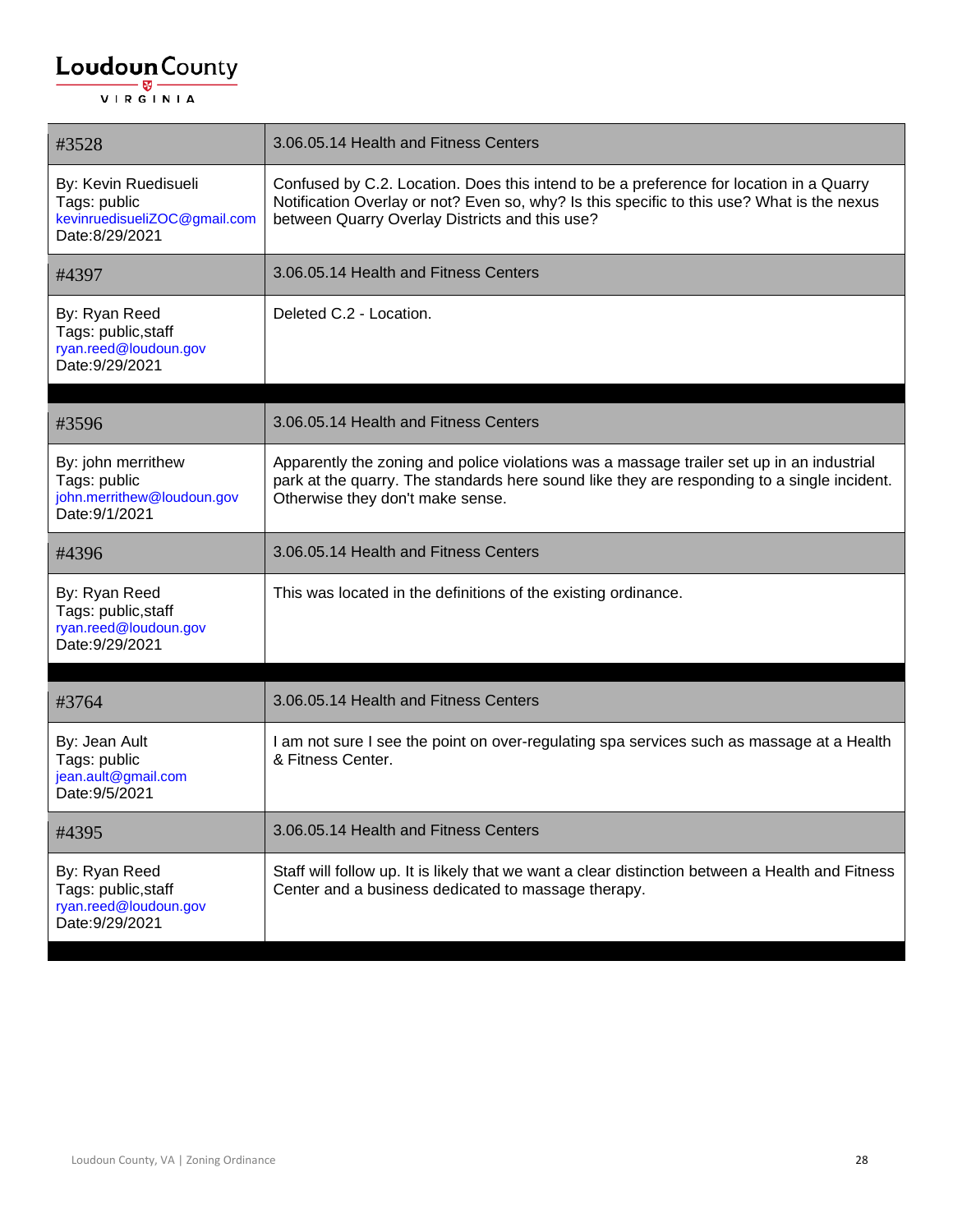| #3809                                                                                                | 3.06.05.17 Public Safety Uses                                                                                                                                                                                                                                                                                                                             |
|------------------------------------------------------------------------------------------------------|-----------------------------------------------------------------------------------------------------------------------------------------------------------------------------------------------------------------------------------------------------------------------------------------------------------------------------------------------------------|
| By: Maura Walsh-Copeland<br>Tags: public<br>Maura@Walsh-<br>CopelandConsulting.com<br>Date: 9/6/2021 | 3.06.05.17. PUBLIC SAFETY USES. This section includes Fire & Rescue and Police<br>Station or Substation. The DRAFT Use Matrix indicates this use is P/S, indicating<br>permitted in some locations and SPEX is other, however, the Use Standards do not<br>indicate WHEN it is Permitted vs. SPEX (criteria). Was this omitted?                           |
| #4488                                                                                                | 3.06.05.17 Public Safety Uses                                                                                                                                                                                                                                                                                                                             |
| By: Ryan Reed<br>Tags: public, staff<br>ryan.reed@loudoun.gov<br>Date: 10/1/2021                     | This was carry-over language that did not specify the distinction. Staff will work on<br>additional language to clarify.                                                                                                                                                                                                                                  |
| #3810                                                                                                | 3.06.05.17 Public Safety Uses                                                                                                                                                                                                                                                                                                                             |
| By: Maura Walsh-Copeland<br>Tags: public<br>Maura@Walsh-<br>CopelandConsulting.com<br>Date: 9/6/2021 | 3.06.05.17 PUBLIC SAFETY USES: Each of the uses (fire house, police station) call<br>for a minimum lot size of 2 acres, which is appropriate within Historic Villages. It may be<br>appropriate have a different minimum outside of Villages. To be addressed during<br>Overlay Districts with reference to Villages before detailed plans are initiated. |
| #4487                                                                                                | 3.06.05.17 Public Safety Uses                                                                                                                                                                                                                                                                                                                             |
| By: Ryan Reed<br>Tags: public, staff<br>ryan.reed@loudoun.gov<br>Date: 10/1/2021                     | noted.                                                                                                                                                                                                                                                                                                                                                    |
| #3668                                                                                                | 3.06.05.18 Recreation                                                                                                                                                                                                                                                                                                                                     |
| By: Kevin Ruedisueli<br>Tags: public<br>kevinruedisueliZOC@gmail.com<br>Date: 9/1/2021               | Clarify that B. 1 & 2 apply only to UT, UM, & UE districts. It could be worded better.                                                                                                                                                                                                                                                                    |
| #4490                                                                                                | 3.06.05.18 Recreation                                                                                                                                                                                                                                                                                                                                     |
| By: Ryan Reed<br>Tags: public, staff<br>ryan.reed@loudoun.gov<br>Date: 10/1/2021                     | text revised.                                                                                                                                                                                                                                                                                                                                             |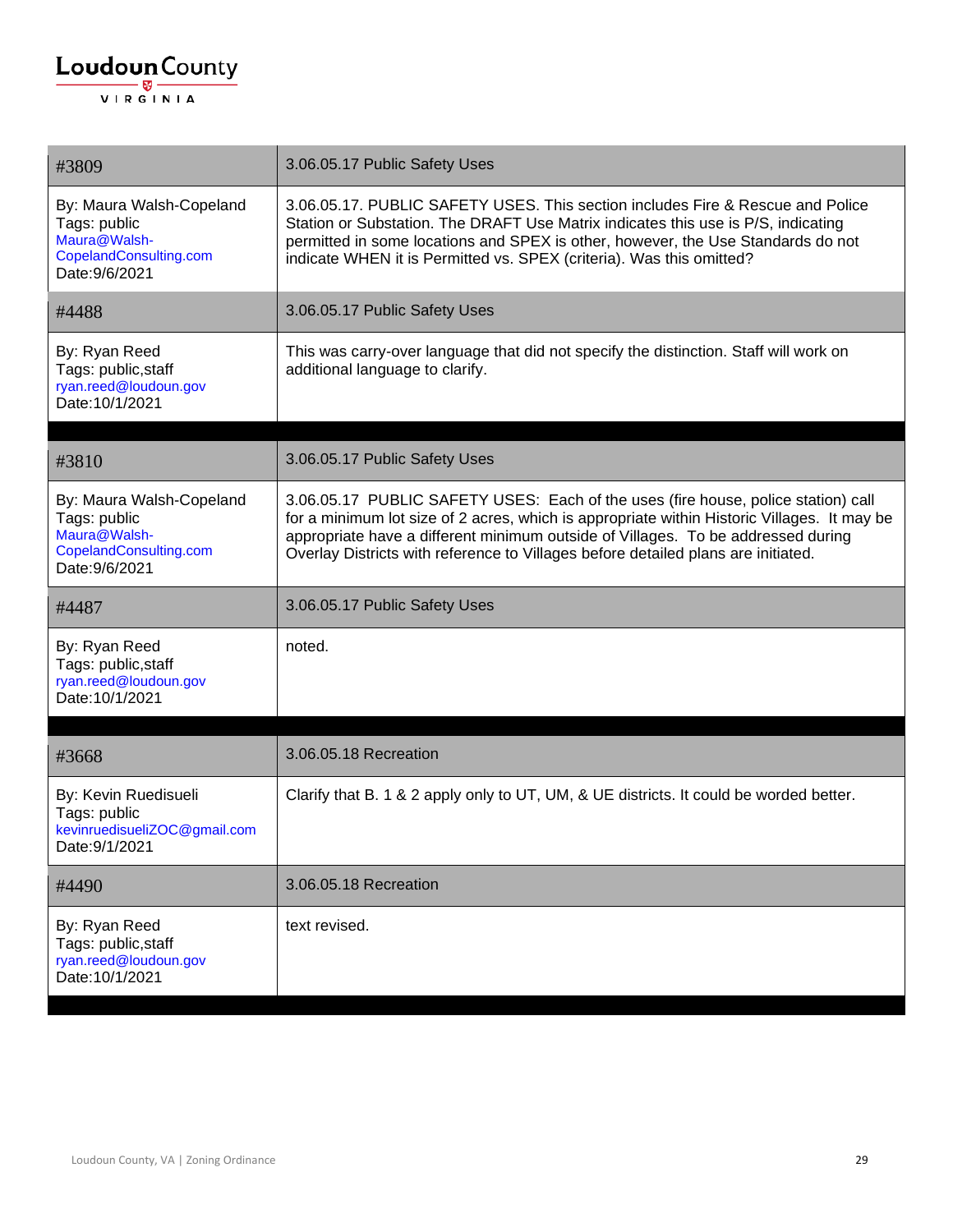| #3811                                                                                                | 3.06.05.18 Recreation                                                                                                                                                                                                                                                                                                                         |
|------------------------------------------------------------------------------------------------------|-----------------------------------------------------------------------------------------------------------------------------------------------------------------------------------------------------------------------------------------------------------------------------------------------------------------------------------------------|
| By: Maura Walsh-Copeland<br>Tags: public<br>Maura@Walsh-<br>CopelandConsulting.com<br>Date: 9/6/2021 | 3.06.05.18 RECREATION. There is an Intensity maximum for INDOOR Rec. of 10K sqft<br>in Urban districts. Why is there NO Maximum at all for SPA, TPA or RPA?                                                                                                                                                                                   |
|                                                                                                      | 3.06.05.18 RECREATION: This use section should be expanded to address all issues<br>addressed in other similar uses. Why are there are no setback rules established, no<br>minimum acreage, etc.?                                                                                                                                             |
| #4489                                                                                                | 3.06.05.18 Recreation                                                                                                                                                                                                                                                                                                                         |
| By: Ryan Reed<br>Tags: public, staff<br>ryan.reed@loudoun.gov<br>Date: 10/1/2021                     | noted.                                                                                                                                                                                                                                                                                                                                        |
| #2976                                                                                                | 3.06.05.19 Rural Retreat                                                                                                                                                                                                                                                                                                                      |
| By: Kevin Ruedisueli<br>Tags: public<br>kevinruedisueliZOC@gmail.com<br>Date:8/20/2021               | I do not find a definition for this use. Is it the same as Rural Resort?                                                                                                                                                                                                                                                                      |
| #4501                                                                                                | 3.06.05.19 Rural Retreat                                                                                                                                                                                                                                                                                                                      |
| By: Ryan Reed<br>Tags: public, staff<br>ryan.reed@loudoun.gov<br>Date: 10/1/2021                     | Rural Resort/Rural Retreat: A private establishment consisting of a detached structure or<br>structures located in a rural setting in which lodging units are offered to transients for<br>compensation as the principal use, along with conference and meeting facilities,<br>restaurant and banquet facilities, and recreational amenities. |
| #2977                                                                                                | 3.06.05.19 Rural Retreat                                                                                                                                                                                                                                                                                                                      |
| By: Kevin Ruedisueli<br>Tags: public<br>kevinruedisueliZOC@gmail.com<br>Date:8/20/2021               | Why do the Performance Standards need to reference hazardous materials? I have not<br>noted that elsewhere for other uses that might be much more likely to handle hazardous<br>materials, or other similar uses that are just as unlikely to handle them.                                                                                    |
| #4500                                                                                                | 3.06.05.19 Rural Retreat                                                                                                                                                                                                                                                                                                                      |
| By: Ryan Reed<br>Tags: public, staff<br>ryan.reed@loudoun.gov<br>Date: 10/1/2021                     | agreed, deleted.                                                                                                                                                                                                                                                                                                                              |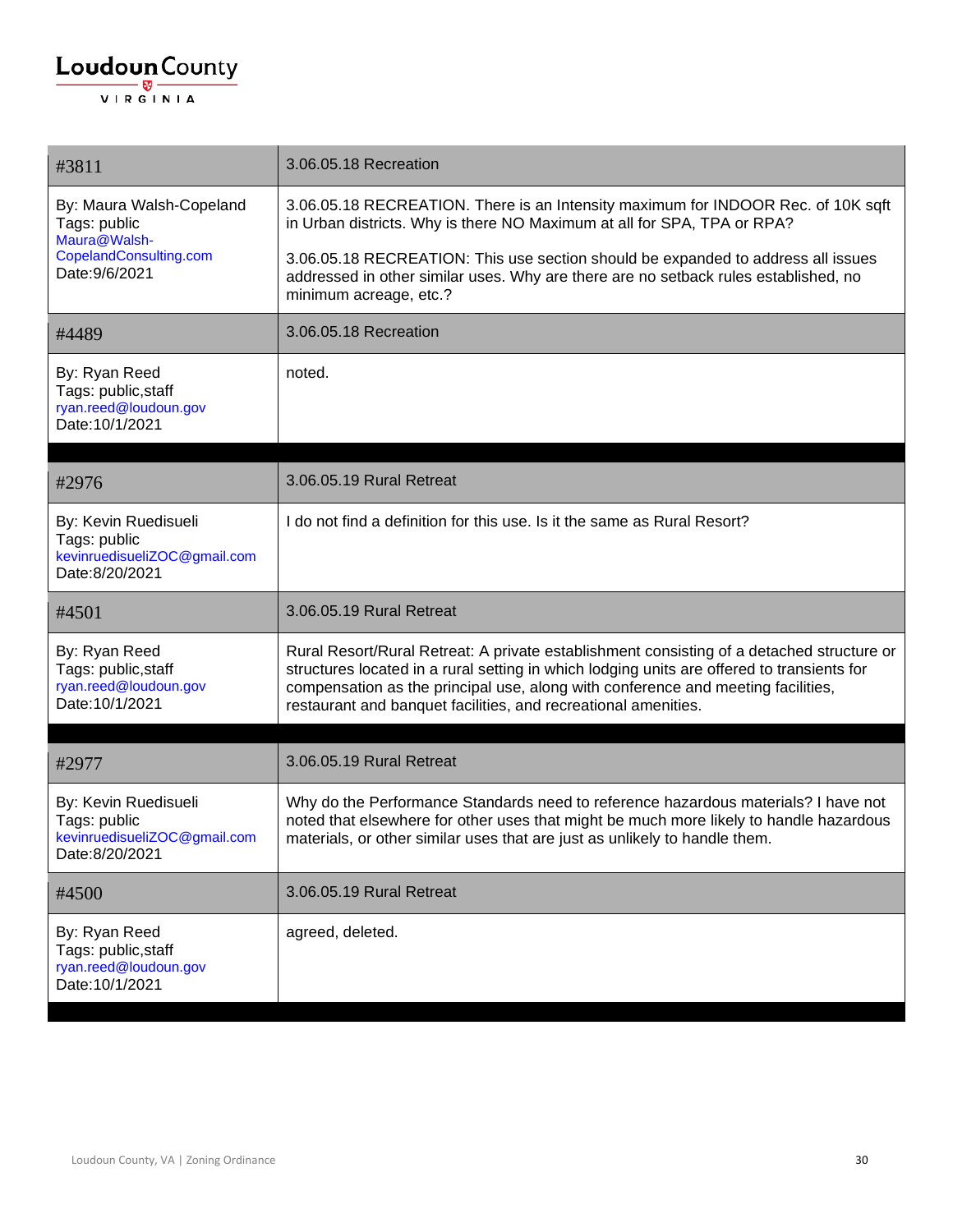| #3029                                                                              | 3.06.05.19 Rural Retreat                                                                                                                                                                                                                                                     |
|------------------------------------------------------------------------------------|------------------------------------------------------------------------------------------------------------------------------------------------------------------------------------------------------------------------------------------------------------------------------|
| By: Charles Houston<br>Tags: public<br>CharlesHouston3@yahoo.com<br>Date:8/23/2021 | C 3 speaks of "rural corporate retreats," while the section is about "rural retreats."                                                                                                                                                                                       |
| #4499                                                                              | 3.06.05.19 Rural Retreat                                                                                                                                                                                                                                                     |
| By: Ryan Reed<br>Tags: public, staff<br>ryan.reed@loudoun.gov<br>Date: 10/1/2021   | deleted. thank you.                                                                                                                                                                                                                                                          |
| #3031                                                                              | 3.06.05.19 Rural Retreat                                                                                                                                                                                                                                                     |
| By: Charles Houston<br>Tags: public<br>CharlesHouston3@yahoo.com<br>Date:8/23/2021 | Shouldn't C.4. be the FAR of the aggregate of all structures on the site?                                                                                                                                                                                                    |
| #4498                                                                              | 3.06.05.19 Rural Retreat                                                                                                                                                                                                                                                     |
| By: Ryan Reed<br>Tags: public, staff<br>ryan.reed@loudoun.gov<br>Date: 10/1/2021   | "Floor Area Ratio (FAR): A number or percentage, derived by dividing the gross floor area<br>of the buildings on any lot by the lot area. The floor area ratio multiplied by the lot area<br>produces the maximum amount of floor area that may be constructed on such lot." |
| #3032                                                                              | 3.06.05.19 Rural Retreat                                                                                                                                                                                                                                                     |
| By: Charles Houston                                                                | Strongly suggest requiring a SPEX for all rural retreats!!                                                                                                                                                                                                                   |
| Tags: public<br>CharlesHouston3@yahoo.com<br>Date: 8/23/2021                       | And why is this even here? Are there rural retreats in the county now?                                                                                                                                                                                                       |
| #4497                                                                              | 3.06.05.19 Rural Retreat                                                                                                                                                                                                                                                     |
| By: Ryan Reed<br>Tags: public, staff<br>ryan.reed@loudoun.gov<br>Date: 10/1/2021   | noted.                                                                                                                                                                                                                                                                       |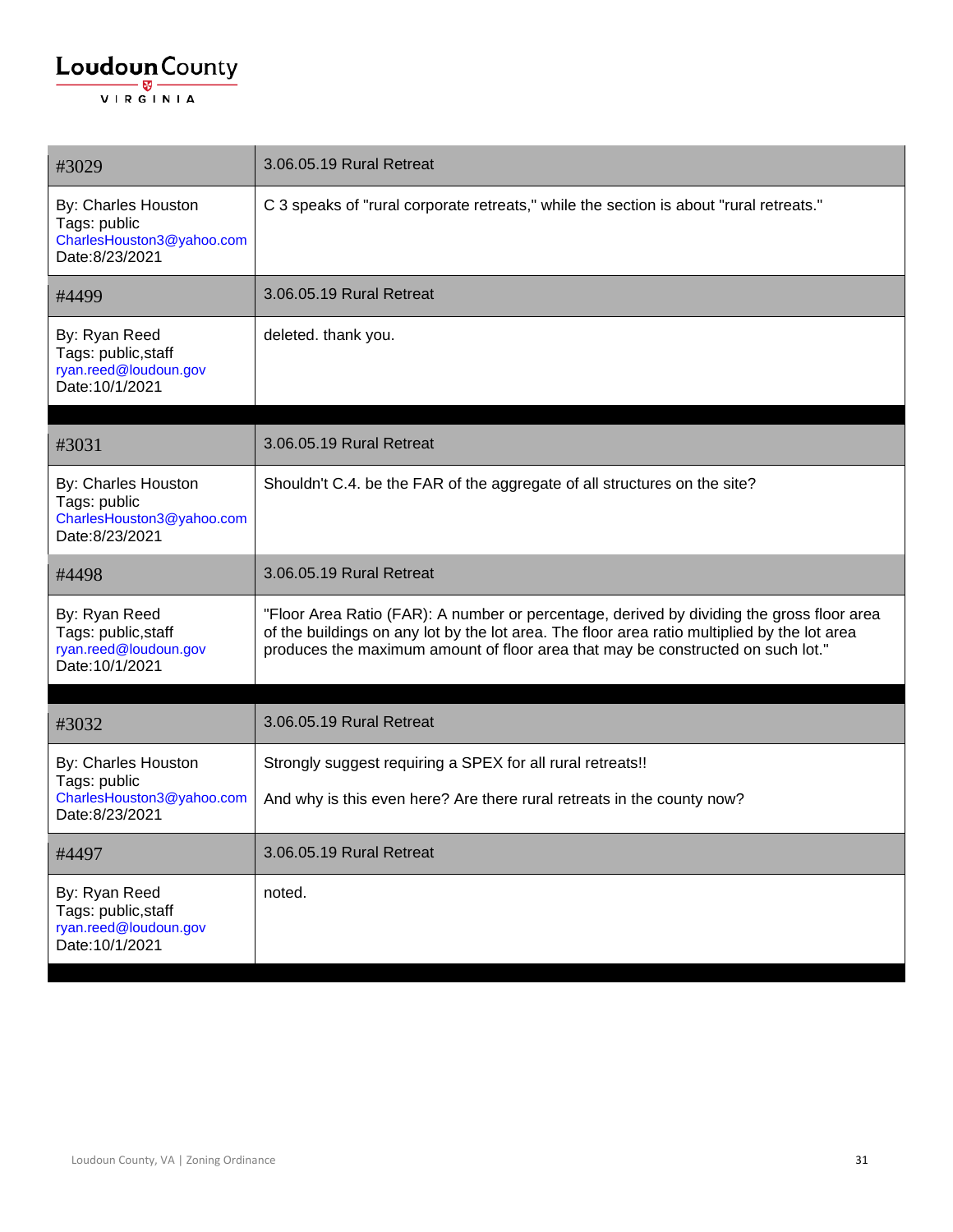| #3812                                                                                                    | 3.06.05.19 Rural Retreat                                                                                                                                                                                                                                                                                                                                                                                                                                                                                                                                                       |
|----------------------------------------------------------------------------------------------------------|--------------------------------------------------------------------------------------------------------------------------------------------------------------------------------------------------------------------------------------------------------------------------------------------------------------------------------------------------------------------------------------------------------------------------------------------------------------------------------------------------------------------------------------------------------------------------------|
| By: Maura Walsh-<br>Copeland<br>Tags: public<br>Maura@Walsh-<br>CopelandConsulting.com<br>Date: 9/6/2021 | 3.06.05.19 RURAL RETREAT. Although draft includes DEVELOPMENT criteria, regulations<br>for this use are INCONSISTENT with other similar uses in the provision for health, safety and<br>welfare AFTER development DURING Use (e.g., Event facilities, high-volume tourism<br>venues). For CONSISTENCY, regulations should be included that identify 1) Yard standards,<br>2) Landscaping/buffering/screening, 3) Road access and heavy equipment, 4) Exterior<br>lighting, 5) NOISE, 6) Hours of Operation. Does the new Applicability section 3.06.01.B take<br>care of this? |
| #4496                                                                                                    | 3.06.05.19 Rural Retreat                                                                                                                                                                                                                                                                                                                                                                                                                                                                                                                                                       |
| By: Ryan Reed<br>Tags: public, staff<br>ryan.reed@loudoun.gov<br>Date: 10/1/2021                         | yes.                                                                                                                                                                                                                                                                                                                                                                                                                                                                                                                                                                           |
|                                                                                                          |                                                                                                                                                                                                                                                                                                                                                                                                                                                                                                                                                                                |
| #3813                                                                                                    | 3.06.05.19 Rural Retreat                                                                                                                                                                                                                                                                                                                                                                                                                                                                                                                                                       |
| By: Maura Walsh-<br>Copeland<br>Tags: public<br>Maura@Walsh-<br>CopelandConsulting.com<br>Date: 9/6/2021 | "3.06.05.19 RURAL RETREAT. This Use (as Sec. 5-619) has been INCONSISTENT with<br>other similar Uses by excluding ""Hours of Operation."" With similar regulations for size, food<br>service, special events, recreation and large average daily users--Hours of Operation should<br>be included to be consistent with similar uses. Suggest: 7am (deliveries only) to 12 midnight.<br>If Events are held, then Scale Levels for attendees should be added to be consistent with<br>similar intensity uses (see Rural Use Zoning Comparison Matrix)."                          |
| #4495                                                                                                    | 3.06.05.19 Rural Retreat                                                                                                                                                                                                                                                                                                                                                                                                                                                                                                                                                       |
| By: Ryan Reed<br>Tags: public, staff<br>ryan.reed@loudoun.gov<br>Date: 10/1/2021                         | hours of operation added                                                                                                                                                                                                                                                                                                                                                                                                                                                                                                                                                       |
|                                                                                                          |                                                                                                                                                                                                                                                                                                                                                                                                                                                                                                                                                                                |
| #3814                                                                                                    | 3.06.05.19 Rural Retreat                                                                                                                                                                                                                                                                                                                                                                                                                                                                                                                                                       |
| By: Maura Walsh-<br>Copeland<br>Tags: public<br>Maura@Walsh-<br>CopelandConsulting.com<br>Date: 9/6/2021 | 3.06.05.19 RURAL RETREAT. 14. Avg. Daily User and Acreage Ratio. 100 users/50 ac. How<br>will "No more than 450 users are allowed on greater than 200 acres" be enforced? Is the<br>"Statement of Use" meant to be enforcement only after a "complaint" is received? [If so, kinda<br>late?                                                                                                                                                                                                                                                                                    |
| #4494                                                                                                    | 3.06.05.19 Rural Retreat                                                                                                                                                                                                                                                                                                                                                                                                                                                                                                                                                       |
| By: Ryan Reed<br>Tags: public, staff<br>ryan.reed@loudoun.gov<br>Date: 10/1/2021                         | Zoning Enforcement is complaints-based.                                                                                                                                                                                                                                                                                                                                                                                                                                                                                                                                        |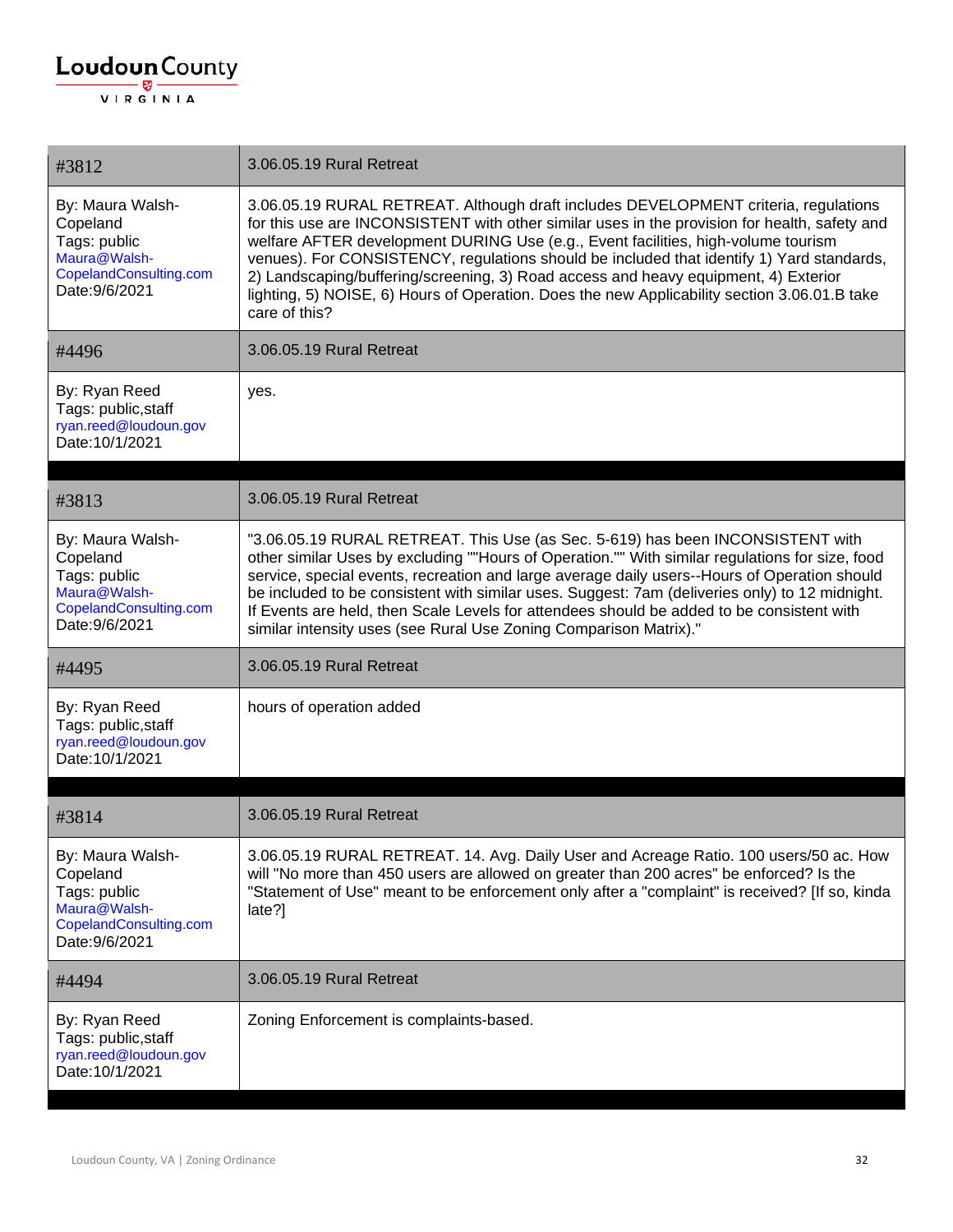#### $\underbrace{\textbf{Loudoun}\xspace}_{\text{VIR GINIA}}$

| #3815                                                                                                    | 3.06.05.19 Rural Retreat                                                                                                                                                                                                                                                                                                                                                                          |
|----------------------------------------------------------------------------------------------------------|---------------------------------------------------------------------------------------------------------------------------------------------------------------------------------------------------------------------------------------------------------------------------------------------------------------------------------------------------------------------------------------------------|
| By: Maura Walsh-<br>Copeland<br>Tags: public<br>Maura@Walsh-<br>CopelandConsulting.com<br>Date: 9/6/2021 | "3.06.05.19 RURAL RETREAT.<br>3. Frontage/Access. Missed deletion of ""Corporate.""<br>12. ""Adaptive Reuse. Incorporating restored structures to preserve rural character is<br>encouraged."" Change to state, ""Incorporating historic structures following the guidelines of<br>the Secretary of the Interior (NPS) for preservation projects to preserve rural character is<br>encouraged.""" |
| #4493                                                                                                    | 3.06.05.19 Rural Retreat                                                                                                                                                                                                                                                                                                                                                                          |
| By: Ryan Reed<br>Tags: public, staff<br>ryan.reed@loudoun.gov<br>Date: 10/1/2021                         | referenced Section 5.09 - Adaptive Reuse.                                                                                                                                                                                                                                                                                                                                                         |
| #3816                                                                                                    | 3.06.05.19 Rural Retreat                                                                                                                                                                                                                                                                                                                                                                          |
| By: Maura Walsh-<br>Copeland<br>Tags: public<br>Maura@Walsh-<br>CopelandConsulting.com<br>Date: 9/6/2021 | 3.06.05.19 RURAL RETREAT: Can/will a requirement be included to provide public multi-use<br>trails that could link to Linear Parks and Trails?                                                                                                                                                                                                                                                    |
| #4492                                                                                                    | 3.06.05.19 Rural Retreat                                                                                                                                                                                                                                                                                                                                                                          |
| By: Ryan Reed<br>Tags: public, staff<br>ryan.reed@loudoun.gov<br>Date: 10/1/2021                         | noted.                                                                                                                                                                                                                                                                                                                                                                                            |
|                                                                                                          |                                                                                                                                                                                                                                                                                                                                                                                                   |
| #3817                                                                                                    | 3.06.05.19 Rural Retreat                                                                                                                                                                                                                                                                                                                                                                          |
| By: Maura Walsh-<br>Copeland<br>Tags: public<br>Maura@Walsh-<br>CopelandConsulting.com<br>Date: 9/6/2021 | 3.06.05.19.C.14 RURAL RETREAT. AVERAGE DAILY USER AND ACREAGE RATIO. If<br>this venue is located off of a 2-lane state-maintained road, the # of users/day could easily<br>overwhelm other necessary travelers, such as local residents, First Responders, and Law<br>Enforcement. Could this entity be prohibited in MDODs?                                                                      |
|                                                                                                          | 3.06.05.19.E RURAL RETREAT. SKETCHES, SITE PLANS, SPECIAL EXCEPTIONS AND<br>STATEMENT OF USE. BRMCA: It seems it would be to the benefit to Zoning and Planning<br>to require a site plan, complete with septic, well, phone access, parking, driveways, lighting,<br>etc, rather than a sketch plan, in order to make expectations clearer from the beginning.                                   |
| #4491                                                                                                    | 3.06.05.19 Rural Retreat                                                                                                                                                                                                                                                                                                                                                                          |
| By: Ryan Reed<br>Tags: public, staff<br>ryan.reed@loudoun.gov<br>Date: 10/1/2021                         | sketch plan removed.                                                                                                                                                                                                                                                                                                                                                                              |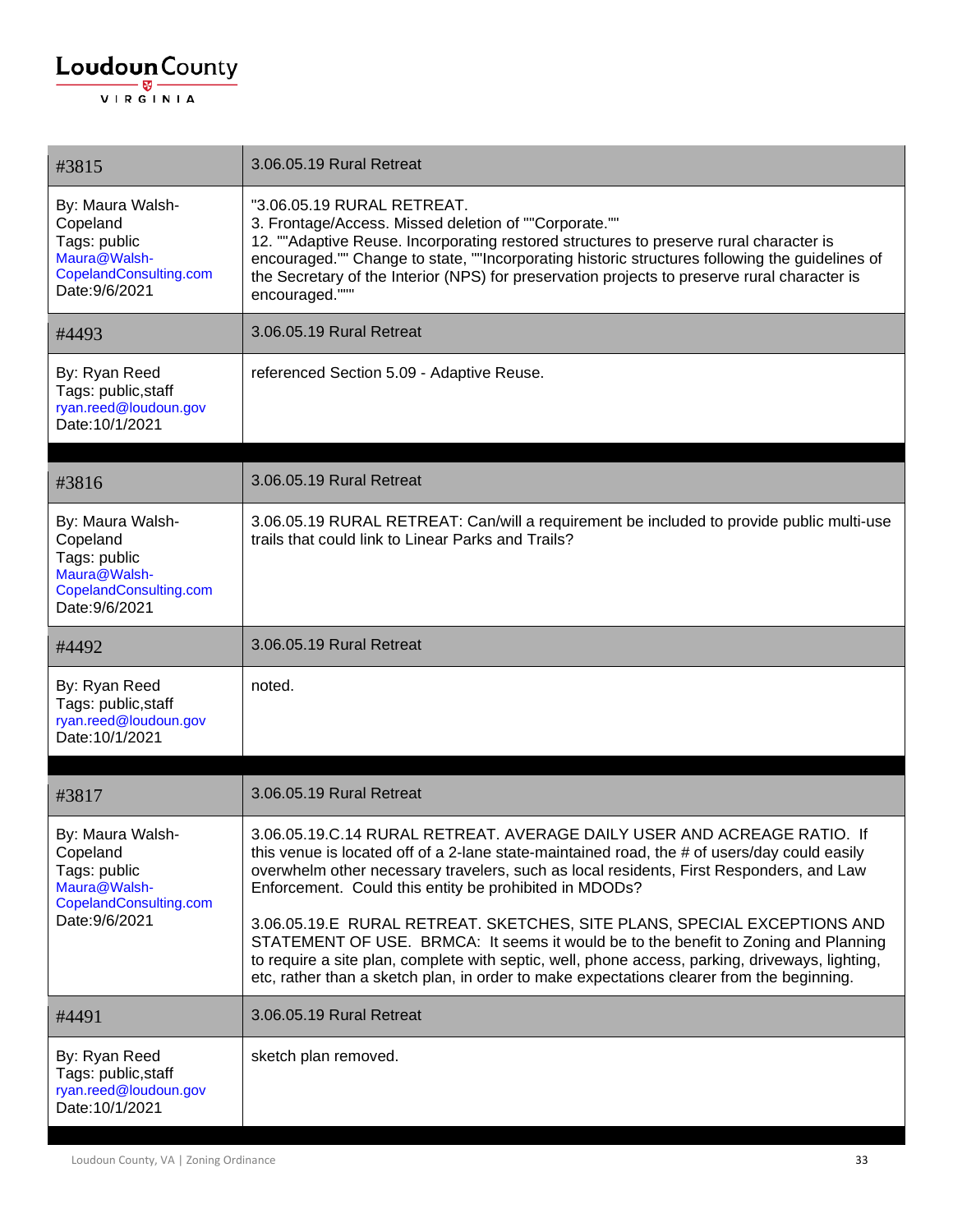| #3767                                                                                                    | 3.06.05.20 Schools, Public (Elementary, Middle or High)                                                                                                                                                                                                                                                                                                                                                                                                                                                                                                                                                                                                                                                                                                                                                                                                                                                                                                                                                                                                                                                                 |
|----------------------------------------------------------------------------------------------------------|-------------------------------------------------------------------------------------------------------------------------------------------------------------------------------------------------------------------------------------------------------------------------------------------------------------------------------------------------------------------------------------------------------------------------------------------------------------------------------------------------------------------------------------------------------------------------------------------------------------------------------------------------------------------------------------------------------------------------------------------------------------------------------------------------------------------------------------------------------------------------------------------------------------------------------------------------------------------------------------------------------------------------------------------------------------------------------------------------------------------------|
| By: Jean Ault<br>Tags: public<br>jean.ault@gmail.com<br>Date: 9/6/2021                                   | I understand that the lighting section is carried over from the '93 ZO, however, I find the<br>headings for the Lighting section a bit clunky.<br>B. 1. "Light Fixtures" is ok because it does describe what type of light fixtures are desired -<br>shielded and downward facing. B.2. might better be labled: "Illumination" and include the<br>description that Exterior Lighting is 5 foot candles, with the exception of "Parking Lot" which is<br>2 foot candles.                                                                                                                                                                                                                                                                                                                                                                                                                                                                                                                                                                                                                                                 |
| #4509                                                                                                    | 3.06.05.20 Schools, Public (Elementary, Middle or High)                                                                                                                                                                                                                                                                                                                                                                                                                                                                                                                                                                                                                                                                                                                                                                                                                                                                                                                                                                                                                                                                 |
| By: Ryan Reed<br>Tags: public, staff<br>ryan.reed@loudoun.gov<br>Date: 10/1/2021                         | noted.                                                                                                                                                                                                                                                                                                                                                                                                                                                                                                                                                                                                                                                                                                                                                                                                                                                                                                                                                                                                                                                                                                                  |
|                                                                                                          |                                                                                                                                                                                                                                                                                                                                                                                                                                                                                                                                                                                                                                                                                                                                                                                                                                                                                                                                                                                                                                                                                                                         |
| #3818                                                                                                    | 3.06.05.20 Schools, Public (Elementary, Middle or High)                                                                                                                                                                                                                                                                                                                                                                                                                                                                                                                                                                                                                                                                                                                                                                                                                                                                                                                                                                                                                                                                 |
| By: Maura Walsh-<br>Copeland<br>Tags: public<br>Maura@Walsh-<br>CopelandConsulting.com<br>Date: 9/6/2021 | "3.06.05.20 SCHOOLS, PUBLIC, D. LIGHTING. How do these regulations protect dark skies,<br>wildlife (amphibians, mammals, insects) at night, migrating birds who depend on dark sky,<br>horticulture and agricultural crops that are light sensitive and the general welfare of residents<br>who live next to or near athletic fields?<br>Agriculture and horticulture crops contribute significantly to the economy in Loudoun County<br>and artificial lights can disrupt the growth of these crops and reduce production. Artificial<br>lights also negatively impact conservation easements as these easements protect the natural<br>cycles of wildlife who depend on dark skies. Excessive glare and light trespass from athletic<br>fields should be prohibited as residents have the right to enjoy one's property without<br>intrusion from light pollution. In some cases, light curfews should be considered. Numerous<br>definitions should be defined in the ordinance that pertain to lights, including: light pollution,<br>light glare, light trespass, light glow, light spill over, light noise, etc." |
| #4508                                                                                                    | 3.06.05.20 Schools, Public (Elementary, Middle or High)                                                                                                                                                                                                                                                                                                                                                                                                                                                                                                                                                                                                                                                                                                                                                                                                                                                                                                                                                                                                                                                                 |
| By: Ryan Reed<br>Tags: public, staff<br>ryan.reed@loudoun.gov<br>Date: 10/1/2021                         | noted.                                                                                                                                                                                                                                                                                                                                                                                                                                                                                                                                                                                                                                                                                                                                                                                                                                                                                                                                                                                                                                                                                                                  |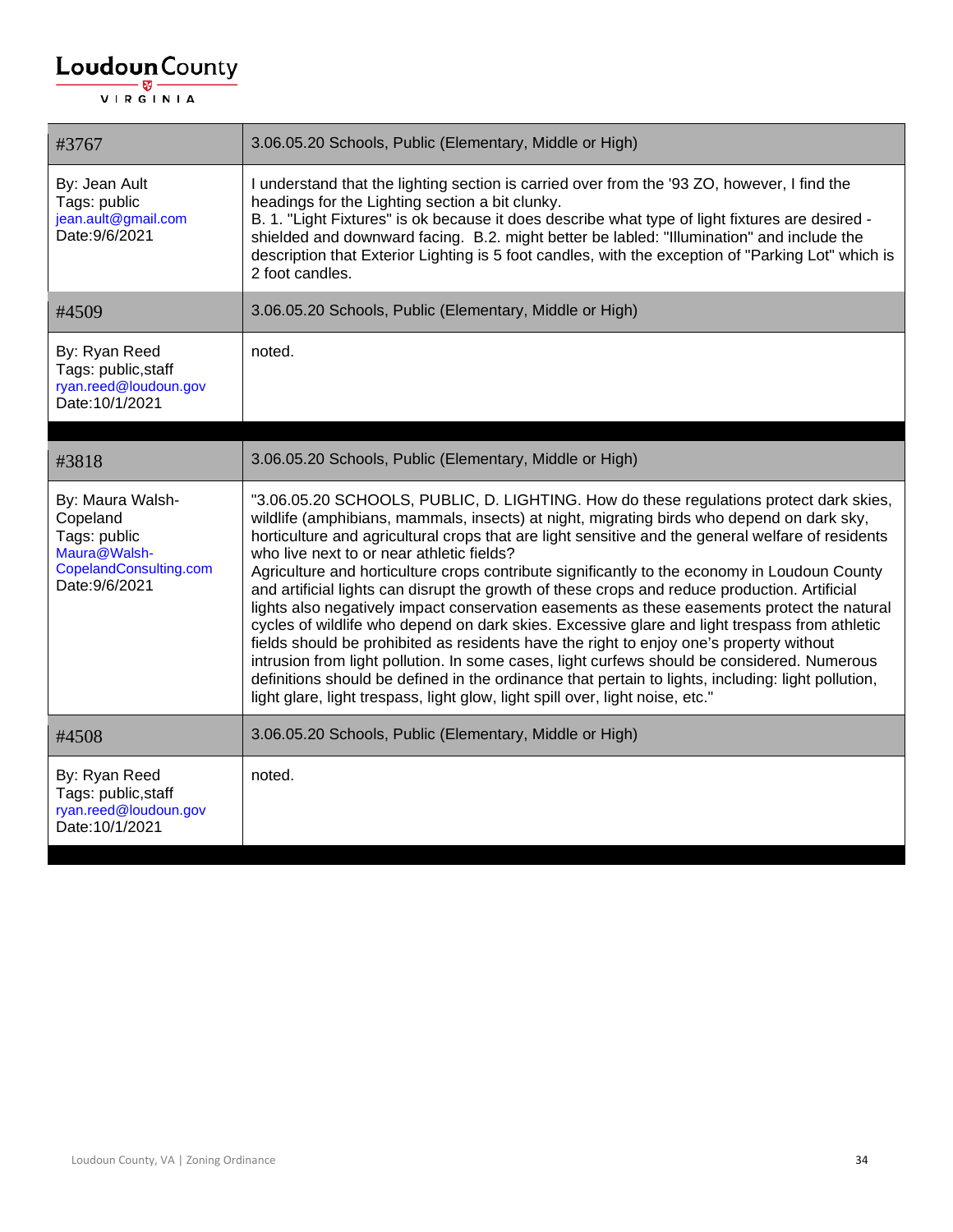#### $\underbrace{\textbf{Loudoun}\xspace}_{\text{VIR GINIA}}$

| #3819                                                                                                    | 3.06.05.20 Schools, Public (Elementary, Middle or High)                                                                                                                                                                                                                                                                                                                                                                                                                                                                                                                                                                                                                                        |
|----------------------------------------------------------------------------------------------------------|------------------------------------------------------------------------------------------------------------------------------------------------------------------------------------------------------------------------------------------------------------------------------------------------------------------------------------------------------------------------------------------------------------------------------------------------------------------------------------------------------------------------------------------------------------------------------------------------------------------------------------------------------------------------------------------------|
| By: Maura Walsh-<br>Copeland<br>Tags: public<br>Maura@Walsh-<br>CopelandConsulting.com<br>Date: 9/6/2021 | "3.06.05.20 SCHOOLS, D. LIGHTING, 4. RECREATIONAL AND ATHLETIC FIELDS AND<br><b>FACILITIES LIGHTING</b><br>When athletic fields are located in residential neighborhoods, lights should be turned off<br>earlier than 11 pm. Can the turn-off time be discussed and negotiated with the neighborhood,<br>(as an 11 pm turn off time may interfere with sleep and work habits of residences)?"                                                                                                                                                                                                                                                                                                  |
| #4507                                                                                                    | 3.06.05.20 Schools, Public (Elementary, Middle or High)                                                                                                                                                                                                                                                                                                                                                                                                                                                                                                                                                                                                                                        |
| By: Ryan Reed<br>Tags: public, staff<br>ryan.reed@loudoun.gov<br>Date: 10/1/2021                         | Staff will rely on review by schools to determine if higher standards can be incorporated.                                                                                                                                                                                                                                                                                                                                                                                                                                                                                                                                                                                                     |
| #3820                                                                                                    | 3.06.05.20 Schools, Public (Elementary, Middle or High)                                                                                                                                                                                                                                                                                                                                                                                                                                                                                                                                                                                                                                        |
| By: Maura Walsh-<br>Copeland<br>Tags: public<br>Maura@Walsh-<br>CopelandConsulting.com<br>Date: 9/6/2021 | "3.06.05.20 SCHOOLS, D. LIGHTING, 4. RECREATIONAL AND ATHLETIC FIELDS AND<br>FACILITIES LIGHTING, F. "The maximum height of light poles is 80 feet." Can Staff Add: "In<br>residential neighborhoods, the height of light poles should be negotiated with residents<br>through community meetings to eliminate light pollution in the surrounding neighborhood." ?<br>3.06.05.20 SCHOOLS, D. LIGHTING, 5. HEIGHT OF FIXTURES. "The maximum height of<br>light poles is 80 feet." Can Staff Add: "In residential neighborhoods, the height of light poles<br>should be negotiated with residents through community meetings to eliminate light pollution in<br>the surrounding neighborhood."?" |
| #4506                                                                                                    | 3.06.05.20 Schools, Public (Elementary, Middle or High)                                                                                                                                                                                                                                                                                                                                                                                                                                                                                                                                                                                                                                        |
| By: Ryan Reed<br>Tags: public, staff<br>ryan.reed@loudoun.gov<br>Date: 10/1/2021                         | Staff will rely on review by schools to determine if higher standards can be incorporated.                                                                                                                                                                                                                                                                                                                                                                                                                                                                                                                                                                                                     |
| #3821                                                                                                    | 3.06.05.20 Schools, Public (Elementary, Middle or High)                                                                                                                                                                                                                                                                                                                                                                                                                                                                                                                                                                                                                                        |
| By: Maura Walsh-<br>Copeland<br>Tags: public<br>Maura@Walsh-<br>CopelandConsulting.com<br>Date: 9/6/2021 | "3.06.05.20 SCHOOLS, H. NOISE. "Installation of outdoor public address systems are limited<br>to recreational and athletic fields." Can Staff Add: "games" to the end of this sentence?<br>Amplified sound should not be used during practices. Local residents have a right to quiet. "                                                                                                                                                                                                                                                                                                                                                                                                       |
| #4504                                                                                                    | 3.06.05.20 Schools, Public (Elementary, Middle or High)                                                                                                                                                                                                                                                                                                                                                                                                                                                                                                                                                                                                                                        |
| By: Ryan Reed<br>Tags: public, staff<br>ryan.reed@loudoun.gov<br>Date: 10/1/2021                         | We have considered the suggestion, however at this time, staff supports the draft language.                                                                                                                                                                                                                                                                                                                                                                                                                                                                                                                                                                                                    |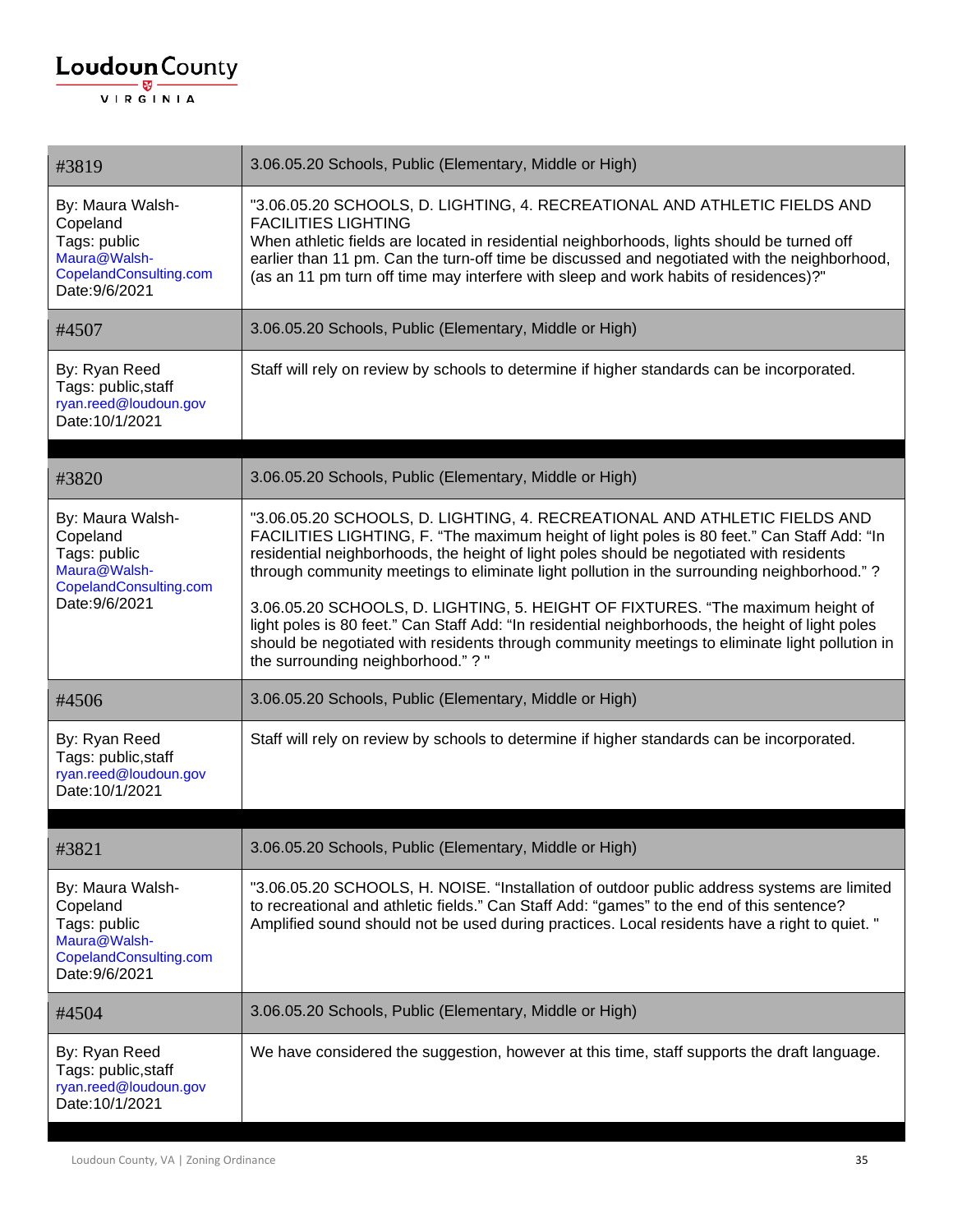| #3822                                                                                                    | 3.06.05.20 Schools, Public (Elementary, Middle or High)                                                                                                                                                                                                                                                                                                                                              |
|----------------------------------------------------------------------------------------------------------|------------------------------------------------------------------------------------------------------------------------------------------------------------------------------------------------------------------------------------------------------------------------------------------------------------------------------------------------------------------------------------------------------|
| By: Maura Walsh-<br>Copeland<br>Tags: public<br>Maura@Walsh-<br>CopelandConsulting.com<br>Date: 9/6/2021 | 3.06.05.20 J. 5 SCHOOLS, PUBLIC. Why was the forestation requirement for floodplains<br>removed?                                                                                                                                                                                                                                                                                                     |
| #4503                                                                                                    | 3.06.05.20 Schools, Public (Elementary, Middle or High)                                                                                                                                                                                                                                                                                                                                              |
| By: Ryan Reed<br>Tags: public, staff<br>ryan.reed@loudoun.gov<br>Date: 10/1/2021                         | Under advisement per internal review.                                                                                                                                                                                                                                                                                                                                                                |
| #3823                                                                                                    | 3.06.05.20 Schools, Public (Elementary, Middle or High)                                                                                                                                                                                                                                                                                                                                              |
| By: Maura Walsh-<br>Copeland<br>Tags: public<br>Maura@Walsh-<br>CopelandConsulting.com<br>Date: 9/6/2021 | 3.06.05.70 SCHOOLS, PUBLIC. Why was the following line deleted?: 'TRANSPORTATION.<br>M. Archaeological Survey. A Phase I Archaeological survey shall be provided to the County in<br>conjunctions is required with each site plan application for a Public School building."                                                                                                                         |
| #4502                                                                                                    | 3.06.05.20 Schools, Public (Elementary, Middle or High)                                                                                                                                                                                                                                                                                                                                              |
| By: Ryan Reed<br>Tags: public, staff<br>ryan.reed@loudoun.gov<br>Date: 10/1/2021                         | returned to text.                                                                                                                                                                                                                                                                                                                                                                                    |
| #3824                                                                                                    | 3.06.06.01 Contractor                                                                                                                                                                                                                                                                                                                                                                                |
| By: Maura Walsh-<br>Copeland<br>Tags: public<br>Maura@Walsh-<br>CopelandConsulting.com<br>Date: 9/6/2021 | 3.06.06.01 CONTRACTOR. Although the Parking section may define number of spaces,<br>there is no mention in Use Matrix, definition or Use Standards regarding volume or type of<br>vans, trucks or other equipment that could be parked. In the alternative, are there<br>Landscaping / buffering requirements that can/could apply? (Similar to Data Center<br>"Screening of Mechanical Equipment"). |
| #4510                                                                                                    | 3.06.06.01 Contractor                                                                                                                                                                                                                                                                                                                                                                                |
| By: Ryan Reed<br>Tags: public, staff<br>ryan.reed@loudoun.gov<br>Date: 10/1/2021                         | Reference in 3.06.06.01.C is to Landscaping, Buffer Yards, Screening and Landscape Plans -<br>Screening of Certain On-site Functions.                                                                                                                                                                                                                                                                |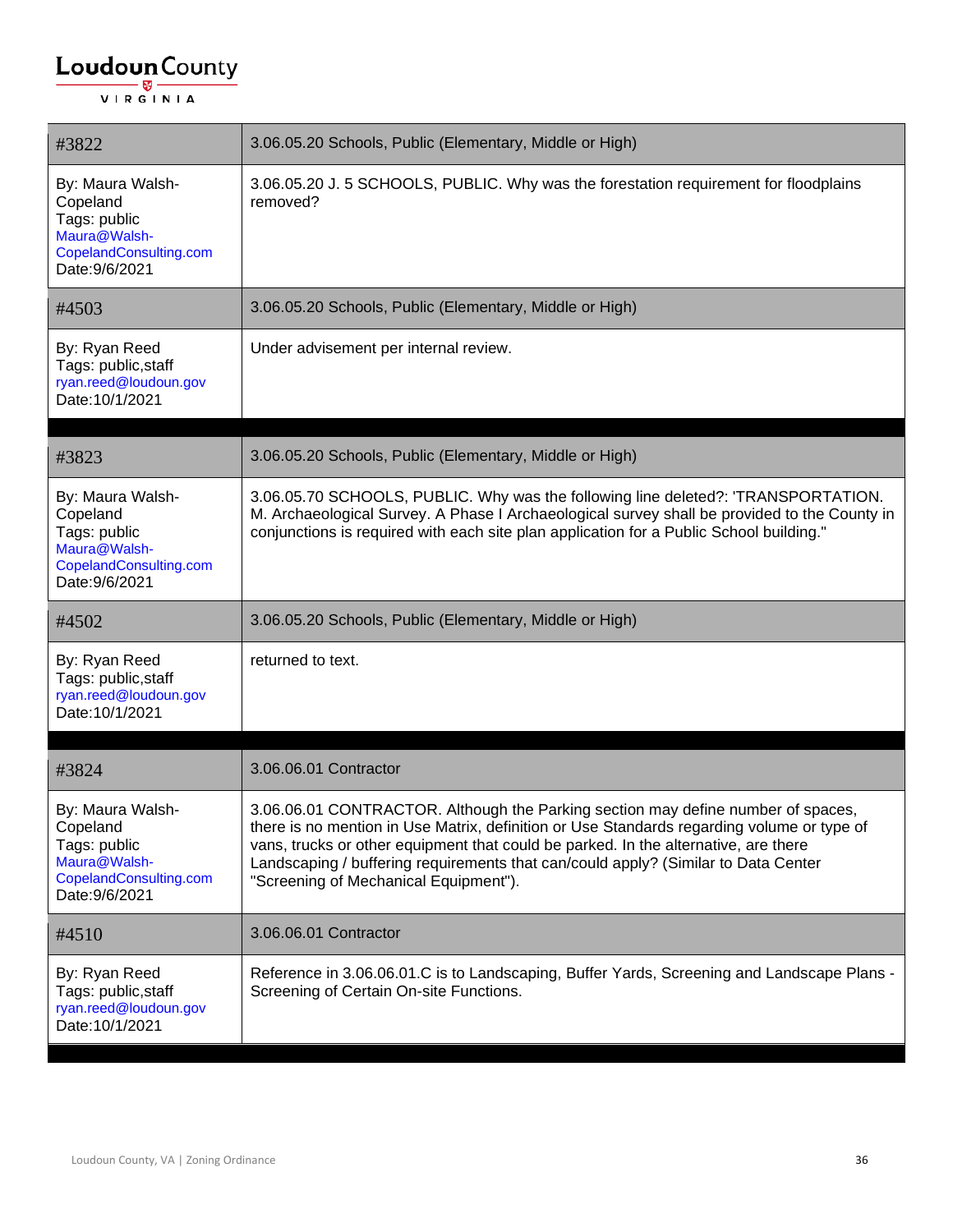| #3768                                                                            | 3.06.06.02 Data Center                                                                                                                                                                                                                                                                                                         |
|----------------------------------------------------------------------------------|--------------------------------------------------------------------------------------------------------------------------------------------------------------------------------------------------------------------------------------------------------------------------------------------------------------------------------|
| By: Ben Keethler<br>Tags: public<br>benkeethler@outlook.com<br>Date: 9/6/2021    | I recognize that height limits were already raised and echo those concerns. The county is<br>running out of space for these facilities and there are now encroaching on residential<br>communities. A 70ft tall structure has no business abutting anything residential. Have place<br>types for data centers been considered? |
| #4519                                                                            | 3.06.06.02 Data Center                                                                                                                                                                                                                                                                                                         |
| By: Ryan Reed<br>Tags: public, staff<br>ryan.reed@loudoun.gov<br>Date: 10/1/2021 | yes                                                                                                                                                                                                                                                                                                                            |
| #3769                                                                            | 3.06.06.02 Data Center                                                                                                                                                                                                                                                                                                         |
| By: Ben Keethler<br>Tags: public<br>benkeethler@outlook.com<br>Date: 9/6/2021    | Noise and light pollution are problematic with theses enormous facilities. Again, following with<br>the theme of encroachment on residential communities, what standards are in place that control<br>sound and light emissions?                                                                                               |
| #4518                                                                            | 3.06.06.02 Data Center                                                                                                                                                                                                                                                                                                         |
| By: Ryan Reed<br>Tags: public, staff<br>ryan.reed@loudoun.gov<br>Date: 10/1/2021 | Section 5.12                                                                                                                                                                                                                                                                                                                   |
| #3770                                                                            | 3.06.06.02 Data Center                                                                                                                                                                                                                                                                                                         |
| By: Ben Keethler<br>Tags: public                                                 | F. Landscaping/buffering/Screening                                                                                                                                                                                                                                                                                             |
| benkeethler@outlook.com<br>Date: 9/6/2021                                        | Data Centers should not be allowed to abut residential uses.                                                                                                                                                                                                                                                                   |
| #4517                                                                            | 3.06.06.02 Data Center                                                                                                                                                                                                                                                                                                         |
| By: Ryan Reed<br>Tags: public, staff<br>ryan.reed@loudoun.gov<br>Date: 10/1/2021 | noted.                                                                                                                                                                                                                                                                                                                         |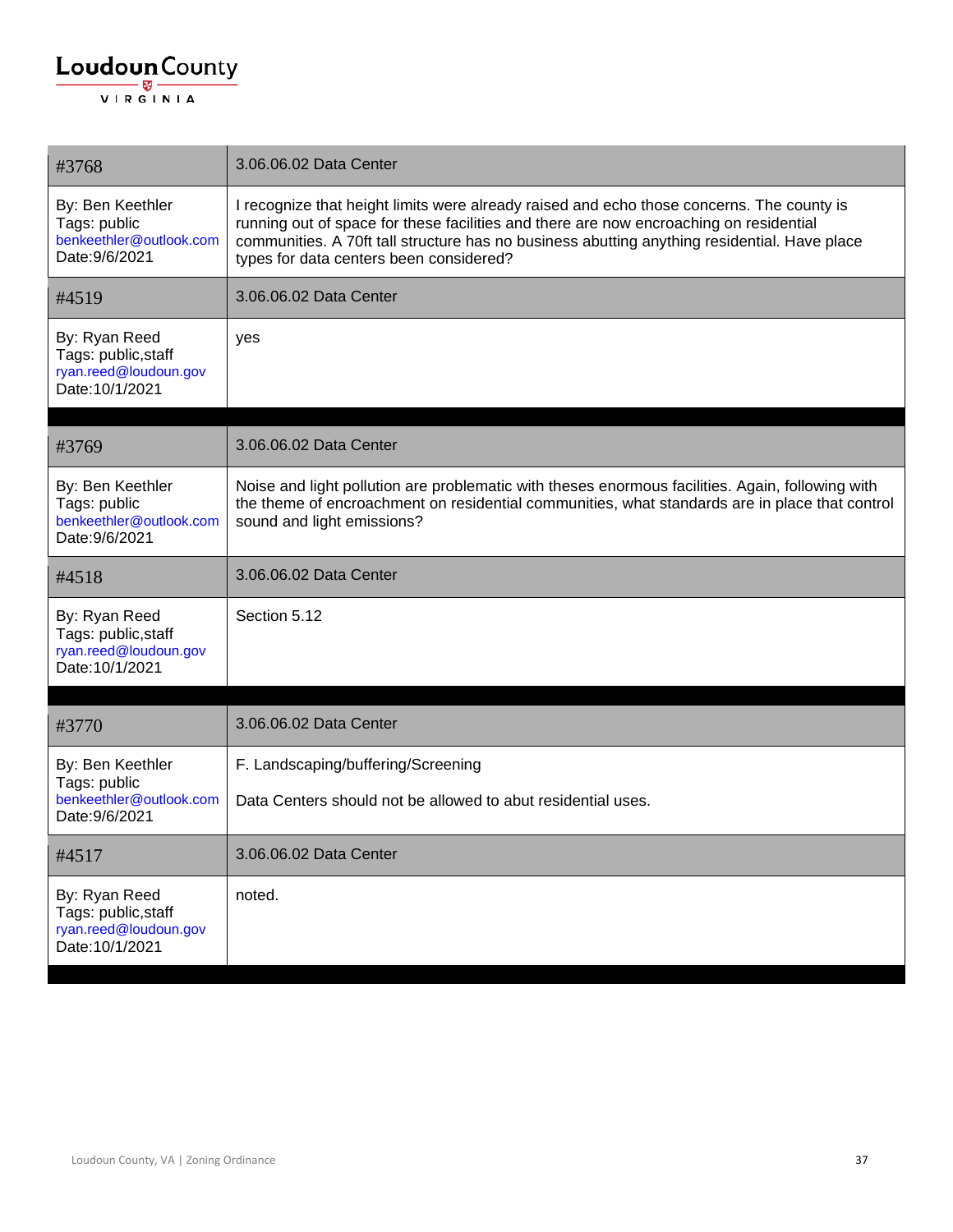| #3825                                                                                                    | 3.06.06.02 Data Center                                                                                                                                                                                                                                                                                                                                                                                                                                                                                                                                                                                                                                                                                                                                                   |
|----------------------------------------------------------------------------------------------------------|--------------------------------------------------------------------------------------------------------------------------------------------------------------------------------------------------------------------------------------------------------------------------------------------------------------------------------------------------------------------------------------------------------------------------------------------------------------------------------------------------------------------------------------------------------------------------------------------------------------------------------------------------------------------------------------------------------------------------------------------------------------------------|
| By: Maura Walsh-<br>Copeland<br>Tags: public<br>Maura@Walsh-<br>CopelandConsulting.com<br>Date: 9/6/2021 | 3.06.06.02. DATA CENTERS & UTILITY SUBSTATIONS. Based on concerns from<br>neighboring residents, will the terms of Landscaping/Buffering/Screening be reviewed to<br>address? This is especially important in sections where there is an "in lieu of section" in<br>regards to buffers such as 3.06.07.08 UTILITY SUBSTATIONS and 3.06.06.02 DATA<br>CENTER.                                                                                                                                                                                                                                                                                                                                                                                                             |
| #4516                                                                                                    | 3.06.06.02 Data Center                                                                                                                                                                                                                                                                                                                                                                                                                                                                                                                                                                                                                                                                                                                                                   |
| By: Ryan Reed<br>Tags: public, staff<br>ryan.reed@loudoun.gov<br>Date: 10/1/2021                         | Development Standards will be reviewed.                                                                                                                                                                                                                                                                                                                                                                                                                                                                                                                                                                                                                                                                                                                                  |
| #3826                                                                                                    | 3.06.06.02 Data Center                                                                                                                                                                                                                                                                                                                                                                                                                                                                                                                                                                                                                                                                                                                                                   |
| By: Maura Walsh-<br>Copeland<br>Tags: public<br>Maura@Walsh-<br>CopelandConsulting.com<br>Date: 9/6/2021 | "3.06.06.02 DATA CENTER: Does the new Applicability standard (3.03.01.B) apply to Data<br>Centers?<br>If not, No reference to noise management can be found in this write up. It is recognized that a<br>standard noise regulation like 5.12B many not be able to address the unique issues of a data<br>center; a special set of rules for noise at data center sites is suggested. This should include<br>addressing testing of generators and other equipment, dBA at property line, and low level<br>sounds that carry into the surrounding area from the electronic equipment."                                                                                                                                                                                     |
|                                                                                                          |                                                                                                                                                                                                                                                                                                                                                                                                                                                                                                                                                                                                                                                                                                                                                                          |
| #4515                                                                                                    | 3.06.06.02 Data Center                                                                                                                                                                                                                                                                                                                                                                                                                                                                                                                                                                                                                                                                                                                                                   |
| By: Ryan Reed<br>Tags: public, staff<br>ryan.reed@loudoun.gov<br>Date: 10/1/2021                         | yes.                                                                                                                                                                                                                                                                                                                                                                                                                                                                                                                                                                                                                                                                                                                                                                     |
| #3827                                                                                                    | 3.06.06.02 Data Center                                                                                                                                                                                                                                                                                                                                                                                                                                                                                                                                                                                                                                                                                                                                                   |
| By: Maura Walsh-<br>Copeland<br>Tags: public<br>Maura@Walsh-<br>CopelandConsulting.com<br>Date: 9/6/2021 | "3.06.06.02 DATA CENTER. E. Pedestrian and Bicycle Facilities. Shouldn't this section<br>include language to avoid exclusion of potential future segments of the Linear Parks and<br>Trails Plan?<br>Since this project is currently evolving and will need coordination between PRCS, DTCI, and<br>other departments, future potential segments may not necessarily be included in the<br>Countywide Transportation Plan. This is relevant to both #1 &2 in this section in regards to<br>sidewalks & trails and sidewalk and/or trail connections. Also, trails for the LPAT plan may not<br>necessarily occur along current roadways. Potential solution: adding language to include the<br>linear parks and trails corridors identified in the LPAT Framework Plan." |
| #4514                                                                                                    | 3.06.06.02 Data Center                                                                                                                                                                                                                                                                                                                                                                                                                                                                                                                                                                                                                                                                                                                                                   |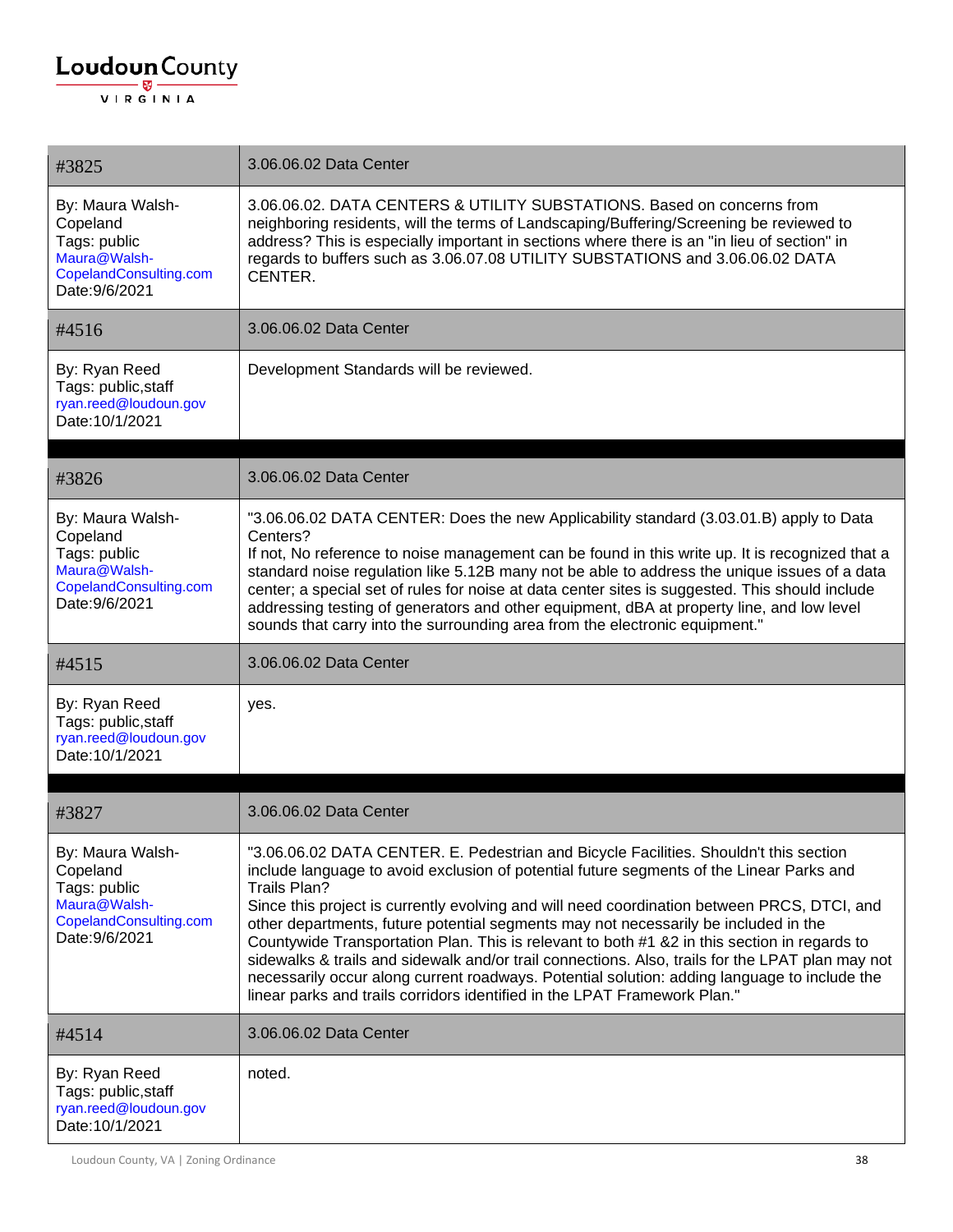| #3828                                                                                                    | 3.06.06.02 Data Center                                                                                                                                                                                                                                                                                                                                                                                                                                                                                                                                                                                            |
|----------------------------------------------------------------------------------------------------------|-------------------------------------------------------------------------------------------------------------------------------------------------------------------------------------------------------------------------------------------------------------------------------------------------------------------------------------------------------------------------------------------------------------------------------------------------------------------------------------------------------------------------------------------------------------------------------------------------------------------|
| By: Maura Walsh-<br>Copeland<br>Tags: public<br>Maura@Walsh-<br>CopelandConsulting.com<br>Date: 9/6/2021 | 3.06.06.02.E.1.a. DATA CENTERS. Why is space for trails are not required along public<br>roads where such facilities are not included in the Countywide Transportation Plan (CTP)?<br>Some trail types, e.g., those under the purview of PRCS, e.g., LPAT, are separate from the<br>CTP. Some LPAT trail concepts would be along public roads; the ZO should not make an<br>exception to the development of those trails adopted for development by the BOS.                                                                                                                                                      |
| #4513                                                                                                    | 3.06.06.02 Data Center                                                                                                                                                                                                                                                                                                                                                                                                                                                                                                                                                                                            |
| By: Ryan Reed<br>Tags: public, staff<br>ryan.reed@loudoun.gov<br>Date: 10/1/2021                         | noted.                                                                                                                                                                                                                                                                                                                                                                                                                                                                                                                                                                                                            |
| #3829                                                                                                    | 3.06.06.02 Data Center                                                                                                                                                                                                                                                                                                                                                                                                                                                                                                                                                                                            |
| By: Maura Walsh-<br>Copeland<br>Tags: public<br>Maura@Walsh-<br>CopelandConsulting.com<br>Date: 9/6/2021 | "3.06.06.02 DATA CENTERS. LCEA INPUT -- E.2. Sidewalk and/or Trail Connections, F.2.<br>Road Corridor Buffer & Plantings.<br>The current definition of multi-use trails means pedestrian, equestrian and bicycle; Linear<br>Parks And Trails (LPAT) is about unpaved trails which are equestrian, mountain bike (or<br>hybrid of gravel, mtn but not necessarily road and not motorized) and pedestrian. As<br>connecting green infrastructure corridors connecting the county, LPATs should be wide to<br>protect the environment and usability of the corridor. Recommend at least 300' wide (500'<br>better)." |
| #4512                                                                                                    | 3.06.06.02 Data Center                                                                                                                                                                                                                                                                                                                                                                                                                                                                                                                                                                                            |
| By: Ryan Reed<br>Tags: public, staff<br>ryan.reed@loudoun.gov<br>Date: 10/1/2021                         | noted.                                                                                                                                                                                                                                                                                                                                                                                                                                                                                                                                                                                                            |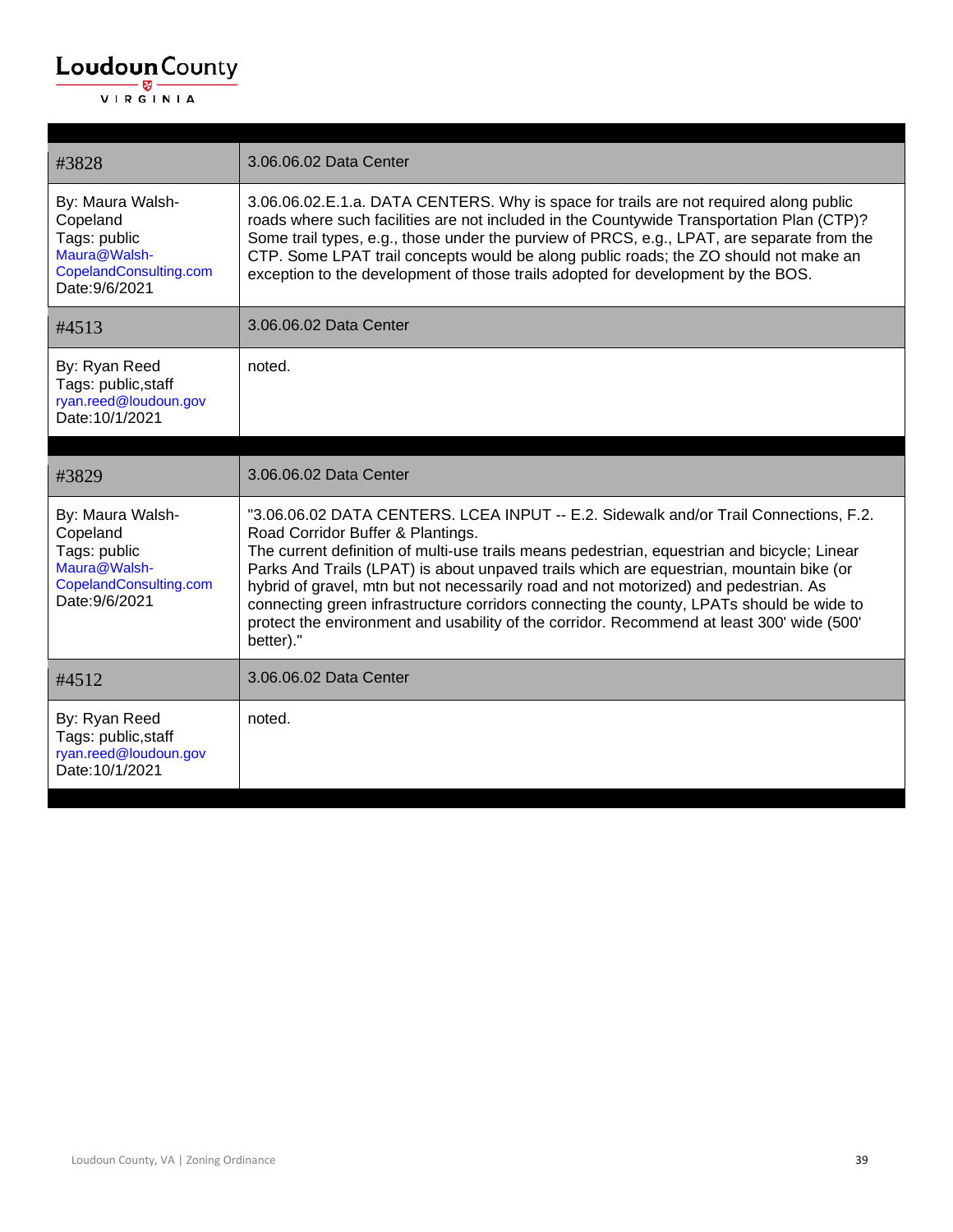| #3830                                                                                                | 3.06.06.02 Data Center                                                                                                                                                                                                                                                                                                                                                                                                                                                                                                        |
|------------------------------------------------------------------------------------------------------|-------------------------------------------------------------------------------------------------------------------------------------------------------------------------------------------------------------------------------------------------------------------------------------------------------------------------------------------------------------------------------------------------------------------------------------------------------------------------------------------------------------------------------|
| By: Maura Walsh-Copeland<br>Tags: public<br>Maura@Walsh-<br>CopelandConsulting.com<br>Date: 9/6/2021 | "3.06.06.02 DATA CENTER. F. Landscaping/Buffering/Screening - need for review of<br>referred-to sections. Also, shouldn't this section include native plant percentage<br>requirements and contiguous habitat (per Comp Plan Ch. 3 FTV Policy 4.2.A)?                                                                                                                                                                                                                                                                         |
|                                                                                                      | 3.06.06.02 DATA CENTER. F. Landscaping/Buffering/Screening - In addition to<br>percentages of types of trees, shouldn't there be requirements for tree preservation (per<br>Comp Plan Ch. 3 FTV Policy 4.1B? And requirement for the removal of invasive species<br>(FTV Policy 4.1.C.) and Tree Conservation Area (FTV Policy 4.1.A)? Since this section is<br>in lieu of referred-to Landscaping/Buffering/Screening it is important to ensure<br>consistency between the Zoning and other requirements - such as the FSM." |
| #4511                                                                                                | 3.06.06.02 Data Center                                                                                                                                                                                                                                                                                                                                                                                                                                                                                                        |
| By: Ryan Reed<br>Tags: public, staff<br>ryan.reed@loudoun.gov<br>Date: 10/1/2021                     | Referenced development standards will be reviewed.                                                                                                                                                                                                                                                                                                                                                                                                                                                                            |
| #3671                                                                                                | 3.06.06.04 Flex Buildings                                                                                                                                                                                                                                                                                                                                                                                                                                                                                                     |
| By: Kevin Ruedisueli<br>Tags: public<br>kevinruedisueliZOC@gmail.com<br>Date: 9/1/2021               | What is the rationale for blanket the 2-story height limit in districts other than SM?                                                                                                                                                                                                                                                                                                                                                                                                                                        |
| #4664                                                                                                | 3.06.06.04 Flex Buildings                                                                                                                                                                                                                                                                                                                                                                                                                                                                                                     |
| By: Ryan Reed<br>Tags: public, staff<br>ryan.reed@loudoun.gov<br>Date: 10/5/2021                     | Noted. Staff will take this point under consideration.                                                                                                                                                                                                                                                                                                                                                                                                                                                                        |
| #3744                                                                                                | 3.06.06.06 Outdoor Storage                                                                                                                                                                                                                                                                                                                                                                                                                                                                                                    |
| By: Charles Houston<br>Tags: public<br>CharlesHouston3@yahoo.com<br>Date: 9/4/2021                   | Where are types and maximum sizes of fences set out ? (ZO, FSM? General<br>ordinances?)                                                                                                                                                                                                                                                                                                                                                                                                                                       |
| #4520                                                                                                | 3.06.06.06 Outdoor Storage                                                                                                                                                                                                                                                                                                                                                                                                                                                                                                    |
| By: Ryan Reed<br>Tags: public, staff<br>ryan.reed@loudoun.gov<br>Date: 10/1/2021                     | Section 5.07.04                                                                                                                                                                                                                                                                                                                                                                                                                                                                                                               |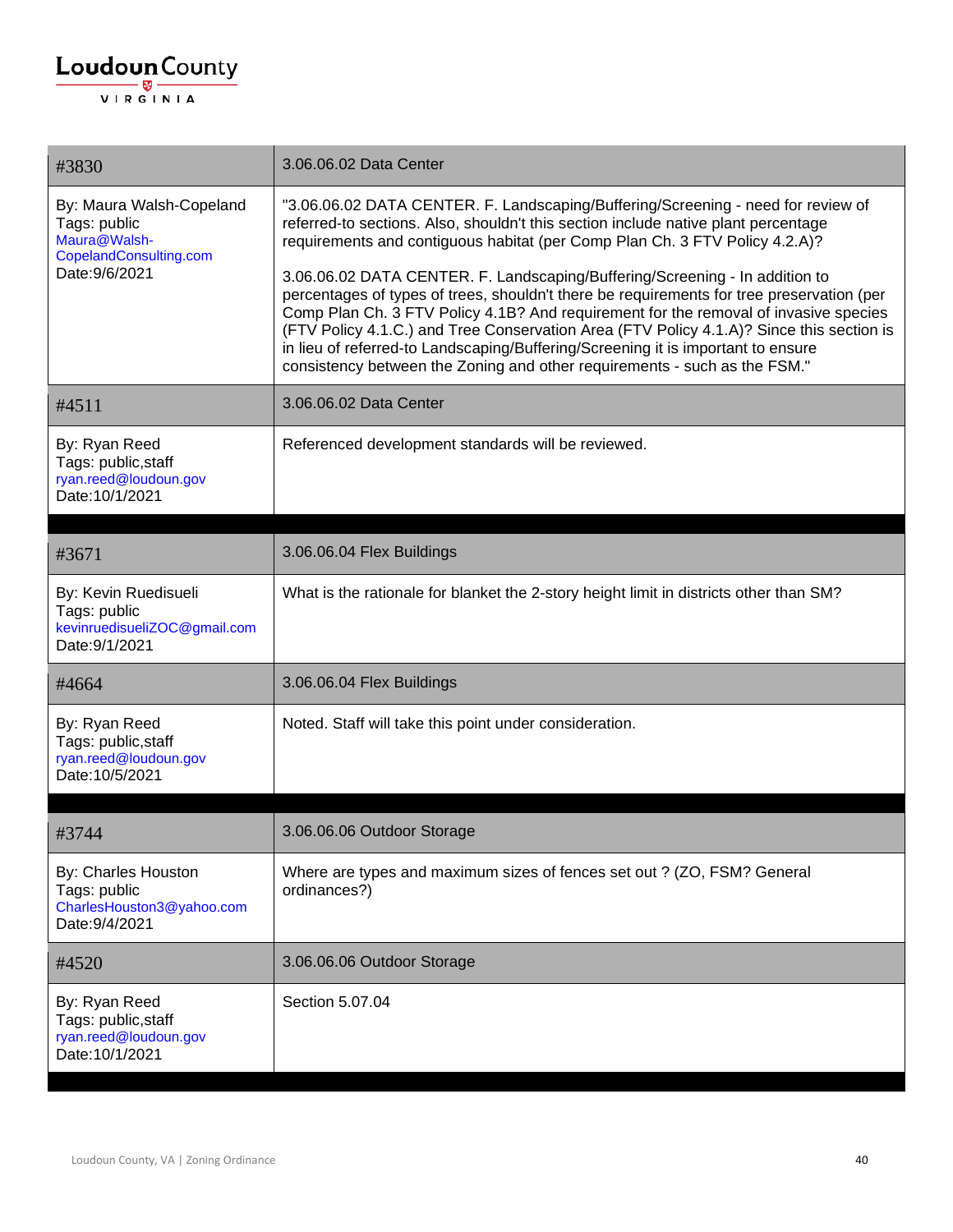| #2983                                                                                  | 3.06.06.07 Sawmills                                                                                                                                                                                                                                                                                                                                                                                                                                                                                                                                                                        |
|----------------------------------------------------------------------------------------|--------------------------------------------------------------------------------------------------------------------------------------------------------------------------------------------------------------------------------------------------------------------------------------------------------------------------------------------------------------------------------------------------------------------------------------------------------------------------------------------------------------------------------------------------------------------------------------------|
| By: Kevin Ruedisueli<br>Tags: public<br>kevinruedisueliZOC@gmail.com<br>Date:8/20/2021 | Should there be additional standards relative to sawdust or wood chip pile? Area limit?                                                                                                                                                                                                                                                                                                                                                                                                                                                                                                    |
| #3628                                                                                  | 3.06.06.07 Sawmills                                                                                                                                                                                                                                                                                                                                                                                                                                                                                                                                                                        |
| By: Ryan Reed<br>Tags: public, staff<br>ryan.reed@loudoun.gov<br>Date: 9/1/2021        | noted. When considering an area limit, should it be within the storage yard? Suggestions?                                                                                                                                                                                                                                                                                                                                                                                                                                                                                                  |
| #3677                                                                                  | 3.06.06.07 Sawmills                                                                                                                                                                                                                                                                                                                                                                                                                                                                                                                                                                        |
| By: Kevin Ruedisueli<br>Tags: public<br>kevinruedisueliZOC@gmail.com<br>Date: 9/1/2021 | My first thought is that the storage yard is not related to sawdust pile. Yet I see the value<br>in linking them, since if you keep too much sawdust, you won't have room for raw, or sawn<br>material storage. I actually think the storage yards may be unrealistically small and should<br>be rethought in any case. Maybe establish 1 acre, 2 acre and 3 acres as the yard area for<br>all materials, including sawdust. That may sound large, but space is needed for<br>maneuvering and organizing materials, which may be 'wasteful' of area but is more<br>efficient functionally. |
| #4521                                                                                  | 3.06.06.07 Sawmills                                                                                                                                                                                                                                                                                                                                                                                                                                                                                                                                                                        |
| By: Ryan Reed<br>Tags: public, staff<br>ryan.reed@loudoun.gov<br>Date: 10/1/2021       | Thank you. I think those areas are a good starting point and a way to address sawdust<br>storage. Edited.                                                                                                                                                                                                                                                                                                                                                                                                                                                                                  |
| #3745                                                                                  | 3.06.07.01 Airport                                                                                                                                                                                                                                                                                                                                                                                                                                                                                                                                                                         |
| By: Charles Houston<br>Tags: public<br>CharlesHouston3@yahoo.com<br>Date: 9/4/2021     | Where in the ZO are heliports/helipads/helistops covered? There are privately owned<br>helicopters in the RPA.                                                                                                                                                                                                                                                                                                                                                                                                                                                                             |
| #4665                                                                                  | 3.06.07.01 Airport                                                                                                                                                                                                                                                                                                                                                                                                                                                                                                                                                                         |
| By: Ryan Reed<br>Tags: public, staff<br>ryan.reed@loudoun.gov<br>Date: 10/5/2021       | Staff will consider additional aircraft standards.                                                                                                                                                                                                                                                                                                                                                                                                                                                                                                                                         |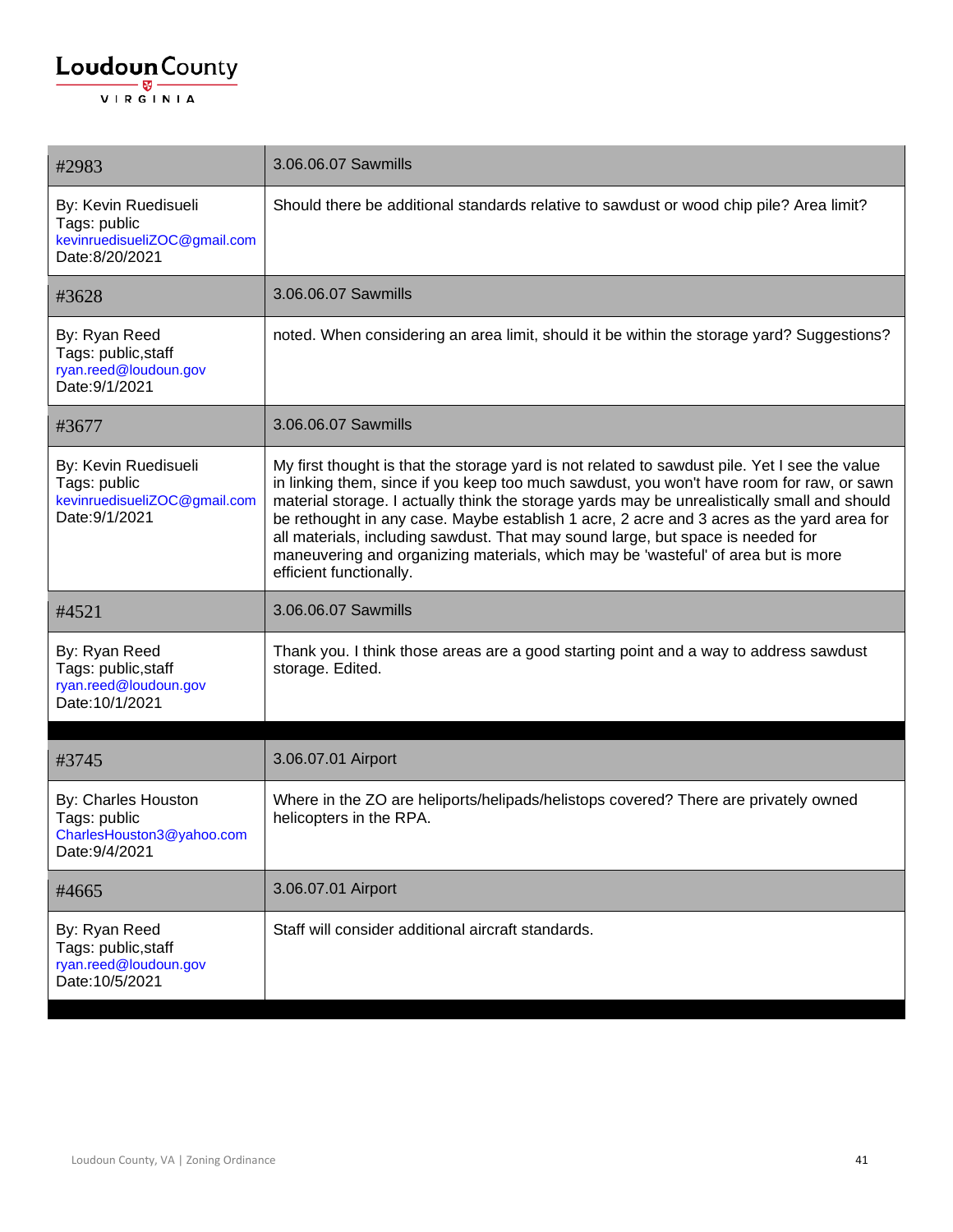| #3746                                                                              | 3.06.07.04 Recycling Collection Centers and Material Recovery Facilities                                                                      |
|------------------------------------------------------------------------------------|-----------------------------------------------------------------------------------------------------------------------------------------------|
| By: Charles Houston<br>Tags: public<br>CharlesHouston3@yahoo.com<br>Date: 9/4/2021 | B.4. Is this 3,000 sf of structure or of ground area? Suggest reviewing entire ZOR text to<br>make sure that "area" is appropriately defined. |
| #4666                                                                              | 3.06.07.04 Recycling Collection Centers and Material Recovery Facilities                                                                      |
| By: Ryan Reed<br>Tags: public, staff<br>ryan.reed@loudoun.gov<br>Date: 10/5/2021   | edited for clarification                                                                                                                      |
| #3747                                                                              | 3.06.07.05 Solar Facility, Commercial                                                                                                         |
| By: Charles Houston<br>Tags: public<br>CharlesHouston3@yahoo.com<br>Date: 9/4/2021 | Ryan, Please delete commercial solar as a use, on the aesthetic grounds.                                                                      |
| #4668                                                                              | 3.06.07.05 Solar Facility, Commercial                                                                                                         |
| By: Ryan Reed<br>Tags: public, staff<br>ryan.reed@loudoun.gov<br>Date: 10/5/2021   | There are limited districts Commercial Solar Facilities are permitted in.                                                                     |
| #3901                                                                              | 3.06.07.05 Solar Facility, Commercial                                                                                                         |
| By: Jean Ault<br>Tags: public<br>jean.ault@gmail.com<br>Date: 9/8/2021             | As solar facilities are a forward-thinking good source to harness renewable energy, I would<br>advocate regulating them not prohibiting them. |
| #4667                                                                              | 3.06.07.05 Solar Facility, Commercial                                                                                                         |
| By: Ryan Reed<br>Tags: public, staff<br>ryan.reed@loudoun.gov<br>Date: 10/5/2021   | noted.                                                                                                                                        |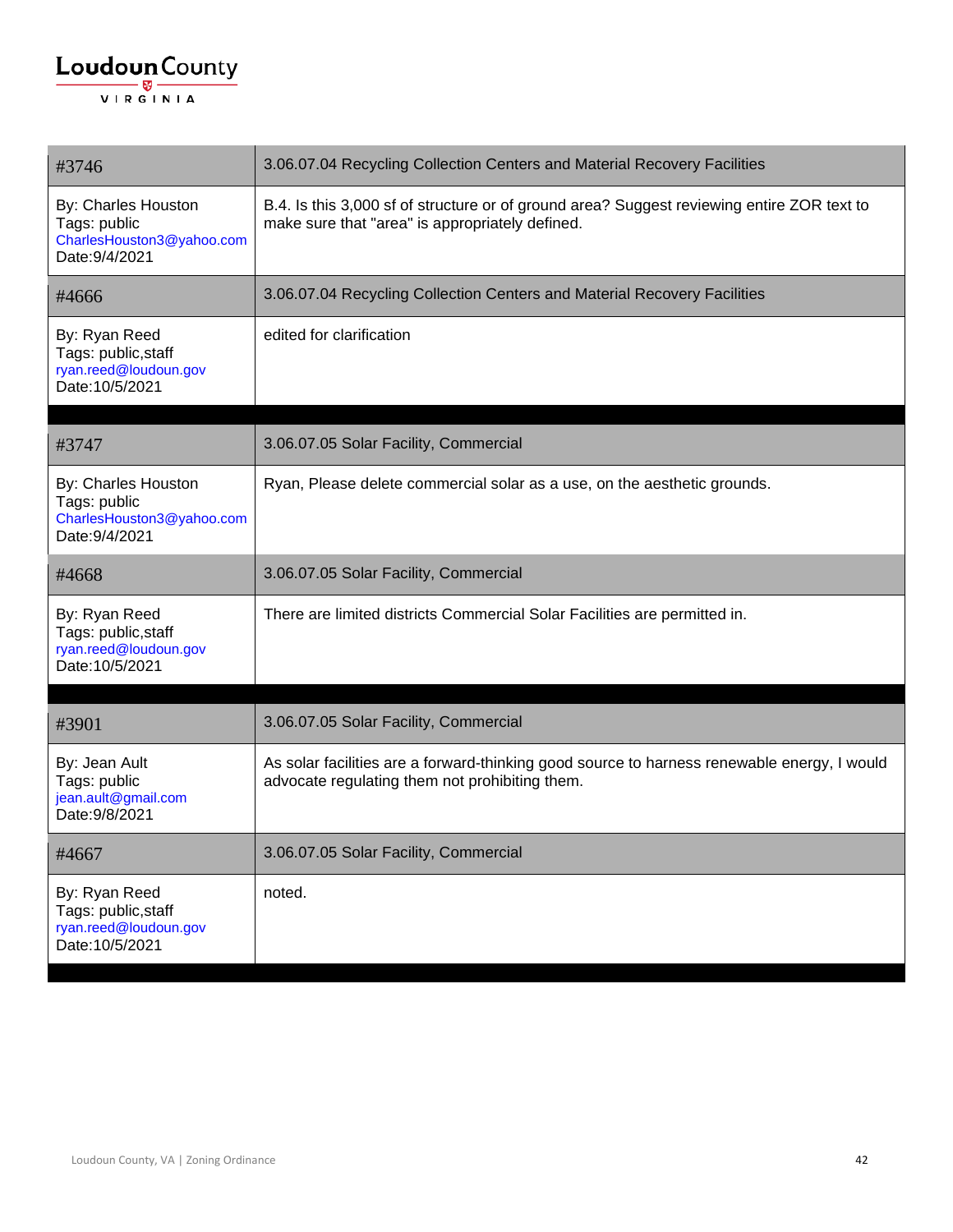| #2984                                                                                  | 3.06.07.06 Stockpiling                                                                                                                                                                                                                                                |
|----------------------------------------------------------------------------------------|-----------------------------------------------------------------------------------------------------------------------------------------------------------------------------------------------------------------------------------------------------------------------|
| By: Kevin Ruedisueli<br>Tags: public<br>kevinruedisueliZOC@gmail.com<br>Date:8/20/2021 | I don't understand the additional height description                                                                                                                                                                                                                  |
| #3618                                                                                  | 3.06.07.06 Stockpiling                                                                                                                                                                                                                                                |
| By: Ryan Reed<br>Tags: public, staff<br>ryan.reed@loudoun.gov<br>Date: 9/1/2021        | Not all existing language was copied over. Additional text added to clarify.                                                                                                                                                                                          |
| #3678                                                                                  | 3.06.07.06 Stockpiling                                                                                                                                                                                                                                                |
| By: Kevin Ruedisueli<br>Tags: public<br>kevinruedisueliZOC@gmail.com<br>Date: 9/1/2021 | B.1.cso scrutinize the last sentence relating to visibility from lot lines. I have no problem<br>with it, but is this what is intended?                                                                                                                               |
| #4683                                                                                  | 3.06.07.06 Stockpiling                                                                                                                                                                                                                                                |
| By: Ryan Reed<br>Tags: public, staff<br>ryan.reed@loudoun.gov<br>Date: 10/5/2021       | noted. staff will consider clarifying text and reviewing intention.                                                                                                                                                                                                   |
| #3748                                                                                  | 3.06.07.06 Stockpiling                                                                                                                                                                                                                                                |
| By: Charles Houston<br>Tags: public<br>CharlesHouston3@yahoo.com<br>Date: 9/4/2021     | Suggest deleting 2.a., which prohibits stockpiling in MDOD or FOD.<br>The separate sections for MDOD and FOD should have their own sections of permitted<br>uses, which is the place to limit what can be built in those districts. Thus 2.a. would not be<br>needed. |
| #4682                                                                                  | 3.06.07.06 Stockpiling                                                                                                                                                                                                                                                |
| By: Ryan Reed<br>Tags: public, staff<br>ryan.reed@loudoun.gov<br>Date: 10/5/2021       | Staff supports the draft text.                                                                                                                                                                                                                                        |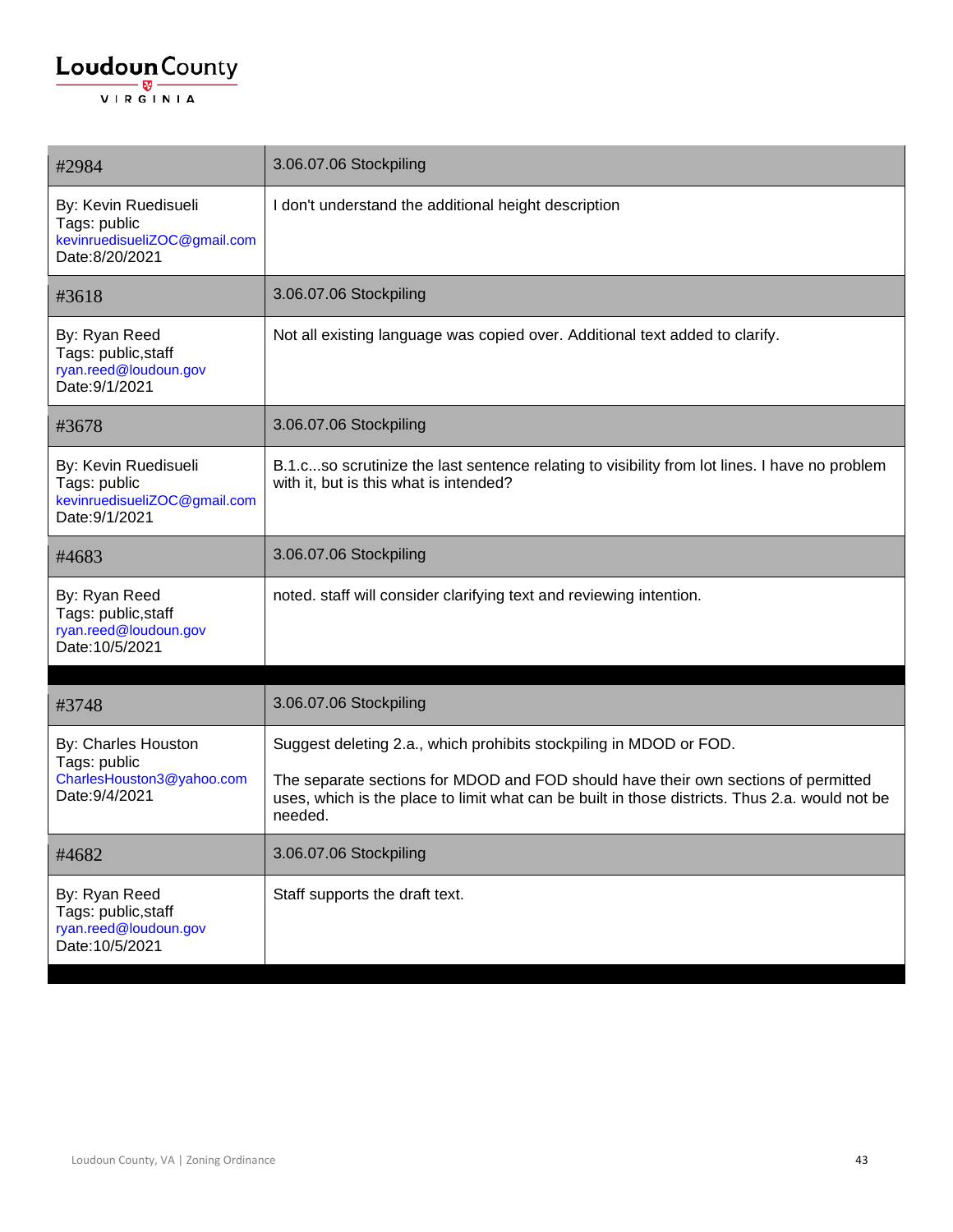| #3831                                                                                                    | 3.06.07.06 Stockpiling                                                                                                                                                                                                                                                                                                                                                                                                                                                                                                                                                                                                                                                                                                                                                                            |
|----------------------------------------------------------------------------------------------------------|---------------------------------------------------------------------------------------------------------------------------------------------------------------------------------------------------------------------------------------------------------------------------------------------------------------------------------------------------------------------------------------------------------------------------------------------------------------------------------------------------------------------------------------------------------------------------------------------------------------------------------------------------------------------------------------------------------------------------------------------------------------------------------------------------|
| By: Maura Walsh-<br>Copeland<br>Tags: public<br>Maura@Walsh-<br>CopelandConsulting.com<br>Date: 9/6/2021 | "3.06.07.06 STOCKPILING. Title of this section is ""stockpiling."" Should it be called<br>""Stockpiling, Utilization of Excessive Fill""?<br>The Loudoun County website merges these two terms as one: 'Stockpiling of Dirt/Excessive<br>Use of Dirt as Fill."" These terms should follow the same standards in order to prevent illegal<br>dumps like the Gable landfill and other projects under cover as a rural economy plan. (If the<br>Gable landfill was considered a ""stockpile"", it would not have been permitted.) If there is a<br>difference in these two terms, they should be well-defined in terms of volume, height, siting,<br>acreage, etc. (as outlined in ""stockpiling"") and there should be separate sections for both<br>terms clearly spelling out their differences." |
| #4681                                                                                                    | 3.06.07.06 Stockpiling                                                                                                                                                                                                                                                                                                                                                                                                                                                                                                                                                                                                                                                                                                                                                                            |
| By: Ryan Reed<br>Tags: public, staff<br>ryan.reed@loudoun.gov<br>Date: 10/5/2021                         | noted                                                                                                                                                                                                                                                                                                                                                                                                                                                                                                                                                                                                                                                                                                                                                                                             |
| #3832                                                                                                    | 3.06.07.06 Stockpiling                                                                                                                                                                                                                                                                                                                                                                                                                                                                                                                                                                                                                                                                                                                                                                            |
| By: Maura Walsh-<br>Copeland<br>Tags: public<br>Maura@Walsh-<br>CopelandConsulting.com<br>Date: 9/6/2021 | 3.06.07.06 STOCKPILING, A. APPLICABILITY. "This section applies to any stockpiling." The<br>revised DRAFT definition is Stockpiling. The acceptance, collection, accumulation, or<br>aggregation of dirt, fill, or gravel from off-site sources, for a period of more than 12 months.<br>Does this include asphalt? If not, are other materials that are not dirt (ie, asphalt, etc.) are<br>regulated in some other way? Where is the regulation that applies to those materials? Does<br>the term "utilization of excessive fill" mean stockpiling?                                                                                                                                                                                                                                             |
| #4680                                                                                                    | 3.06.07.06 Stockpiling                                                                                                                                                                                                                                                                                                                                                                                                                                                                                                                                                                                                                                                                                                                                                                            |
| By: Ryan Reed<br>Tags: public, staff<br>ryan.reed@loudoun.gov<br>Date: 10/5/2021                         | staff will consider clarifying language.                                                                                                                                                                                                                                                                                                                                                                                                                                                                                                                                                                                                                                                                                                                                                          |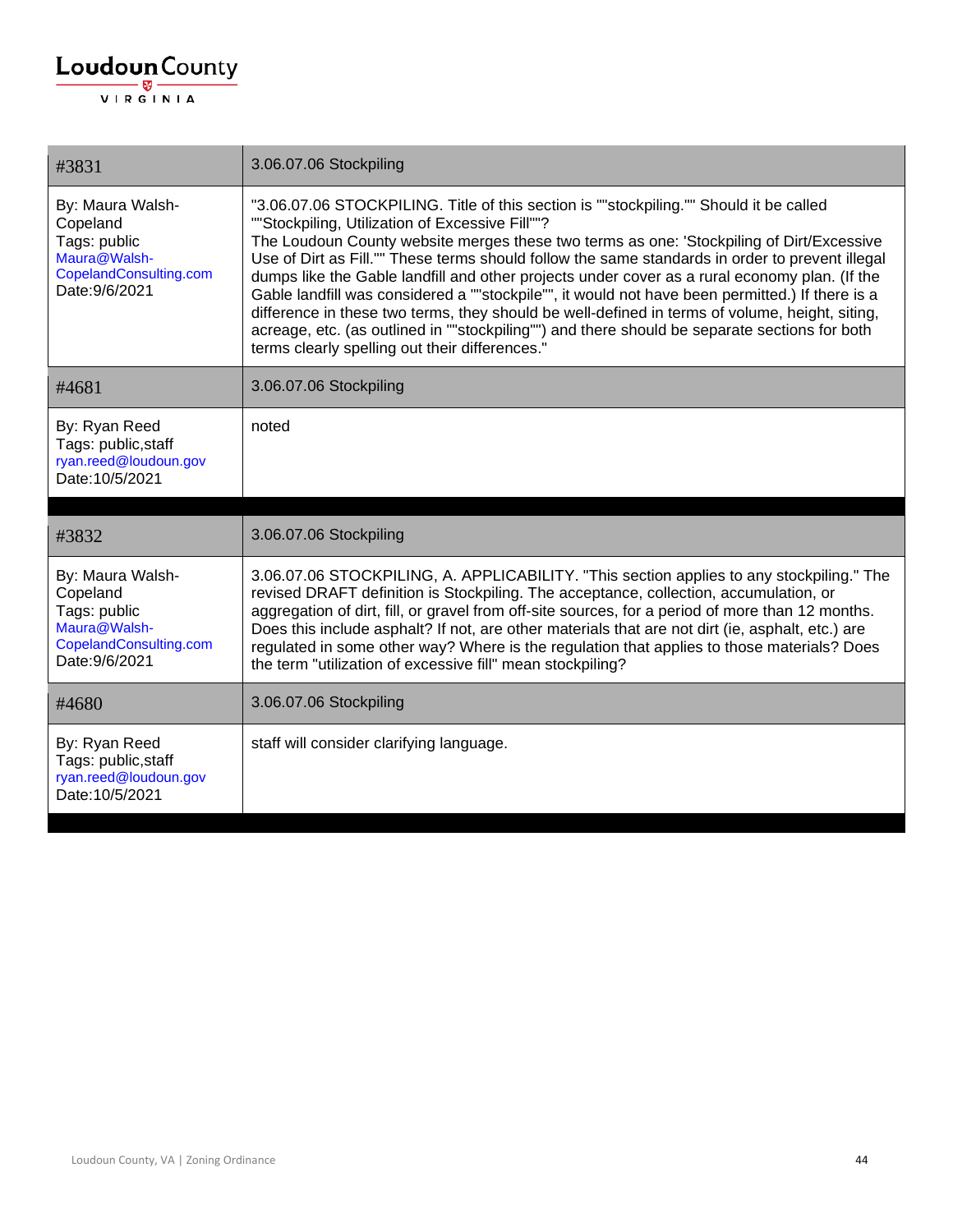| #3833                                                                                                    | 3.06.07.06 Stockpiling                                                                                                                                                                                                                                                                                                                                                                                                                                                                                                                                                                                                                                                                                                                                                                                                                      |
|----------------------------------------------------------------------------------------------------------|---------------------------------------------------------------------------------------------------------------------------------------------------------------------------------------------------------------------------------------------------------------------------------------------------------------------------------------------------------------------------------------------------------------------------------------------------------------------------------------------------------------------------------------------------------------------------------------------------------------------------------------------------------------------------------------------------------------------------------------------------------------------------------------------------------------------------------------------|
| By: Maura Walsh-<br>Copeland<br>Tags: public<br>Maura@Walsh-<br>CopelandConsulting.com<br>Date: 9/6/2021 | "3.06.07.06 STOCKPILING, B. INTENSITY/CHARACTER STANDARDS, 1. SIZE OF USE.<br>Does this section apply to excessive fill projects?                                                                                                                                                                                                                                                                                                                                                                                                                                                                                                                                                                                                                                                                                                           |
|                                                                                                          | 3.06.07.06 STOCKPILING, B. INTENSITY/CHARACTER STANDARDS, 1.SIZE OF USE, C.<br>HEIGHT. How was the maximum height limit of 25 feet established? What determined this<br>height? Note, for clean earth and inert waste fill activity, Albemarle County has a height limit<br>of 8 feet above natural grade with no opportunity for expansion."                                                                                                                                                                                                                                                                                                                                                                                                                                                                                               |
| #4679                                                                                                    | 3.06.07.06 Stockpiling                                                                                                                                                                                                                                                                                                                                                                                                                                                                                                                                                                                                                                                                                                                                                                                                                      |
| By: Ryan Reed<br>Tags: public, staff<br>ryan.reed@loudoun.gov<br>Date: 10/5/2021                         | noted                                                                                                                                                                                                                                                                                                                                                                                                                                                                                                                                                                                                                                                                                                                                                                                                                                       |
| #3834                                                                                                    | 3.06.07.06 Stockpiling                                                                                                                                                                                                                                                                                                                                                                                                                                                                                                                                                                                                                                                                                                                                                                                                                      |
| By: Maura Walsh-<br>Copeland<br>Tags: public<br>Maura@Walsh-<br>CopelandConsulting.com<br>Date: 9/6/2021 | "3.06.07.06 STOCKPILING, B. INTENSITY/CHARACTER STANDARDS, 1.SIZE OF USE, C.<br>HEIGHT. Shouldn't there be a cubic yard or volume limit for stockpiles/excessive fill projects<br>as there once was in the past?<br>From 2010-2017, a limit of 50,000 cubic yards of fill was subject to a ""stringent review"" to<br>determine whether ""stockpiling of dirt"" was occurring. Currently, there are no limitations or<br>objective standards for determining if amounts needed for excessive fill projects/stockpiling<br>are necessary or valid. Decisions are arbitrary. All applications for use of excessive<br>fill/stockpiling should state the estimated volume for the project and there should be a set of<br>standards that the County follows to objectively determine if the amount of fill is appropriate<br>for the project." |
| #4678                                                                                                    | 3.06.07.06 Stockpiling                                                                                                                                                                                                                                                                                                                                                                                                                                                                                                                                                                                                                                                                                                                                                                                                                      |
| By: Ryan Reed<br>Tags: public, staff<br>ryan.reed@loudoun.gov<br>Date: 10/5/2021                         | noted                                                                                                                                                                                                                                                                                                                                                                                                                                                                                                                                                                                                                                                                                                                                                                                                                                       |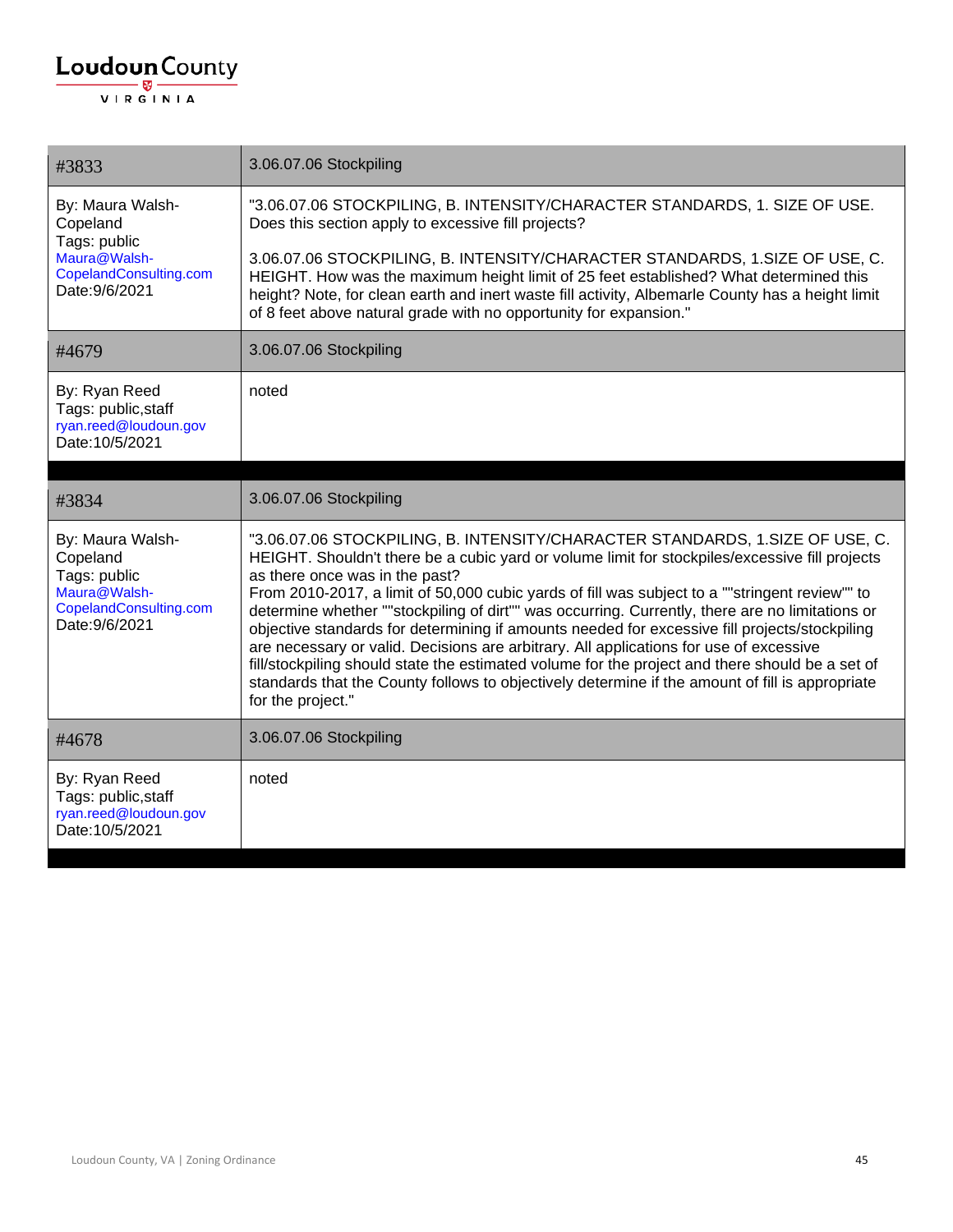| #3835                                                                                                    | 3.06.07.06 Stockpiling                                                                                                                                                                                                                                                                                                                                                                                                                                                                                                                                                                                                                                                                                                                                            |
|----------------------------------------------------------------------------------------------------------|-------------------------------------------------------------------------------------------------------------------------------------------------------------------------------------------------------------------------------------------------------------------------------------------------------------------------------------------------------------------------------------------------------------------------------------------------------------------------------------------------------------------------------------------------------------------------------------------------------------------------------------------------------------------------------------------------------------------------------------------------------------------|
| By: Maura Walsh-<br>Copeland<br>Tags: public<br>Maura@Walsh-<br>CopelandConsulting.com<br>Date: 9/6/2021 | "3.06.07.06 STOCKPILING, B. INTENSITY/CHARACTER STANDARDS, 2. SITING.<br>Stockpiling/Excessive fill projects should not be sited at the top of the watershed. Neighboring<br>views should not be obstructed by stockpiles/excessive fill projects.<br>3.06.07.06 STOCKPILING, B. INTENSITY/CHARACTER STANDARDS, 2. SITING. Can Staff<br>Add to this section: Impacts/restrictions on properties adjacent to permanent conservation<br>easements? What is the impact of stockpiling/excessive fill projects on conservation<br>easements? When a stockpile/excessive fill project is located adjacent to a conservation<br>easement, public notice, neighborhood meetings and/or special exception should be required<br>to determine the impact on the easement." |
| #4677                                                                                                    | 3.06.07.06 Stockpiling                                                                                                                                                                                                                                                                                                                                                                                                                                                                                                                                                                                                                                                                                                                                            |
| By: Ryan Reed<br>Tags: public, staff<br>ryan.reed@loudoun.gov<br>Date: 10/5/2021                         | noted.                                                                                                                                                                                                                                                                                                                                                                                                                                                                                                                                                                                                                                                                                                                                                            |
|                                                                                                          |                                                                                                                                                                                                                                                                                                                                                                                                                                                                                                                                                                                                                                                                                                                                                                   |
| #3836                                                                                                    | 3.06.07.06 Stockpiling                                                                                                                                                                                                                                                                                                                                                                                                                                                                                                                                                                                                                                                                                                                                            |
| By: Maura Walsh-<br>Copeland<br>Tags: public<br>Maura@Walsh-<br>CopelandConsulting.com<br>Date: 9/6/2021 | 3.06.07.06 STOCKPILING. 2. b. Siting. Shouldn't prime agricultural soils and forested areas<br>be added areas where they are not permitted?                                                                                                                                                                                                                                                                                                                                                                                                                                                                                                                                                                                                                       |
| #4676                                                                                                    | 3.06.07.06 Stockpiling                                                                                                                                                                                                                                                                                                                                                                                                                                                                                                                                                                                                                                                                                                                                            |
| By: Ryan Reed<br>Tags: public, staff<br>ryan.reed@loudoun.gov<br>Date: 10/5/2021                         | Staff will consider this in the TIE and JLMA-LI                                                                                                                                                                                                                                                                                                                                                                                                                                                                                                                                                                                                                                                                                                                   |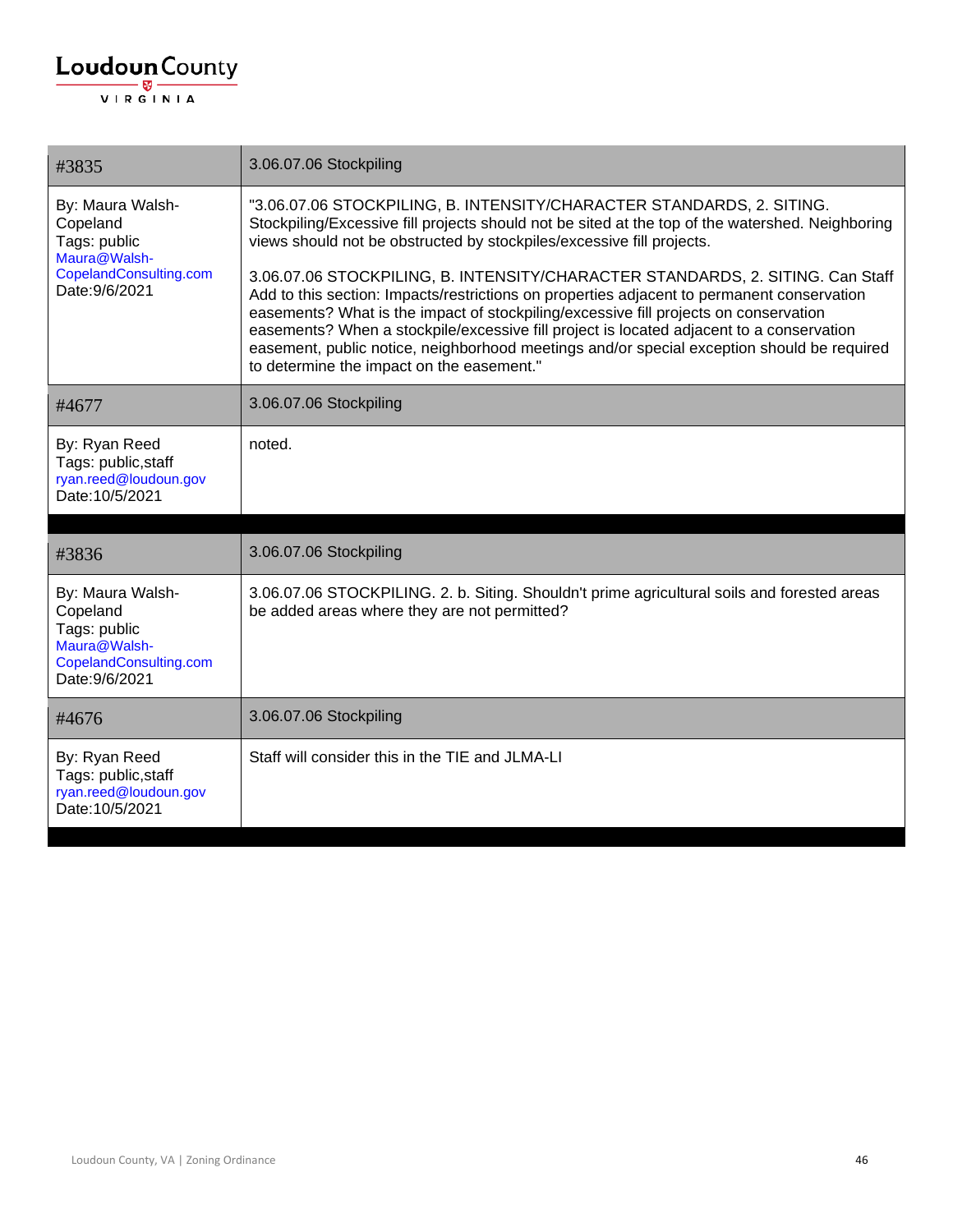| #3837                                                                                                    | 3.06.07.06 Stockpiling                                                                                                                                                                                                                                                                                                                                                                                                                                                                                                                                                                                                                                                                                                                                                                                                                                                                                                                                                                                                                                                                                                                                                                                                                                                                                                                                                                                                                                                                                                                                                                                                                                                                                                                                                                                             |
|----------------------------------------------------------------------------------------------------------|--------------------------------------------------------------------------------------------------------------------------------------------------------------------------------------------------------------------------------------------------------------------------------------------------------------------------------------------------------------------------------------------------------------------------------------------------------------------------------------------------------------------------------------------------------------------------------------------------------------------------------------------------------------------------------------------------------------------------------------------------------------------------------------------------------------------------------------------------------------------------------------------------------------------------------------------------------------------------------------------------------------------------------------------------------------------------------------------------------------------------------------------------------------------------------------------------------------------------------------------------------------------------------------------------------------------------------------------------------------------------------------------------------------------------------------------------------------------------------------------------------------------------------------------------------------------------------------------------------------------------------------------------------------------------------------------------------------------------------------------------------------------------------------------------------------------|
| By: Maura Walsh-<br>Copeland<br>Tags: public<br>Maura@Walsh-<br>CopelandConsulting.com<br>Date: 9/6/2021 | "3.06.07.06 STOCKPILING, C. ACCESS/VEHICULAR CIRCULATION, 4. DEBRIS. How will<br>this be monitored and enforced?<br>(Currently, after years of notice to the County, the East Colonial Highway entrance of the<br>Gable landfill is hazardous and often muddy due to runoff caused by thousands of truckloads<br>carrying excessive fill to this site. The entrance ices up in the winter and is very hazardous<br>during rainstorms.) In addition to keeping the streets clean, the owner of the<br>stockpile/excessive fill project should be responsible for preventing runoff, dust and debris<br>spreading onto adjacent properties. Should there be limits to the weight of the load carried by<br>trucks to further protect the public?"                                                                                                                                                                                                                                                                                                                                                                                                                                                                                                                                                                                                                                                                                                                                                                                                                                                                                                                                                                                                                                                                    |
| #4675                                                                                                    | 3.06.07.06 Stockpiling                                                                                                                                                                                                                                                                                                                                                                                                                                                                                                                                                                                                                                                                                                                                                                                                                                                                                                                                                                                                                                                                                                                                                                                                                                                                                                                                                                                                                                                                                                                                                                                                                                                                                                                                                                                             |
| By: Ryan Reed<br>Tags: public, staff<br>ryan.reed@loudoun.gov<br>Date: 10/5/2021                         | noted.                                                                                                                                                                                                                                                                                                                                                                                                                                                                                                                                                                                                                                                                                                                                                                                                                                                                                                                                                                                                                                                                                                                                                                                                                                                                                                                                                                                                                                                                                                                                                                                                                                                                                                                                                                                                             |
| #3838                                                                                                    | 3.06.07.06 Stockpiling                                                                                                                                                                                                                                                                                                                                                                                                                                                                                                                                                                                                                                                                                                                                                                                                                                                                                                                                                                                                                                                                                                                                                                                                                                                                                                                                                                                                                                                                                                                                                                                                                                                                                                                                                                                             |
| By: Maura Walsh-<br>Copeland<br>Tags: public<br>Maura@Walsh-<br>CopelandConsulting.com<br>Date: 9/6/2021 | "3.06.07.06 STOCKPILING, D. MATERIALS. ""Stockpiles of dirt may be comprised only of<br>uncontaminated dirt and naturally occurring rock."" How will it be determined that the dirt is<br>""uncontaminated?"" Owners/managers of stockpiles/excessive fill piles should provide the<br>County with certified manifests (records of origins and content) from dumpers to prove that<br>the dirt is uncontaminated and free of hazardous materials.<br>However, a more effective way to address this issue is for the County to require ""clean earth<br>fill"" for agricultural land stockpiling/excessive fill projects and to follow Albemarle County's<br>definition which states that ""clean earth fill must be free of 1) any contaminants in toxic<br>concentrations or amounts, in accordance will all applicable laws and regulations; and 2)<br>construction debris and demolition waste, including asphalt, concrete and other materials not<br>found in naturally occurring soils."" (On September 16, 2020, the Albemarle BOS<br>unanimously approved 6-0 updates to the zoning ordinance that address fill dirt.) See section<br>3.1 of their code for definitions for clean earth fill, clean earth fill activity, inert waste fill and<br>inert waste fill activity.<br>Fauquier County also recently revised its ordinance earlier this year to define ""clean fill"" and<br>""waste fill."" It does not allow waste fill on agriculture land. Why does Loudoun County<br>continue to permit dumping of ""waste fill"" on agriculture/rural land while its neighboring<br>counties do not? Elimination of waste fill dumping on agriculture land will help protect our rural<br>agricultural land and stop illegal dumps that threaten our environment and the health and<br>safety of residents." |
| #4674                                                                                                    | 3.06.07.06 Stockpiling                                                                                                                                                                                                                                                                                                                                                                                                                                                                                                                                                                                                                                                                                                                                                                                                                                                                                                                                                                                                                                                                                                                                                                                                                                                                                                                                                                                                                                                                                                                                                                                                                                                                                                                                                                                             |
| By: Ryan Reed<br>Tags: public, staff<br>ryan.reed@loudoun.gov<br>Date: 10/5/2021                         | noted.                                                                                                                                                                                                                                                                                                                                                                                                                                                                                                                                                                                                                                                                                                                                                                                                                                                                                                                                                                                                                                                                                                                                                                                                                                                                                                                                                                                                                                                                                                                                                                                                                                                                                                                                                                                                             |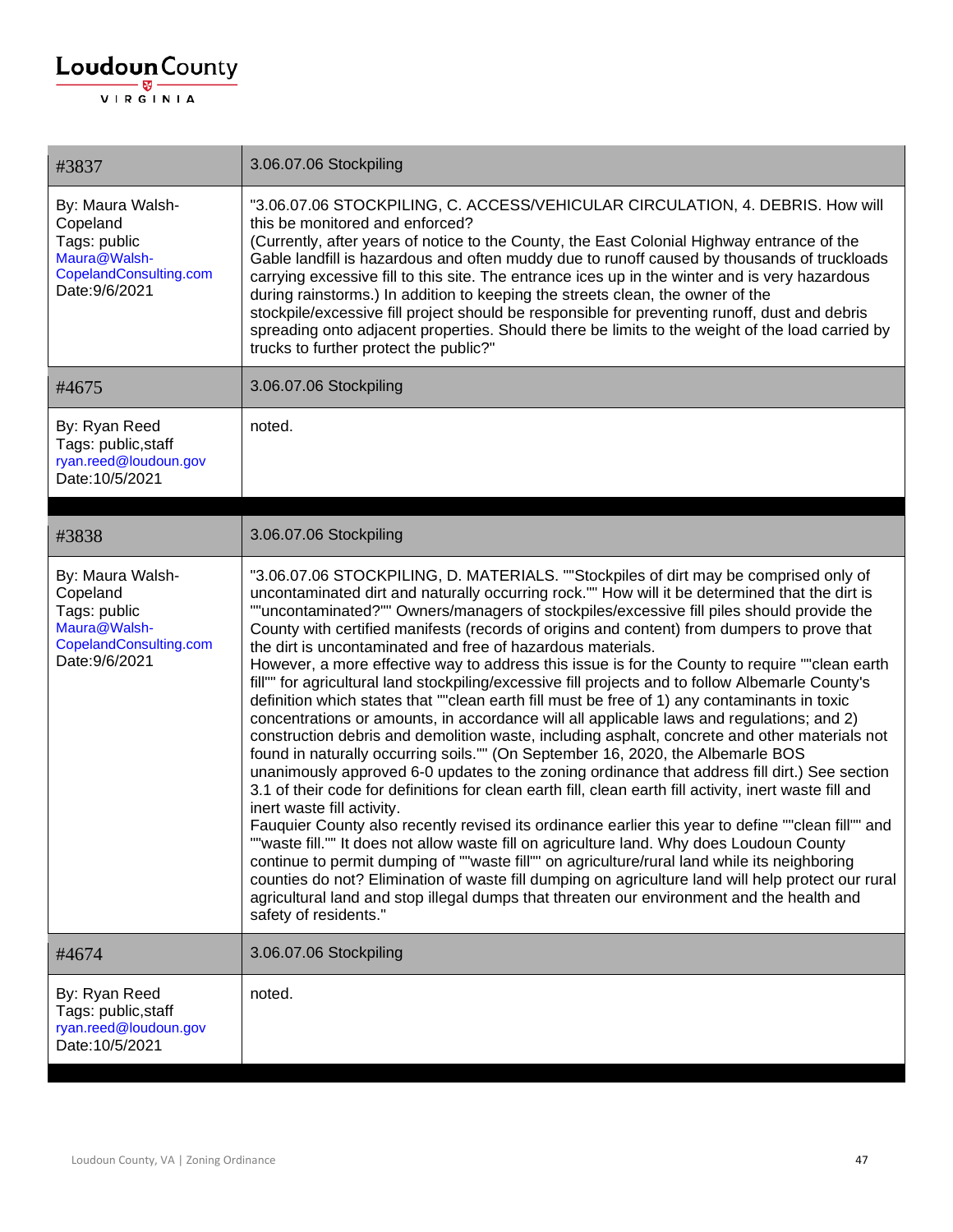| #3839                                                                                                    | 3.06.07.06 Stockpiling                                                                                                                                                                                                                                                                                                                                                                                                                                                                                             |
|----------------------------------------------------------------------------------------------------------|--------------------------------------------------------------------------------------------------------------------------------------------------------------------------------------------------------------------------------------------------------------------------------------------------------------------------------------------------------------------------------------------------------------------------------------------------------------------------------------------------------------------|
| By: Maura Walsh-<br>Copeland<br>Tags: public<br>Maura@Walsh-<br>CopelandConsulting.com<br>Date: 9/6/2021 | 3.06.07.06 STOCKPILING, D. MATERIALS. Can Staff Add "Liquid Dumping" under the<br>MATERIALS heading? Why is there no statement under this section that liquid dumping of<br>waste is not permited?                                                                                                                                                                                                                                                                                                                 |
| #4673                                                                                                    | 3.06.07.06 Stockpiling                                                                                                                                                                                                                                                                                                                                                                                                                                                                                             |
| By: Ryan Reed<br>Tags: public, staff<br>ryan.reed@loudoun.gov<br>Date: 10/5/2021                         | noted.                                                                                                                                                                                                                                                                                                                                                                                                                                                                                                             |
| #3840                                                                                                    | 3.06.07.06 Stockpiling                                                                                                                                                                                                                                                                                                                                                                                                                                                                                             |
| By: Maura Walsh-<br>Copeland<br>Tags: public<br>Maura@Walsh-<br>CopelandConsulting.com<br>Date: 9/6/2021 | 3.06.07.06. STOCKPILING. H. "A Zoning Permit and grading permit" should require the<br>volume of dirt required prior to the commencement of the Stockpiling. This was added to B&D<br>forms -- should it be referenced in the ZO?                                                                                                                                                                                                                                                                                  |
| #4672                                                                                                    | 3.06.07.06 Stockpiling                                                                                                                                                                                                                                                                                                                                                                                                                                                                                             |
| By: Ryan Reed<br>Tags: public, staff<br>ryan.reed@loudoun.gov<br>Date: 10/5/2021                         | noted. staff will consider proposing the same thresholds.                                                                                                                                                                                                                                                                                                                                                                                                                                                          |
| #3841                                                                                                    | 3.06.07.06 Stockpiling                                                                                                                                                                                                                                                                                                                                                                                                                                                                                             |
| By: Maura Walsh-<br>Copeland<br>Tags: public<br>Maura@Walsh-<br>CopelandConsulting.com<br>Date: 9/6/2021 | 3.06.07.06 STOCKPILING, Can Staff Add new heading: "Surface water, Groundwater"? How<br>will surface water and groundwater on or around the stockpile/excessive fill sites be<br>monitored to assure that the dirt is not contaminated? Will stagnant pools and undrained<br>pockets be permitted, and if so, will they follow Virginia Department of Health rules? Should<br>the owner of a stockpile/excessive fill site be required to periodically test groundwater if the<br>site is beyond a certain volume? |
| #4671                                                                                                    | 3.06.07.06 Stockpiling                                                                                                                                                                                                                                                                                                                                                                                                                                                                                             |
| By: Ryan Reed<br>Tags: public, staff<br>ryan.reed@loudoun.gov<br>Date: 10/5/2021                         | noted. staff will consider additional surface and groundwater standards                                                                                                                                                                                                                                                                                                                                                                                                                                            |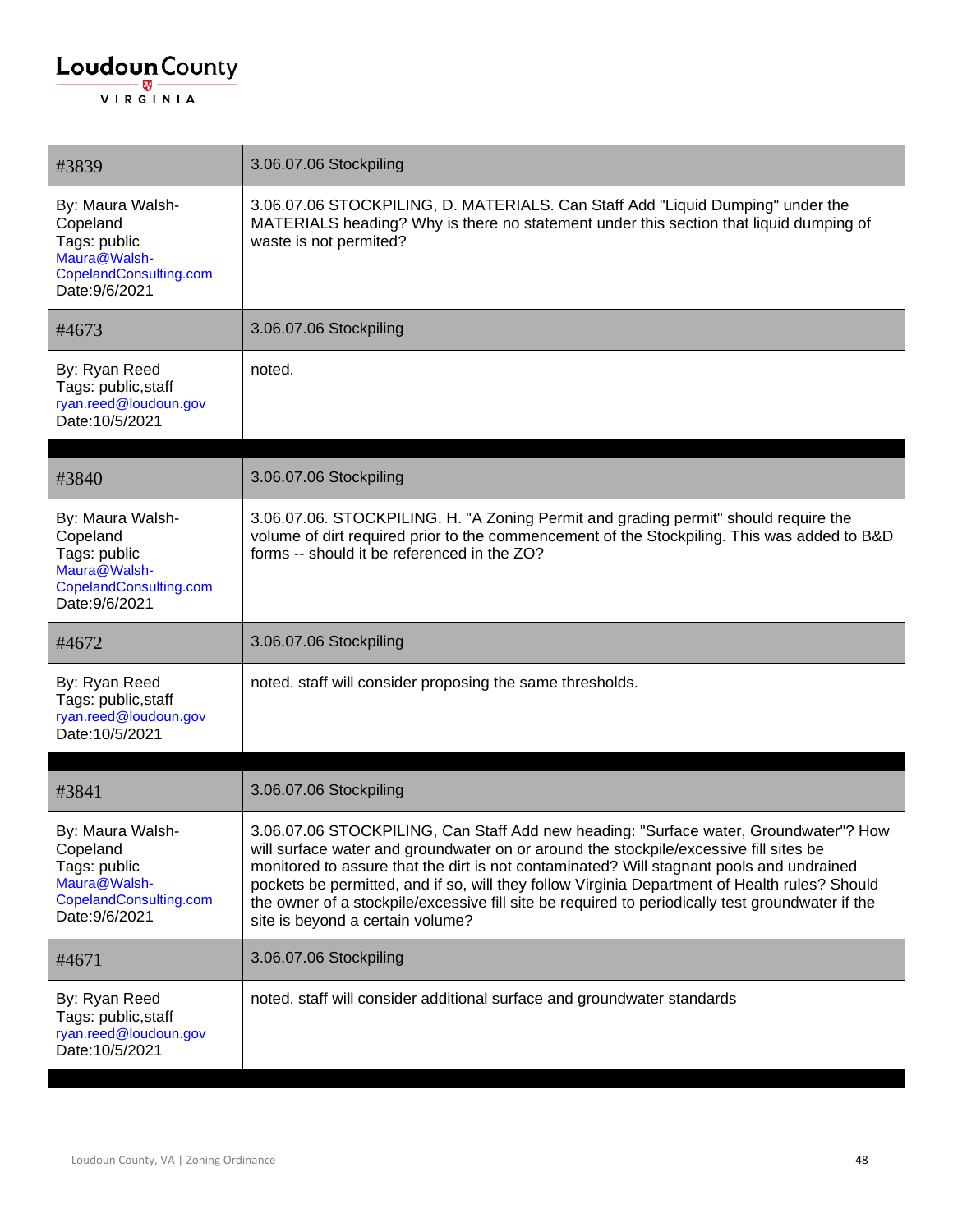| #3842                                                                                                    | 3.06.07.06 Stockpiling                                                                                                                                                                                                                                                                           |
|----------------------------------------------------------------------------------------------------------|--------------------------------------------------------------------------------------------------------------------------------------------------------------------------------------------------------------------------------------------------------------------------------------------------|
| By: Maura Walsh-<br>Copeland<br>Tags: public<br>Maura@Walsh-                                             | "3.06.07.06 STOCKPILING, Can Staff Add new heading: ""NARRATIVE""? Narratives should<br>be required and provide justification for the amount of stockpiling/excessive fill required for a<br>project.                                                                                            |
| CopelandConsulting.com<br>Date: 9/6/2021                                                                 | 3.06.07.06 STOCKPILING, Can Staff Add new heading: ""TIMELINE""? Should there be a<br>time limit for completion of the stockpiling/excessive fill projects to protect the public from<br>hazards such as noise, traffic, runoff and other nuisances?"                                            |
| #4670                                                                                                    | 3.06.07.06 Stockpiling                                                                                                                                                                                                                                                                           |
| By: Ryan Reed<br>Tags: public, staff<br>ryan.reed@loudoun.gov<br>Date: 10/5/2021                         | noted. staff will consider a time-scope for each stockpiling project                                                                                                                                                                                                                             |
|                                                                                                          |                                                                                                                                                                                                                                                                                                  |
| #3843                                                                                                    | 3.06.07.06 Stockpiling                                                                                                                                                                                                                                                                           |
| By: Maura Walsh-<br>Copeland<br>Tags: public<br>Maura@Walsh-<br>CopelandConsulting.com<br>Date: 9/6/2021 | 3.06.07.06 STOCKPILING, Can Staff Add new heading: "PUBLIC NOTICE, Neighborhood<br>Meetings and Special Exception"? Define when these are required and under what<br>circumstances to help protect the environment and the health and safety of residents and to<br>stop unregulated dumps.      |
| #4669                                                                                                    | 3.06.07.06 Stockpiling                                                                                                                                                                                                                                                                           |
| By: Ryan Reed<br>Tags: public, staff<br>ryan.reed@loudoun.gov<br>Date: 10/5/2021                         | As proposed, stockpiling is only permitted via SPEX in TIE & JLMA-LI, therefore requiring<br>public notice.                                                                                                                                                                                      |
|                                                                                                          |                                                                                                                                                                                                                                                                                                  |
| #3844                                                                                                    | 3.06.07.07 Telecommunications Facility                                                                                                                                                                                                                                                           |
| By: Maura Walsh-<br>Copeland<br>Tags: public<br>Maura@Walsh-<br>CopelandConsulting.com<br>Date: 9/6/2021 | 3.06.07.07 TELECOMMUNICATIONS FACILITY: o. "if a telecommunications monopole is<br>proposed on a property listed on the National Register of Historic Places" Change this<br>sentence to state "on or near a property listed on the National Register" ("Near" should be<br>a defined distance.) |
| #4686                                                                                                    | 3.06.07.07 Telecommunications Facility                                                                                                                                                                                                                                                           |
| By: Ryan Reed<br>Tags: public, staff<br>ryan.reed@loudoun.gov<br>Date: 10/5/2021                         | revised language for clarification and additional consideration near properties listed on the<br>National registry.                                                                                                                                                                              |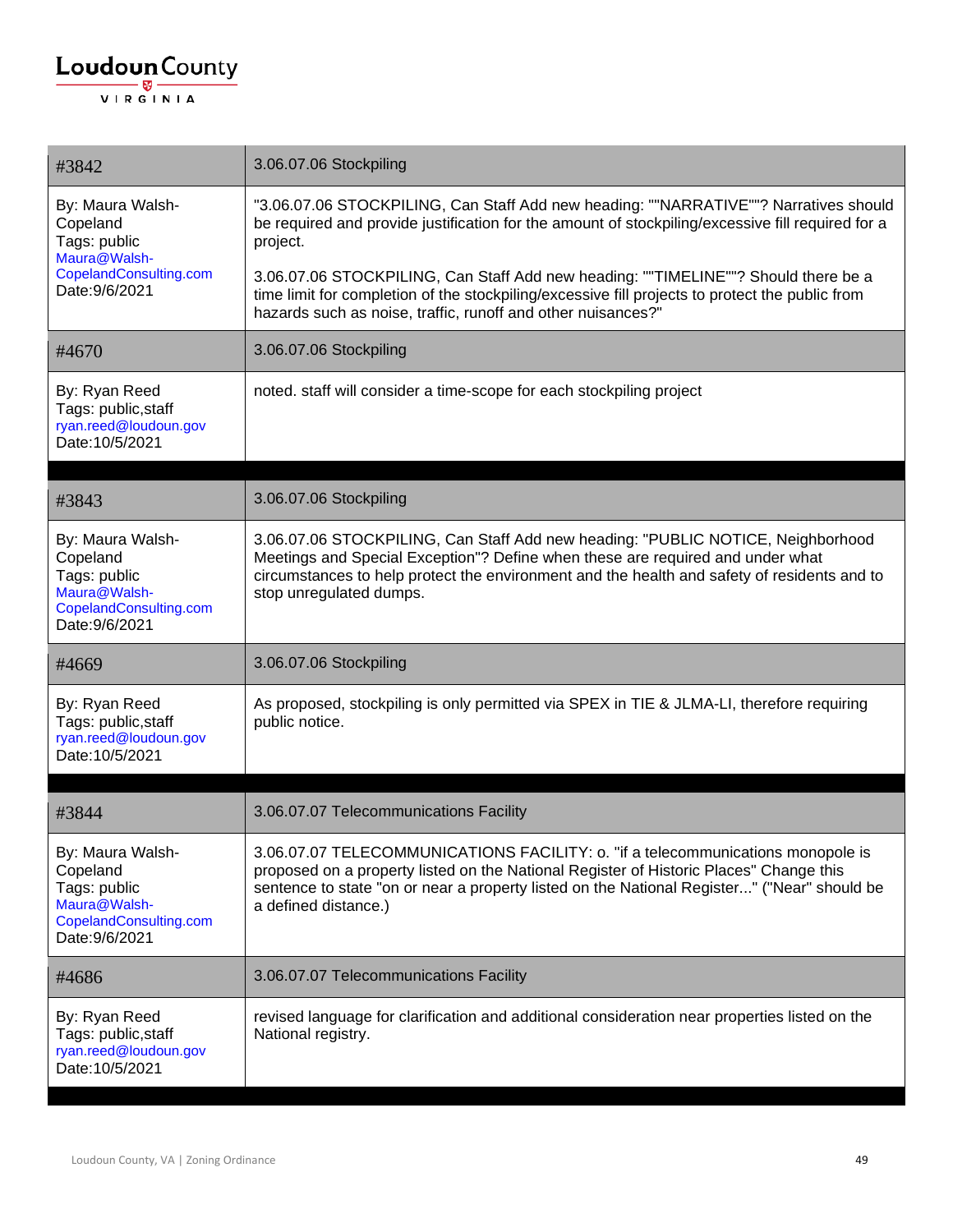| #3845                                                                                                    | 3.06.07.07 Telecommunications Facility                                                                                                                                                                                                                                             |
|----------------------------------------------------------------------------------------------------------|------------------------------------------------------------------------------------------------------------------------------------------------------------------------------------------------------------------------------------------------------------------------------------|
| By: Maura Walsh-<br>Copeland<br>Tags: public<br>Maura@Walsh-<br>CopelandConsulting.com<br>Date: 9/6/2021 | 3.06.07.07. TELECOMMUNICATIONS FACILITY. C.3.i. and D.3.i. Why was the prior<br>regulation of "no commercial advertising or signs shall be allowed on a monopole/tower"<br>deleted from this draft text? How will signs on a monopole comply with the signs ordinance?             |
| #4685                                                                                                    | 3.06.07.07 Telecommunications Facility                                                                                                                                                                                                                                             |
| By: Ryan Reed<br>Tags: public, staff<br>ryan.reed@loudoun.gov<br>Date: 10/5/2021                         | noted. staff will review under the context of the sign ordinance.                                                                                                                                                                                                                  |
| #3846                                                                                                    | 3.06.07.07 Telecommunications Facility                                                                                                                                                                                                                                             |
|                                                                                                          |                                                                                                                                                                                                                                                                                    |
| By: Maura Walsh-<br>Copeland<br>Tags: public                                                             | "3.06.07.07.B.1.a TELECOMMUNICATIONS FACILITIES. "mounted on buildings and<br>structures and connected TO unmanned" ? Wording?                                                                                                                                                     |
| Maura@Walsh-<br>CopelandConsulting.com<br>Date: 9/6/2021                                                 | 3.06.07.07.C.2 TELECOMMUNICATIONS FACILITIES In MDODs, must NOT be permitted<br>within 200 feet of a ridge line. In sensitive viewsheds, monopoles should be camouflaged,<br>which has been done in sensitive locations (i.e. to look like trees.) Retain for MDOD<br>discussions. |
|                                                                                                          | 3.06.07.07.D TELECOMMUNICATIONS TOWERS. In MDODS, must NOT be permitted<br>within 200 feet of a ridge line. Retain for MDOD discussions."                                                                                                                                          |
| #4684                                                                                                    | 3.06.07.07 Telecommunications Facility                                                                                                                                                                                                                                             |
| By: Ryan Reed<br>Tags: public, staff<br>ryan.reed@loudoun.gov<br>Date: 10/5/2021                         | noted.                                                                                                                                                                                                                                                                             |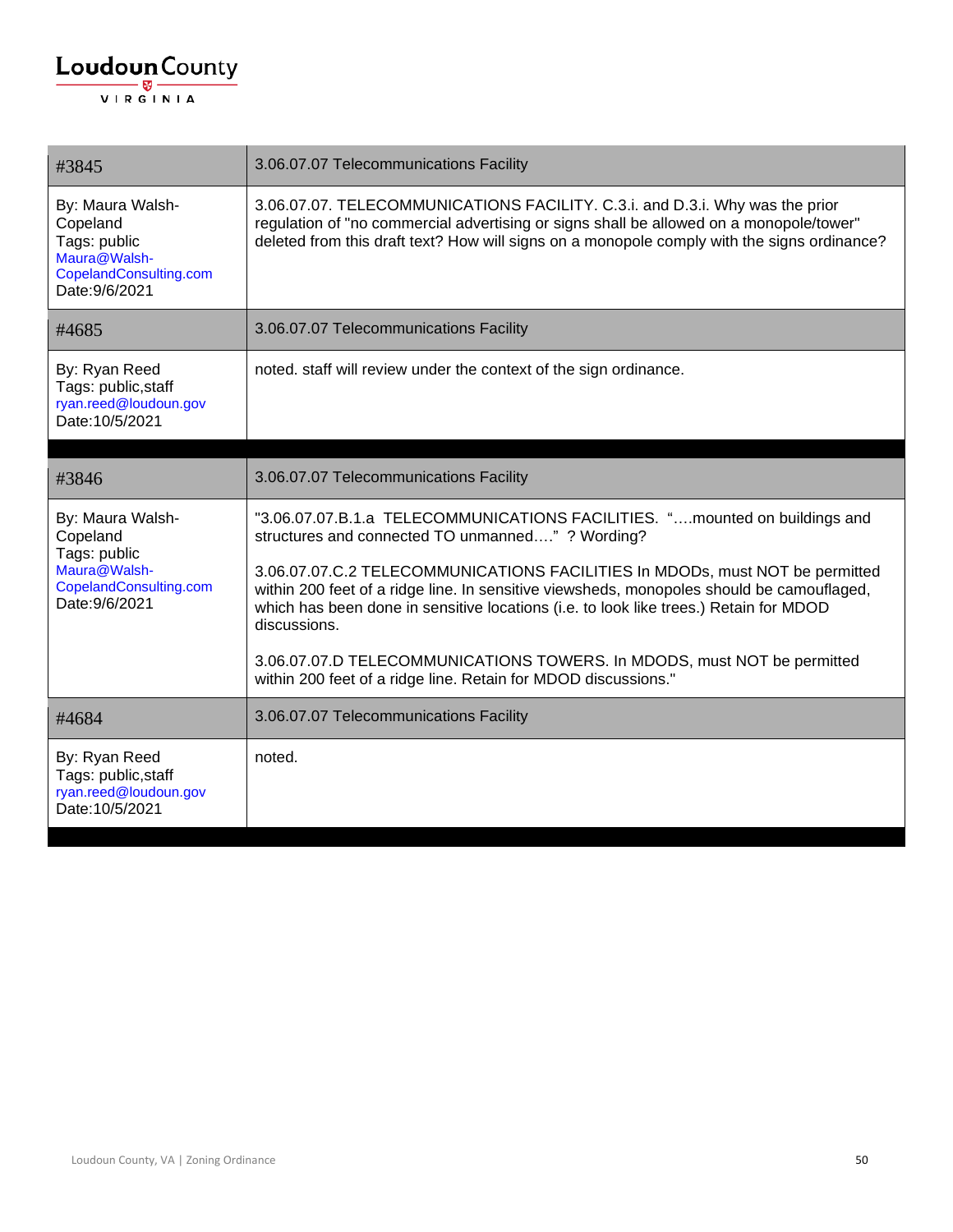| #3847                                                                                                    | 3.06.08 Agriculture                                                                                                                                                                                                                                                                                                                                                                                                                                                                                                                                                                                                                                                                                                                                                                                                                                                                                                                                                                                                                                                                                                                                                                                                                                     |
|----------------------------------------------------------------------------------------------------------|---------------------------------------------------------------------------------------------------------------------------------------------------------------------------------------------------------------------------------------------------------------------------------------------------------------------------------------------------------------------------------------------------------------------------------------------------------------------------------------------------------------------------------------------------------------------------------------------------------------------------------------------------------------------------------------------------------------------------------------------------------------------------------------------------------------------------------------------------------------------------------------------------------------------------------------------------------------------------------------------------------------------------------------------------------------------------------------------------------------------------------------------------------------------------------------------------------------------------------------------------------|
| By: Maura Walsh-<br>Copeland<br>Tags: public<br>Maura@Walsh-<br>CopelandConsulting.com<br>Date: 9/6/2021 | "3.06.08.00. AGRICULTURE.<br>""Aug. 25th Comments RE: ZOAM-2015-0006. DEFINITION OF """"FARM"""" / Agricultural<br>Operation -<br>Per Item 10a, BOS/TLUC report April 19, 2018-ROIA for ZOAM-2015-0006, Ag Operations<br>and Definition of Farm were to be reviewed. How have the following changes been<br>incorporated in the Draft Text?<br>Add new "Agricultural Operation," "Agricultural Products" and "Farm" definitions.<br>The Ordinance currently does not define either Agricultural Operation, Agricultural Products,<br>or Farm; however, these terms are consistently referenced throughout the Zoning<br>Ordinance.<br>The Code of Virginia defines these terms and references these terms in relation to<br>agricultural activities and local regulation of agricultural activities, such as Limited Distillery,<br>Limited Brewery, Farm Winery, and Agricultural Processing.<br>Amendment creates new definitions to provide clarity in distinguishing agricultural properties<br>and functions, maintains consistency with the Code of Virginia, and eliminates inconsistency<br>and avoid misunderstandings with the Ordinance.<br>Source of Proposed Amendment*: Staff recommends to align terminology with Code of<br>Virginia""" |
| #4688                                                                                                    | 3.06.08 Agriculture                                                                                                                                                                                                                                                                                                                                                                                                                                                                                                                                                                                                                                                                                                                                                                                                                                                                                                                                                                                                                                                                                                                                                                                                                                     |
| By: Ryan Reed<br>Tags: public, staff<br>ryan.reed@loudoun.gov<br>Date: 10/5/2021                         | staff is currently evaluating additional definitions to clarify and align with VA state code.                                                                                                                                                                                                                                                                                                                                                                                                                                                                                                                                                                                                                                                                                                                                                                                                                                                                                                                                                                                                                                                                                                                                                           |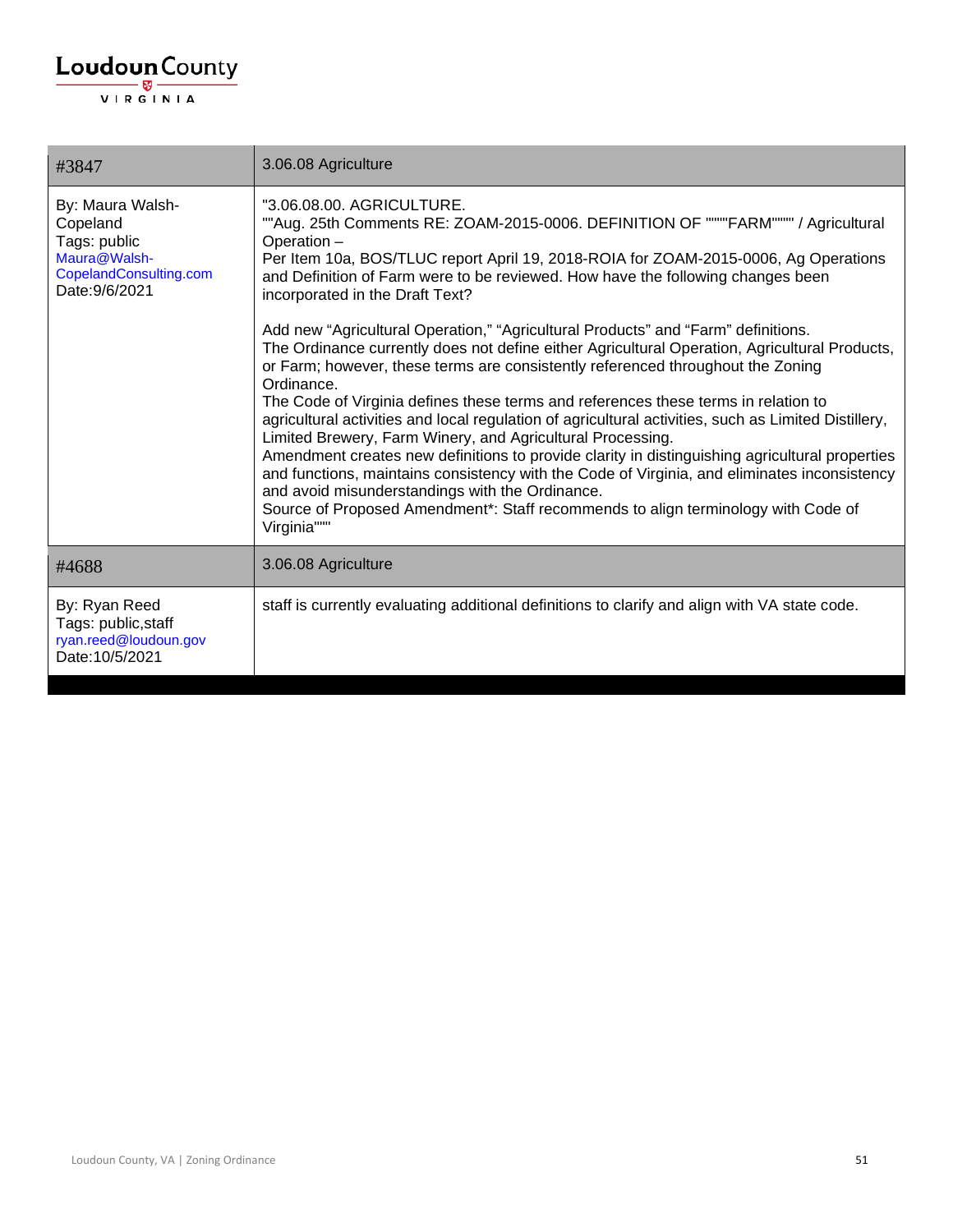| #3848                                                                                                | 3.06.08 Agriculture                                                                                                                                                                                                                                                                                                                                                                                                                                                                                                                                                                                                                                                                                                                                                                                                                                                                                                                                                                                                                                                                                                                                                                                                                                                                                                                                                                                                                                                                                                                                                                                                                                                   |
|------------------------------------------------------------------------------------------------------|-----------------------------------------------------------------------------------------------------------------------------------------------------------------------------------------------------------------------------------------------------------------------------------------------------------------------------------------------------------------------------------------------------------------------------------------------------------------------------------------------------------------------------------------------------------------------------------------------------------------------------------------------------------------------------------------------------------------------------------------------------------------------------------------------------------------------------------------------------------------------------------------------------------------------------------------------------------------------------------------------------------------------------------------------------------------------------------------------------------------------------------------------------------------------------------------------------------------------------------------------------------------------------------------------------------------------------------------------------------------------------------------------------------------------------------------------------------------------------------------------------------------------------------------------------------------------------------------------------------------------------------------------------------------------|
| By: Maura Walsh-Copeland<br>Tags: public<br>Maura@Walsh-<br>CopelandConsulting.com<br>Date: 9/6/2021 | "3.06.08.00. AGRICULTURE. What changes are planned by Staff to address the<br>known/documented loophole of ""agricultural building"" applications for new high-<br>intensity uses with large volumes of public attendance?<br>As Staff is aware, Property owners have been applying for an "agricultural building" (that<br>does not require any building permits or safety inspections), for use as a non-ag public<br>use event venues.<br>-- Use of this permit loophole has become "normal," without review by zoning, building &<br>development prior to application approval. This is a health, safety and welfare issue for<br>the general public, as "ag buildings" used for events may be unsafe for the general<br>public.<br>-- How can/will Staff ensure any buildings being added to the property to support the<br>special usage will be permitted, zoned, sized and designed to be compatible with<br>buildings in the surrounding area?<br>-- Can Buildings found to be permitted as an "ag barn" not used as such be fined and<br>have other zoning use permits revoked?<br>-- Historic and existing agricultural buildings applying for "adaptive reuse" should NOT<br>have the same building code requirements as new structures. Has Staff reviewed and/or<br>revised applicable "adaptive reuse" business code requirements for the appropriate use<br>of barns or other historic and existing ag structures. [Example - exit signs are<br>appropriate, but addition of safety doors vs. barn doors may not be appropriate.<br>[Comments submitted in advance of development standards as this is key for Use-<br>Specific Standards approval.]" |
| #4687                                                                                                | 3.06.08 Agriculture                                                                                                                                                                                                                                                                                                                                                                                                                                                                                                                                                                                                                                                                                                                                                                                                                                                                                                                                                                                                                                                                                                                                                                                                                                                                                                                                                                                                                                                                                                                                                                                                                                                   |
| By: Ryan Reed<br>Tags: public, staff<br>ryan.reed@loudoun.gov<br>Date: 10/5/2021                     | noted.                                                                                                                                                                                                                                                                                                                                                                                                                                                                                                                                                                                                                                                                                                                                                                                                                                                                                                                                                                                                                                                                                                                                                                                                                                                                                                                                                                                                                                                                                                                                                                                                                                                                |
| #3061                                                                                                | 3.06.08.01 Agriculture, Horticulture and Animal Husbandry                                                                                                                                                                                                                                                                                                                                                                                                                                                                                                                                                                                                                                                                                                                                                                                                                                                                                                                                                                                                                                                                                                                                                                                                                                                                                                                                                                                                                                                                                                                                                                                                             |
| By: Charles Houston<br>Tags: public<br>CharlesHouston3@yahoo.com<br>Date:8/23/2021                   | D. Very sloppy language makes this hard to understand.                                                                                                                                                                                                                                                                                                                                                                                                                                                                                                                                                                                                                                                                                                                                                                                                                                                                                                                                                                                                                                                                                                                                                                                                                                                                                                                                                                                                                                                                                                                                                                                                                |
| #3600                                                                                                | 3.06.08.01 Agriculture, Horticulture and Animal Husbandry                                                                                                                                                                                                                                                                                                                                                                                                                                                                                                                                                                                                                                                                                                                                                                                                                                                                                                                                                                                                                                                                                                                                                                                                                                                                                                                                                                                                                                                                                                                                                                                                             |
| By: Ryan Reed<br>Tags: public, staff<br>ryan.reed@loudoun.gov<br>Date: 9/1/2021                      | This is carry-over language, but we will look at correcting / clarifying the language                                                                                                                                                                                                                                                                                                                                                                                                                                                                                                                                                                                                                                                                                                                                                                                                                                                                                                                                                                                                                                                                                                                                                                                                                                                                                                                                                                                                                                                                                                                                                                                 |
| #4691                                                                                                | 3.06.08.01 Agriculture, Horticulture and Animal Husbandry                                                                                                                                                                                                                                                                                                                                                                                                                                                                                                                                                                                                                                                                                                                                                                                                                                                                                                                                                                                                                                                                                                                                                                                                                                                                                                                                                                                                                                                                                                                                                                                                             |
| By: Ryan Reed<br>Tags: public, staff<br>ryan.reed@loudoun.gov<br>Date: 10/5/2021                     | revised for clarification.                                                                                                                                                                                                                                                                                                                                                                                                                                                                                                                                                                                                                                                                                                                                                                                                                                                                                                                                                                                                                                                                                                                                                                                                                                                                                                                                                                                                                                                                                                                                                                                                                                            |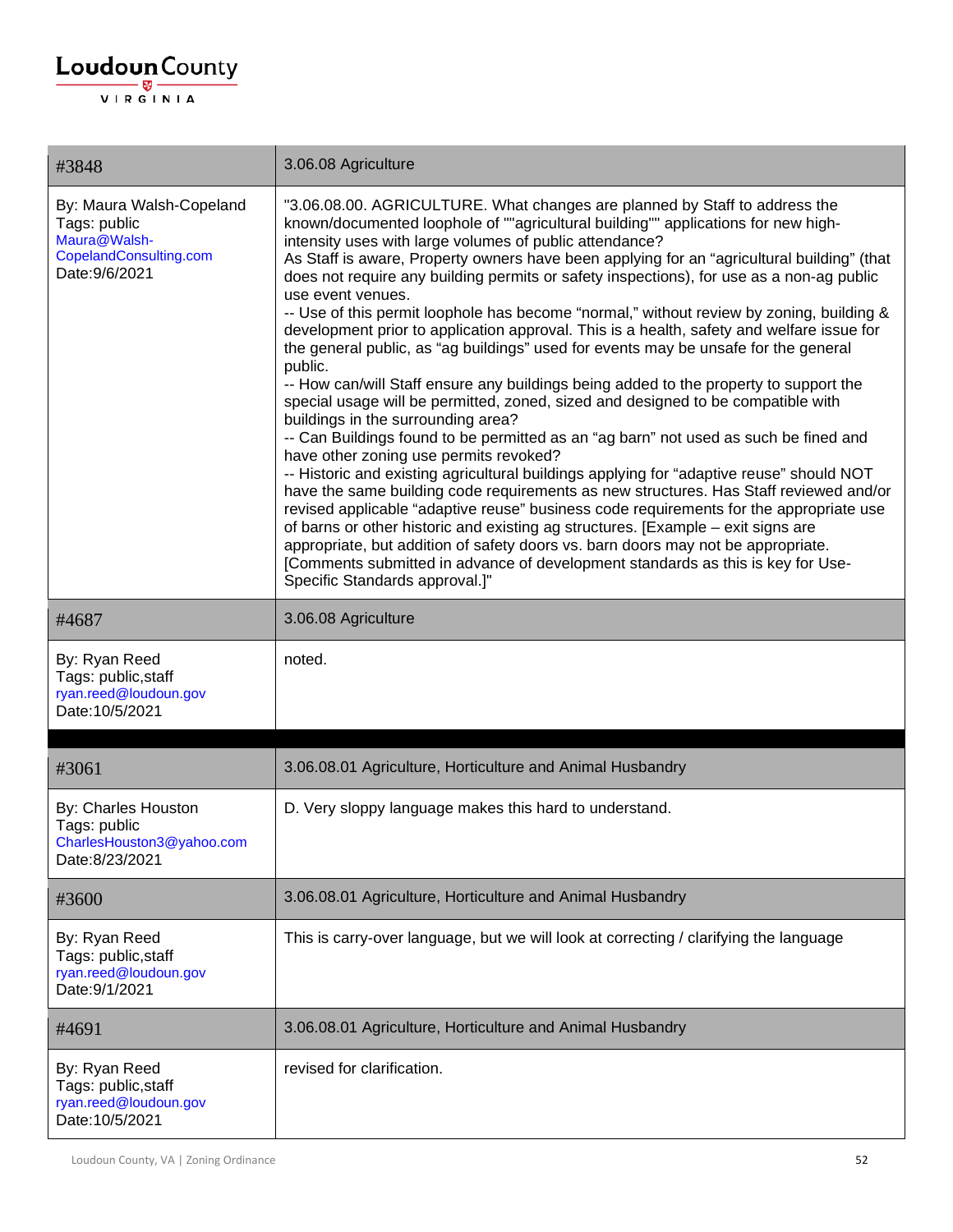| #3060                                                                                                | 3.06.08.01 Agriculture, Horticulture and Animal Husbandry                                                                                                                                                                                                                                                 |
|------------------------------------------------------------------------------------------------------|-----------------------------------------------------------------------------------------------------------------------------------------------------------------------------------------------------------------------------------------------------------------------------------------------------------|
| By: Charles Houston<br>Tags: public<br>CharlesHouston3@yahoo.com<br>Date:8/23/2021                   | C - Conservation Farm Plan -- is serious overkill. Delete it.                                                                                                                                                                                                                                             |
| #3601                                                                                                | 3.06.08.01 Agriculture, Horticulture and Animal Husbandry                                                                                                                                                                                                                                                 |
| By: Ryan Reed<br>Tags: public, staff<br>ryan.reed@loudoun.gov<br>Date: 9/1/2021                      | noted.                                                                                                                                                                                                                                                                                                    |
| #3682                                                                                                | 3.06.08.01 Agriculture, Horticulture and Animal Husbandry                                                                                                                                                                                                                                                 |
| By: Kevin Ruedisueli<br>Tags: public<br>kevinruedisueliZOC@gmail.com<br>Date: 9/1/2021               | Having seen the effect of too many horses on a small plot of ground, I feel we need<br>some form of farm management plan for small properties. Overgrazing leads to erosion,<br>which leads to silty run-off and impacts on adjacent properties and streams--not to<br>mention the Chesapeake Bay itself. |
| #4690                                                                                                | 3.06.08.01 Agriculture, Horticulture and Animal Husbandry                                                                                                                                                                                                                                                 |
| By: Ryan Reed<br>Tags: public, staff<br>ryan.reed@loudoun.gov<br>Date: 10/5/2021                     | staff supports draft language. the Conservation Farm Plan utilizes the professionals in<br>extension and LCSWCD to appropriately define intensity of agricultural use.                                                                                                                                    |
| #3849                                                                                                | 3.06.08.01 Agriculture, Horticulture and Animal Husbandry                                                                                                                                                                                                                                                 |
| By: Maura Walsh-Copeland<br>Tags: public<br>Maura@Walsh-<br>CopelandConsulting.com<br>Date: 9/6/2021 | 3.06.08.01 AGRICULTURE, HORTICULTURE and ANIMAL HUSBANDRY. Loudoun<br>County Equine Alliance (LCEA) indicates this is where ALL equine uses should be set<br>out. Where are additional equestrian uses?                                                                                                   |
| #4689                                                                                                | 3.06.08.01 Agriculture, Horticulture and Animal Husbandry                                                                                                                                                                                                                                                 |
| By: Ryan Reed<br>Tags: public, staff<br>ryan.reed@loudoun.gov<br>Date: 10/5/2021                     | noted                                                                                                                                                                                                                                                                                                     |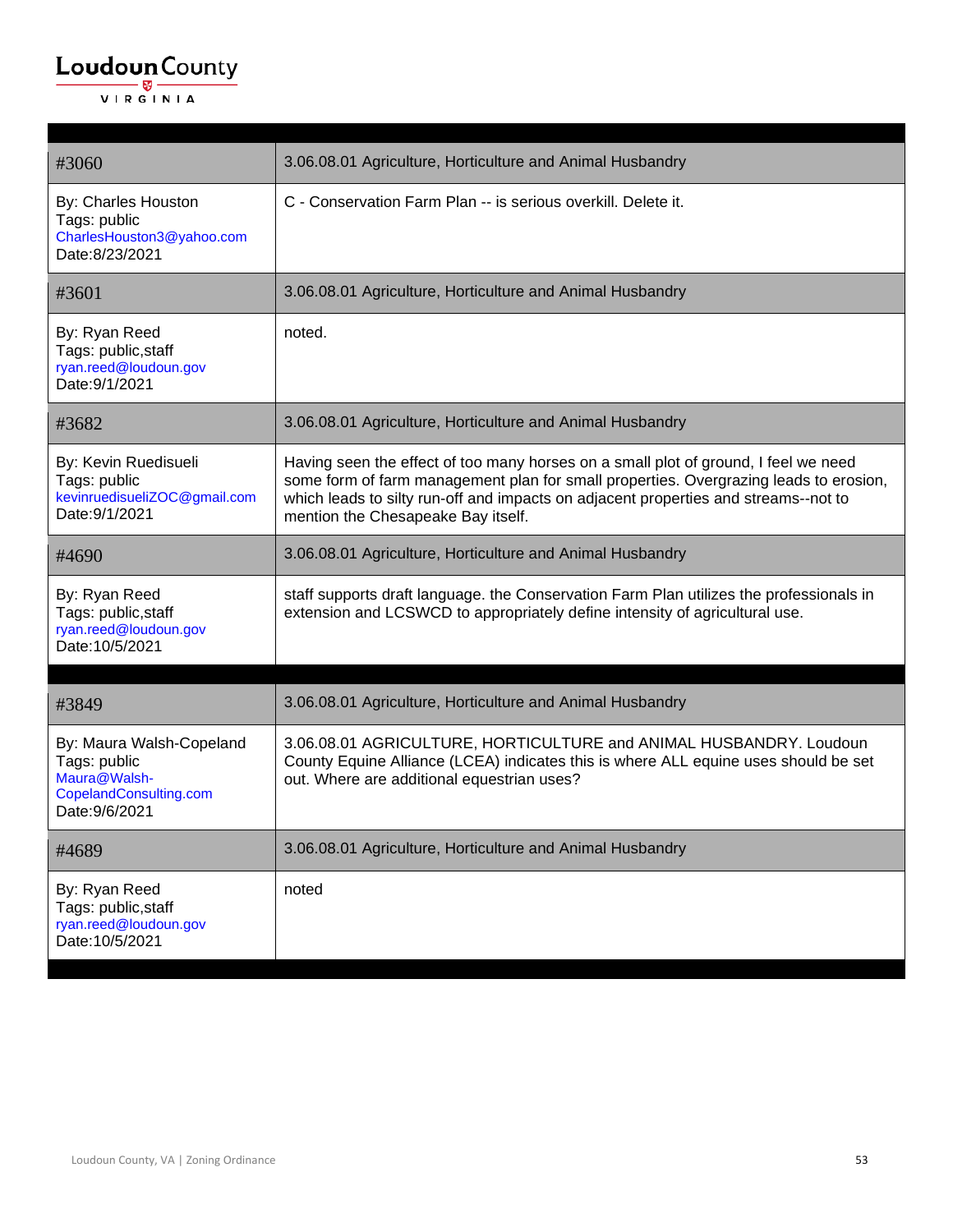| #3850                                                                                                    | 3.06.08.02 Agriculture Support Uses (Direct Association with On-Site Agricultural Activity)                                                                                                                                                                                                                                                                                                                                                                                                                                                                                                    |
|----------------------------------------------------------------------------------------------------------|------------------------------------------------------------------------------------------------------------------------------------------------------------------------------------------------------------------------------------------------------------------------------------------------------------------------------------------------------------------------------------------------------------------------------------------------------------------------------------------------------------------------------------------------------------------------------------------------|
| By: Maura Walsh-<br>Copeland<br>Tags: public<br>Maura@Walsh-<br>CopelandConsulting.com<br>Date: 9/6/2021 | 3.06.08.02. AGRICULTURE SUPPORT USE (DIRECT ASSOCIATION). B.3.<br>Visitors/Customers/Parking Spaces. The "math" could be used for parking space calculation,<br>but how would/could the quantity of visitors, customers or cars allowed on site at any one<br>time be approved OR enforced?                                                                                                                                                                                                                                                                                                    |
| #4696                                                                                                    | 3.06.08.02 Agriculture Support Uses (Direct Association with On-Site Agricultural Activity)                                                                                                                                                                                                                                                                                                                                                                                                                                                                                                    |
| By: Ryan Reed<br>Tags: public, staff<br>ryan.reed@loudoun.gov<br>Date: 10/5/2021                         | Enforcement will be dependent on zoning permit approval.                                                                                                                                                                                                                                                                                                                                                                                                                                                                                                                                       |
| #3851                                                                                                    | 3.06.08.02 Agriculture Support Uses (Direct Association with On-Site Agricultural Activity)                                                                                                                                                                                                                                                                                                                                                                                                                                                                                                    |
| By: Maura Walsh-<br>Copeland<br>Tags: public<br>Maura@Walsh-<br>CopelandConsulting.com<br>Date: 9/6/2021 | "3.06.08.02. AGRICULTURE SUPPORT USE (DIRECT ASSOCIATION). LCEA questions<br>why equine is in this grouping; Equine uses should all be together in one section under<br>agriculture. At one time there were four stable uses, private, livery A, livery B and event<br>facility, when were they reduced to two levels/uses?<br>The intended difference was that Livery A could be less than 25 acres, B was 25 acres min<br>They differed from equestrian event facilities in that horses could also be permanently housed<br>there, whereas an equestrian event facility was just the venue." |
| #4693                                                                                                    | 3.06.08.02 Agriculture Support Uses (Direct Association with On-Site Agricultural Activity)                                                                                                                                                                                                                                                                                                                                                                                                                                                                                                    |
| By: Ryan Reed<br>Tags: public, staff<br>ryan.reed@loudoun.gov<br>Date: 10/5/2021                         | noted                                                                                                                                                                                                                                                                                                                                                                                                                                                                                                                                                                                          |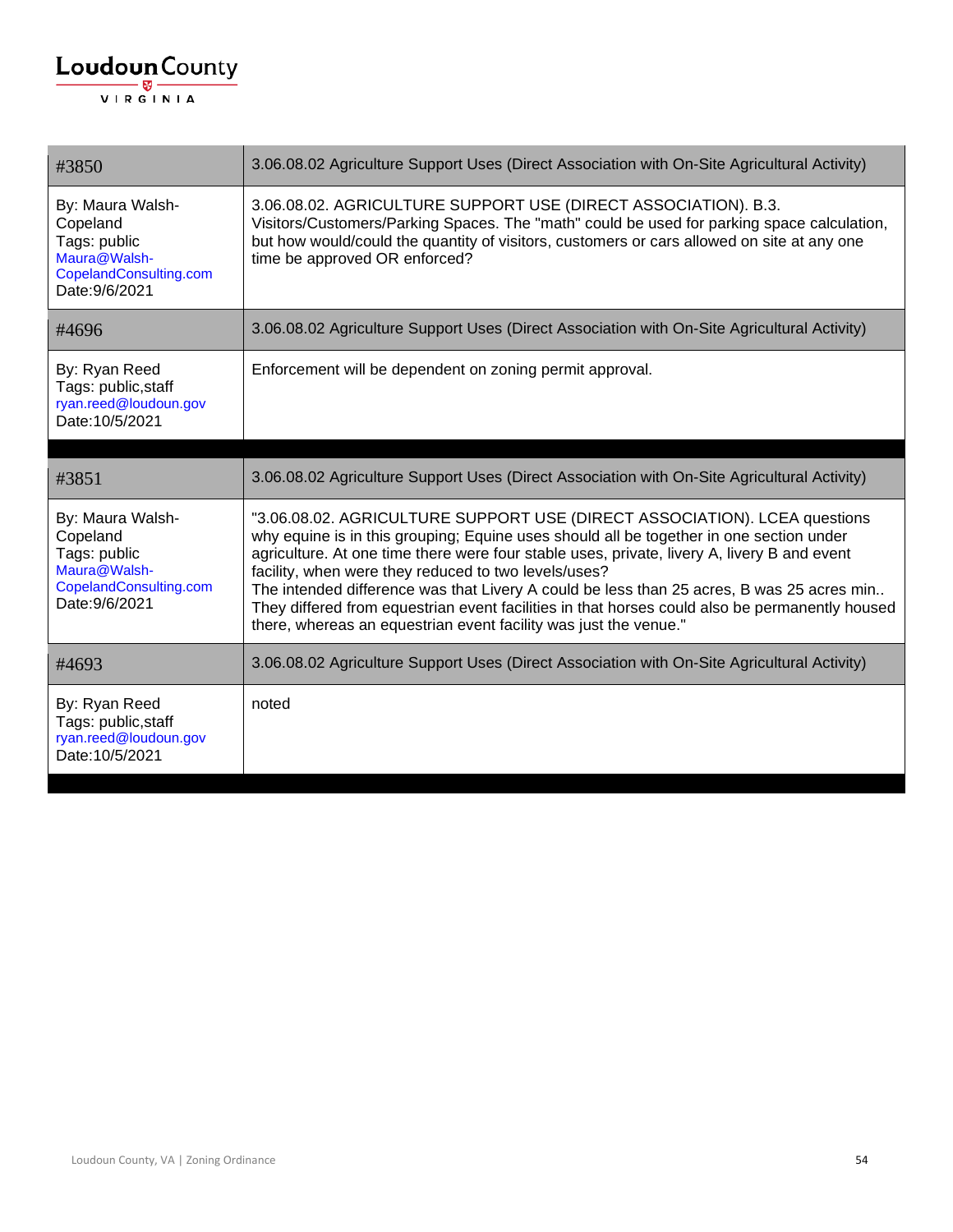| #3852                                                                                                    | 3.06.08.02 Agriculture Support Uses (Direct Association with On-Site Agricultural Activity)                                                                                                                                                                                                                                                                                                                                                                                                                                                                    |
|----------------------------------------------------------------------------------------------------------|----------------------------------------------------------------------------------------------------------------------------------------------------------------------------------------------------------------------------------------------------------------------------------------------------------------------------------------------------------------------------------------------------------------------------------------------------------------------------------------------------------------------------------------------------------------|
| By: Maura Walsh-<br>Copeland<br>Tags: public<br>Maura@Walsh-<br>CopelandConsulting.com<br>Date: 9/6/2021 | "3.06.08.02. AGRICULTURE SUPPORT USE (DIRECT ASSOCIATION).<br>B.4. LCEA indicates the hours of operation may not be sufficient for equestrian facilities, due<br>to the time required to prepare horses and riders for events.<br>C.1. Structure footprint may be too small for stables and indoor arenas. This should be<br>discussed with industry experts in LCEA<br>G. (removed in 9/8/21 draft). This use may require specific lighting use standard exception<br>for requirements for evening riding events, for the safety of both animals and riders." |
| #4692                                                                                                    | 3.06.08.02 Agriculture Support Uses (Direct Association with On-Site Agricultural Activity)                                                                                                                                                                                                                                                                                                                                                                                                                                                                    |
| By: Ryan Reed<br>Tags: public, staff<br>ryan.reed@loudoun.gov<br>Date: 10/5/2021                         | noted                                                                                                                                                                                                                                                                                                                                                                                                                                                                                                                                                          |
|                                                                                                          |                                                                                                                                                                                                                                                                                                                                                                                                                                                                                                                                                                |
|                                                                                                          |                                                                                                                                                                                                                                                                                                                                                                                                                                                                                                                                                                |
| #3853                                                                                                    | 3.06.08.03 Agriculture Support Use (Standalone)                                                                                                                                                                                                                                                                                                                                                                                                                                                                                                                |
| By: Maura Walsh-<br>Copeland<br>Tags: public<br>Maura@Walsh-<br>CopelandConsulting.com<br>Date: 9/6/2021 | 3.06.08.02. AGRICULTURE SUPPORT USE (STANDALONE). B.2.<br>Visitors/Customers/Parking Spaces. The "math" could be used for parking space calculation,<br>but how would/could the quantity of visitors, customers or cars allowed on site at any one<br>time be approved OR enforced?                                                                                                                                                                                                                                                                            |
| #4698                                                                                                    | 3.06.08.03 Agriculture Support Use (Standalone)                                                                                                                                                                                                                                                                                                                                                                                                                                                                                                                |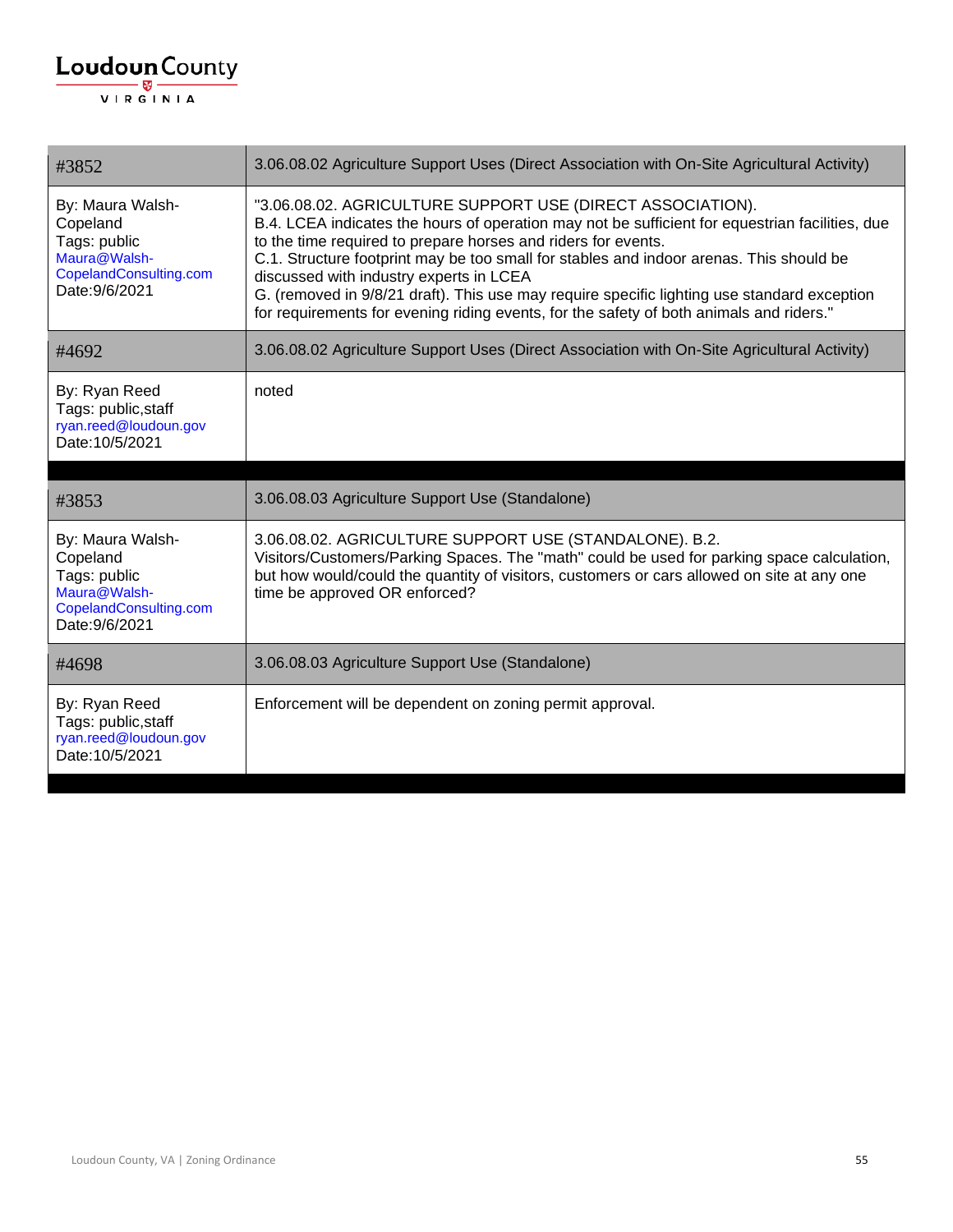| #3854                                                                                                | 3.06.08.03 Agriculture Support Use (Standalone)                                                                                                                                                                                                                                                                                                                                                                                                                                                                                                                                                                             |
|------------------------------------------------------------------------------------------------------|-----------------------------------------------------------------------------------------------------------------------------------------------------------------------------------------------------------------------------------------------------------------------------------------------------------------------------------------------------------------------------------------------------------------------------------------------------------------------------------------------------------------------------------------------------------------------------------------------------------------------------|
| By: Maura Walsh-Copeland<br>Tags: public<br>Maura@Walsh-<br>CopelandConsulting.com<br>Date: 9/6/2021 | "3.06.08.03. AGRICULTURE SUPPORT USE (STANDALONE). LCEA Input -- Same<br>comments as Ag Support Use Direct Association:<br>B.4. LCEA indicates the hours of operation may not be sufficient for equestrian facilities,<br>due to the time required to prepare horses and riders for events.<br>C.1. Structure footprint may be too small for stables and indoor arenas. This should be<br>discussed with industry experts in LCEA<br>G. (removed in 9/8/21 draft). This use may require specific lighting use standard exception<br>for requirements for evening riding events, for the safety of both animals and riders." |
| #4697                                                                                                | 3.06.08.03 Agriculture Support Use (Standalone)                                                                                                                                                                                                                                                                                                                                                                                                                                                                                                                                                                             |
| By: Ryan Reed<br>Tags: public, staff<br>ryan.reed@loudoun.gov<br>Date: 10/5/2021                     | noted                                                                                                                                                                                                                                                                                                                                                                                                                                                                                                                                                                                                                       |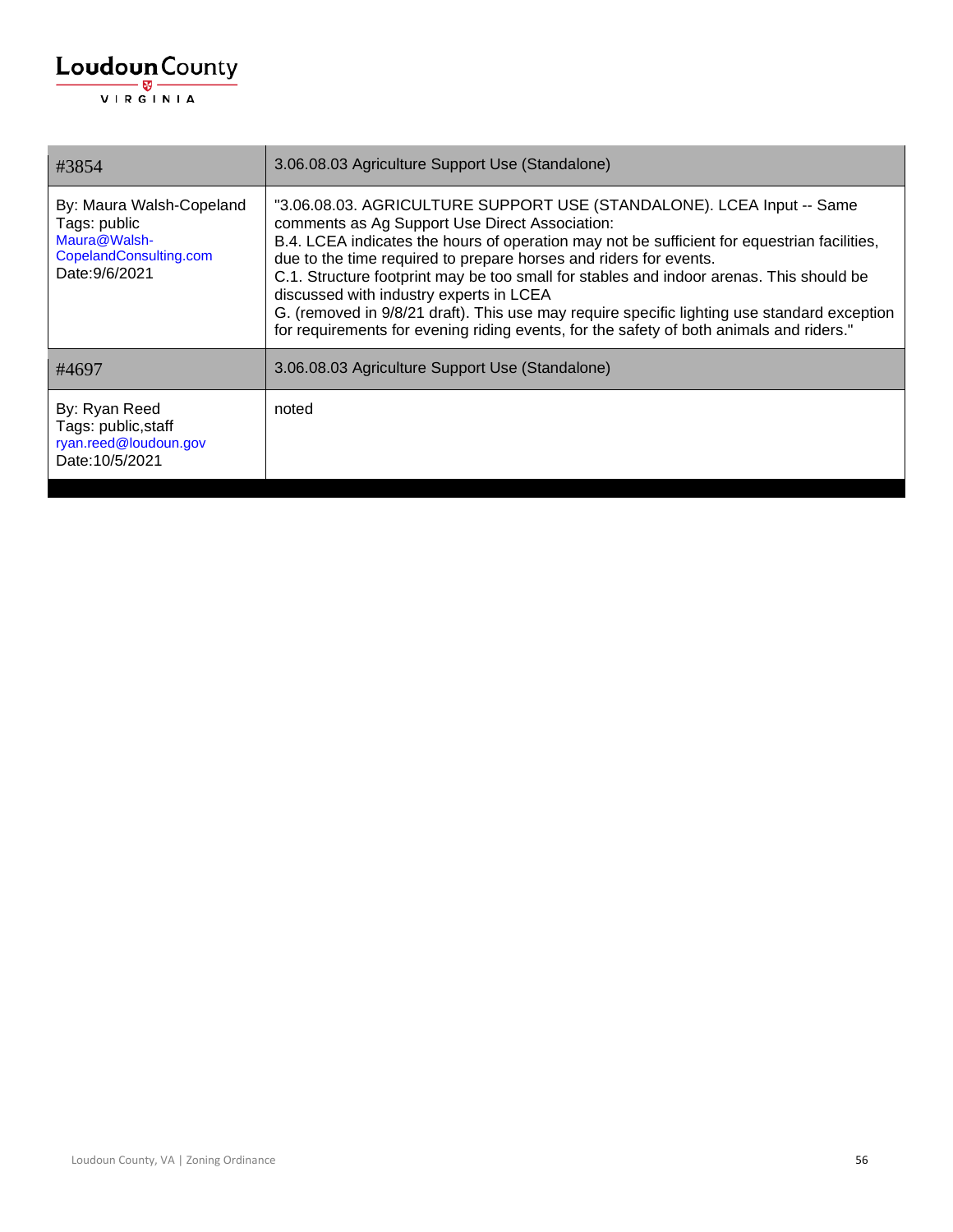| #3862                                                                                                    | 3.06.08.04 Brewery, Limited                                                                                                                                                                                                                                                                                                                                                                                                                                                                                                                                                                                                                                                                                                                                                                                                                                                                                                                                                                                                                                                                                                                                                                                                                                                                                                                                                                                                                                                                                                                                                                                                                                                                                                                                                                                                                                    |
|----------------------------------------------------------------------------------------------------------|----------------------------------------------------------------------------------------------------------------------------------------------------------------------------------------------------------------------------------------------------------------------------------------------------------------------------------------------------------------------------------------------------------------------------------------------------------------------------------------------------------------------------------------------------------------------------------------------------------------------------------------------------------------------------------------------------------------------------------------------------------------------------------------------------------------------------------------------------------------------------------------------------------------------------------------------------------------------------------------------------------------------------------------------------------------------------------------------------------------------------------------------------------------------------------------------------------------------------------------------------------------------------------------------------------------------------------------------------------------------------------------------------------------------------------------------------------------------------------------------------------------------------------------------------------------------------------------------------------------------------------------------------------------------------------------------------------------------------------------------------------------------------------------------------------------------------------------------------------------|
| By: Maura Walsh-<br>Copeland<br>Tags: public<br>Maura@Walsh-<br>CopelandConsulting.com<br>Date: 9/6/2021 | "Due to the volume of LCPCC member comments, public comments, and comments at ZOC<br>meetings, the input for the Limited Brewery use is expanded to include links to County<br>documents from 2014-2016 for history and confirmation that Staff's original 2014 professional<br>opinions to include performance standards were correct.<br>-- As indicated previously, the primary factors requiring review for zoning regulations are<br>ZONING INCONSISTENCY (i.e., inconsistent and/or non-existent Rural Use performance<br>standards) plus LOCATION AND INTENSITY IMPACTS.<br>-- From the standpoint of impacts and necessity of performance standards, it does not matter<br>if a business makes wine, beer, pink lemonade or milkshakes; it does not matter if the<br>operation is a wedding venue, pick your own farm, equestrian facility or corn maze. What<br>matters is the Scale, Intensity and Impacts to adjacent and vicinity properties for: hours of<br>operation, quantity of attendees, yard setbacks, buffering, parking, road access/traffic, lighting<br>and noise; compliance with water & waste with the Health Department and Office of Drinking<br>Water, and the filing of permits for Zoning and Building & Development.<br>ZOC's (and Staff's) duties are to correct errors and inconsistencies; clarify regulations; and<br>address specific issues. The following provide direct support for those duties:<br>-- The 11-21-14 TLUC Report for ZOAM 2014-0003-Limited Breweries<br>(https://loudouncoalition.org/wp-content/uploads/2020/04/11-21-14-TLUC-Report-Limited-<br>Breweries.pdf) Agency referral and Staff comments indicated multiple areas of concern for the                                                                                                                                                      |
|                                                                                                          | health, safety and welfare of residents and patrons during the development of the 2014<br>Limited Brewery ZOAM. The original 10-07-2014 PC WS-Staff Report-Limited Brewery Use<br>Regulations DRAFT TEXT included performance standards recommended for approval for<br>the ZOAM. (https://loudouncoalition.org/wp-content/uploads/2020/04/10-07-2014-PC-WS-<br>LIMITED-BREWERY.pdf)<br>-- However, 2014-ZOAM Meeting Summaries from June through November 2014<br>(https://loudouncoalition.org/wp-content/uploads/2020/04/2014-ZOAM-Meeting-<br>Summaries.pdf) show that ZOAG's position was to "treat Limited Breweries the same as Farm<br>Wineries," with the support and direction of a former Supervisor and TLUC Chair.<br>-- Staff's position was changed after the October 2014 Planning Commission<br>Worksession/Public Hearing that included only business stakeholder input for text to include<br>only a "sketch plan" and no performance standards.<br>-- Although citizens did attend one or more of these 2014 meetings where business<br>stakeholders were allowed to speak, citizens were not permitted to provide<br>evidence/information in support of Staff's position. (Public input not allowed until January<br>2017.)<br>-- In summary, numerous Staff departments expressed concerns about permitting a Limited<br>Brewery use without performance standards, but were overruled by ZOAG, the Planning<br>Commission and BOS. Since that time, numerous complaints and evidence have confirmed<br>and verified that Staff was right in 2014.<br>-- The following information is submitted to support Staff's 2021 position, and clarify additional<br>regulations omitted from ZOR Round 1 & 2 input, or Staff has yet to receive as formal input to<br>make Limited Brewery regulations consistent with like high-intensity uses. |
| #4748                                                                                                    | 3.06.08.04 Brewery, Limited                                                                                                                                                                                                                                                                                                                                                                                                                                                                                                                                                                                                                                                                                                                                                                                                                                                                                                                                                                                                                                                                                                                                                                                                                                                                                                                                                                                                                                                                                                                                                                                                                                                                                                                                                                                                                                    |
| By: Ryan Reed<br>Tags: public, staff<br>ryan.reed@loudoun.gov<br>Date: 10/5/2021                         | noted.                                                                                                                                                                                                                                                                                                                                                                                                                                                                                                                                                                                                                                                                                                                                                                                                                                                                                                                                                                                                                                                                                                                                                                                                                                                                                                                                                                                                                                                                                                                                                                                                                                                                                                                                                                                                                                                         |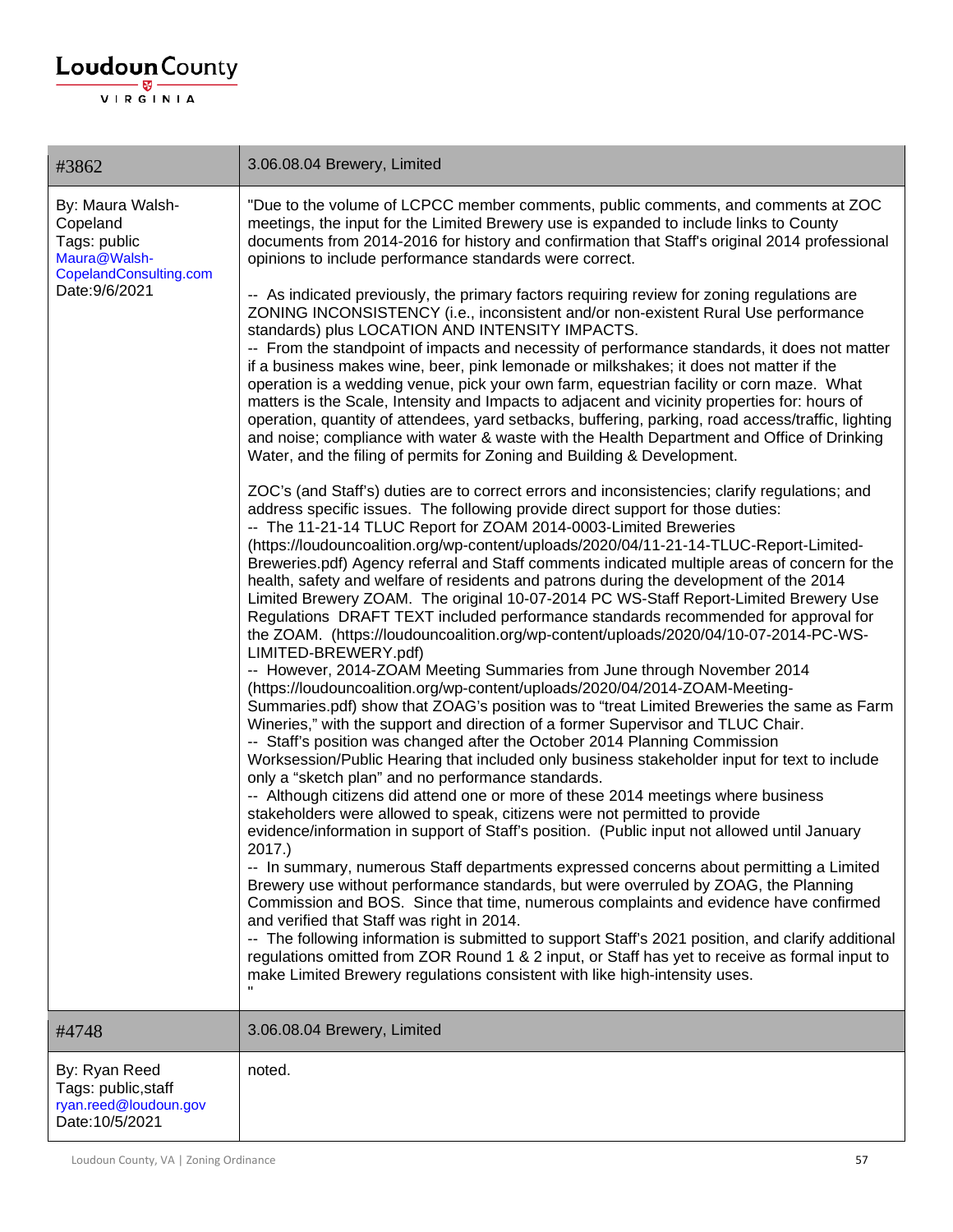| #3863                                                                                                    | 3.06.08.04 Brewery, Limited                                                                                                                                                                                                                                                                                                                                                                                                                                                                                                                                                                                                                                                                                                                                                                                                                                                                                                       |
|----------------------------------------------------------------------------------------------------------|-----------------------------------------------------------------------------------------------------------------------------------------------------------------------------------------------------------------------------------------------------------------------------------------------------------------------------------------------------------------------------------------------------------------------------------------------------------------------------------------------------------------------------------------------------------------------------------------------------------------------------------------------------------------------------------------------------------------------------------------------------------------------------------------------------------------------------------------------------------------------------------------------------------------------------------|
| By: Maura Walsh-<br>Copeland<br>Tags: public<br>Maura@Walsh-<br>CopelandConsulting.com<br>Date: 9/6/2021 | "3.06.08.04. BREWERY, LIMITED. MISSING REGULATIONS. As indicated in 2017-2018<br>case studies and review of other county ordinances, Loudoun County CAN add regulations for<br>the health, safety and welfare of the public. VIRGINIA COUNTIES COMPARISON REPORT*<br>summarizes regulations other counties have approved and implemented for:<br>1) Minimum crop acre production,<br>2) Maximum attendees for Events and Special Events<br>3) Yard standards for front yard, side yard, rear yard.<br>4) Landscaping/buffering/screening,<br>5) ROAD ACCESS and heavy equipment,<br>6) Exterior lighting, including Dark Sky requirements for lighting on ridge lines/slopes in<br>MDOD (seasonal or otherwise).<br>7) NOISE.<br>8) Hours of Operation<br>*VIRGINA COUNTIES COMPARISON REPORT - 2021 UPDATE<br>(https://loudouncoalition.org/wp-content/uploads/2020/04/ZOR-2021-Virginia-Counties-<br>Ordinance-Comparison.pdf)" |
| #4747                                                                                                    | 3.06.08.04 Brewery, Limited                                                                                                                                                                                                                                                                                                                                                                                                                                                                                                                                                                                                                                                                                                                                                                                                                                                                                                       |
| By: Ryan Reed<br>Tags: public, staff<br>ryan.reed@loudoun.gov<br>Date: 10/5/2021                         | noted.                                                                                                                                                                                                                                                                                                                                                                                                                                                                                                                                                                                                                                                                                                                                                                                                                                                                                                                            |
|                                                                                                          |                                                                                                                                                                                                                                                                                                                                                                                                                                                                                                                                                                                                                                                                                                                                                                                                                                                                                                                                   |
|                                                                                                          |                                                                                                                                                                                                                                                                                                                                                                                                                                                                                                                                                                                                                                                                                                                                                                                                                                                                                                                                   |
| #3864                                                                                                    | 3.06.08.04 Brewery, Limited                                                                                                                                                                                                                                                                                                                                                                                                                                                                                                                                                                                                                                                                                                                                                                                                                                                                                                       |
| By: Maura Walsh-<br>Copeland<br>Tags: public<br>Maura@Walsh-<br>CopelandConsulting.com<br>Date: 9/6/2021 | "3.06.08.04. BREWERY, LIMITED. MISSING REGULATIONS. County Zoning permits and<br>approvals have been provided in advance of approval of Virginia Health Department, Virginia<br>Office of Drinking Water (ODW), and Virginia Department of Agricultural Consumer Services<br>(VDACS). RECOMMENDATIONS:<br>-- All required water, sewer and environmental actions required by the Commonwealth of<br>Virginia for the facility must be completed prior to the facility being approved for operation by<br>the County.<br>-- Conditional approval while waiting for completion of actions is not recommended, as in<br>numerous cases State requirements were not completed until after complaints and notices of<br>violation."                                                                                                                                                                                                    |
| #4746                                                                                                    | 3.06.08.04 Brewery, Limited                                                                                                                                                                                                                                                                                                                                                                                                                                                                                                                                                                                                                                                                                                                                                                                                                                                                                                       |
| By: Ryan Reed<br>Tags: public, staff<br>ryan.reed@loudoun.gov<br>Date: 10/5/2021                         | noted.                                                                                                                                                                                                                                                                                                                                                                                                                                                                                                                                                                                                                                                                                                                                                                                                                                                                                                                            |
| #3865                                                                                                    | 3.06.08.04 Brewery, Limited                                                                                                                                                                                                                                                                                                                                                                                                                                                                                                                                                                                                                                                                                                                                                                                                                                                                                                       |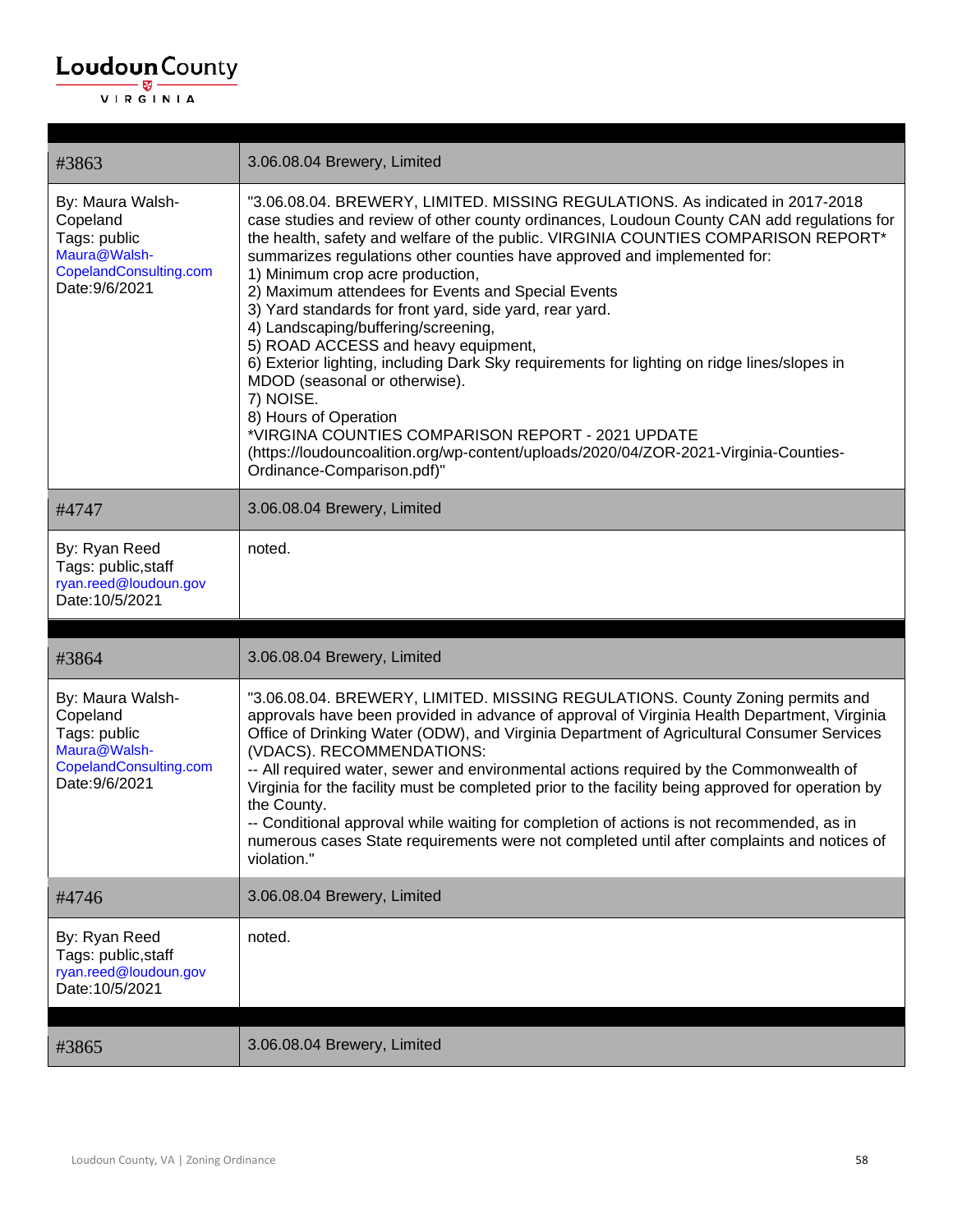| By: Maura Walsh-<br>Copeland<br>Tags: public<br>Maura@Walsh-<br>CopelandConsulting.com<br>Date: 9/6/2021 | "3.06.08.04. BREWERY, LIMITED. MISSING REGULATIONS. County internal process for all<br>VaABC opinion letters should require proactive response and request for status to Planning &<br>Zoning. [Documenting request in Uses in advance of Procedures discussion]<br>-- A response is required from County Attorney is required to indicate contact and status from<br>Zoning (use permitted on parcel/location), Building & Development (if application indicates Ag<br>Structure) and Health Department (if application indicates "tasting room," events or includes<br>bathroom, kitchen requiring septic).<br>-- County should be required to inform VaABC when applicant is in known violation of Code of<br>Va § 4.1-225-2.a. The place occupied by the licensee: a. Does not conform to the<br>requirements of the governing body of the county, city or town in which such establishment is<br>located, with respect to sanitation, health, construction or equipment, or to any similar<br>requirements established by the laws of the Commonwealth or by Board regulations.<br>-- VaABC should be notified of County objection within the 30 day time limit if Zoning, B&D,<br>HD issues or non-compliance are determined.<br>-- No Waivers should be granted for non-compliance with State requirements (e.g., use of<br>local well as water source prior to or without ODW certification of non-transient community<br>waterworks).<br><b>RECOMMENDATIONS: State Legislative</b><br>-- VaABC application Posting and Publishing notice requirements are insufficient. Request<br>State changes to VaABC application and process to require 1) written notification to adjacent<br>property owners; 2) Publishing in local paper with known distribution to adjacent property<br>owners (i.e., not publications known not to be available or delivered to adjacent property<br>owners); 3) Posting requirements should be required on posts/stakes at two locations on the<br>edge of the applicant property, clearly visible to all adjacent property owners (not "front<br>door")." |
|----------------------------------------------------------------------------------------------------------|-------------------------------------------------------------------------------------------------------------------------------------------------------------------------------------------------------------------------------------------------------------------------------------------------------------------------------------------------------------------------------------------------------------------------------------------------------------------------------------------------------------------------------------------------------------------------------------------------------------------------------------------------------------------------------------------------------------------------------------------------------------------------------------------------------------------------------------------------------------------------------------------------------------------------------------------------------------------------------------------------------------------------------------------------------------------------------------------------------------------------------------------------------------------------------------------------------------------------------------------------------------------------------------------------------------------------------------------------------------------------------------------------------------------------------------------------------------------------------------------------------------------------------------------------------------------------------------------------------------------------------------------------------------------------------------------------------------------------------------------------------------------------------------------------------------------------------------------------------------------------------------------------------------------------------------------------------------------------------------------------------------------------------------------------------------------------------------------------|
| #4745                                                                                                    | 3.06.08.04 Brewery, Limited                                                                                                                                                                                                                                                                                                                                                                                                                                                                                                                                                                                                                                                                                                                                                                                                                                                                                                                                                                                                                                                                                                                                                                                                                                                                                                                                                                                                                                                                                                                                                                                                                                                                                                                                                                                                                                                                                                                                                                                                                                                                     |
| By: Ryan Reed<br>Tags: public, staff<br>ryan.reed@loudoun.gov<br>Date: 10/5/2021                         | While the county reviews VAABC opinion letters, as an informed entity, the county currently<br>does not provide proactive enforcement. Implementation of VAABC laws is beyond the scope<br>of the ZO.                                                                                                                                                                                                                                                                                                                                                                                                                                                                                                                                                                                                                                                                                                                                                                                                                                                                                                                                                                                                                                                                                                                                                                                                                                                                                                                                                                                                                                                                                                                                                                                                                                                                                                                                                                                                                                                                                           |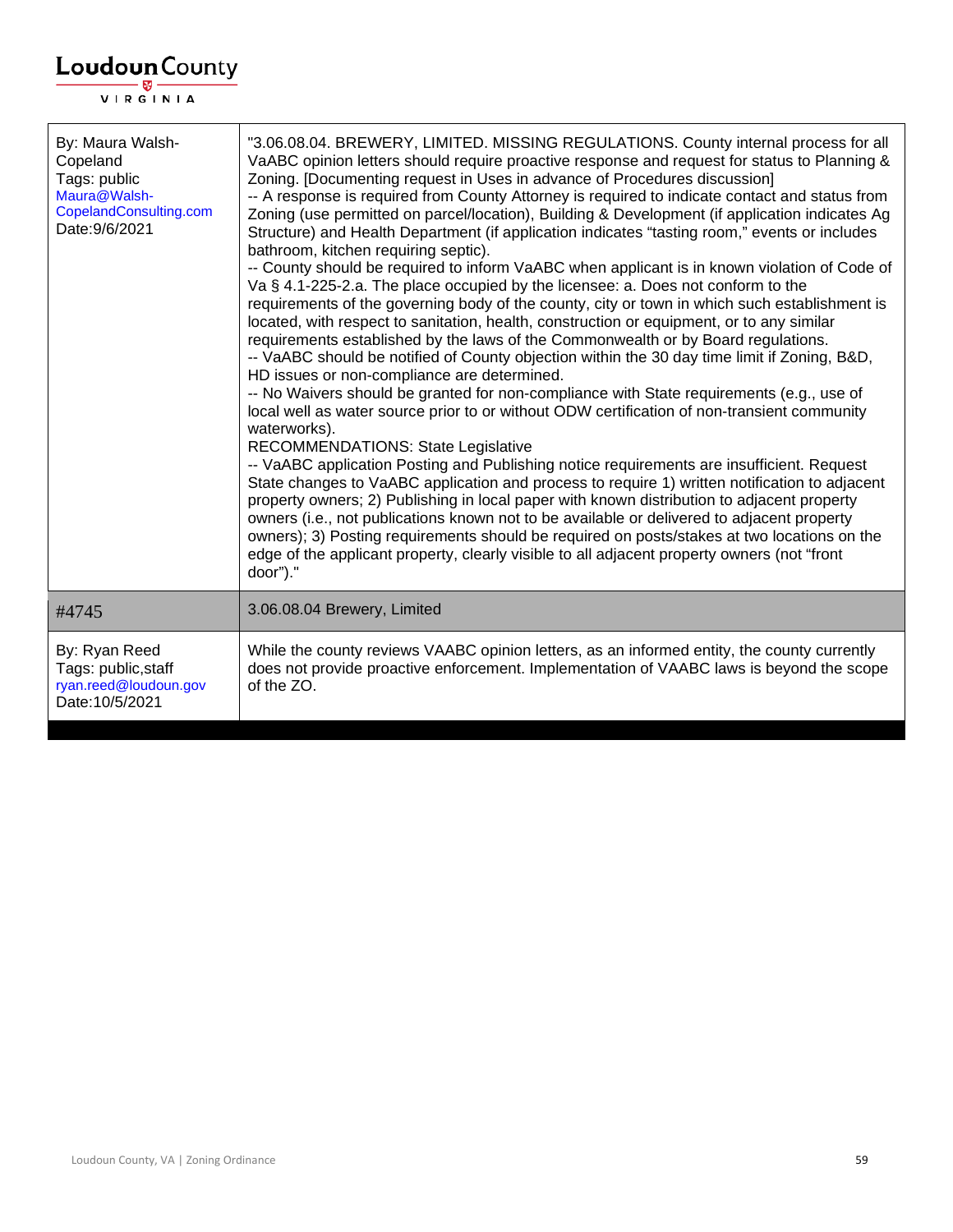| #3866                                                                                                    | 3.06.08.04 Brewery, Limited                                                                                                                                                                                                                                                                                                                                                                                                                                                                                                                                                                                                                                                                                                                                                                                                                                                                                                                                                                         |
|----------------------------------------------------------------------------------------------------------|-----------------------------------------------------------------------------------------------------------------------------------------------------------------------------------------------------------------------------------------------------------------------------------------------------------------------------------------------------------------------------------------------------------------------------------------------------------------------------------------------------------------------------------------------------------------------------------------------------------------------------------------------------------------------------------------------------------------------------------------------------------------------------------------------------------------------------------------------------------------------------------------------------------------------------------------------------------------------------------------------------|
| By: Maura Walsh-<br>Copeland<br>Tags: public<br>Maura@Walsh-<br>CopelandConsulting.com<br>Date: 9/6/2021 | "3.06.08.04. BREWERY, LIMITED. A.4. Applicability.<br>Although pleased to see the change from ""requested"" to ""must"" contact Fire/Rescue and<br>Dept. of B&D, the requirement for only an ""informational inspection"" is insufficient to ensure<br>the health, safety and welfare of owners and patrons. Specifically, what happens when an<br>""informal"" inspection identifies violations? What documentation/record of the inspection is<br>retained? What requirement does the owner have to repair/comply with safety ordinances?<br>What enforcement/recourse is there if the owner fails to make repairs and/or comply?<br>As noted in numerous case studies and written complaints, facilities used have not had<br>electrical, plumbing or fire code inspections. https://loudouncoalition.org/2020/04/rural-uses/<br>If Staff is unable to obtain a full and complete list of such cases and complaints via LEx,<br>copies can be sent to James David and/or ZORewrite@loudoun.gov." |
| #4744                                                                                                    | 3.06.08.04 Brewery, Limited                                                                                                                                                                                                                                                                                                                                                                                                                                                                                                                                                                                                                                                                                                                                                                                                                                                                                                                                                                         |
| By: Ryan Reed<br>Tags: public, staff<br>ryan.reed@loudoun.gov<br>Date: 10/5/2021                         | noted.                                                                                                                                                                                                                                                                                                                                                                                                                                                                                                                                                                                                                                                                                                                                                                                                                                                                                                                                                                                              |
| #3867                                                                                                    | 3.06.08.04 Brewery, Limited                                                                                                                                                                                                                                                                                                                                                                                                                                                                                                                                                                                                                                                                                                                                                                                                                                                                                                                                                                         |
| By: Maura Walsh-<br>Copeland<br>Tags: public<br>Maura@Walsh-<br>CopelandConsulting.com<br>Date: 9/6/2021 | 3.06.08.04.A.2 BREWERY, LIMITED. APPLICABILITY. BRMCA: State Code 4.1-206.1<br>Manufacturer license, Effective July 1, 2021 speaks to Limited Distillers licenses, limited<br>brewery licenses, winery licenses, farm winery licenses, and Beer importer licenses. How<br>will/are Limited Breweries, and others now included, in operation BEFORE this date be<br>governed now? and when the new code is implemented?                                                                                                                                                                                                                                                                                                                                                                                                                                                                                                                                                                              |
| #4743                                                                                                    | 3.06.08.04 Brewery, Limited                                                                                                                                                                                                                                                                                                                                                                                                                                                                                                                                                                                                                                                                                                                                                                                                                                                                                                                                                                         |
| By: Ryan Reed<br>Tags: public, staff<br>ryan.reed@loudoun.gov<br>Date: 10/5/2021                         | Staff cannot speak to the implementation and enforcement of state code without further review<br>from the County Attorneys Office.                                                                                                                                                                                                                                                                                                                                                                                                                                                                                                                                                                                                                                                                                                                                                                                                                                                                  |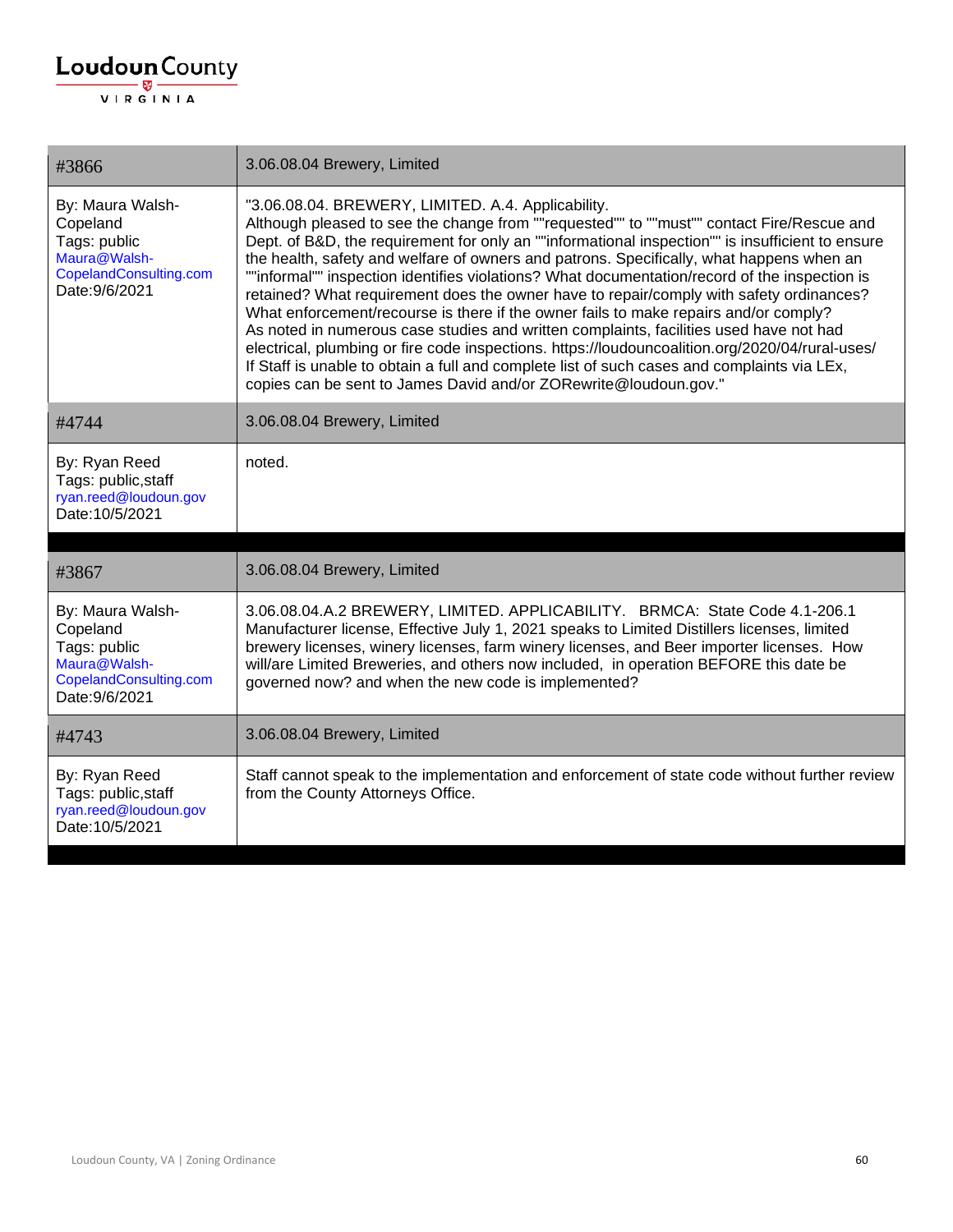| #3868                                                                                                    | 3.06.08.04 Brewery, Limited                                                                                                                                                                                                                                                                                                                                                                                                                                                                                                                                                                                                                                                                                                                                                                       |
|----------------------------------------------------------------------------------------------------------|---------------------------------------------------------------------------------------------------------------------------------------------------------------------------------------------------------------------------------------------------------------------------------------------------------------------------------------------------------------------------------------------------------------------------------------------------------------------------------------------------------------------------------------------------------------------------------------------------------------------------------------------------------------------------------------------------------------------------------------------------------------------------------------------------|
| By: Maura Walsh-<br>Copeland<br>Tags: public<br>Maura@Walsh-<br>CopelandConsulting.com<br>Date: 9/6/2021 | "3.06.08.04.A.2 BREWERY, LIMITED. APPLICABILITY. BRMCA State Code 4.1-206.1<br>Paragraph 4 states that limited Brewery licenses will be given to breweries "that manufacture<br>no more than 15,000 barrels of beer per calendar year" but does not set a minimum amount<br>of manufacture. Could a "brewery" produce one barrel of beer per year, source product from<br>other brew manufacturers and function primarily as an Event/Music center?<br>Fairfax County had Code of VA modified to add "Except for the limitation on land zoned<br>"residential conservation," nothing in this definition shall otherwise limit or affect local zoning<br>authority. Does this give Loudoun County a similar authority to set requirements for Limited<br>Breweries in ARS and ARN and MDOD lands?" |
| #4742                                                                                                    | 3.06.08.04 Brewery, Limited                                                                                                                                                                                                                                                                                                                                                                                                                                                                                                                                                                                                                                                                                                                                                                       |
| By: Ryan Reed<br>Tags: public, staff<br>ryan.reed@loudoun.gov<br>Date: 10/5/2021                         | staff will further research                                                                                                                                                                                                                                                                                                                                                                                                                                                                                                                                                                                                                                                                                                                                                                       |
| #3869                                                                                                    | 3.06.08.04 Brewery, Limited                                                                                                                                                                                                                                                                                                                                                                                                                                                                                                                                                                                                                                                                                                                                                                       |
| By: Maura Walsh-<br>Copeland<br>Tags: public<br>Maura@Walsh-<br>CopelandConsulting.com<br>Date: 9/6/2021 | 3.06.08.04.A.3 BREWERY, LIMITED. With the known issues documented in LEx and case<br>studies over the past seven years, related to well/septic non-compliance, Health Dept. permit<br>violations, lack of capacity for size of facility and events this Use will Staff consider requiring a<br>site plan" instead of "sketch plan" for the health, safety and welfare of the public?                                                                                                                                                                                                                                                                                                                                                                                                              |
| #4741                                                                                                    | 3.06.08.04 Brewery, Limited                                                                                                                                                                                                                                                                                                                                                                                                                                                                                                                                                                                                                                                                                                                                                                       |
| By: Ryan Reed<br>Tags: public, staff<br>ryan.reed@loudoun.gov<br>Date: 10/5/2021                         | noted.                                                                                                                                                                                                                                                                                                                                                                                                                                                                                                                                                                                                                                                                                                                                                                                            |
| #3870                                                                                                    | 3.06.08.04 Brewery, Limited                                                                                                                                                                                                                                                                                                                                                                                                                                                                                                                                                                                                                                                                                                                                                                       |
| By: Maura Walsh-<br>Copeland<br>Tags: public<br>Maura@Walsh-<br>CopelandConsulting.com<br>Date: 9/6/2021 | 3.06.08.04.A.4 BREWERY, LIMITED. Will Staff consider requiring a "site plan" for sites to be<br>reviewed by Fire, Rescue & Emergency Management, Traffic Division/VDOT, Health Dept,<br>and Planning & Development, as each may have responsibility over components, such as<br>vehicular access and lines of sight, First Responder access, septic, water, and impact on<br>adjacent lots for the health, safety and welfare of residents and patrons?                                                                                                                                                                                                                                                                                                                                           |
| #4739                                                                                                    | 3.06.08.04 Brewery, Limited                                                                                                                                                                                                                                                                                                                                                                                                                                                                                                                                                                                                                                                                                                                                                                       |
| By: Ryan Reed<br>Tags: public, staff<br>ryan.reed@loudoun.gov<br>Date: 10/5/2021                         | noted.                                                                                                                                                                                                                                                                                                                                                                                                                                                                                                                                                                                                                                                                                                                                                                                            |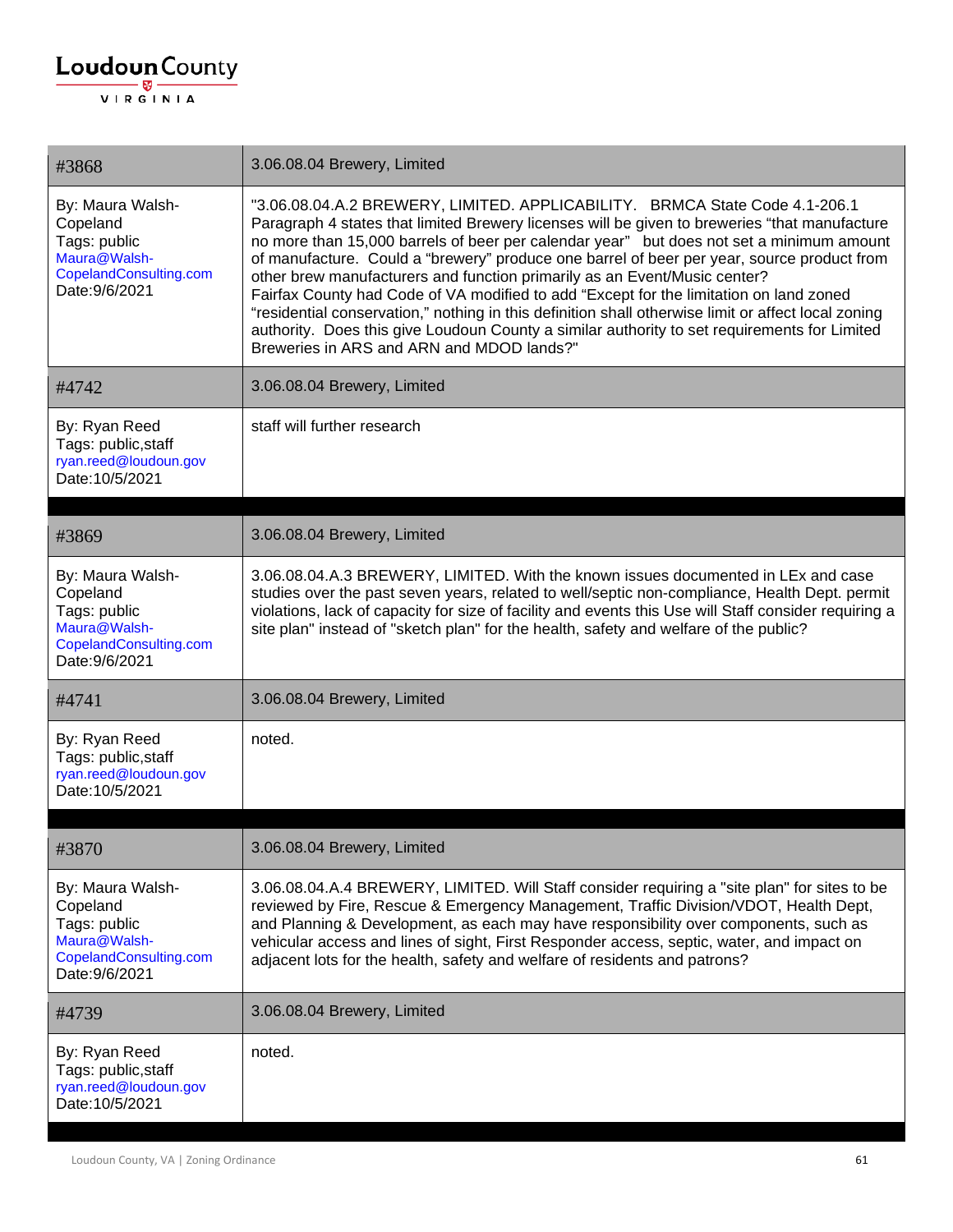| #3871                                                                                                    | 3.06.08.04 Brewery, Limited                                                                                                                                                                                                                                                                                                                                                                                                                                                                                                                                                                                                                                                                                                                                                                                                                                                                                                                                                                                                               |
|----------------------------------------------------------------------------------------------------------|-------------------------------------------------------------------------------------------------------------------------------------------------------------------------------------------------------------------------------------------------------------------------------------------------------------------------------------------------------------------------------------------------------------------------------------------------------------------------------------------------------------------------------------------------------------------------------------------------------------------------------------------------------------------------------------------------------------------------------------------------------------------------------------------------------------------------------------------------------------------------------------------------------------------------------------------------------------------------------------------------------------------------------------------|
| By: Maura Walsh-<br>Copeland<br>Tags: public<br>Maura@Walsh-<br>CopelandConsulting.com<br>Date: 9/6/2021 | 3.06.08.04.A.4 BREWERY, LIMITED. APPLICABILITY. BRMCA. This section is unclear<br>whether it applies apply only to pre-existing buildings, or also newly constructed buildings, "ag<br>barn" or otherwise. Can the wording be clarified?                                                                                                                                                                                                                                                                                                                                                                                                                                                                                                                                                                                                                                                                                                                                                                                                  |
| #4737                                                                                                    | 3.06.08.04 Brewery, Limited                                                                                                                                                                                                                                                                                                                                                                                                                                                                                                                                                                                                                                                                                                                                                                                                                                                                                                                                                                                                               |
| By: Ryan Reed<br>Tags: public, staff<br>ryan.reed@loudoun.gov<br>Date: 10/5/2021                         | There is currently no distinction. Adaptive reuse will be reviewed in section 5.09.                                                                                                                                                                                                                                                                                                                                                                                                                                                                                                                                                                                                                                                                                                                                                                                                                                                                                                                                                       |
| #3872                                                                                                    | 3.06.08.04 Brewery, Limited                                                                                                                                                                                                                                                                                                                                                                                                                                                                                                                                                                                                                                                                                                                                                                                                                                                                                                                                                                                                               |
|                                                                                                          |                                                                                                                                                                                                                                                                                                                                                                                                                                                                                                                                                                                                                                                                                                                                                                                                                                                                                                                                                                                                                                           |
| By: Maura Walsh-<br>Copeland<br>Tags: public<br>Maura@Walsh-<br>CopelandConsulting.com<br>Date: 9/6/2021 | "3.06.08.04.A.5 BREWERY, LIMITED. PROPOSED LEGISLATIVE ACTION REQUEST --<br>VaABC PUBLIC NOTICE.<br>State Code 4.1-230 outlines public notification requirements for applicants of an ABC license.<br>Because Rural settings are unique in that long driveways and lot setbacks obscure interiors<br>from public view, will Staff add qualifiers for Loudoun County to adequately implement the<br>intent of the Statute with the requirement "The applicant must post notice of the application<br>on the front door of the building where s/he proposes to engage in businesses. In settings<br>where no such building exists OR the setback of said building is such that it is not readily<br>within public view, notice must be posted on the property in a location where it can be readily<br>seen by the public. The notice must be of a size and quality that can be reasonably seen from<br>the public roadway nearest the intended site. Posting on the property must be for as long as<br>the application is under review""?" |
| #4735                                                                                                    | 3.06.08.04 Brewery, Limited                                                                                                                                                                                                                                                                                                                                                                                                                                                                                                                                                                                                                                                                                                                                                                                                                                                                                                                                                                                                               |
| By: Ryan Reed<br>Tags: public, staff<br>ryan.reed@loudoun.gov<br>Date: 10/5/2021                         | The state statute applies regardless of the County's zoning regulations.                                                                                                                                                                                                                                                                                                                                                                                                                                                                                                                                                                                                                                                                                                                                                                                                                                                                                                                                                                  |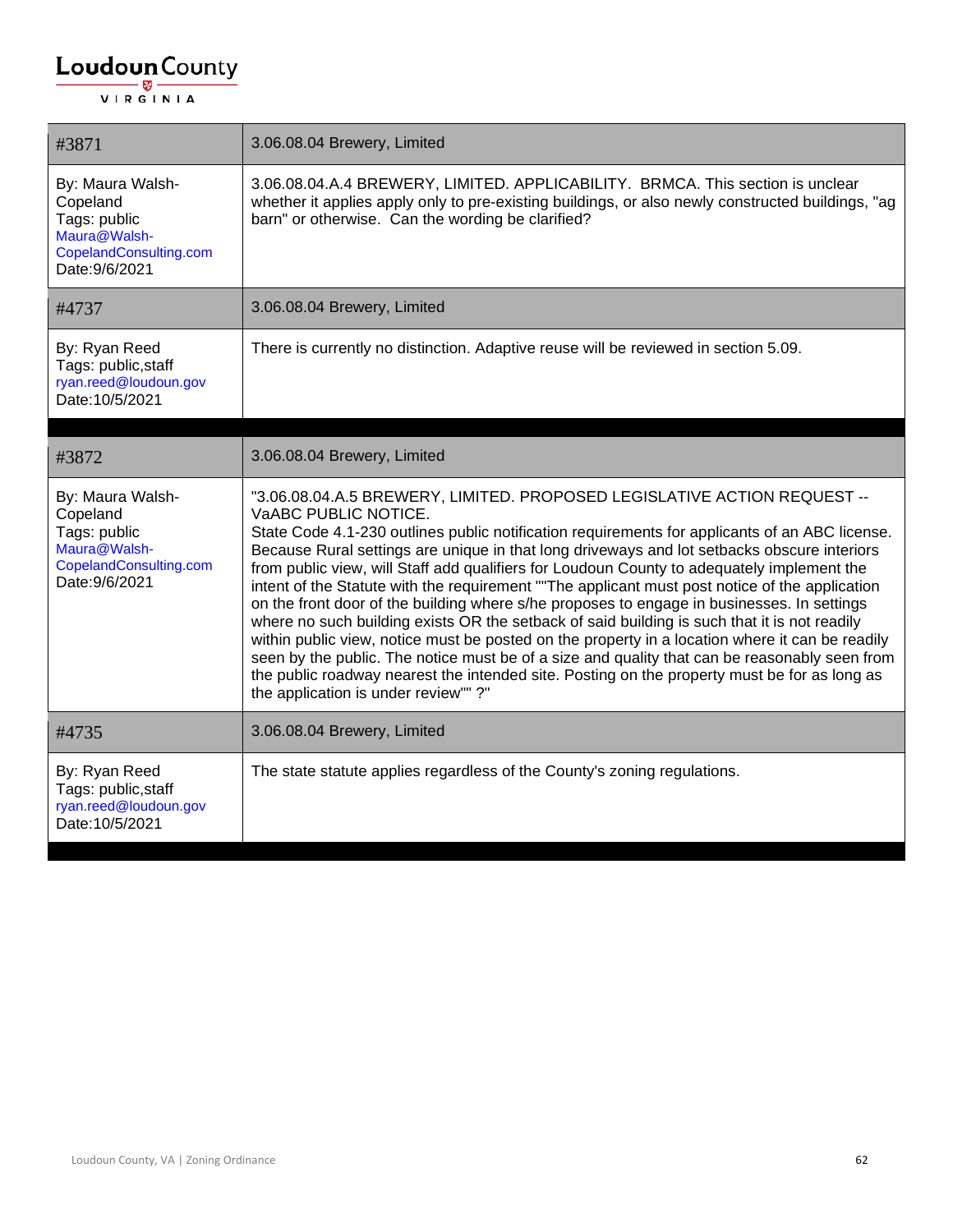| #3873                                                                                                    | 3.06.08.04 Brewery, Limited                                                                                                                                                                                                                                                                                                                                                                                                                                                                                                                                                                                                                                                                                                                                                                                                                                                                                                                                                                                                                                                                                                                                                                                                                                                                                                                                                                                                                                                                                                                                     |
|----------------------------------------------------------------------------------------------------------|-----------------------------------------------------------------------------------------------------------------------------------------------------------------------------------------------------------------------------------------------------------------------------------------------------------------------------------------------------------------------------------------------------------------------------------------------------------------------------------------------------------------------------------------------------------------------------------------------------------------------------------------------------------------------------------------------------------------------------------------------------------------------------------------------------------------------------------------------------------------------------------------------------------------------------------------------------------------------------------------------------------------------------------------------------------------------------------------------------------------------------------------------------------------------------------------------------------------------------------------------------------------------------------------------------------------------------------------------------------------------------------------------------------------------------------------------------------------------------------------------------------------------------------------------------------------|
| By: Maura Walsh-<br>Copeland<br>Tags: public<br>Maura@Walsh-<br>CopelandConsulting.com<br>Date: 9/6/2021 | "3.06.08.04. BREWERY, LIMITED. B. Location. To be CONSISTENT with the Code of VA<br>regulation, the zoning requirement for ""at least 10 acres, owned or leased by the licensed<br>limited brewery,"" should be revised to state ""EXCLUSIVE OF CURTILAGE"" (defined as<br>area acres for residential household and adjacent outbuildings).                                                                                                                                                                                                                                                                                                                                                                                                                                                                                                                                                                                                                                                                                                                                                                                                                                                                                                                                                                                                                                                                                                                                                                                                                     |
|                                                                                                          | 3.06.08.04.B BREWERY, LIMITED. LOCATION. 10 acres as the definition of "farm" for<br>Limited Breweries in ARS and ARN lands allows for potential development of these entities in<br>environmentally sensitive lands, and neighborhoods. Special Events with amplified sound<br>compound the problem for those lands. Could the acreage required in ARS and ARN lands<br>be increased 20 acres to be consistent with current ARN, ARS Uses of similar high intensity?<br>Confirm Section 3.06.01.B applies?"                                                                                                                                                                                                                                                                                                                                                                                                                                                                                                                                                                                                                                                                                                                                                                                                                                                                                                                                                                                                                                                    |
| #4734                                                                                                    | 3.06.08.04 Brewery, Limited                                                                                                                                                                                                                                                                                                                                                                                                                                                                                                                                                                                                                                                                                                                                                                                                                                                                                                                                                                                                                                                                                                                                                                                                                                                                                                                                                                                                                                                                                                                                     |
| By: Ryan Reed<br>Tags: public, staff<br>ryan.reed@loudoun.gov<br>Date: 10/5/2021                         | Yes, Section 3.06.01.B applies.                                                                                                                                                                                                                                                                                                                                                                                                                                                                                                                                                                                                                                                                                                                                                                                                                                                                                                                                                                                                                                                                                                                                                                                                                                                                                                                                                                                                                                                                                                                                 |
| #3874                                                                                                    | 3.06.08.04 Brewery, Limited                                                                                                                                                                                                                                                                                                                                                                                                                                                                                                                                                                                                                                                                                                                                                                                                                                                                                                                                                                                                                                                                                                                                                                                                                                                                                                                                                                                                                                                                                                                                     |
| By: Maura Walsh-<br>Copeland<br>Tags: public<br>Maura@Walsh-<br>CopelandConsulting.com<br>Date: 9/6/2021 | "3.06.08.04. BREWERY, LIMITED. B. Location.<br>The definition of ""farm"" for this use is inadequate to define and enforce the proper siting of<br>an agricultural use as intended by Section 3.2-300 of Code of VA. Specifically, that section<br>refers to ""BONA FIDE"" (which translates to and is used in law to describe ""good faith"")<br>""agricultural operation"" or ""production of agriculture."" Numerous case studies, current<br>operations and complaints have identified locations permitted as a ""Brewery, Limited"" that<br>do not comply with the intent or ""bona fide"" production requirements and have no<br>agricultural/production agriculture operation. As in other counties, will Staff add the regulation<br>to stipulate 5 acres of active agricultural crops/production to be CONSISTENT with current<br><b>LAND USE TAXATION requirements?</b><br>§ 3.2-300. Definitions.<br>-- ""Agricultural operation"" means any operation devoted to the bona fide production of crops,<br>or animals, or fowl including the production of fruits and vegetables of all kinds; meat, dairy,<br>and poultry products; nuts, tobacco, nursery, and floral products; and the production and<br>harvest of products from silviculture activity.<br>-- ""Production agriculture and silviculture"" means the bona fide production or harvesting of<br>agricultural or silvicultural products but shall not include the processing of agricultural or<br>silvicultural products or the above ground application or storage of sewage sludge." |
| #4733                                                                                                    | 3.06.08.04 Brewery, Limited                                                                                                                                                                                                                                                                                                                                                                                                                                                                                                                                                                                                                                                                                                                                                                                                                                                                                                                                                                                                                                                                                                                                                                                                                                                                                                                                                                                                                                                                                                                                     |
| By: Ryan Reed<br>Tags: public, staff<br>ryan.reed@loudoun.gov<br>Date: 10/5/2021                         | Staff are considering the defined terms and appropriate scale of agricultural operations.                                                                                                                                                                                                                                                                                                                                                                                                                                                                                                                                                                                                                                                                                                                                                                                                                                                                                                                                                                                                                                                                                                                                                                                                                                                                                                                                                                                                                                                                       |
| #3875                                                                                                    | 3.06.08.04 Brewery, Limited                                                                                                                                                                                                                                                                                                                                                                                                                                                                                                                                                                                                                                                                                                                                                                                                                                                                                                                                                                                                                                                                                                                                                                                                                                                                                                                                                                                                                                                                                                                                     |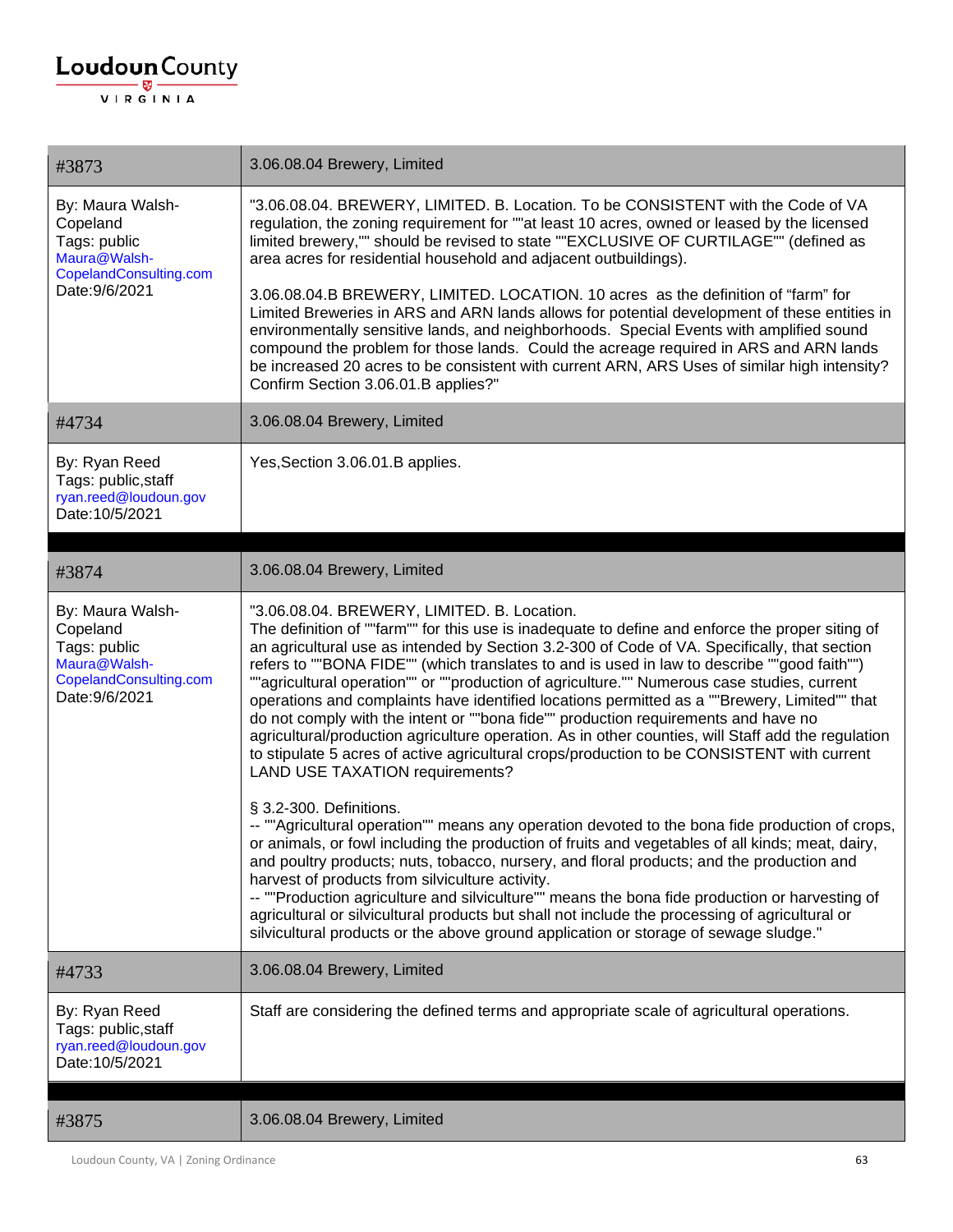| By: Maura Walsh-<br>Copeland<br>Tags: public<br>Maura@Walsh-<br>CopelandConsulting.com<br>Date: 9/6/2021 | 3.06.08.04 B. BREWERY, LIMITED. BRMCA Request: Add "A Limited Brewery is not allowed<br>in the MDOD." [Consider in advance of Overlay District discussion.]                                                                                                                                                                                                                                  |
|----------------------------------------------------------------------------------------------------------|----------------------------------------------------------------------------------------------------------------------------------------------------------------------------------------------------------------------------------------------------------------------------------------------------------------------------------------------------------------------------------------------|
| #4732                                                                                                    | 3.06.08.04 Brewery, Limited                                                                                                                                                                                                                                                                                                                                                                  |
| By: Ryan Reed<br>Tags: public, staff<br>ryan.reed@loudoun.gov<br>Date: 10/5/2021                         | much of the properties the MDOD overlays are "Agricultural/Residential" districts. State code<br>does not allow prohibiting the use in agricultural zoned areas.                                                                                                                                                                                                                             |
| #3876                                                                                                    | 3.06.08.04 Brewery, Limited                                                                                                                                                                                                                                                                                                                                                                  |
| By: Maura Walsh-<br>Copeland<br>Tags: public<br>Maura@Walsh-<br>CopelandConsulting.com<br>Date: 9/6/2021 | 3.06.08.04.B BREWERY LIMITED: B. Location. Through case studies and seven years of<br>Use history, this use should be classified as "High" intensity. The scale and intensity of 250<br>people attending an event at a brewery on 10 acres is far different than 250 people attending<br>an event on 25 acres. A large problem exists where big events are taking place on small<br>acreage. |
|                                                                                                          | To be CONSISTENT with other High intensity uses, can/will the county apply a Scale Level<br>chart in that provides parking, yard standards, event, road access hours of operation<br>standards based on acreage?                                                                                                                                                                             |
| #4730                                                                                                    | 3.06.08.04 Brewery, Limited                                                                                                                                                                                                                                                                                                                                                                  |
| By: Ryan Reed<br>Tags: public, staff<br>ryan.reed@loudoun.gov<br>Date: 10/5/2021                         | staff will take a scale level chart under consideration.                                                                                                                                                                                                                                                                                                                                     |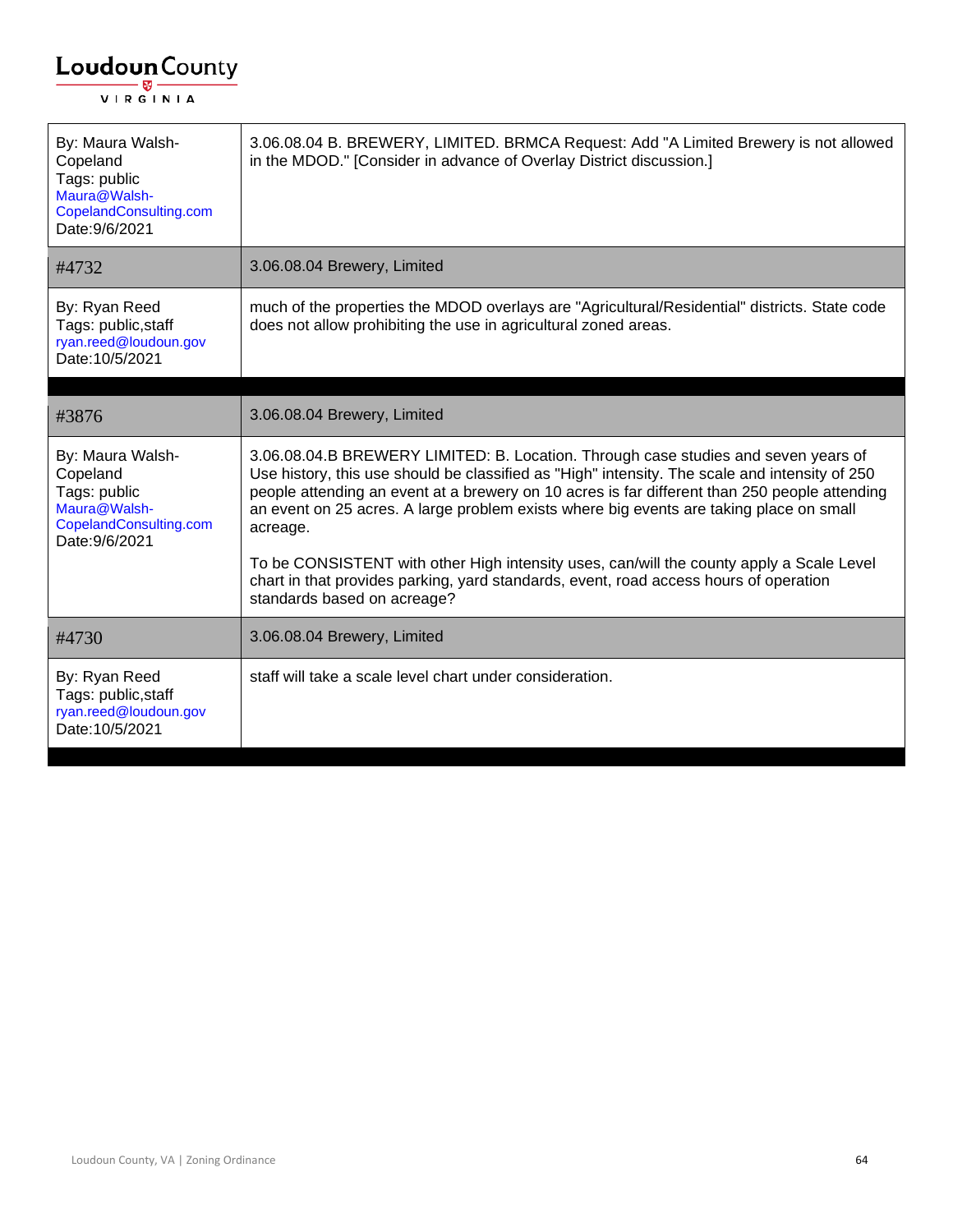| #3877                                                                                                    | 3.06.08.04 Brewery, Limited                                                                                                                                                                                                                                                                                                                                                                                                                                                                                                                                                                                                                                                                                                                                                                                                                                                                                                                                 |
|----------------------------------------------------------------------------------------------------------|-------------------------------------------------------------------------------------------------------------------------------------------------------------------------------------------------------------------------------------------------------------------------------------------------------------------------------------------------------------------------------------------------------------------------------------------------------------------------------------------------------------------------------------------------------------------------------------------------------------------------------------------------------------------------------------------------------------------------------------------------------------------------------------------------------------------------------------------------------------------------------------------------------------------------------------------------------------|
| By: Maura Walsh-<br>Copeland<br>Tags: public<br>Maura@Walsh-<br>CopelandConsulting.com<br>Date: 9/6/2021 | "3.06.08.04. BREWERY, LIMITED. C. Intensity/Character.<br>1.50 feet set back from all lot lines for ""outdoor tasting rooms or similar outdoor activities""<br>adjacent to residentially zoned property is inadequate and inconsistent for uses of similar<br>scale and intensity. Numerous cases of disturbance of patrons, children and dogs roaming<br>and tresspassing property is a disturbance of peace and quietude, safety, and property rights<br>for adjacent residents.<br>Setbacks should be CONSISTENT for similar intensity uses. Consider regulations currently<br>approved/used in other Counties:<br>Albemarle County: Structures -- Fr-75'; Side 25'; Rr: 35' Parking: Fr: 75'; Side: 125'; Rr: 125'<br>Fauquier County: Structures 300' from all lot lines"                                                                                                                                                                              |
| #4729                                                                                                    | 3.06.08.04 Brewery, Limited                                                                                                                                                                                                                                                                                                                                                                                                                                                                                                                                                                                                                                                                                                                                                                                                                                                                                                                                 |
| By: Ryan Reed<br>Tags: public, staff<br>ryan.reed@loudoun.gov<br>Date: 10/5/2021                         | noted. staff will further consider adequate setbacks.                                                                                                                                                                                                                                                                                                                                                                                                                                                                                                                                                                                                                                                                                                                                                                                                                                                                                                       |
|                                                                                                          |                                                                                                                                                                                                                                                                                                                                                                                                                                                                                                                                                                                                                                                                                                                                                                                                                                                                                                                                                             |
| #3878                                                                                                    | 3.06.08.04 Brewery, Limited                                                                                                                                                                                                                                                                                                                                                                                                                                                                                                                                                                                                                                                                                                                                                                                                                                                                                                                                 |
|                                                                                                          |                                                                                                                                                                                                                                                                                                                                                                                                                                                                                                                                                                                                                                                                                                                                                                                                                                                                                                                                                             |
| By: Maura Walsh-<br>Copeland<br>Tags: public<br>Maura@Walsh-<br>CopelandConsulting.com<br>Date: 9/6/2021 | "3.06.08.04. BREWERY, LIMITED. C. Intensity/Character. Parking ratios in the Use Table<br>Matrix for Limited Breweries is ""1/1000 sf"". There is no clarification whether square feet<br>applies to the Brewery structure or the Brewery overall VaABC licensed area. If the former, it<br>will not address the (at times overflowing) parking situations in current Limited Brewery<br>locations that have overflow parking, street parking where not permitted or safe, and parking<br>on adjacent property front yards.<br>A recommendation was made at the ZOC meeting in July for ZOR Staff to further review<br>ACTUAL Limited Brewery parking to determine how to mitigate the safety, health, and welfare<br>issues currently and when the new ordinance is applied. If Staff is unable to obtain a full and<br>complete list of such cases and complaints via LEx, copies and photos can be sent to James<br>David and/or ZORewrite@loudoun.gov." |
| #4727                                                                                                    | 3.06.08.04 Brewery, Limited                                                                                                                                                                                                                                                                                                                                                                                                                                                                                                                                                                                                                                                                                                                                                                                                                                                                                                                                 |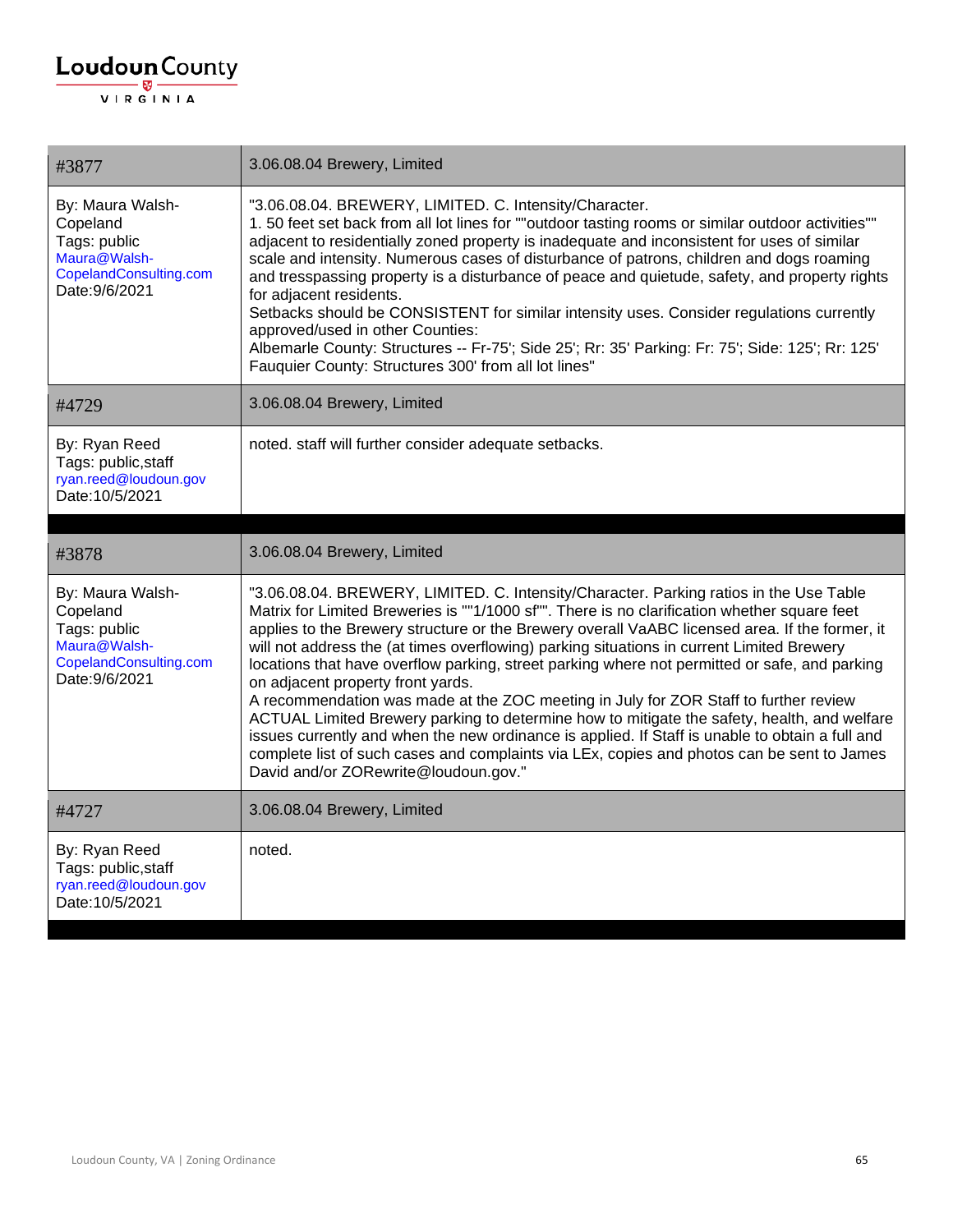| #3879                                                                                                    | 3.06.08.04 Brewery, Limited                                                                                                                                                                                                                                                                                                                                                                                                                                                                                                                                              |
|----------------------------------------------------------------------------------------------------------|--------------------------------------------------------------------------------------------------------------------------------------------------------------------------------------------------------------------------------------------------------------------------------------------------------------------------------------------------------------------------------------------------------------------------------------------------------------------------------------------------------------------------------------------------------------------------|
| By: Maura Walsh-<br>Copeland<br>Tags: public<br>Maura@Walsh-<br>CopelandConsulting.com<br>Date: 9/6/2021 | "3.06.08.04.C BREWERY, LIMITED. LECA Input -- C. Intensity/Character. Can HOURS OF<br>OPERATION be added to be CONSISTENT with other uses of similar scale and intensity.<br>Commercial Winery is 10am to 10pm.<br>Warren County applies the following hours of operation: Microbrewery (Limited Brewery) &<br>Distillery: 9am to 5pm, Brewpub: 9am to 9pm, Winery: 9am to 10pm"                                                                                                                                                                                         |
| #4726                                                                                                    | 3.06.08.04 Brewery, Limited                                                                                                                                                                                                                                                                                                                                                                                                                                                                                                                                              |
| By: Ryan Reed<br>Tags: public, staff<br>ryan.reed@loudoun.gov<br>Date: 10/5/2021                         | noted.                                                                                                                                                                                                                                                                                                                                                                                                                                                                                                                                                                   |
| #3880                                                                                                    | 3.06.08.04 Brewery, Limited                                                                                                                                                                                                                                                                                                                                                                                                                                                                                                                                              |
| By: Maura Walsh-<br>Copeland<br>Tags: public<br>Maura@Walsh-<br>CopelandConsulting.com<br>Date: 9/6/2021 | "3.06.08.04.C.4.i BREWERY, LIMITED. Submitted recommendations for Hours of Operation.<br>Weekdays: Monday through Thursday: 10:00 a.m until 9:00 p.m.<br>3.06.08.04.C.4.ii BREWERY, LIMITED. Hours of Operation. Weekends Friday through<br>Saturday: 10:00 a.m. until 11:00 p.m.<br>3.06.08.04.C.4.iii BREWERY, LIMITED. Hours of Operation. Sunday & Holidays: 10:00 a.m.<br>until 5:00 p.m.<br>P.S.<br>https://law.lis.virginia.gov/vacode/title4.1/chapter1/section4.1-129/ Loudoun County can<br>restrict wine/beer sales between 1pm Saturday through 6am Monday." |
| #4725                                                                                                    | 3.06.08.04 Brewery, Limited                                                                                                                                                                                                                                                                                                                                                                                                                                                                                                                                              |
| By: Ryan Reed<br>Tags: public, staff<br>ryan.reed@loudoun.gov<br>Date: 10/5/2021                         | noted.                                                                                                                                                                                                                                                                                                                                                                                                                                                                                                                                                                   |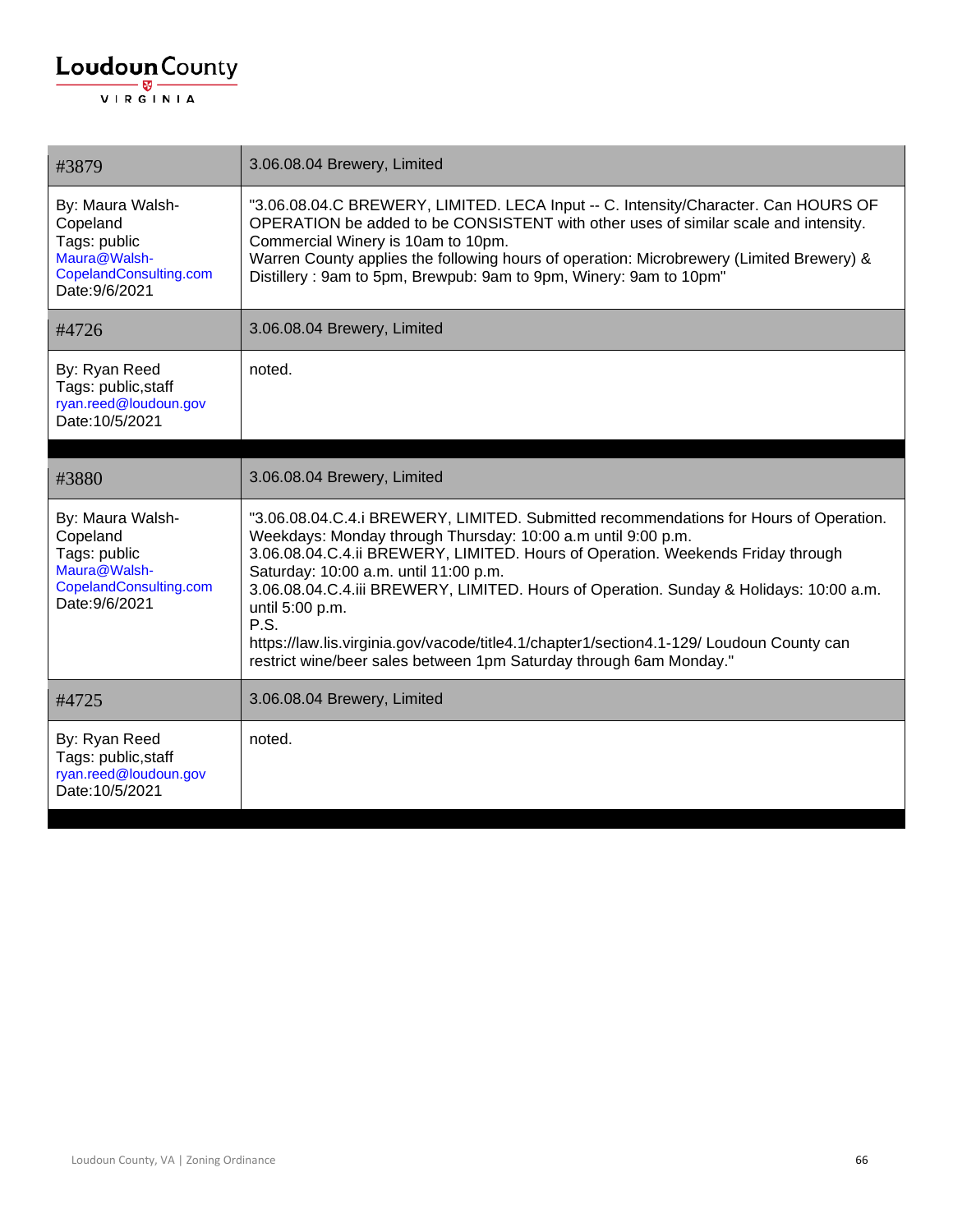| #3881                                                                                                    | 3.06.08.04 Brewery, Limited                                                                                                                                                                                                                                                                                                                                                                                                                                                                                                                                                                                                                                                                                                                                                                                                                                                                                                         |
|----------------------------------------------------------------------------------------------------------|-------------------------------------------------------------------------------------------------------------------------------------------------------------------------------------------------------------------------------------------------------------------------------------------------------------------------------------------------------------------------------------------------------------------------------------------------------------------------------------------------------------------------------------------------------------------------------------------------------------------------------------------------------------------------------------------------------------------------------------------------------------------------------------------------------------------------------------------------------------------------------------------------------------------------------------|
| By: Maura Walsh-<br>Copeland<br>Tags: public<br>Maura@Walsh-<br>CopelandConsulting.com<br>Date: 9/6/2021 | "3.06.08.04. BREWERY, LIMITED. D. Limited Brewery Events & Special Events. Would the<br>addition of the ""or similar activities"" would encompass ""Trivia Night""? If so, how would the<br>included description for events evaluate the advertising of food truck and/or musicians in<br>newspaper and social media postings on a weekly basis? What is the definition of<br>""planned?"" There is no real business marketing difference, evidenced by newspaper<br>postings. This indicate that 250 patrons any night/week would be permitted, regardless of the<br>size of the parcel, facility or operation. This is INCONSISTENT with other Agricultural<br>operations that Scale the quantity of patrons based on quantity of acres and/or size of<br>structure.                                                                                                                                                              |
|                                                                                                          | OTHER COUNTIES have addressed this in various ways: https://loudouncoalition.org/wp-<br>content/uploads/2020/04/ZOR-2021-Virginia-Counties-Ordinance-Comparison.pdf                                                                                                                                                                                                                                                                                                                                                                                                                                                                                                                                                                                                                                                                                                                                                                 |
|                                                                                                          | ALBEMARLE COUNTY: Events (by-right) are permitted for Events, weddings, receptions etc.<br>eligibility: Minimum 5 acres crops of fruits grains or other ag products planted on-site or adj.<br>same owner in production (fermentation/bottling processes and on-site tasting room. BY<br>RIGHT: not more than 200 in attendance at any time, subject to the following: ZONING<br>CLEARANCE req'd if: Less than 21ac in size OR generates >50 vehicle trips/day, and <200<br>persons NOTICE: Written notice to adjacent lots for 1 or more events.<br>Special Events: No kitchen service allowed for Special Events, portable toilets screened                                                                                                                                                                                                                                                                                       |
|                                                                                                          | WARREN COUNTY: Usual and customary activities* for less than 100 persons in attendance<br>at any organized event. Conditional use permit required for more than 100 persons.                                                                                                                                                                                                                                                                                                                                                                                                                                                                                                                                                                                                                                                                                                                                                        |
|                                                                                                          | GOOCHLAND COUNTY: Weddings, receptions, reunions or similar on 50 acres or more must<br>have: onsite fermentation; onsite tasting rm; minimum five (5) acres to agricultural products<br>used in production of establishment's beverages.<br>Max attendance calculated = (Parking $x 4$ ) - LESS occupancy of tasting room. Limit one event<br>per week. Hours: End by 11pm Fri/Sat, by 10pm Sun thru Thurs. Event areas need<br>200'setback from all adj properties.<br>Lighting must be dark sky compliant<br>Special Event cannot occur more than eight (8) times per year                                                                                                                                                                                                                                                                                                                                                       |
|                                                                                                          | PRINCE WILLIAM COUNTY: More than 150 people require temporary activity permit (Special<br>event)                                                                                                                                                                                                                                                                                                                                                                                                                                                                                                                                                                                                                                                                                                                                                                                                                                    |
|                                                                                                          | CLARKE COUNTY: Classifies Special Event as a) Any assembly, attraction, ceremony, event,<br>festival, gathering, circus, carnival, or show at which rides, games, competitions, attractions,<br>music, dance, or other performing arts are engaged in by participants or provided as<br>entertainment by professional or amateur performers or by prerecorded means, 1) Which<br>involves the raising, charging, donating or re-couping of funds, 2) Which is held at any place<br>other than on property owned by [Gov], or (2) In a permanent enclosed structure; 3) To which<br>the public is invited or admitted; and 5) Which occurs on a parcel of land of six or more<br>acres (a parcel of land of six or more acres may include adjoining parcels with the same<br>owner that have a total area of six or more acres).<br>Event Hours: not permitted btw 12:00am to 7am Ticket admission to insure permit not<br>exceeded" |
| #4723                                                                                                    | 3.06.08.04 Brewery, Limited                                                                                                                                                                                                                                                                                                                                                                                                                                                                                                                                                                                                                                                                                                                                                                                                                                                                                                         |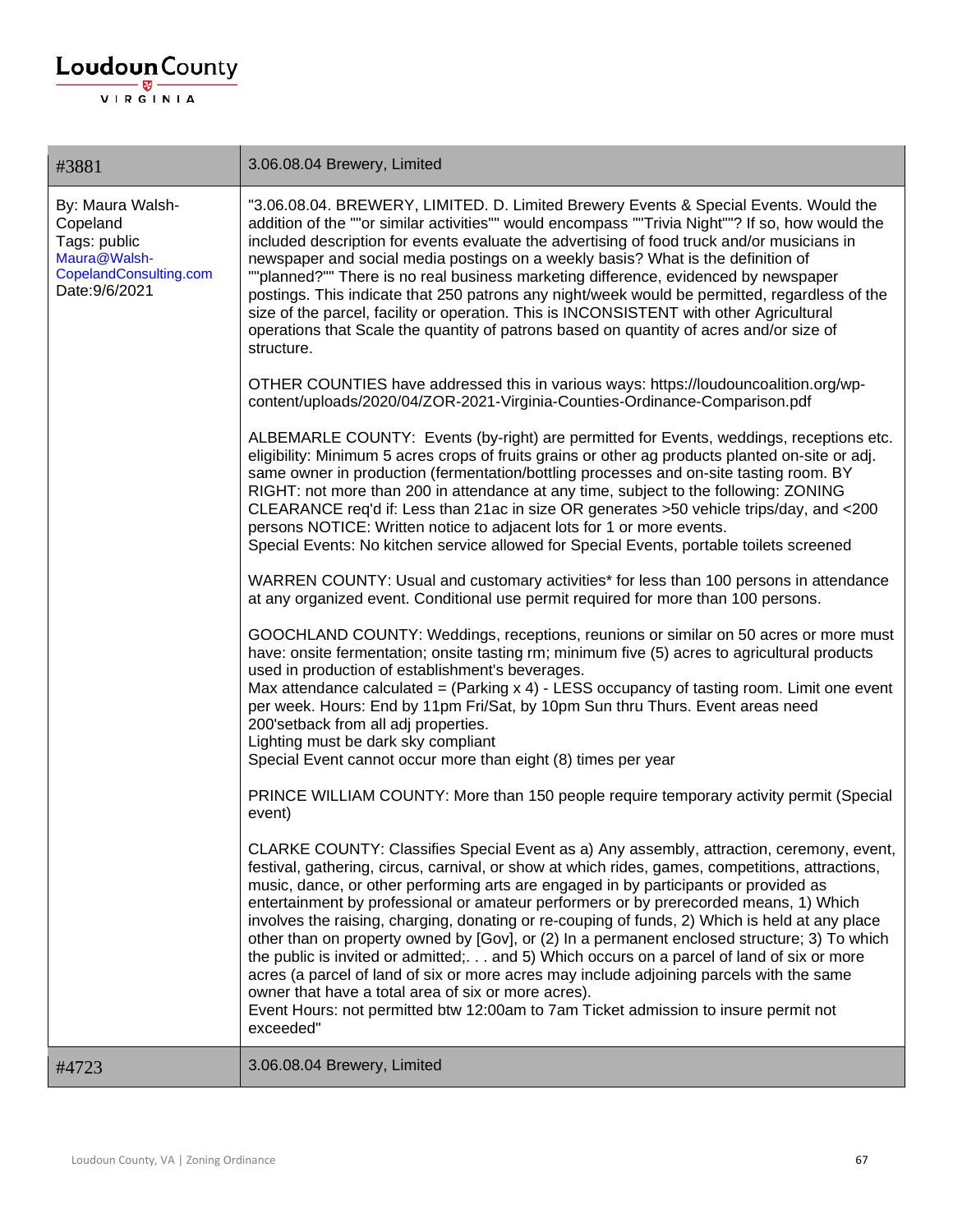| By: Ryan Reed<br>Tags: public, staff<br>ryan.reed@loudoun.gov<br>Date: 10/5/2021                         | noted.                                                                                                                                                                                                                                                                                                                                                                                                                                                                                                                                                                                                                             |
|----------------------------------------------------------------------------------------------------------|------------------------------------------------------------------------------------------------------------------------------------------------------------------------------------------------------------------------------------------------------------------------------------------------------------------------------------------------------------------------------------------------------------------------------------------------------------------------------------------------------------------------------------------------------------------------------------------------------------------------------------|
| #3882                                                                                                    | 3.06.08.04 Brewery, Limited                                                                                                                                                                                                                                                                                                                                                                                                                                                                                                                                                                                                        |
| By: Maura Walsh-<br>Copeland<br>Tags: public<br>Maura@Walsh-<br>CopelandConsulting.com<br>Date: 9/6/2021 | "3.06.08.04. BREWERY, LIMITED. D. Limited Brewery Events.<br>Referencing existing codes gives the County better oversight parameters, rather than using a<br># of attendees; it's difficult, if not impossible for anyone to document the numbers at any given<br>time. If there is a way that a reliable figure could be used to limit the number of<br>attendees/day? If not, then monitoring is an zoning enforcement impossibility, as enforcement<br>is not available on the weekend except by appointment.<br>In the MDODs, an Environmental Impact Review is required if parking for more than 100<br>vehicles is proposed. |
|                                                                                                          | 3.06.08.04.D.1 BREWERY, LIMITED, PERMITTED BY RIGHT. How will the County monitor<br>the number of attendees for compliance? Can a Brewery, Limited be permitted in ARS and<br>ARN and MDOD lands by Special Exception only, not by right?"                                                                                                                                                                                                                                                                                                                                                                                         |
| #4722                                                                                                    | 3.06.08.04 Brewery, Limited                                                                                                                                                                                                                                                                                                                                                                                                                                                                                                                                                                                                        |
| By: Ryan Reed<br>Tags: public, staff<br>ryan.reed@loudoun.gov<br>Date: 10/5/2021                         | noted.                                                                                                                                                                                                                                                                                                                                                                                                                                                                                                                                                                                                                             |
|                                                                                                          |                                                                                                                                                                                                                                                                                                                                                                                                                                                                                                                                                                                                                                    |
| #3883                                                                                                    | 3.06.08.04 Brewery, Limited                                                                                                                                                                                                                                                                                                                                                                                                                                                                                                                                                                                                        |
| By: Maura Walsh-<br>Copeland<br>Tags: public<br>Maura@Walsh-<br>CopelandConsulting.com<br>Date: 9/6/2021 | 3.06.08.04.D.2 & E.2 BREWERY, LIMITED. EVENT & SPECIAL EVENT PARKING. D.2.<br>Events state all parking MUST be provided on site, whereas E.2. Special Events state all<br>parking SHOULD be provided on site out of the public right-of-way. These requirements<br>should be made consistent.                                                                                                                                                                                                                                                                                                                                      |
| #4720                                                                                                    | 3.06.08.04 Brewery, Limited                                                                                                                                                                                                                                                                                                                                                                                                                                                                                                                                                                                                        |
| By: Ryan Reed<br>Tags: public, staff<br>ryan.reed@loudoun.gov<br>Date: 10/5/2021                         | noted.                                                                                                                                                                                                                                                                                                                                                                                                                                                                                                                                                                                                                             |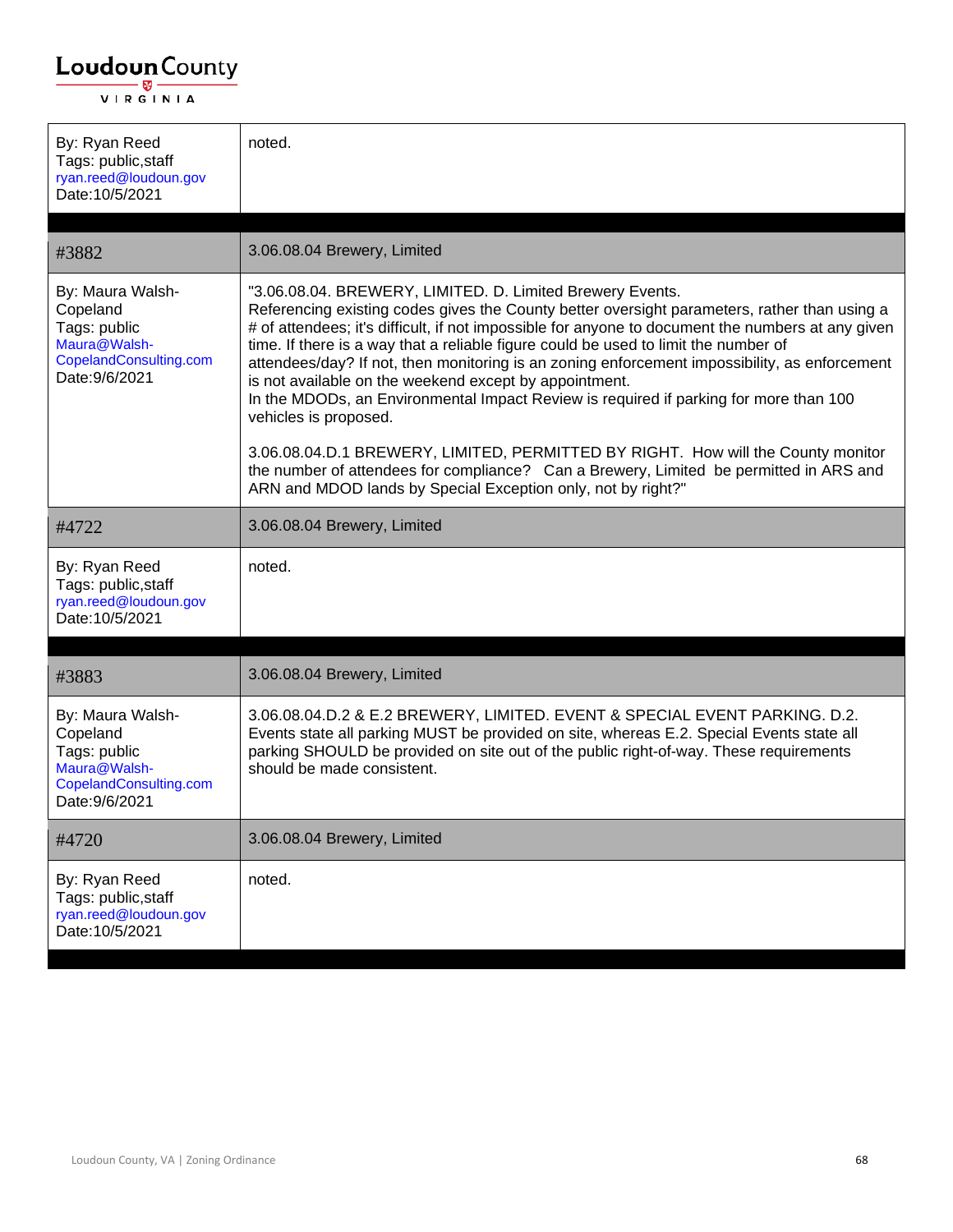| #3884                                                                                                    | 3.06.08.04 Brewery, Limited                                                                                                                                                                                                                                                                                                                                                                                                        |
|----------------------------------------------------------------------------------------------------------|------------------------------------------------------------------------------------------------------------------------------------------------------------------------------------------------------------------------------------------------------------------------------------------------------------------------------------------------------------------------------------------------------------------------------------|
| By: Maura Walsh-<br>Copeland<br>Tags: public<br>Maura@Walsh-<br>CopelandConsulting.com<br>Date: 9/6/2021 | 3.06.08.04. BREWERY, LIMITED. E. Special Event. What is the intent (or justification) for the<br>condition that "subsequent special event shall be at least 2,000 feet from the location of the<br>previous event"? A "one size fits all" approach of "250 persons in attendance" is inconsistent<br>with other Agricultural operations that SCALE the quantity of patrons based on quantity of<br>acres and/or size of structure. |
| #4717                                                                                                    | 3.06.08.04 Brewery, Limited                                                                                                                                                                                                                                                                                                                                                                                                        |
| By: Ryan Reed<br>Tags: public, staff<br>ryan.reed@loudoun.gov<br>Date: 10/5/2021                         | noted.                                                                                                                                                                                                                                                                                                                                                                                                                             |
| #3885                                                                                                    | 3.06.08.04 Brewery, Limited                                                                                                                                                                                                                                                                                                                                                                                                        |
| By: Maura Walsh-<br>Copeland<br>Tags: public<br>Maura@Walsh-<br>CopelandConsulting.com<br>Date: 9/6/2021 | 3.06.08.04. BREWERY, LIMITED. E. Special Event. Use of portable facilities should be only<br>allowed during the specific timing of a special event, not permanent sanitary facilities,<br>circumventing Health Department requirements for adequate septic.                                                                                                                                                                        |
| #4716                                                                                                    | 3.06.08.04 Brewery, Limited                                                                                                                                                                                                                                                                                                                                                                                                        |
| By: Ryan Reed<br>Tags: public, staff<br>ryan.reed@loudoun.gov<br>Date: 10/5/2021                         | noted.                                                                                                                                                                                                                                                                                                                                                                                                                             |
| #3886                                                                                                    | 3.06.08.04 Brewery, Limited                                                                                                                                                                                                                                                                                                                                                                                                        |
| By: Maura Walsh-<br>Copeland<br>Tags: public<br>Maura@Walsh-<br>CopelandConsulting.com<br>Date: 9/6/2021 | 3.06.08.04. BREWERY, LIMITED. E. Special Event. Review of current weekly newspaper<br>and social media posts show the primary promotion is for current music performers and/or<br>food trucks, not the agricultural product. Some are requiring ticket entrance. How does this<br>make this use in compliance with Code of VA versus being an event venue?                                                                         |
| #4715                                                                                                    | 3.06.08.04 Brewery, Limited                                                                                                                                                                                                                                                                                                                                                                                                        |
| By: Ryan Reed<br>Tags: public, staff<br>ryan.reed@loudoun.gov<br>Date: 10/5/2021                         | noted.                                                                                                                                                                                                                                                                                                                                                                                                                             |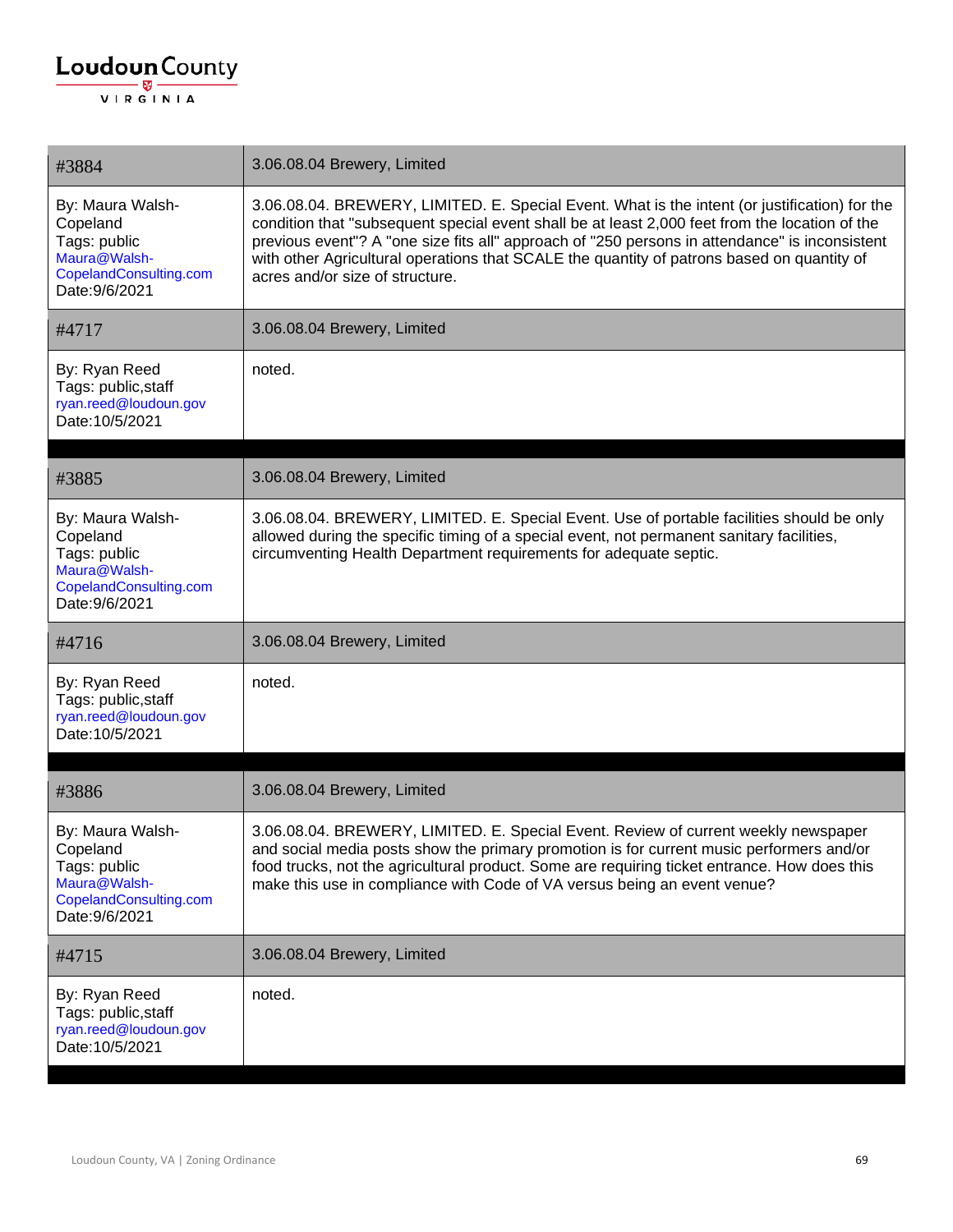| #3887                                                                                                    | 3.06.08.04 Brewery, Limited                                                                                                                                                                                                                                                                                                                                                                                                                                                                                                                                                                                                                                                                                                                                                                                                                                                                                                                                                                                                                                                                                                                                                                                                                                                                                                                                                                                                                                                                                                                                                |
|----------------------------------------------------------------------------------------------------------|----------------------------------------------------------------------------------------------------------------------------------------------------------------------------------------------------------------------------------------------------------------------------------------------------------------------------------------------------------------------------------------------------------------------------------------------------------------------------------------------------------------------------------------------------------------------------------------------------------------------------------------------------------------------------------------------------------------------------------------------------------------------------------------------------------------------------------------------------------------------------------------------------------------------------------------------------------------------------------------------------------------------------------------------------------------------------------------------------------------------------------------------------------------------------------------------------------------------------------------------------------------------------------------------------------------------------------------------------------------------------------------------------------------------------------------------------------------------------------------------------------------------------------------------------------------------------|
| By: Maura Walsh-<br>Copeland<br>Tags: public<br>Maura@Walsh-<br>CopelandConsulting.com<br>Date: 9/6/2021 | 3.06.08.04.F BREWERY, LIMITED. Prohibited Uses. These are in line with other counties.<br>BRMCA asks whether additional prohibited accessory uses be added to include: Hot Air<br>Balloon Rides; Carnival Inspired Games, (thinking shooting at targets for prizes), live<br>auctions, and any use of firearms?                                                                                                                                                                                                                                                                                                                                                                                                                                                                                                                                                                                                                                                                                                                                                                                                                                                                                                                                                                                                                                                                                                                                                                                                                                                            |
| #4714                                                                                                    | 3.06.08.04 Brewery, Limited                                                                                                                                                                                                                                                                                                                                                                                                                                                                                                                                                                                                                                                                                                                                                                                                                                                                                                                                                                                                                                                                                                                                                                                                                                                                                                                                                                                                                                                                                                                                                |
| By: Ryan Reed<br>Tags: public, staff<br>ryan.reed@loudoun.gov<br>Date: 10/5/2021                         | noted.                                                                                                                                                                                                                                                                                                                                                                                                                                                                                                                                                                                                                                                                                                                                                                                                                                                                                                                                                                                                                                                                                                                                                                                                                                                                                                                                                                                                                                                                                                                                                                     |
| #3888                                                                                                    | 3.06.08.04 Brewery, Limited                                                                                                                                                                                                                                                                                                                                                                                                                                                                                                                                                                                                                                                                                                                                                                                                                                                                                                                                                                                                                                                                                                                                                                                                                                                                                                                                                                                                                                                                                                                                                |
| By: Maura Walsh-<br>Copeland<br>Tags: public<br>Maura@Walsh-<br>CopelandConsulting.com<br>Date: 9/6/2021 | "3.06.08.04.G BREWERY, LIMITED. Sketch Plan / Application Requirements. Statement<br>indicates this section has been moved to a new heading, Application Requirements. Unless<br>this relocated section for Sketch Plan includes the specific references required for Limited<br>Breweries (i.e., tasting, storage, outdoor areas, 300' requirements from property line, etc.)<br>then this section should REMAIN in Section 3.06.08.04.G to ensure all requirements are<br>known and not omitted. Otherwise, a Site Plan should be required.<br>It is important not to set a minimum distance from the Limited Brewery property line, as<br>experience has shown that amplified entertainment and voices carry long distances, well<br>beyond 300 feet.<br>Will Uses with sketch plan vs. site plan requirements be denied approval if insufficient<br>information is provided on an application?<br>Can a permit be revoked if the Use after approval greatly exceeds the standards applied for<br>after opening, based on inspection and volume of issues verified?<br>3.06.08.04.G BREWERY, LIMITEDS. APPLICATION REQUIREMENTS. BRMCA: Suggest<br>that a site plan, including a professional survey of the property boundaries, plats of adjacent<br>or across-the-street lots and their existing uses (residence, school, church, etc), and any<br>existing wells, septic fields, structures, and distances from property lines; placement and<br>plans for any new structures, wells, septic fields, outdoor seating, outdoor lighting, driveways,<br>access points" |
| #4713                                                                                                    | 3.06.08.04 Brewery, Limited                                                                                                                                                                                                                                                                                                                                                                                                                                                                                                                                                                                                                                                                                                                                                                                                                                                                                                                                                                                                                                                                                                                                                                                                                                                                                                                                                                                                                                                                                                                                                |
| By: Ryan Reed<br>Tags: public, staff<br>ryan.reed@loudoun.gov<br>Date: 10/5/2021                         | noted.                                                                                                                                                                                                                                                                                                                                                                                                                                                                                                                                                                                                                                                                                                                                                                                                                                                                                                                                                                                                                                                                                                                                                                                                                                                                                                                                                                                                                                                                                                                                                                     |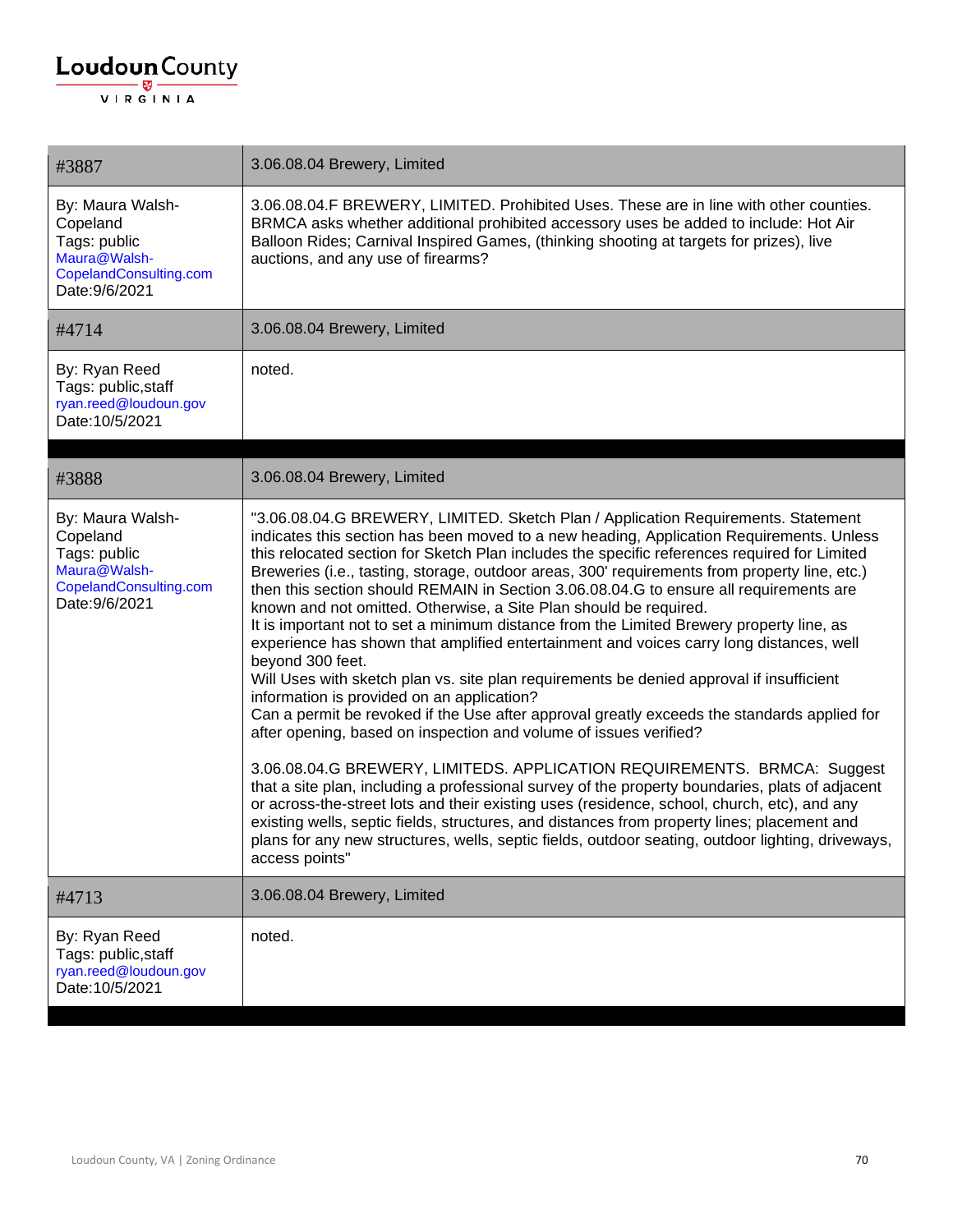| #4277                                                                               | 3.06.08.04 Brewery, Limited                                                                                                                                                                                                                                                                              |
|-------------------------------------------------------------------------------------|----------------------------------------------------------------------------------------------------------------------------------------------------------------------------------------------------------------------------------------------------------------------------------------------------------|
| By: Charles Houston<br>Tags: public<br>CharlesHouston3@yahoo.com<br>Date: 9/22/2021 | F should not be deleted                                                                                                                                                                                                                                                                                  |
| #4711                                                                               | 3.06.08.04 Brewery, Limited                                                                                                                                                                                                                                                                              |
| By: Ryan Reed<br>Tags: public, staff<br>ryan.reed@loudoun.gov<br>Date: 10/5/2021    | noted.                                                                                                                                                                                                                                                                                                   |
| #4399                                                                               | 3.06.08.04 Brewery, Limited                                                                                                                                                                                                                                                                              |
| By: John Merrithew<br>Tags: public<br>Date: 9/30/2021                               | B. Would staff explain the logic behind removing the requirement for farming operations on<br>the same property as the brewery. Recommend that a minimum percentage of the area be<br>used for agricultural purposes. This is essential to meeting goals of retaining the rural<br>character of the RPA. |
| #4710                                                                               | 3.06.08.04 Brewery, Limited                                                                                                                                                                                                                                                                              |
| By: Ryan Reed<br>Tags: public, staff<br>ryan.reed@loudoun.gov<br>Date: 10/5/2021    | Staff intends to add a definition of "farm" which aligns with the Va state code definition. Staff<br>will consider the recommendation of minimum percentage with the definition.                                                                                                                         |
|                                                                                     | 3.06.08.04 Brewery, Limited                                                                                                                                                                                                                                                                              |
| #3072                                                                               |                                                                                                                                                                                                                                                                                                          |
| By: Charles Houston<br>Tags: public<br>CharlesHouston3@yahoo.com<br>Date:8/23/2021  | I continue to believe that breweries and wineries should be in the Food & Beverage section,<br>not in Agriculture.                                                                                                                                                                                       |
| #3560                                                                               | 3.06.08.04 Brewery, Limited                                                                                                                                                                                                                                                                              |
| By: Ryan Reed<br>Tags: public, staff<br>ryan.reed@loudoun.gov<br>Date:8/31/2021     | noted. The intent is that a limited brewery be located on a farm, and must be on land zoned<br>agricultural. See B.                                                                                                                                                                                      |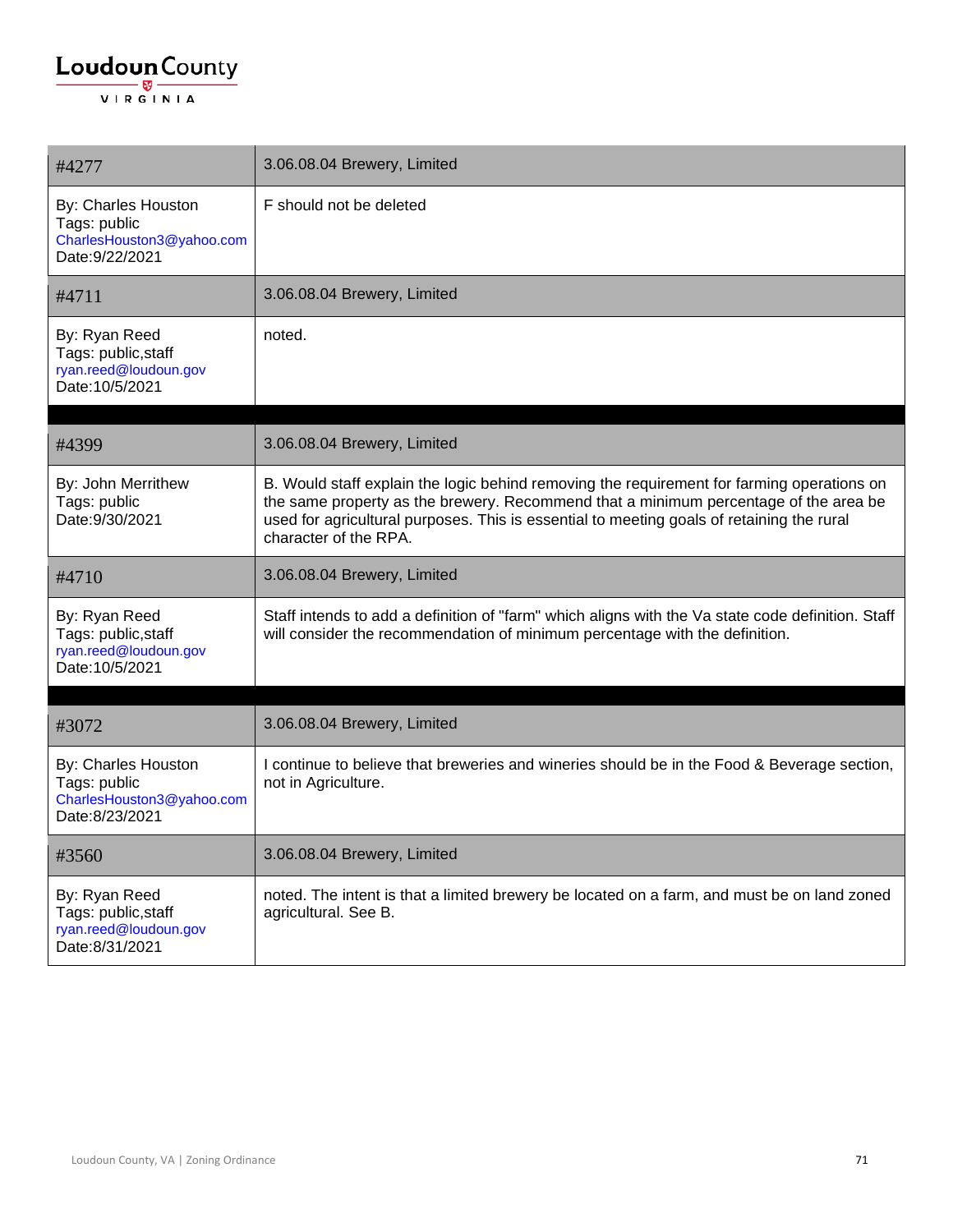| #4400                                                                            | 3.06.08.04 Brewery, Limited                                                                                                                                                                                                                                                                                                                                                                                                                                                                                                                                            |
|----------------------------------------------------------------------------------|------------------------------------------------------------------------------------------------------------------------------------------------------------------------------------------------------------------------------------------------------------------------------------------------------------------------------------------------------------------------------------------------------------------------------------------------------------------------------------------------------------------------------------------------------------------------|
| By: John Merrithew<br>Tags: public<br>Date: 9/30/2021                            | Just to correct you Ryan, the brewery does not have to be on a farm. It just has to be on a<br>10-acre lot.                                                                                                                                                                                                                                                                                                                                                                                                                                                            |
| #4709                                                                            | 3.06.08.04 Brewery, Limited                                                                                                                                                                                                                                                                                                                                                                                                                                                                                                                                            |
| By: Ryan Reed<br>Tags: public, staff<br>ryan.reed@loudoun.gov<br>Date: 10/5/2021 | noted. language can be clarified if necessary for "Brewery, Limited." See 3.06.08.04.B.1 as<br>well as the proposed (carry-over) definition:<br>Brewery, Limited: A brewery licensed as a Limited Brewery in accordance with Section 4.1-<br>208 of the Code of Virginia, as amended, and located on a farm in the Commonwealth on<br>land zoned agricultural. For the purposes of this definition, "farm" shall be defined as one or<br>more contiguous parcels of land, totaling a minimum of 10 acres in size, owned or leased<br>by such licensed limited brewery. |
| #4401                                                                            | 3.06.08.04 Brewery, Limited                                                                                                                                                                                                                                                                                                                                                                                                                                                                                                                                            |
| By: John merrithew<br>Tags: public<br>Date: 9/30/2021                            | Is staff removing the requirement for farming because the Styate requires it? If so does the<br>State require some proof that farming iOS occurring? The State requires growing some<br>product on site but does not stipulate what amount. I suggest it does not preclude the<br>locality from saying how much of the property has to be in farm operations, or at least<br>repeating the state requirement that farming be done on the property and require some<br>proof of production.                                                                             |
| #4706                                                                            | 3.06.08.04 Brewery, Limited                                                                                                                                                                                                                                                                                                                                                                                                                                                                                                                                            |
| By: Ryan Reed<br>Tags: public, staff<br>ryan.reed@loudoun.gov<br>Date: 10/5/2021 | noted.                                                                                                                                                                                                                                                                                                                                                                                                                                                                                                                                                                 |
| #4402                                                                            | 3.06.08.04 Brewery, Limited                                                                                                                                                                                                                                                                                                                                                                                                                                                                                                                                            |
| By: John merrithew<br>Tags: public<br>Date: 9/30/2021                            | I find this State requirement interesting: The licensed premises shall be limited to the<br>portion of the farm on which agricultural products, including barley, other grains, hops, or<br>fruit, used by such brewery in the manufacture of its beer are grown and that is contiguous<br>to the premises of such brewery where the beer is manufactured, exclusive of any<br>residence and the curtilage thereof.                                                                                                                                                    |
|                                                                                  | It clearly requires agric production.                                                                                                                                                                                                                                                                                                                                                                                                                                                                                                                                  |
| #4704                                                                            | 3.06.08.04 Brewery, Limited                                                                                                                                                                                                                                                                                                                                                                                                                                                                                                                                            |
| By: Ryan Reed<br>Tags: public, staff<br>ryan.reed@loudoun.gov<br>Date: 10/5/2021 | noted.                                                                                                                                                                                                                                                                                                                                                                                                                                                                                                                                                                 |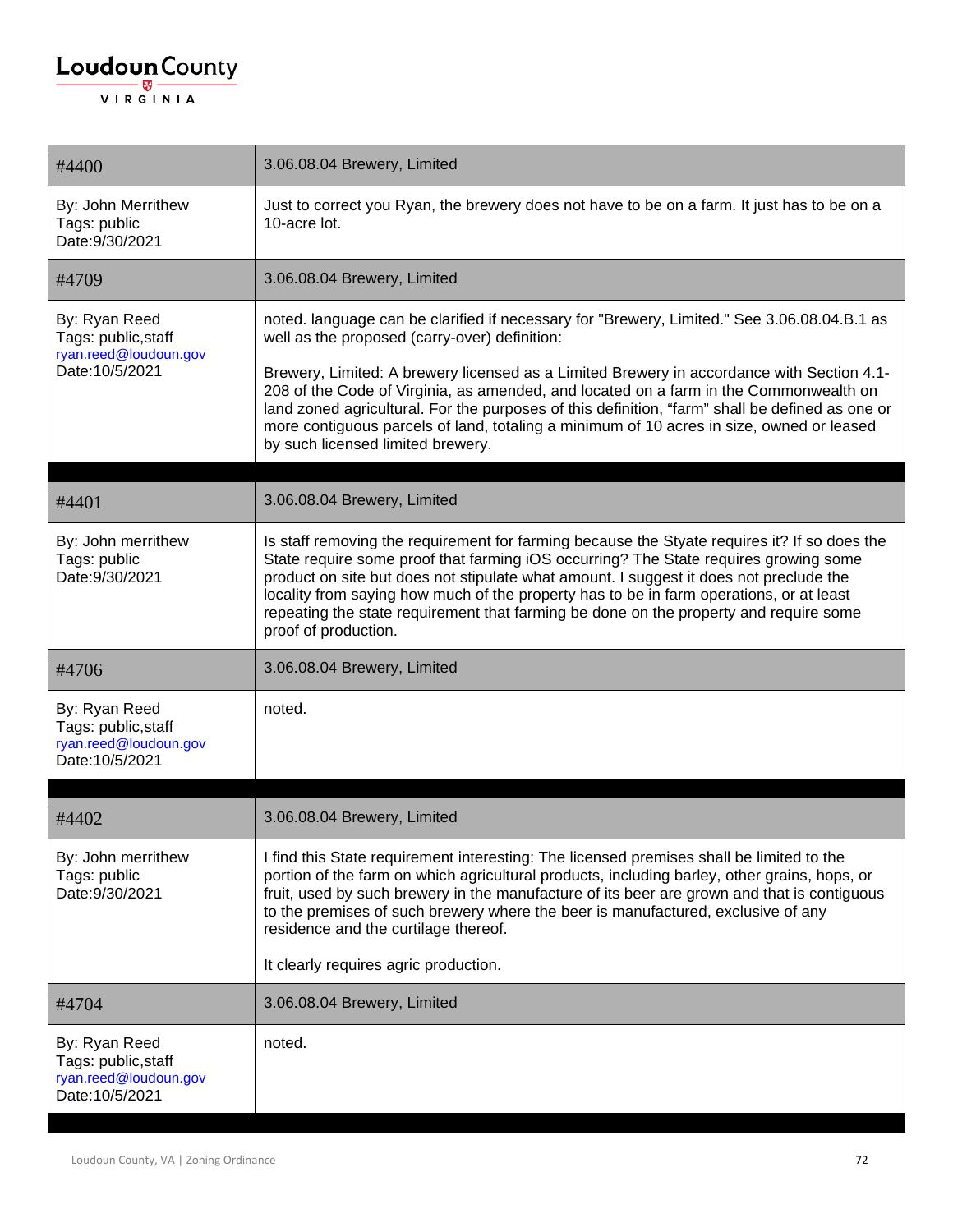| #4403                                                                              | 3.06.08.04 Brewery, Limited                                                                                                                                                                                                                                                                                                                                                                                                                                                                                                                                                                                                                                                                                                                                                                                                                                                                                                                              |
|------------------------------------------------------------------------------------|----------------------------------------------------------------------------------------------------------------------------------------------------------------------------------------------------------------------------------------------------------------------------------------------------------------------------------------------------------------------------------------------------------------------------------------------------------------------------------------------------------------------------------------------------------------------------------------------------------------------------------------------------------------------------------------------------------------------------------------------------------------------------------------------------------------------------------------------------------------------------------------------------------------------------------------------------------|
| By: John merrithew<br>Tags: public<br>Date: 9/30/2021                              | If we are going to rely solely on the state to regulate breweries we should require all state<br>approvals and any ongoing inspections be completed before local approvals and ongoing<br>local approval contingent on any subsequent state inspections.                                                                                                                                                                                                                                                                                                                                                                                                                                                                                                                                                                                                                                                                                                 |
| #4703                                                                              | 3.06.08.04 Brewery, Limited                                                                                                                                                                                                                                                                                                                                                                                                                                                                                                                                                                                                                                                                                                                                                                                                                                                                                                                              |
| By: Ryan Reed<br>Tags: public, staff<br>ryan.reed@loudoun.gov<br>Date: 10/5/2021   | noted. This is a good discussion during Chapter 7: Procedures.                                                                                                                                                                                                                                                                                                                                                                                                                                                                                                                                                                                                                                                                                                                                                                                                                                                                                           |
|                                                                                    |                                                                                                                                                                                                                                                                                                                                                                                                                                                                                                                                                                                                                                                                                                                                                                                                                                                                                                                                                          |
| #4404                                                                              | 3.06.08.04 Brewery, Limited                                                                                                                                                                                                                                                                                                                                                                                                                                                                                                                                                                                                                                                                                                                                                                                                                                                                                                                              |
| By: John merrithew<br>Tags: public<br>Date: 9/30/2021                              | Why was an onsite parking requirement removed?                                                                                                                                                                                                                                                                                                                                                                                                                                                                                                                                                                                                                                                                                                                                                                                                                                                                                                           |
| #4702                                                                              | 3.06.08.04 Brewery, Limited                                                                                                                                                                                                                                                                                                                                                                                                                                                                                                                                                                                                                                                                                                                                                                                                                                                                                                                              |
| By: Ryan Reed<br>Tags: public, staff<br>ryan.reed@loudoun.gov<br>Date: 10/5/2021   | The draft language was supported by some community members that have submitted<br>public input expressing concerns over impacts of limited breweries on existing<br>neighborhoods. The language was opposed by other community members who submitted<br>public input expressing additional regulations would be harmful to the rural economy. Staff<br>continued to vet the potential regulations for limited breweries and spoke with industry and<br>the Department of Economic Development. After understanding the hardships these<br>potential regulations would place on existing businesses, staff determined that it could not<br>support the language endorsed by certain ZOC members, as staff does not support<br>impacting the rural economy. In keeping with the established process for ZOC review,<br>comment spreadsheets were provided back to ZOC reflecting staff's current position<br>regarding changes to the brewery regulations. |
| #3749                                                                              | 3.06.08.05 Wayside Stands                                                                                                                                                                                                                                                                                                                                                                                                                                                                                                                                                                                                                                                                                                                                                                                                                                                                                                                                |
| By: Charles Houston<br>Tags: public<br>CharlesHouston3@yahoo.com<br>Date: 9/4/2021 | Ryan, thee is a long-standing wayside stand at the intersection of Route 9 and Clarkes Gap<br>Road, sited in the parking lot of the Shell station. Nothing is grown on-site, but a large<br>portion of the sales are of fruits and vegetables grown on farms nearby. We should not<br>forbid this type of outlet.                                                                                                                                                                                                                                                                                                                                                                                                                                                                                                                                                                                                                                        |
| #4750                                                                              | 3.06.08.05 Wayside Stands                                                                                                                                                                                                                                                                                                                                                                                                                                                                                                                                                                                                                                                                                                                                                                                                                                                                                                                                |
| By: Ryan Reed<br>Tags: public, staff<br>ryan.reed@loudoun.gov<br>Date: 10/5/2021   | noted. Would that example be a Farm Market - Offsite Production?                                                                                                                                                                                                                                                                                                                                                                                                                                                                                                                                                                                                                                                                                                                                                                                                                                                                                         |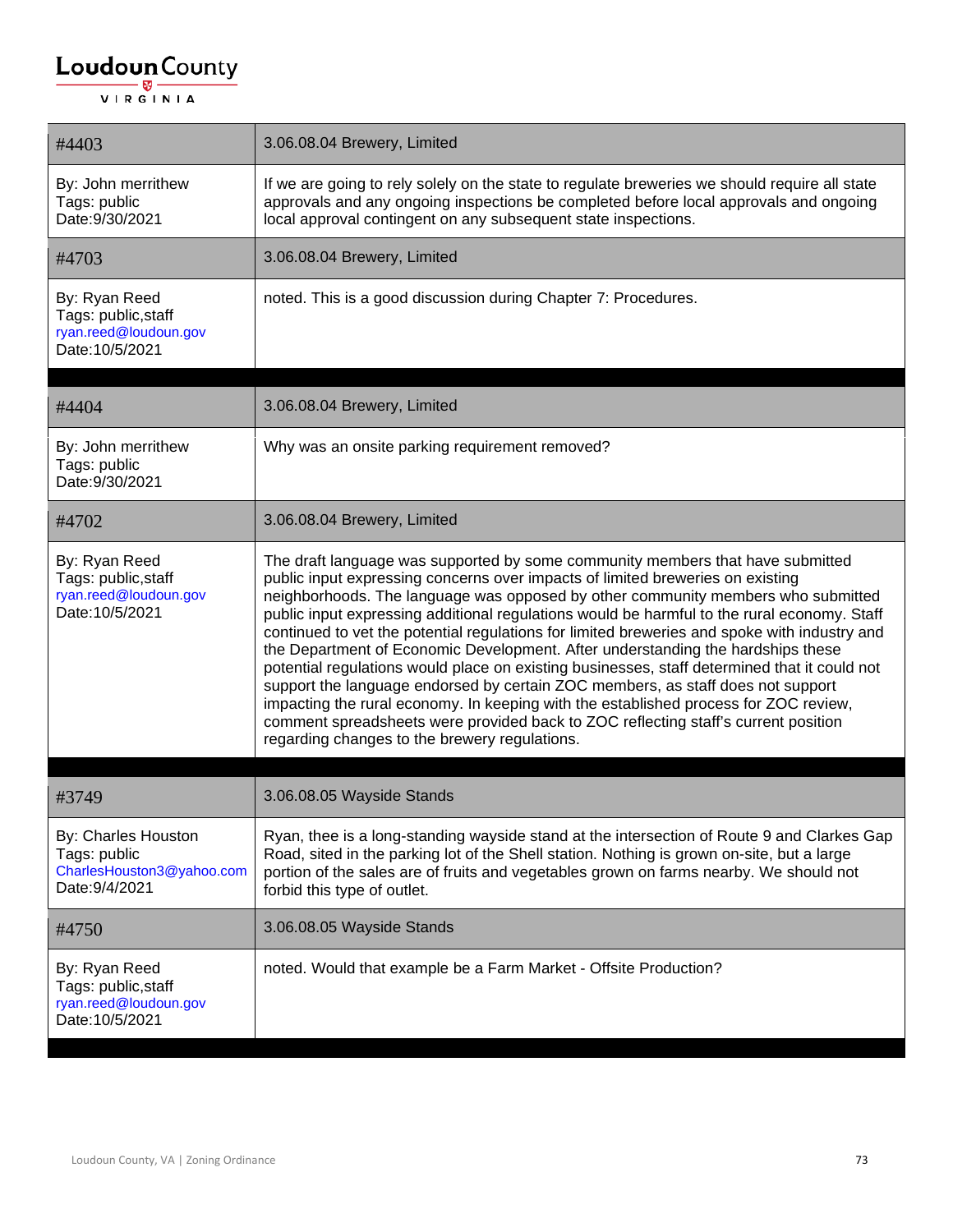| #3855                                                                                                    | 3.06.08.05 Wayside Stands                                                                                                                                                                                                                                                                                                                                                                                                                                    |
|----------------------------------------------------------------------------------------------------------|--------------------------------------------------------------------------------------------------------------------------------------------------------------------------------------------------------------------------------------------------------------------------------------------------------------------------------------------------------------------------------------------------------------------------------------------------------------|
| By: Maura Walsh-<br>Copeland<br>Tags: public<br>Maura@Walsh-<br>CopelandConsulting.com<br>Date: 9/6/2021 | 3.06.08.05.C. WAYSIDE STANDS. BRMCA indicates, if allowed in the MDODs, a site plan for<br>ingress/egress, emergency access, driveways, and parking must be submitted to XXX, and<br>requires review by Emergency Services, Traffic Division, VDOT. Wayside stands should be<br>operated during full daylight hours only, thus no lighting is allowed. [Consider in advance of<br><b>Overlay District discussion.]</b>                                       |
| #4749                                                                                                    | 3.06.08.05 Wayside Stands                                                                                                                                                                                                                                                                                                                                                                                                                                    |
| By: Ryan Reed<br>Tags: public, staff<br>ryan.reed@loudoun.gov<br>Date: 10/5/2021                         | noted.                                                                                                                                                                                                                                                                                                                                                                                                                                                       |
| #3856                                                                                                    | 3.06.08.06 Winery, Commercial                                                                                                                                                                                                                                                                                                                                                                                                                                |
| By: Maura Walsh-<br>Copeland<br>Tags: public<br>Maura@Walsh-<br>CopelandConsulting.com<br>Date: 9/6/2021 | 3.06.08.06.D.1 COMMERCIAL WINERY. SITE SIZE. 10 acre minimum is insufficient if the<br>location hold Events or Special events. Can regulations include the same parameters as<br>Limited Breweries if Events or Special Events? If Events/Special Events are allowed, then 20<br>acre minimum is more consistent with other similar intensity uses.                                                                                                          |
| #4757                                                                                                    | 3.06.08.06 Winery, Commercial                                                                                                                                                                                                                                                                                                                                                                                                                                |
| By: Ryan Reed<br>Tags: public, staff<br>ryan.reed@loudoun.gov<br>Date: 10/5/2021                         | noted.                                                                                                                                                                                                                                                                                                                                                                                                                                                       |
| #3857                                                                                                    | 3.06.08.06 Winery, Commercial                                                                                                                                                                                                                                                                                                                                                                                                                                |
| By: Maura Walsh-<br>Copeland<br>Tags: public<br>Maura@Walsh-<br>CopelandConsulting.com<br>Date: 9/6/2021 | "3.06.08.06. WINERY, COMMERCIAL. It is INCONSISTENT to NOT have regulations for<br>Events permitted by Right and Special Events also defined for Commercial Wineries. Such<br>regulations should be scaled to the size of the operation as is done for other<br>agricultural/agritourism businesses. Can language be applied to cover these issues in detail<br>prior to closing the review on this section?<br>Confirm that new Section 3.06.01.B applies?" |
| #4756                                                                                                    | 3.06.08.06 Winery, Commercial                                                                                                                                                                                                                                                                                                                                                                                                                                |
| By: Ryan Reed<br>Tags: public, staff<br>ryan.reed@loudoun.gov<br>Date: 10/5/2021                         | Section 3.06.01.B applies.                                                                                                                                                                                                                                                                                                                                                                                                                                   |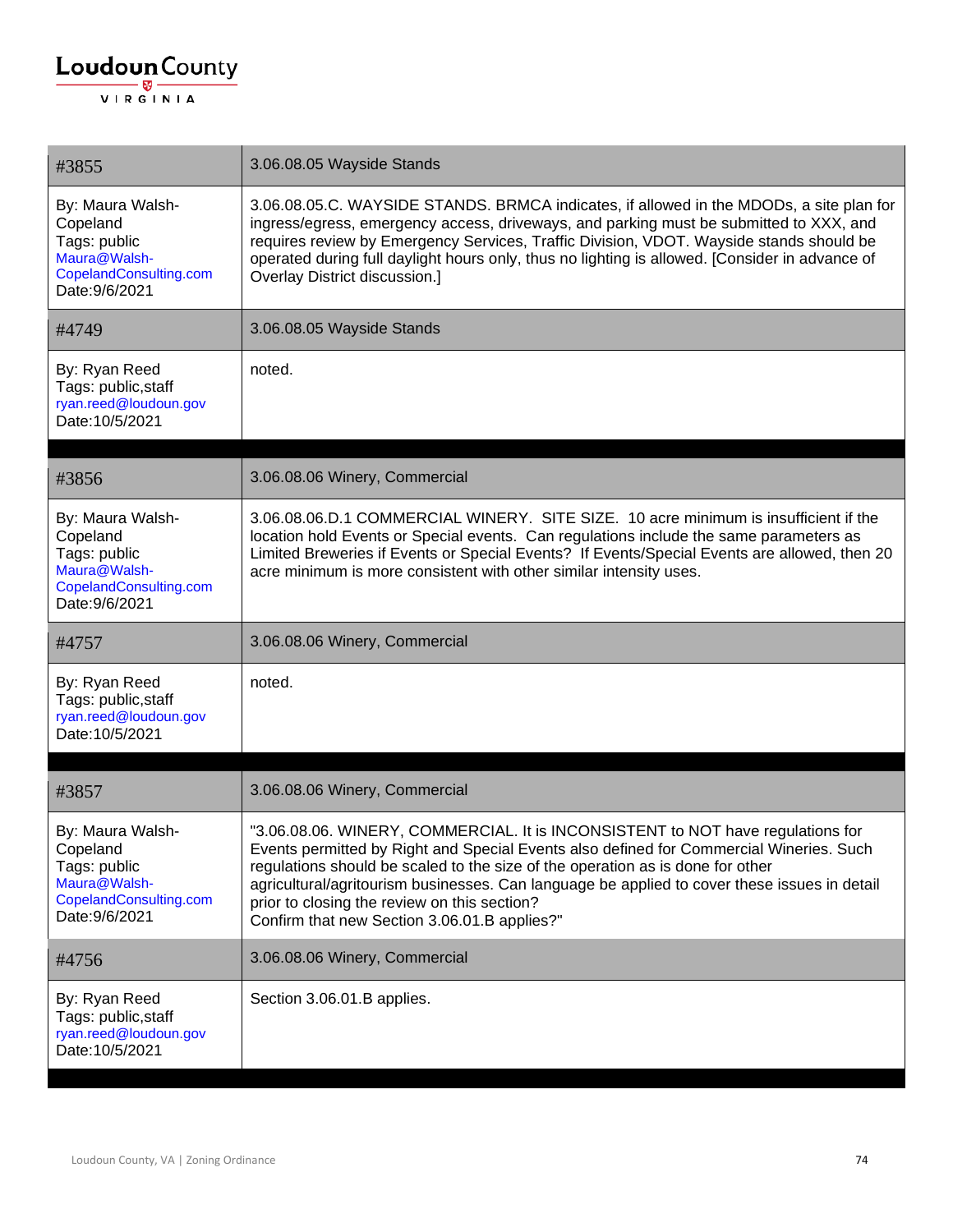| #3858                                                                                                    | 3.06.08.06 Winery, Commercial                                                                                                                                                                                                                                                                                                                                               |
|----------------------------------------------------------------------------------------------------------|-----------------------------------------------------------------------------------------------------------------------------------------------------------------------------------------------------------------------------------------------------------------------------------------------------------------------------------------------------------------------------|
| By: Maura Walsh-<br>Copeland<br>Tags: public<br>Maura@Walsh-<br>CopelandConsulting.com<br>Date: 9/6/2021 | 3.06.08.06 WINERY, COMMERCIAL BRMCA indicates Commercial wineries should not be<br>permitted in MDODs. IF allowed in the MDODs, they must meet all the permit application, set<br>back, buffering, lighting, Special Event regulations, and etc requirements of the Brewery,<br>Limited, for all of the same reasons. [Consider in advance of Overlay District discussion.] |
| #4754                                                                                                    | 3.06.08.06 Winery, Commercial                                                                                                                                                                                                                                                                                                                                               |
| By: Ryan Reed<br>Tags: public, staff<br>ryan.reed@loudoun.gov<br>Date: 10/5/2021                         | noted.                                                                                                                                                                                                                                                                                                                                                                      |
| #3859                                                                                                    | 3.06.08.06 Winery, Commercial                                                                                                                                                                                                                                                                                                                                               |
| By: Maura Walsh-<br>Copeland<br>Tags: public<br>Maura@Walsh-<br>CopelandConsulting.com<br>Date: 9/6/2021 | 3.06.08.06 COMMERCIAL WINERY and VIRGINIA FARM WINERY, PROPOSED<br>LEGISLATIVE ACTION REQUEST. These should have the same requirements for public<br>notice as Brewery, Limited, and is supported by State Code 4.1-230. Will public notice<br>requirements be considered?                                                                                                  |
| #4753                                                                                                    | 3.06.08.06 Winery, Commercial                                                                                                                                                                                                                                                                                                                                               |
| By: Ryan Reed<br>Tags: public, staff<br>ryan.reed@loudoun.gov<br>Date: 10/5/2021                         | noted. staff will consider public notice requirements.                                                                                                                                                                                                                                                                                                                      |
| #3860                                                                                                    | 3.06.08.06 Winery, Commercial                                                                                                                                                                                                                                                                                                                                               |
| By: Maura Walsh-<br>Copeland<br>Tags: public<br>Maura@Walsh-<br>CopelandConsulting.com<br>Date: 9/6/2021 | 3.06.08.06 WINERY, COMMERCIAL. Will Section 3.06.01.B address lighting standards for<br>seasonal lighting displays, and dark sky compliance or are separate standards required in<br>Uses?                                                                                                                                                                                  |
| #4752                                                                                                    | 3.06.08.06 Winery, Commercial                                                                                                                                                                                                                                                                                                                                               |
| By: Ryan Reed<br>Tags: public, staff<br>ryan.reed@loudoun.gov<br>Date: 10/5/2021                         | The use will be subject to Section 5.12 - Exterior Lighting and Noise Standards.                                                                                                                                                                                                                                                                                            |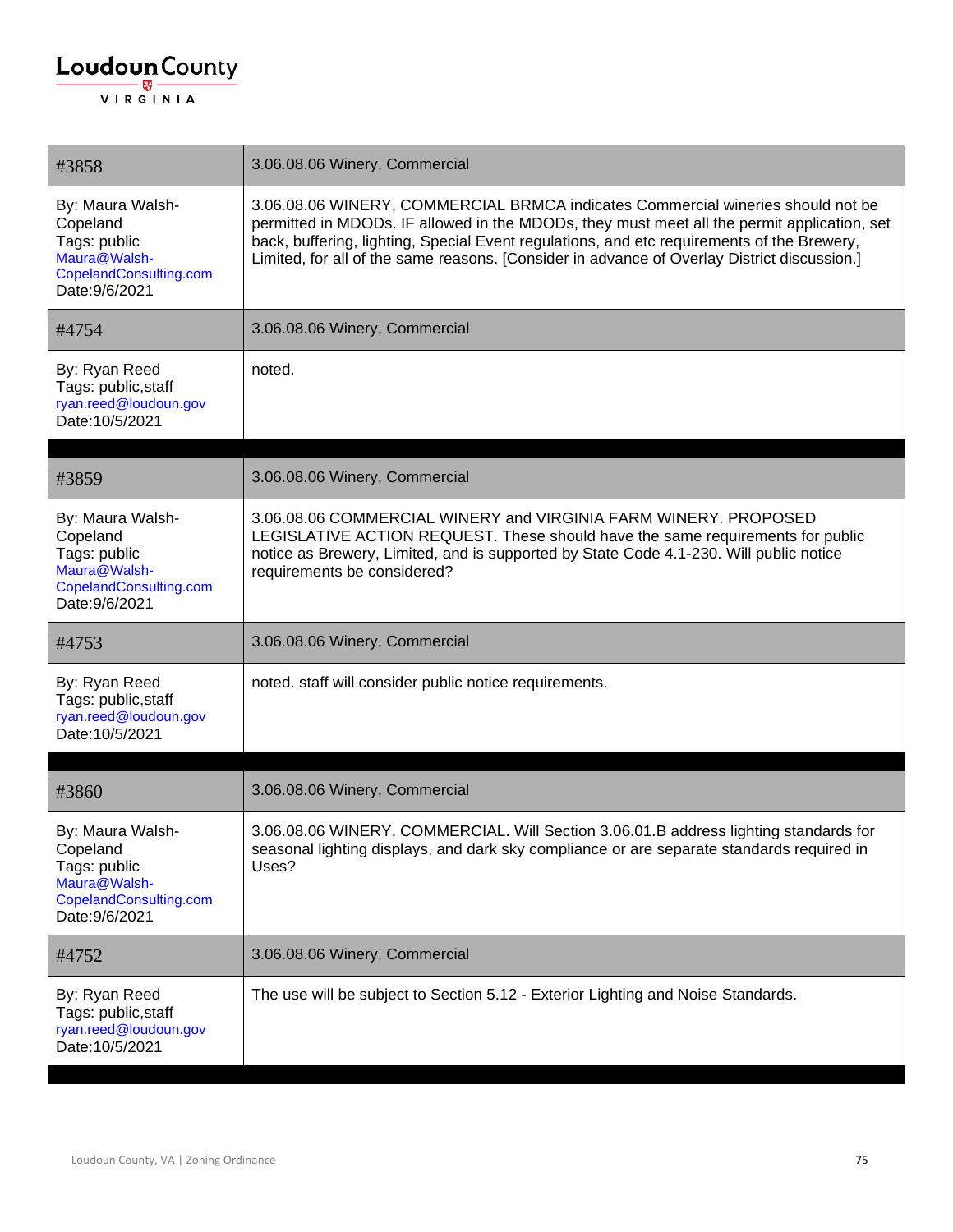| #3861                                                                                                     | 3.06.08.06 Winery, Commercial                                                                                                                                                                                                                                                                                                                                                                                                                                                                                                                                                                                                                                                                                                                                                                                                                                                                                                                                                                                                                                                                                                                                                                                                                                                                                                                                                                                                                                             |
|-----------------------------------------------------------------------------------------------------------|---------------------------------------------------------------------------------------------------------------------------------------------------------------------------------------------------------------------------------------------------------------------------------------------------------------------------------------------------------------------------------------------------------------------------------------------------------------------------------------------------------------------------------------------------------------------------------------------------------------------------------------------------------------------------------------------------------------------------------------------------------------------------------------------------------------------------------------------------------------------------------------------------------------------------------------------------------------------------------------------------------------------------------------------------------------------------------------------------------------------------------------------------------------------------------------------------------------------------------------------------------------------------------------------------------------------------------------------------------------------------------------------------------------------------------------------------------------------------|
| By: Maura Walsh-<br>Copeland<br>Tags: public<br>Maura@Walsh-<br>CopelandConsulting.com<br>Date: 9/6/2021  | "3.06.08.07 VIRGINIA FARM WINERY -- USE STANDARDS Required<br>Although this Use did not have Performance Standards outlined in the current zoning<br>ordinance when added as a use circa 2005, based on information over 15+ years shows<br>omission of use specific standards in the new Zoning Ordinance Rewrite is INCONSISTENT<br>to protect the health, safety and welfare of the public. Originally, farm wineries were just<br>tasting rooms for their product. Since ~2015 several have become event locations promoting<br>weddings and concerts. Therefore, similar to other operations, regulations at a minimum<br>should include: Intensity/character, Site size, Location, Size of use, Events by right, Special<br>Events, Location dimension standards, Landscaping/buffering/screening, Parking, Road<br>access, Lighting and Noise that are comparable to other uses of similar scale and intensity.<br>Additional evidence of the need for use-specific standards can be sent upon request to James<br>David and/or ZORewrite@loudoun.gov.<br>OTHER VIRGINIA COUNTIES -- including but not limited to Albemarle, Clarke, Warren,<br>Fauquier, Goochland, Prince William, Greene -- have applied zoning regulations for Farm<br>Wineries and Distilleries in addition to Limited Breweries. See Virginia Counties Comparison<br>Matrix https://loudouncoalition.org/wp-content/uploads/2020/04/ZOR-2021-Virginia-Counties-<br>Ordinance-Comparison.pdf" |
| #4751                                                                                                     | 3.06.08.06 Winery, Commercial                                                                                                                                                                                                                                                                                                                                                                                                                                                                                                                                                                                                                                                                                                                                                                                                                                                                                                                                                                                                                                                                                                                                                                                                                                                                                                                                                                                                                                             |
| By: Ryan Reed<br>Tags: public, staff<br>ryan.reed@loudoun.gov<br>Date: 10/5/2021                          | Noted. Staff will consider additional use-specific standards.                                                                                                                                                                                                                                                                                                                                                                                                                                                                                                                                                                                                                                                                                                                                                                                                                                                                                                                                                                                                                                                                                                                                                                                                                                                                                                                                                                                                             |
| #4004                                                                                                     | 4.02 Floodplain Overlay District                                                                                                                                                                                                                                                                                                                                                                                                                                                                                                                                                                                                                                                                                                                                                                                                                                                                                                                                                                                                                                                                                                                                                                                                                                                                                                                                                                                                                                          |
| By: Maura Walsh-<br>Copeland<br>Tags: public<br>Maura@Walsh-<br>CopelandConsulting.com<br>Date: 9/13/2021 | 4.02.K FLOODPLAIN OVERLAY DISTRICT K.4.c. Why isn't degradation of wildlife habitat or<br>other natural features included?                                                                                                                                                                                                                                                                                                                                                                                                                                                                                                                                                                                                                                                                                                                                                                                                                                                                                                                                                                                                                                                                                                                                                                                                                                                                                                                                                |
| #4130                                                                                                     | 4.02 Floodplain Overlay District                                                                                                                                                                                                                                                                                                                                                                                                                                                                                                                                                                                                                                                                                                                                                                                                                                                                                                                                                                                                                                                                                                                                                                                                                                                                                                                                                                                                                                          |
| By: Ryan Reed<br>Tags: public, staff<br>ryan.reed@loudoun.gov<br>Date: 9/14/2021                          | FEMA's required regulations focus on flood risk. During ZOAM-2015-0003 staff were directed<br>to not add any regulations beyond the minimum required by FEMA. RSCR Development<br>Standards may consider wildlife habitat and other natural features.                                                                                                                                                                                                                                                                                                                                                                                                                                                                                                                                                                                                                                                                                                                                                                                                                                                                                                                                                                                                                                                                                                                                                                                                                     |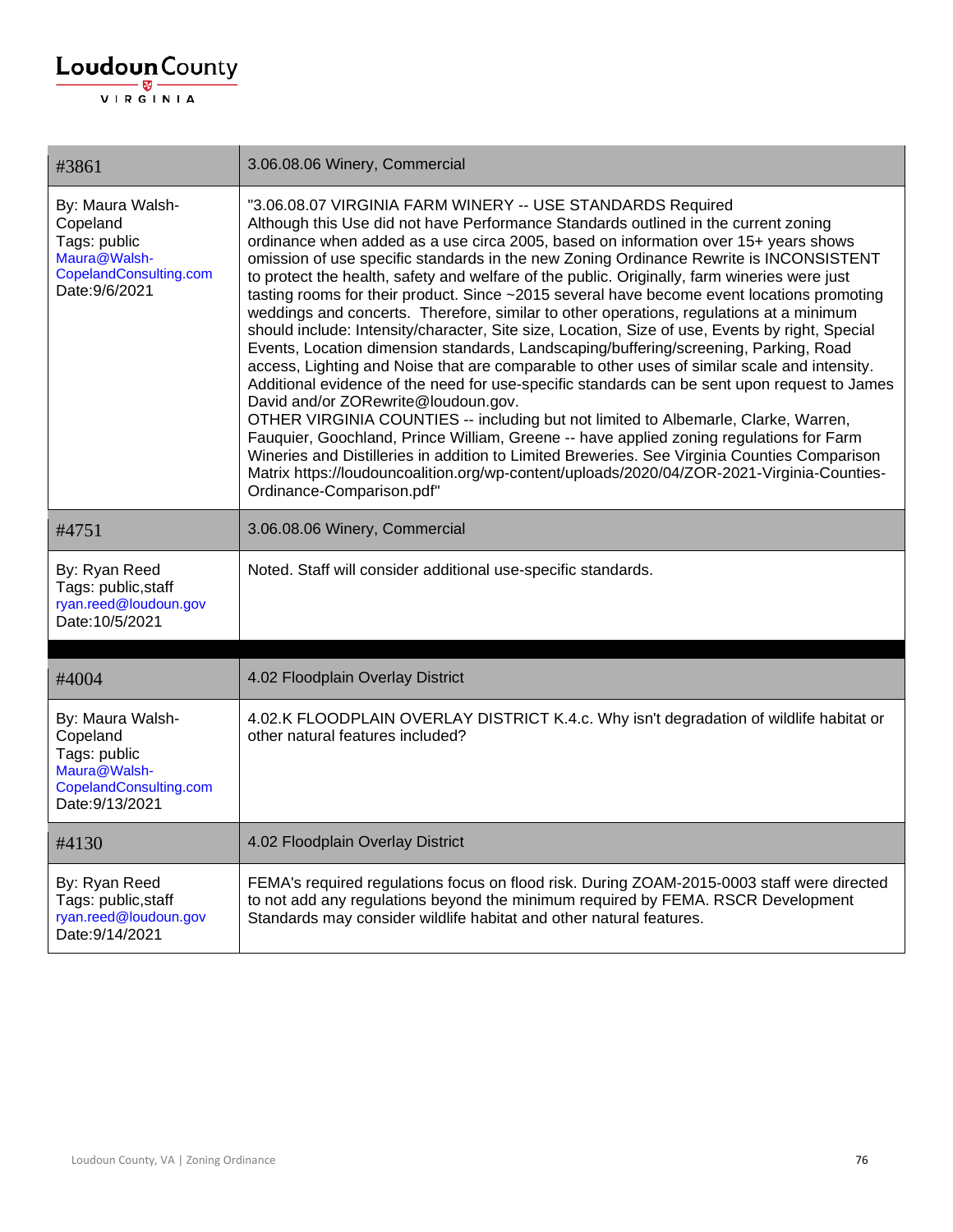| #4580                                                                                                 | 4.02 Floodplain Overlay District                                                                                                                                                                                                                                                                                                                                                                                                                                                                                                                         |
|-------------------------------------------------------------------------------------------------------|----------------------------------------------------------------------------------------------------------------------------------------------------------------------------------------------------------------------------------------------------------------------------------------------------------------------------------------------------------------------------------------------------------------------------------------------------------------------------------------------------------------------------------------------------------|
| By: Maura Walsh-Copeland<br>Tags: public<br>Maura@Walsh-<br>CopelandConsulting.com<br>Date: 10/4/2021 | "Response #4130 by Ryan Reed, 9.14.21.<br>"During ZOAM-2015-0003 staff were directed to not add any regulations beyond the<br>minimum required by FEMA.""<br>Did staff receive similar guidance for the Zoning Ordinance Rewrite process? Why<br>doesn't Loudoun do better than minimum FEMA requirements to protect the<br>environment?" (Loudoun Wildlife Conservancy)                                                                                                                                                                                 |
|                                                                                                       | <b>Needs Followup</b>                                                                                                                                                                                                                                                                                                                                                                                                                                                                                                                                    |
| #4759                                                                                                 | 4.02 Floodplain Overlay District                                                                                                                                                                                                                                                                                                                                                                                                                                                                                                                         |
| By: Christopher Blough<br>Tags: public, staff<br>christopher.blough@loudoun.gov<br>Date: 10/5/2021    | Staff plans to administer flood hazard mitigation regulations (which are designed to<br>achieve programmatic compliance with specific state and federal programs and<br>regulations intended to reduce flood hazard risk) under the FOD separately from<br>regulations focused on environmental conservation of the floodplain (which implement<br>Loudoun County river and stream corridor resource policies from the 2019 General<br>Plan). New river and stream corridor resource regulations will be drafted in Chapter 5:<br>Development Standards. |
|                                                                                                       |                                                                                                                                                                                                                                                                                                                                                                                                                                                                                                                                                          |
| #4342                                                                                                 | 4.03 Mountainside Development Overlay District                                                                                                                                                                                                                                                                                                                                                                                                                                                                                                           |
| By: Charles Houston<br>Tags: public<br>CharlesHouston3@yahoo.com<br>Date: 9/27/2021                   | The deletions in E.1.a make the provision confusing. As written, it's not clear whether<br>the 100 foot measurement is on both sides of the ridgeline or just on one side. f just on<br>one side, who gets to choose which side?                                                                                                                                                                                                                                                                                                                         |
|                                                                                                       | Put the deletions back in.                                                                                                                                                                                                                                                                                                                                                                                                                                                                                                                               |
| <b>Needs Followup</b>                                                                                 |                                                                                                                                                                                                                                                                                                                                                                                                                                                                                                                                                          |
| #4764                                                                                                 | 4.03 Mountainside Development Overlay District                                                                                                                                                                                                                                                                                                                                                                                                                                                                                                           |
| By: Christopher Blough<br>Tags: public, staff<br>christopher.blough@loudoun.gov<br>Date: 10/5/2021    | This language was revised to respond to another comment. We can further revise the<br>language for clarity.                                                                                                                                                                                                                                                                                                                                                                                                                                              |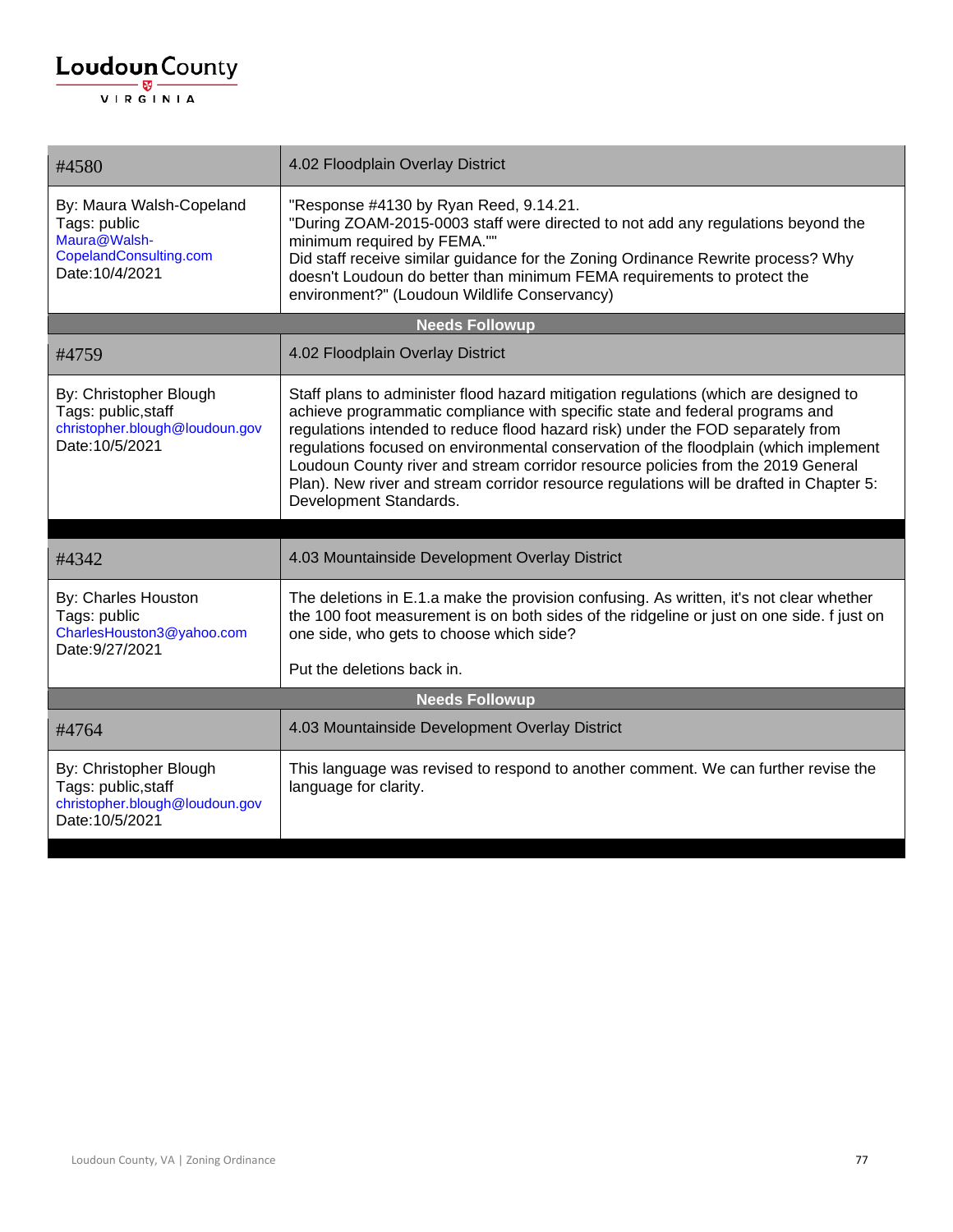| #4021                                                                                                 | 4.03 Mountainside Development Overlay District                                                                                                                                                                                                                                                                                                                                                                                                                                                                                                                                                                                                                                                              |
|-------------------------------------------------------------------------------------------------------|-------------------------------------------------------------------------------------------------------------------------------------------------------------------------------------------------------------------------------------------------------------------------------------------------------------------------------------------------------------------------------------------------------------------------------------------------------------------------------------------------------------------------------------------------------------------------------------------------------------------------------------------------------------------------------------------------------------|
| By: Maura Walsh-Copeland<br>Tags: public<br>Maura@Walsh-<br>CopelandConsulting.com<br>Date: 9/13/2021 | 4.03.H MDOD H. Supplemental Application Materials 1.a.7. Shouldn't forest cover also<br>include requirement for contiguous canopy coverage and wildlife habitat with<br>neighboring lots per the Comp Plan?                                                                                                                                                                                                                                                                                                                                                                                                                                                                                                 |
| #4103                                                                                                 | 4.03 Mountainside Development Overlay District                                                                                                                                                                                                                                                                                                                                                                                                                                                                                                                                                                                                                                                              |
| By: Christopher Blough<br>Tags: public, staff<br>christopher.blough@loudoun.gov<br>Date: 9/14/2021    | The current list is for submission materials for applications, rather than performance<br>standards. The list requires all forest cover to be shown on the application, which would<br>include contiguous canopy/forest covered areas.<br>In order to include a submission requirement to show wildlife habitats, we would need<br>additional feedback detailing a preferred clear definition for wildlife habitat that includes<br>parameters for what qualifies as a wildlife habitat (otherwise, all undeveloped areas of<br>the MDOD could be considered habitat for wildlife), and how these habitats would be<br>identified and tracked in a manner a manner that is feasible for the property owner. |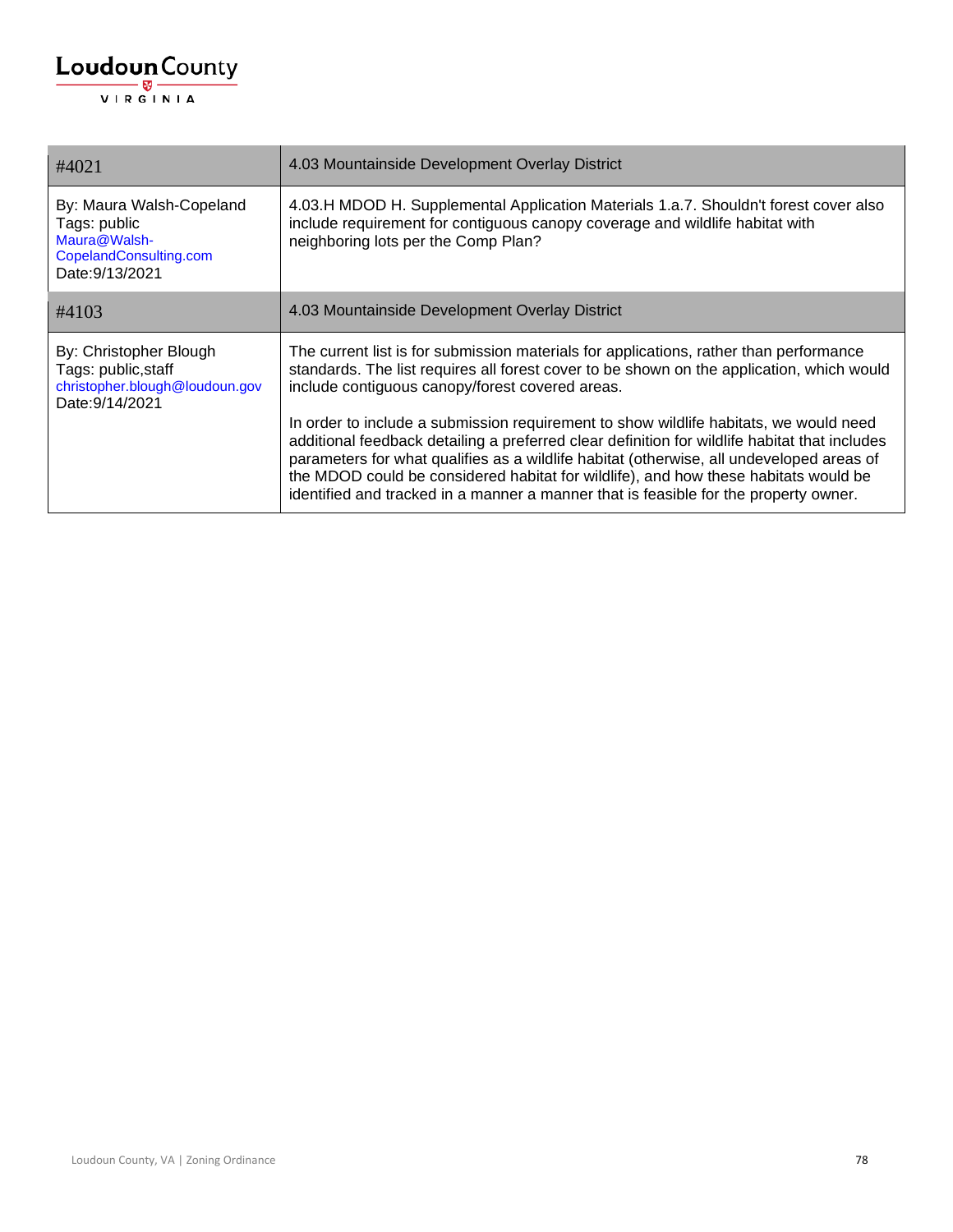## $\underbrace{\textbf{Loudoun}\xspace}_{\text{VIR GINIA}}$

| #4579                                                                                                 | 4.03 Mountainside Development Overlay District                                                                                                                                                                                                                                                                                                                                                                                                                                                                                                                                                                                                                                                                                                                                                                                                                                                                                                                                                                                                                                                                                                                                                                                                                                                       |
|-------------------------------------------------------------------------------------------------------|------------------------------------------------------------------------------------------------------------------------------------------------------------------------------------------------------------------------------------------------------------------------------------------------------------------------------------------------------------------------------------------------------------------------------------------------------------------------------------------------------------------------------------------------------------------------------------------------------------------------------------------------------------------------------------------------------------------------------------------------------------------------------------------------------------------------------------------------------------------------------------------------------------------------------------------------------------------------------------------------------------------------------------------------------------------------------------------------------------------------------------------------------------------------------------------------------------------------------------------------------------------------------------------------------|
| By: Maura Walsh-Copeland<br>Tags: public<br>Maura@Walsh-<br>CopelandConsulting.com<br>Date: 10/4/2021 | Per your request for additional feedback:                                                                                                                                                                                                                                                                                                                                                                                                                                                                                                                                                                                                                                                                                                                                                                                                                                                                                                                                                                                                                                                                                                                                                                                                                                                            |
|                                                                                                       | "Response #4103 by Christopher Blough, 9.14.21. ""The current list is for submission<br>materials for applications, rather than performance standards. The list requires all forest<br>cover to be shown on the application, which would include contiguous canopy/forest<br>covered areas.                                                                                                                                                                                                                                                                                                                                                                                                                                                                                                                                                                                                                                                                                                                                                                                                                                                                                                                                                                                                          |
|                                                                                                       | In order to include a submission requirement to show wildlife habitats, we would need<br>additional feedback detailing a preferred clear definition for wildlife habitat that includes<br>parameters for what qualifies as a wildlife habitat (otherwise, all undeveloped areas of<br>the MDOD could be considered habitat for wildlife), and how these habitats would be<br>identified and tracked in a manner a manner that is feasible for the property owner.""                                                                                                                                                                                                                                                                                                                                                                                                                                                                                                                                                                                                                                                                                                                                                                                                                                  |
|                                                                                                       | 2019 Comp Plan FTV Policy 4.1.E: ""Inventory and map trees and native vegetation<br>resources to be preserve or managed in accordance with County Standards and create<br>and maintain a database of these resources""<br>The County should have or be developing a database of these resources for property<br>owners to use to identify trees and native vegetation. The LPAT Framework Plan also<br>included mapping potential wildlife corridors. Additionally, VA DCR has wildlife corridor<br>mapping tools and a Virginia Natural Landscape Assessment, which includes many of<br>the ridgelines and steep slope areas in Loudoun County still having ecological integrity.<br>This type of database could be integrated into the development/permitting process.                                                                                                                                                                                                                                                                                                                                                                                                                                                                                                                             |
|                                                                                                       | 2019 Comp Plan FTV Policy 4.2.A: ""Prioritize the planting of native vegetation,<br>specifically along those corridors that provide connections to other natural,<br>environmental, and heritage resources.""<br>Since the prioritization is for native vegetation, perhaps a calculation of percentage of<br>native vegetation could be included to identify wildlife habitat. Since non-native grasses,<br>forbs, shrubs, and trees provide fewer ecological services, utilizing such a calculation<br>would remove turf lawn, ornamental trees, and many of the non-native vegetation (items<br>that would otherwise be considered undeveloped or open space) that do not contribute<br>as many ecological services to wildlife habitat. This would also provide an incentive to<br>remove invasive vegetation (also a Comp Plan priority) if there are large stands of<br>Autumn Olive and/or other invasive shrubs, vines, etc.<br>2019 Comp Plan NHR Policy 6 includes lots of language on habitats, corridors, and<br>references to native vegetation, so it seems there is a need to adequately define habitat<br>in the Zoning Ordinance. VA DCR could be consulted to include a definition that suits<br>the needs of the Zoning Ordinance while being able to be understood by landowners |
|                                                                                                       | and developers, and being able to be enforced by county staff.                                                                                                                                                                                                                                                                                                                                                                                                                                                                                                                                                                                                                                                                                                                                                                                                                                                                                                                                                                                                                                                                                                                                                                                                                                       |
|                                                                                                       | If this is still not clear, we would be pleased to meet with Staff.                                                                                                                                                                                                                                                                                                                                                                                                                                                                                                                                                                                                                                                                                                                                                                                                                                                                                                                                                                                                                                                                                                                                                                                                                                  |
|                                                                                                       | <b>Needs Followup</b>                                                                                                                                                                                                                                                                                                                                                                                                                                                                                                                                                                                                                                                                                                                                                                                                                                                                                                                                                                                                                                                                                                                                                                                                                                                                                |
| #4763                                                                                                 | 4.03 Mountainside Development Overlay District                                                                                                                                                                                                                                                                                                                                                                                                                                                                                                                                                                                                                                                                                                                                                                                                                                                                                                                                                                                                                                                                                                                                                                                                                                                       |
| By: Christopher Blough<br>Tags: public, staff<br>christopher.blough@loudoun.gov<br>Date: 10/5/2021    | Staff will exploring including the legislative application checklist requirement in the<br>MDOD supplemental application materials. We can refer to DCR mapping and database<br>tools similar to legislative application checklist requirements for endangered species<br>habitats.                                                                                                                                                                                                                                                                                                                                                                                                                                                                                                                                                                                                                                                                                                                                                                                                                                                                                                                                                                                                                  |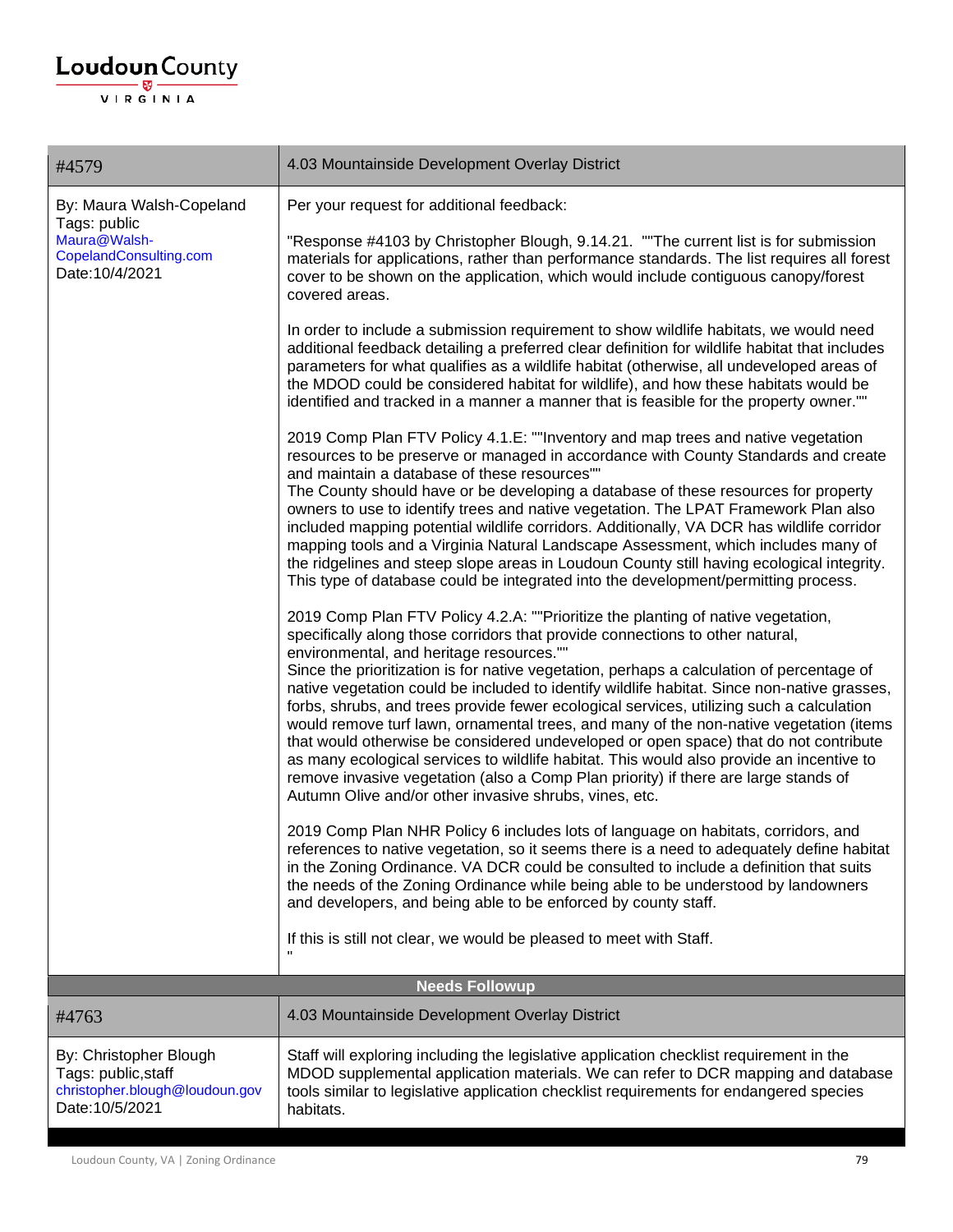| #4011                                                                                                 | 4.03 Mountainside Development Overlay District                                                                                                                                                                                                                                                                                                                                                                                                                                                                      |
|-------------------------------------------------------------------------------------------------------|---------------------------------------------------------------------------------------------------------------------------------------------------------------------------------------------------------------------------------------------------------------------------------------------------------------------------------------------------------------------------------------------------------------------------------------------------------------------------------------------------------------------|
| By: Maura Walsh-Copeland<br>Tags: public<br>Maura@Walsh-<br>CopelandConsulting.com<br>Date: 9/13/2021 | 4.03.D MDOD Uses and Activities. Even with the reference to the "Covered Activities"<br>definition, and "2. Permitted Uses" the regulations are insufficient for the protection of<br>MDOD. LCPCC member organizations are preparing a clear list of Uses that should<br>NOT be permitted for MDOD, Villages and Clusters. HOW can/will Staff incorporate<br>review, consideration and implementation of separate use lists AS DISCUSSED during<br>the Use Table Matrix and Use-Specific Standards ZOC discussions? |
| #4248                                                                                                 | 4.03 Mountainside Development Overlay District                                                                                                                                                                                                                                                                                                                                                                                                                                                                      |
| By: Ryan Reed<br>Tags: public, staff<br>ryan.reed@loudoun.gov<br>Date: 9/17/2021                      | Staff will consider all feedback and suggestions, including permitted uses in the MDOD.                                                                                                                                                                                                                                                                                                                                                                                                                             |
| #4582                                                                                                 | 4.03 Mountainside Development Overlay District                                                                                                                                                                                                                                                                                                                                                                                                                                                                      |
| By: Maura Walsh-Copeland<br>Tags: public<br>Maura@Walsh-<br>CopelandConsulting.com<br>Date: 10/4/2021 | A list of proposed uses that should NOT be permitted in MDOD and Villages can be<br>found here:<br>https://loudouncoalition.org/wp-content/uploads/2021/10/ZOR-Proposed-MDOD-Village-<br>USE-EXCLUSIONS-10-6-21.pdf                                                                                                                                                                                                                                                                                                 |
|                                                                                                       | LCPCC member organizations available for questions or review upon request.                                                                                                                                                                                                                                                                                                                                                                                                                                          |
|                                                                                                       | <b>Needs Followup</b>                                                                                                                                                                                                                                                                                                                                                                                                                                                                                               |
| #4762                                                                                                 | 4.03 Mountainside Development Overlay District                                                                                                                                                                                                                                                                                                                                                                                                                                                                      |
| By: Christopher Blough<br>Tags: public, staff<br>christopher.blough@loudoun.gov<br>Date: 10/5/2021    | Staff will review the suggested use list for conformance with the 2019 General Plan                                                                                                                                                                                                                                                                                                                                                                                                                                 |
| #4405                                                                                                 | 4.04 Limestone Overlay District                                                                                                                                                                                                                                                                                                                                                                                                                                                                                     |
| By: John merrithew<br>Tags: public<br>Date: 9/30/2021                                                 | Do the water management plan and the nutrient management plan have established<br>requirements or standards that meet the County's LOD objectives? On its face just<br>requiring these studies without requiring a minimum nutrient or water quality standard<br>seems to make it difficult for staff to measure acceptability.                                                                                                                                                                                     |
| #4765                                                                                                 | 4.04 Limestone Overlay District                                                                                                                                                                                                                                                                                                                                                                                                                                                                                     |
| By: Ryan Reed<br>Tags: public, staff<br>ryan.reed@loudoun.gov<br>Date: 10/5/2021                      | A Nutrient Management Plan approved by the LCSWCA is governed by 4VAC50-85-140<br>- Required nutrient management plan procedures.<br>Water Management Plan is undefined in the County's FSM and at the state level, it<br>addresses groundwater withdrawl, which for the purposes of irrigation is prohibited in the<br>LOD. Staff will continue to research for appropriate terminology to achieve the purpose,<br>such as Environmental Site Design and LID / BMP considerations that exist within the<br>FSM.    |